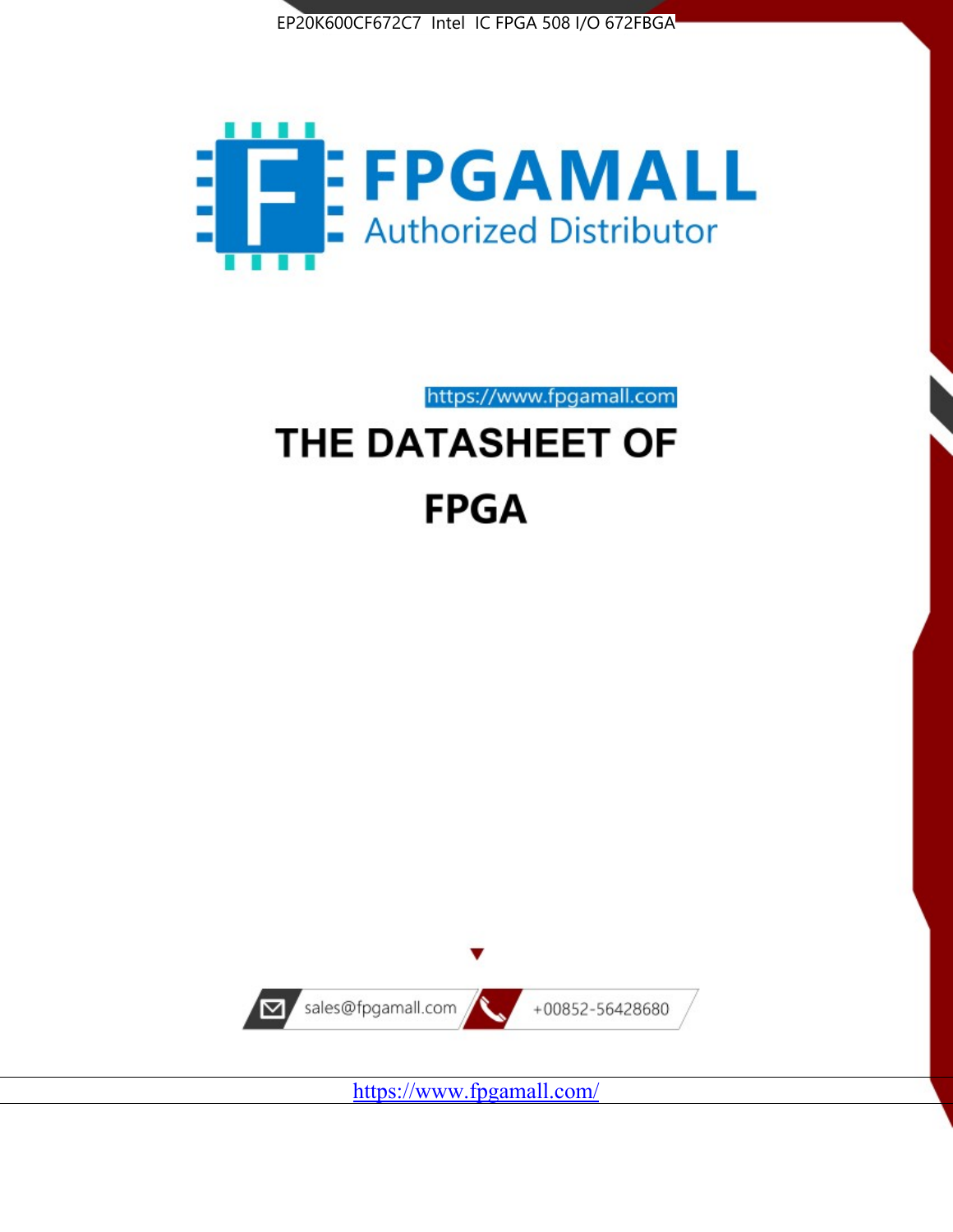#### EP20K600CF672C7 Intel IC FPGA 508 I/O 672FBGA



### **APEX 20KC**

**Programmable Logic Device**

#### **February 2004 ver. 2.2 Data Sheet**

**Features...** ■ Programmable logic device (PLD) manufactured using a 0.15-µm alllayer copper-metal fabrication process

- 25 to 35% faster design performance than APEX<sup>™</sup> 20KE devices
- Pin-compatible with APEX 20KE devices
- High-performance, low-power copper interconnect
- MultiCoreTM architecture integrating look-up table (LUT) logic and embedded memory
- LUT logic used for register-intensive functions
- Embedded system blocks (ESBs) used to implement memory functions, including first-in first-out (FIFO) buffers, dual-port RAM, and content-addressable memory (CAM)
- High-density architecture
	- 200,000 to 1 million typical gates (see Table 1)
	- Up to 38,400 logic elements (LEs)
	- Up to 327,680 RAM bits that can be used without reducing available logic

| Table 1. APEX 20KC Device Features<br>Note $(1)$ |                  |                  |                  |                   |  |  |  |  |
|--------------------------------------------------|------------------|------------------|------------------|-------------------|--|--|--|--|
| <b>Feature</b>                                   | <b>EP20K200C</b> | <b>EP20K400C</b> | <b>EP20K600C</b> | <b>EP20K1000C</b> |  |  |  |  |
| Maximum system gates                             | 526,000          | 1,052,000        | 1,537,000        | 1,772,000         |  |  |  |  |
| <b>Typical gates</b>                             | 200,000          | 400,000          | 600,000          | 1,000,000         |  |  |  |  |
| <b>LEs</b>                                       | 8.320            | 16,640           | 24,320           | 38,400            |  |  |  |  |
| <b>ESBs</b>                                      | 52               | 104              | 152              | 160               |  |  |  |  |
| Maximum RAM bits                                 | 106,496          | 212,992          | 311,296          | 327,680           |  |  |  |  |
| PLLs $(2)$                                       | 2                | 4                | 4                | 4                 |  |  |  |  |
| Speed grades $(3)$                               | $-7, -8, -9$     | $-7, -8, -9$     | $-7, -8, -9$     | $-7, -8, -9$      |  |  |  |  |
| Maximum macrocells                               | 832              | 1.664            | 2,432            | 2,560             |  |  |  |  |
| Maximum user I/O pins                            | 376              | 488              | 588              | 708               |  |  |  |  |

#### *Notes to Table 1:*

(1) The embedded IEEE Std. 1149.1 Joint Test Action Group (JTAG) boundary-scan circuitry contributes up to 57,000 additional gates.

- (2) PLL: phase-locked loop.
- (3) The -7 speed grade provides the fastest performance.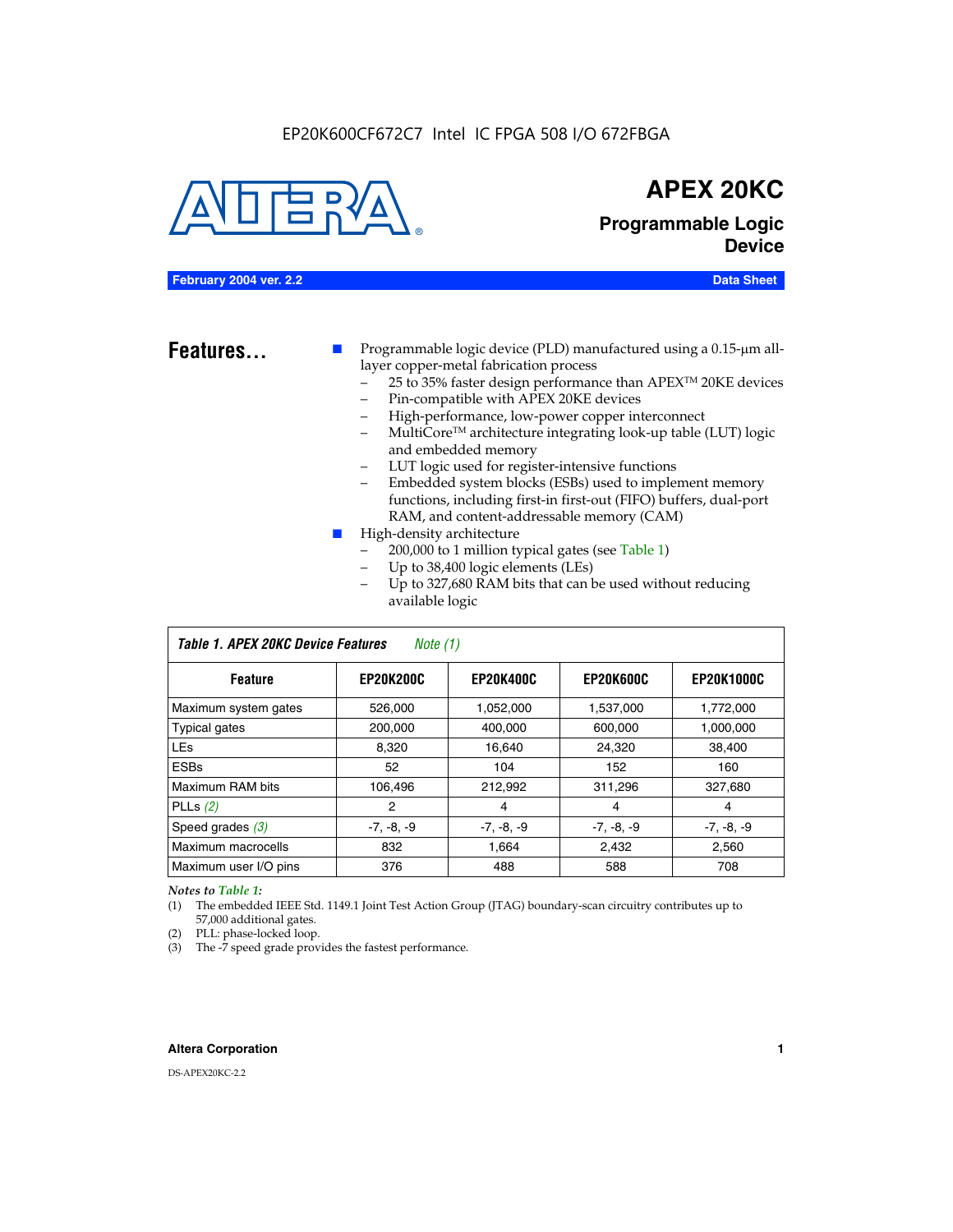### EP20K600CF672C7 Intel IC FPGA 508 I/O 672FBGA

#### **APEX 20KC Programmable Logic Device Data Sheet**

| and More<br><b>Features</b> | Low-power operation design<br>ш<br>1.8-V supply voltage (see Table 2)<br>Copper interconnect reduces power consumption<br>-<br>$\overline{\phantom{0}}$<br>ESBs offering programmable power-saving mode<br>Flexible clock management circuitry with up to four phase-locked<br><b>Contract</b><br>loops (PLLs)<br>Built-in low-skew clock tree<br>Up to eight global clock signals<br>ClockLock™ feature reducing clock delay and skew<br>-<br>ClockBoost™ feature providing clock multiplication and<br>-<br>division<br>delay shifting<br>Powerful I/O features<br>$\mathcal{L}_{\mathcal{A}}$<br>Compliant with peripheral component interconnect Special<br>Interest Group (PCI SIG) PCI Local Bus Specification,<br>Support for high-speed external memories, including DDR<br>synchronous dynamic RAM (SDRAM) and ZBT static RAM<br>(SRAM)<br>16 input and 16 output LVDS channels at 840 megabits per<br>second (Mbps)<br>-<br>fast $t_{CO}$ and $t_{SU}$ times for complex logic<br>MultiVolt I/O support for 1.8-V, 2.5-V, and 3.3-V interfaces<br>-<br>Programmable clamp to $V_{\text{CCIO}}$<br>-<br>Individual tri-state output enable control for each pin<br>$\overline{\phantom{0}}$<br>Programmable output slew-rate control to reduce switching<br>—<br>noise<br>Support for advanced I/O standards, including low-voltage<br>differential signaling (LVDS), LVPECL, PCI-X, AGP, CTT,<br>SSTL-3 and SSTL-2, GTL+, and HSTL Class I<br>Supports hot-socketing operation<br>-<br>Pull-up on I/O pins before and during configuration | MultiVolt™ I/O support for 1.8-V, 2.5-V, and 3.3-V interfaces<br>ClockShift™ feature providing programmable clock phase and<br>Revision 2.2 for 3.3-V operation at 33 or 66 MHz and 32 or 64 bits<br>Direct connection from I/O pins to local interconnect providing |  |  |  |  |
|-----------------------------|------------------------------------------------------------------------------------------------------------------------------------------------------------------------------------------------------------------------------------------------------------------------------------------------------------------------------------------------------------------------------------------------------------------------------------------------------------------------------------------------------------------------------------------------------------------------------------------------------------------------------------------------------------------------------------------------------------------------------------------------------------------------------------------------------------------------------------------------------------------------------------------------------------------------------------------------------------------------------------------------------------------------------------------------------------------------------------------------------------------------------------------------------------------------------------------------------------------------------------------------------------------------------------------------------------------------------------------------------------------------------------------------------------------------------------------------------------------------------------------------------------------------------------------------------|----------------------------------------------------------------------------------------------------------------------------------------------------------------------------------------------------------------------------------------------------------------------|--|--|--|--|
|                             | <b>Table 2. APEX 20KC Supply Voltages</b>                                                                                                                                                                                                                                                                                                                                                                                                                                                                                                                                                                                                                                                                                                                                                                                                                                                                                                                                                                                                                                                                                                                                                                                                                                                                                                                                                                                                                                                                                                            |                                                                                                                                                                                                                                                                      |  |  |  |  |
|                             | <b>Feature</b>                                                                                                                                                                                                                                                                                                                                                                                                                                                                                                                                                                                                                                                                                                                                                                                                                                                                                                                                                                                                                                                                                                                                                                                                                                                                                                                                                                                                                                                                                                                                       | <b>Voltage</b>                                                                                                                                                                                                                                                       |  |  |  |  |
|                             | Internal supply voltage (V <sub>CCINT</sub> )                                                                                                                                                                                                                                                                                                                                                                                                                                                                                                                                                                                                                                                                                                                                                                                                                                                                                                                                                                                                                                                                                                                                                                                                                                                                                                                                                                                                                                                                                                        | 1.8 V                                                                                                                                                                                                                                                                |  |  |  |  |
|                             | MultiVolt I/O interface voltage levels (V <sub>CCIO</sub> )<br>1.8 V, 2.5 V, 3.3 V, 5.0 V $(1)$                                                                                                                                                                                                                                                                                                                                                                                                                                                                                                                                                                                                                                                                                                                                                                                                                                                                                                                                                                                                                                                                                                                                                                                                                                                                                                                                                                                                                                                      |                                                                                                                                                                                                                                                                      |  |  |  |  |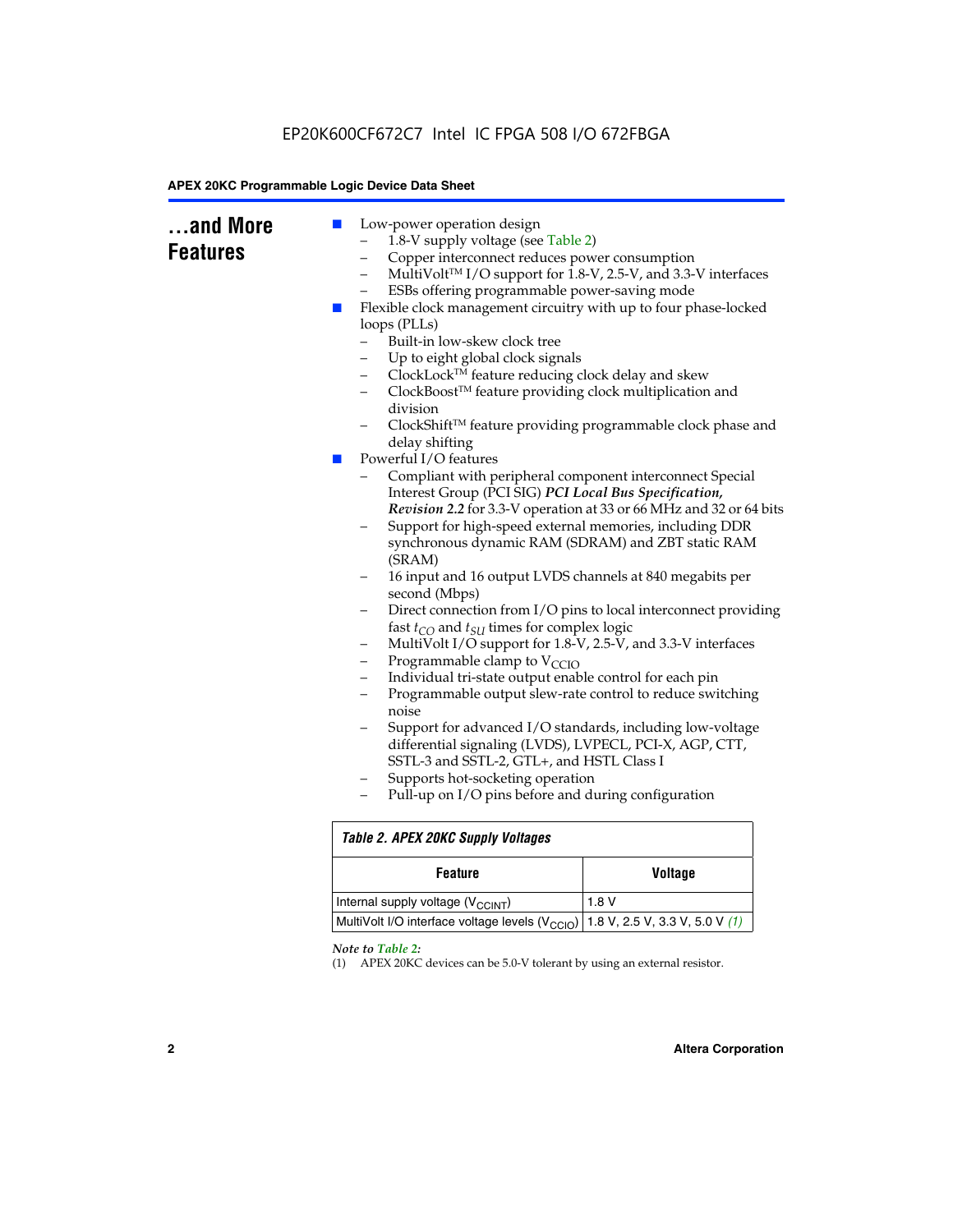- Advanced interconnect structure
	- Copper interconnect for high performance
	- Four-level hierarchical FastTrack® interconnect structure providing fast, predictable interconnect delays
	- Dedicated carry chain that implements arithmetic functions such as fast adders, counters, and comparators (automatically used by software tools and megafunctions)
	- Dedicated cascade chain that implements high-speed, high-fan-in logic functions (automatically used by software tools and megafunctions)
	- Interleaved local interconnect allows one LE to drive 29 other LEs through the fast local interconnect
- Advanced software support
	- Software design support and automatic place-and-route provided by the Altera® Quartus™ II development system for Windows-based PCs, Sun SPARCstations, and HP 9000 Series 700/800 workstations
	- Altera MegaCore® functions and Altera Megafunction Partners Program (AMPPSM) megafunctions optimized for APEX 20KC architecture available
	- $N$ ativeLink<sup>TM</sup> integration with popular synthesis, simulation, and timing analysis tools
	- Quartus II SignalTap® embedded logic analyzer simplifies in-system design evaluation by giving access to internal nodes during device operation
	- Supports popular revision-control software packages including PVCS, RCS, and SCCS

| Table 3. APEX 20KC QFP & BGA Package Options & I/O Count     | <i>Notes <math>(1)</math>, <math>(2)</math></i> |     |     |             |
|--------------------------------------------------------------|-------------------------------------------------|-----|-----|-------------|
| 240-Pin PQFP<br>208-Pin PQFP<br>356-Pin BGA<br><b>Device</b> |                                                 |     |     | 652-Pin BGA |
| EP20K200C                                                    | 136                                             | 168 | 271 |             |
| EP20K400C                                                    |                                                 |     |     | 488         |
| EP20K600C                                                    |                                                 |     |     | 488         |
| EP20K1000C                                                   |                                                 |     |     | 488         |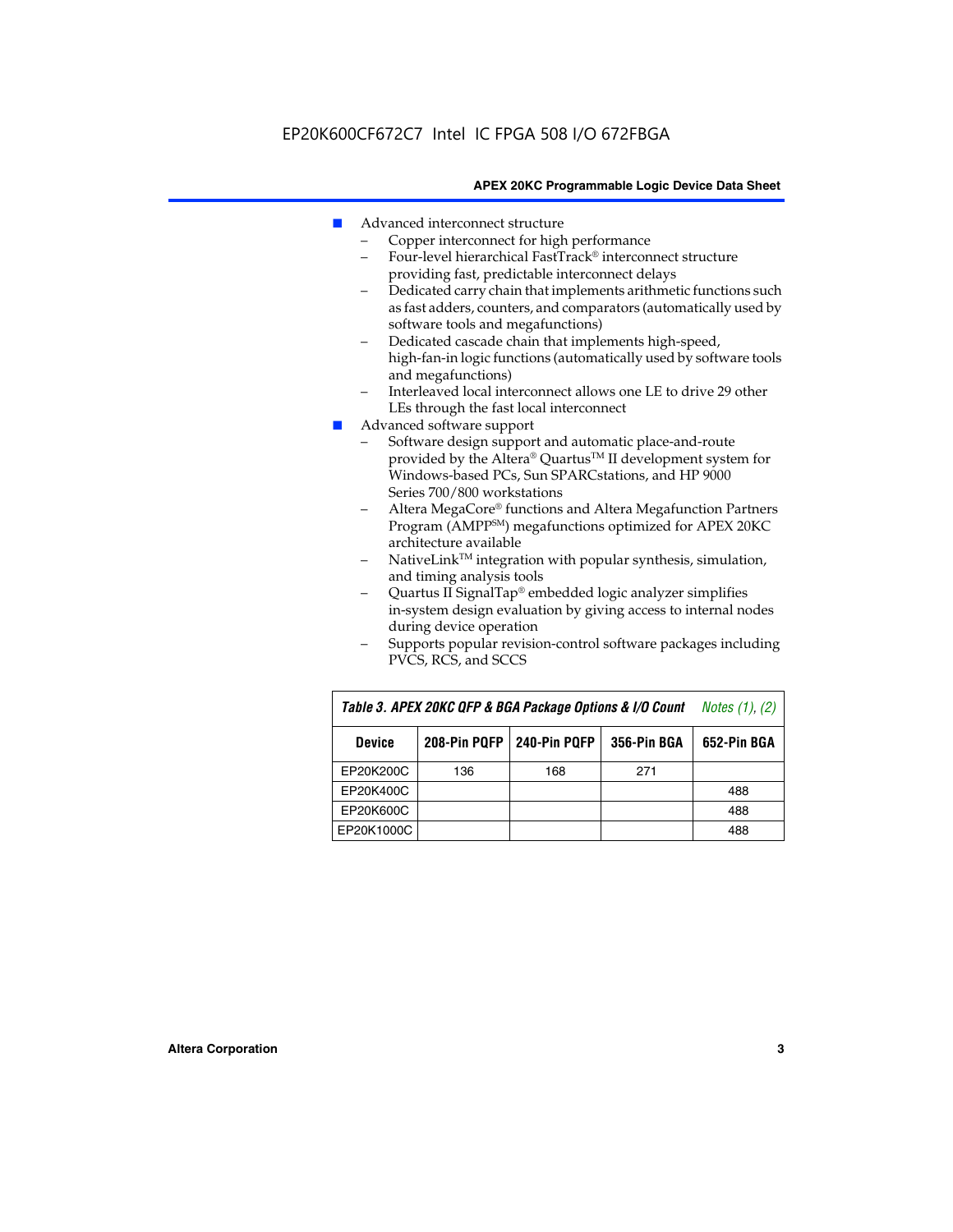| Table 4. APEX 20KC FineLine BGA Package Options & I/O Count Notes (1), (2) |     |           |     |  |  |  |  |
|----------------------------------------------------------------------------|-----|-----------|-----|--|--|--|--|
| 672 Pin<br>484 Pin<br><b>1,020 Pin</b><br><b>Device</b>                    |     |           |     |  |  |  |  |
| EP20K200C                                                                  | 376 |           |     |  |  |  |  |
| EP20K400C                                                                  |     | 488 $(3)$ |     |  |  |  |  |
| EP20K600C                                                                  |     | 508 $(3)$ | 588 |  |  |  |  |
| EP20K1000C                                                                 |     | 508(3)    | 708 |  |  |  |  |

#### *Notes to Tables 3 and 4:*

- (1) I/O counts include dedicated input and clock pins.
- (2) APEX 20KC device package types include plastic quad flat pack (PQFP), 1.27-mm pitch ball-grid array (BGA), and 1.00-mm pitch FineLine BGA™ packages.
- (3) This device uses a thermally enhanced package, which is taller than the regular package. Consult the *Altera Device Package Information Data Sheet* for detailed package size information.

| Table 5. APEX 20KC QFP & BGA Package Sizes |                    |                    |                    |                    |  |  |  |  |
|--------------------------------------------|--------------------|--------------------|--------------------|--------------------|--|--|--|--|
| <b>Feature</b>                             | 208-Pin PQFP       | 240-Pin PQFP       | 356-Pin BGA        | 652-Pin BGA        |  |  |  |  |
| Pitch (mm)                                 | 0.50               | 0.50               | 1.27               | 1.27               |  |  |  |  |
| Area ( $mm2$ )                             | 924                | 1.218              | 1.225              | 2,025              |  |  |  |  |
| Length $\times$ Width (mm $\times$ mm)     | $30.4 \times 30.4$ | $34.9 \times 34.9$ | $35.0 \times 35.0$ | $45.0 \times 45.0$ |  |  |  |  |

| Table 6. APEX 20KC FineLine BGA Package Sizes            |                |                |                |  |  |  |  |
|----------------------------------------------------------|----------------|----------------|----------------|--|--|--|--|
| <b>1,020 Pin</b><br>484 Pin<br>672 Pin<br><b>Feature</b> |                |                |                |  |  |  |  |
| Pitch (mm)                                               | 1.00           | 1.00           | 1.00           |  |  |  |  |
| Area ( $mm2$ )                                           | 529            | 729            | 1.089          |  |  |  |  |
| Length $\times$ Width (mm $\times$ mm)                   | $23 \times 23$ | $27 \times 27$ | $33 \times 33$ |  |  |  |  |

### **General Description**

Similar to APEX 20K and APEX 20KE devices, APEX 20KC devices offer the MultiCore architecture, which combines the strengths of LUT-based and product-term-based devices with an enhanced memory structure. LUT-based logic provides optimized performance and efficiency for datapath, register-intensive, mathematical, or digital signal processing (DSP) designs. Product-term-based logic is optimized for complex combinatorial paths, such as complex state machines. LUT- and productterm-based logic combined with memory functions and a wide variety of MegaCore and AMPP functions make the APEX 20KC architecture uniquely suited for SOPC designs. Applications historically requiring a combination of LUT-, product-term-, and memory-based devices can now be integrated into one APEX 20KC device.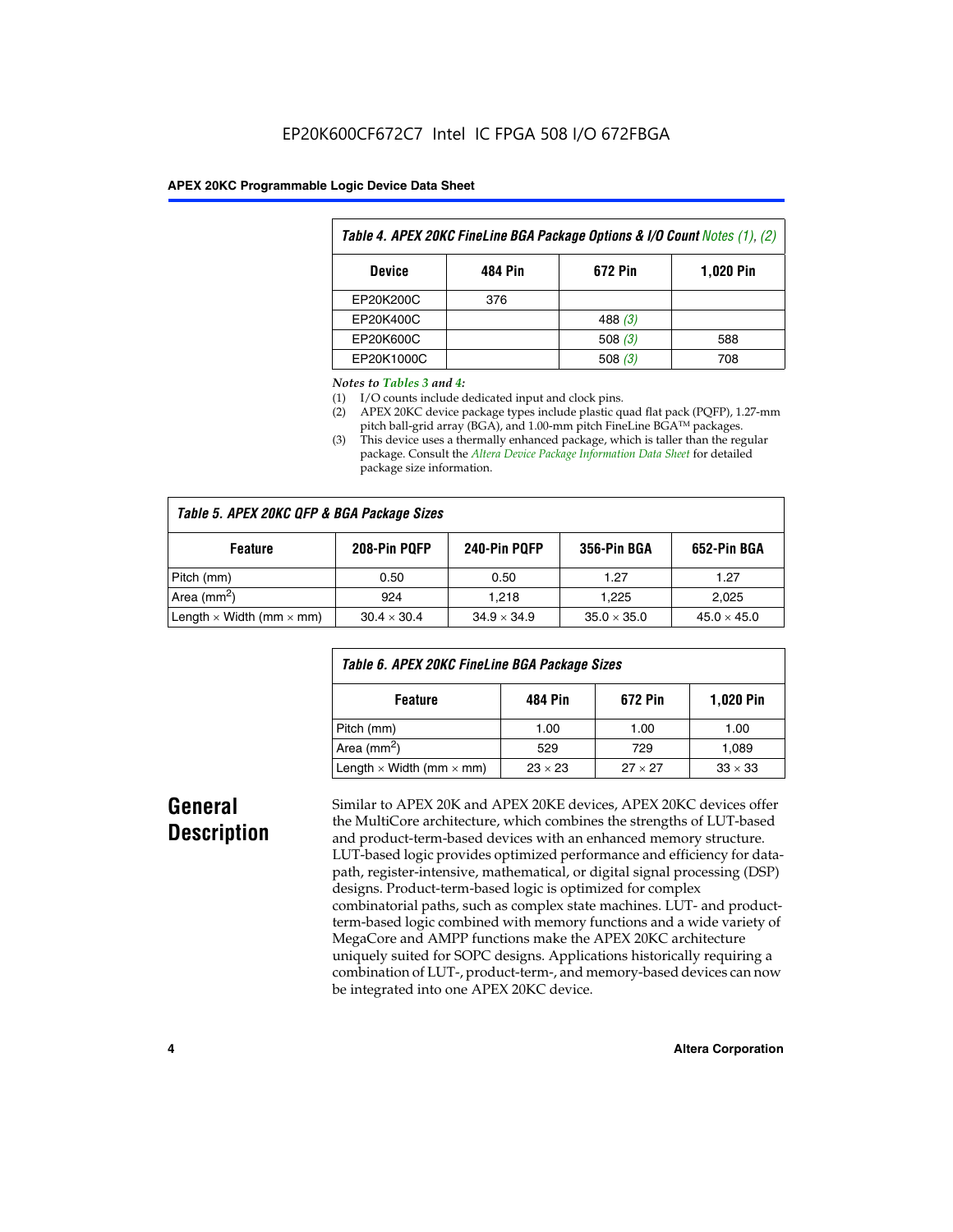APEX 20KC devices include additional features such as enhanced I/O standard support, CAM, additional global clocks, and enhanced ClockLock clock circuitry. Table 7 shows the features included in APEX 20KC devices.

| Table 7. APEX 20KC Device Features (Part 1 of 2) |                                                                                                                                                                                                                              |  |  |  |  |
|--------------------------------------------------|------------------------------------------------------------------------------------------------------------------------------------------------------------------------------------------------------------------------------|--|--|--|--|
| <b>Feature</b>                                   | <b>APEX 20KC Devices</b>                                                                                                                                                                                                     |  |  |  |  |
| MultiCore system integration                     | Full support                                                                                                                                                                                                                 |  |  |  |  |
| Hot-socketing support                            | Full support                                                                                                                                                                                                                 |  |  |  |  |
| SignalTap logic analysis                         | Full support                                                                                                                                                                                                                 |  |  |  |  |
| 32-/64-bit, 33-MHz PCI                           | Full compliance                                                                                                                                                                                                              |  |  |  |  |
| 32-/64-bit, 66-MHz PCI                           | Full compliance in -7 and -8 speed grades in<br>selected devices                                                                                                                                                             |  |  |  |  |
| MultiVolt I/O                                    | 1.8-V, 2.5-V, or 3.3-V V <sub>CCIO</sub><br>V <sub>CCIO</sub> selected bank by bank<br>5.0-V tolerant with use of external resistor                                                                                          |  |  |  |  |
| ClockLock support                                | Clock delay reduction<br>$m/(n \times v)$ clock multiplication<br>Drive ClockLock output off-chip<br>External clock feedback<br>ClockShift circuitry<br>LVDS support<br>Up to four PLLs<br>ClockShift clock phase adjustment |  |  |  |  |
| Dedicated clock and input pins                   | Eight                                                                                                                                                                                                                        |  |  |  |  |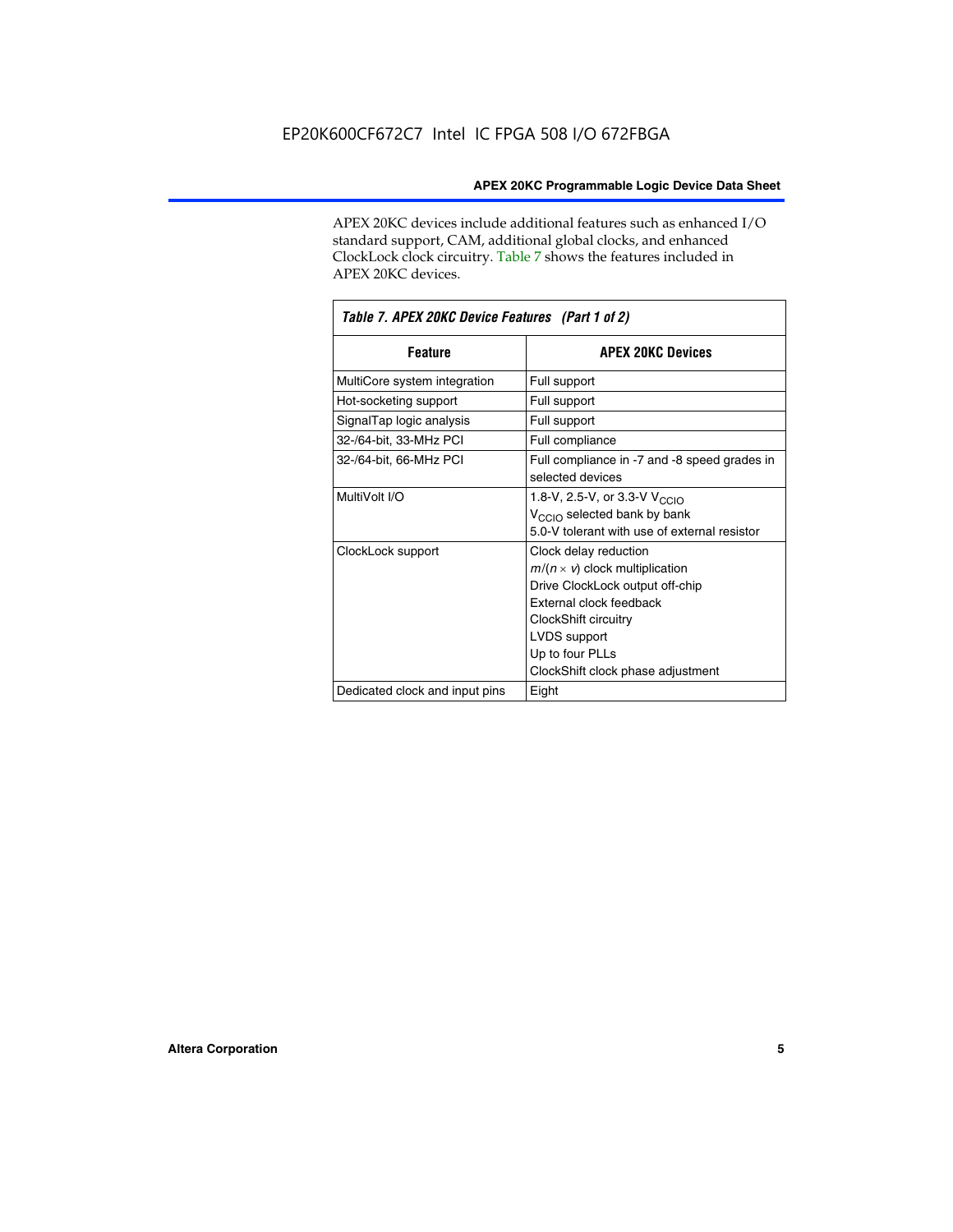| Table 7. APEX 20KC Device Features (Part 2 of 2) |                                                                                                                                                                                                                                                                                                                                                                                                        |  |  |  |  |
|--------------------------------------------------|--------------------------------------------------------------------------------------------------------------------------------------------------------------------------------------------------------------------------------------------------------------------------------------------------------------------------------------------------------------------------------------------------------|--|--|--|--|
| <b>Feature</b>                                   | <b>APEX 20KC Devices</b>                                                                                                                                                                                                                                                                                                                                                                               |  |  |  |  |
| I/O standard support                             | 1.8-V, 2.5-V, 3.3-V, 5.0-V I/O<br>3.3-V PCI and PCI-X<br>$3.3-V$ AGP<br><b>CTT</b><br>$GTL+$<br><b>LVCMOS</b><br>I VTTI<br>True-LVDS™ and LVPECL data pins (in<br>EP20K400C and larger devices)<br>LVDS and LVPECL clock pins (in all devices)<br>LVDS and LVPECL data pins up to 156 Mbps<br>(in EP20K200C devices)<br><b>HSTI Class I</b><br>PCI-X<br>SSTL-2 Class I and II<br>SSTL-3 Class I and II |  |  |  |  |
| Memory support                                   | CAM<br>Dual-port RAM<br><b>FIFO</b><br><b>RAM</b><br>ROM                                                                                                                                                                                                                                                                                                                                               |  |  |  |  |

All APEX 20KC devices are reconfigurable and are 100% tested prior to shipment. As a result, test vectors do not have to be generated for faultcoverage purposes. Instead, the designer can focus on simulation and design verification. In addition, the designer does not need to manage inventories of different application-specific integrated circuit (ASIC) designs; APEX 20KC devices can be configured on the board for the specific functionality required.

APEX 20KC devices are configured at system power-up with data stored in an Altera serial configuration device or provided by a system controller. Altera offers in-system programmability (ISP)-capable EPC16, EPC8, EPC4, EPC2, and EPC1 configuration devices and one-time programmable (OTP) EPC1 configuration devices, which configure APEX 20KC devices via a serial data stream. Moreover, APEX 20KC devices contain an optimized interface that permits microprocessors to configure APEX 20KC devices serially or in parallel, and synchronously or asynchronously. The interface also enables microprocessors to treat APEX 20KC devices as memory and configure the device by writing to a virtual memory location, making reconfiguration easy.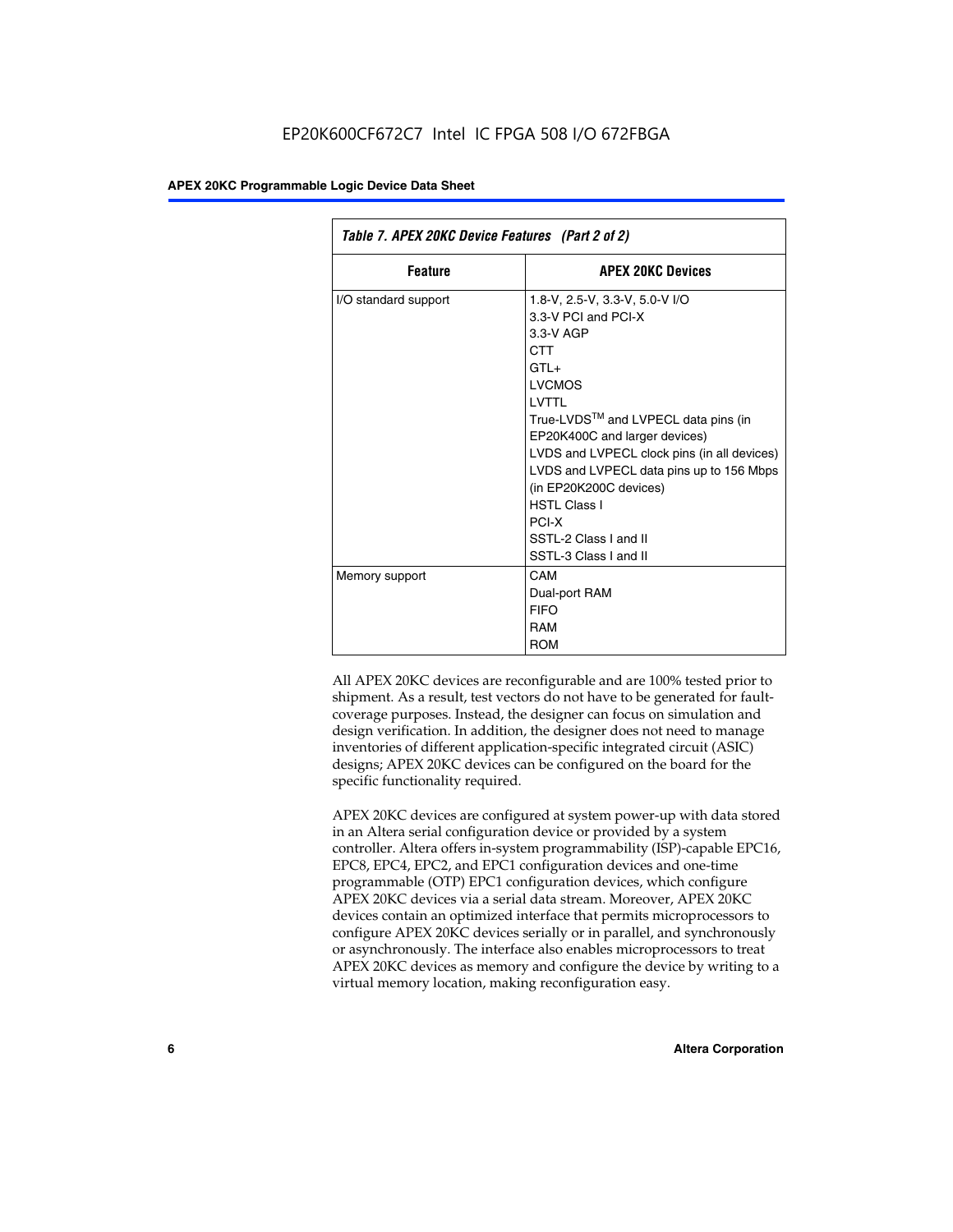After an APEX 20KC device has been configured, it can be reconfigured in-circuit by resetting the device and loading new data. Real-time changes can be made during system operation, enabling innovative reconfigurable computing applications.

APEX 20KC devices are supported by the Altera Quartus II development system, a single, integrated package that offers HDL and schematic design entry, compilation and logic synthesis, full simulation and worst-case timing analysis, SignalTap logic analysis, and device configuration. The Quartus II software runs on Windows-based PCs, Sun SPARCstations, and HP 9000 Series 700/800 workstations.

The Quartus II software provides NativeLink interfaces to other industrystandard PC- and UNIX workstation-based EDA tools. For example, designers can invoke the Quartus II software from within third-party design tools. Further, the Quartus II software contains built-in optimized synthesis libraries; synthesis tools can use these libraries to optimize designs for APEX 20KC devices. For example, the Synopsys Design Compiler library, supplied with the Quartus II development system, includes DesignWare functions optimized for the APEX 20KC architecture.

### **Functional Description**

APEX 20KC devices incorporate LUT-based logic, product-term-based logic, and memory into one device on an all-copper technology process. Signal interconnections within APEX 20KC devices (as well as to and from device pins) are provided by the FastTrack interconnect—a series of fast, continuous row and column channels that run the entire length and width of the device.

Each I/O pin is fed by an I/O element (IOE) located at the end of each row and column of the FastTrack interconnect. Each IOE contains a bidirectional I/O buffer and a register that can be used as either an input or output register to feed input, output, or bidirectional signals. When used with a dedicated clock pin, these registers provide exceptional performance. IOEs provide a variety of features, such as 3.3-V, 64-bit, 66-MHz PCI compliance; JTAG BST support; slew-rate control; and tri-state buffers. APEX 20KC devices offer enhanced I/O support, including support for 1.8-V I/O, 2.5-V I/O, LVCMOS, LVTTL, LVPECL, 3.3-V PCI, PCI-X, LVDS, GTL+, SSTL-2, SSTL-3, HSTL, CTT, and 3.3-V AGP I/O standards.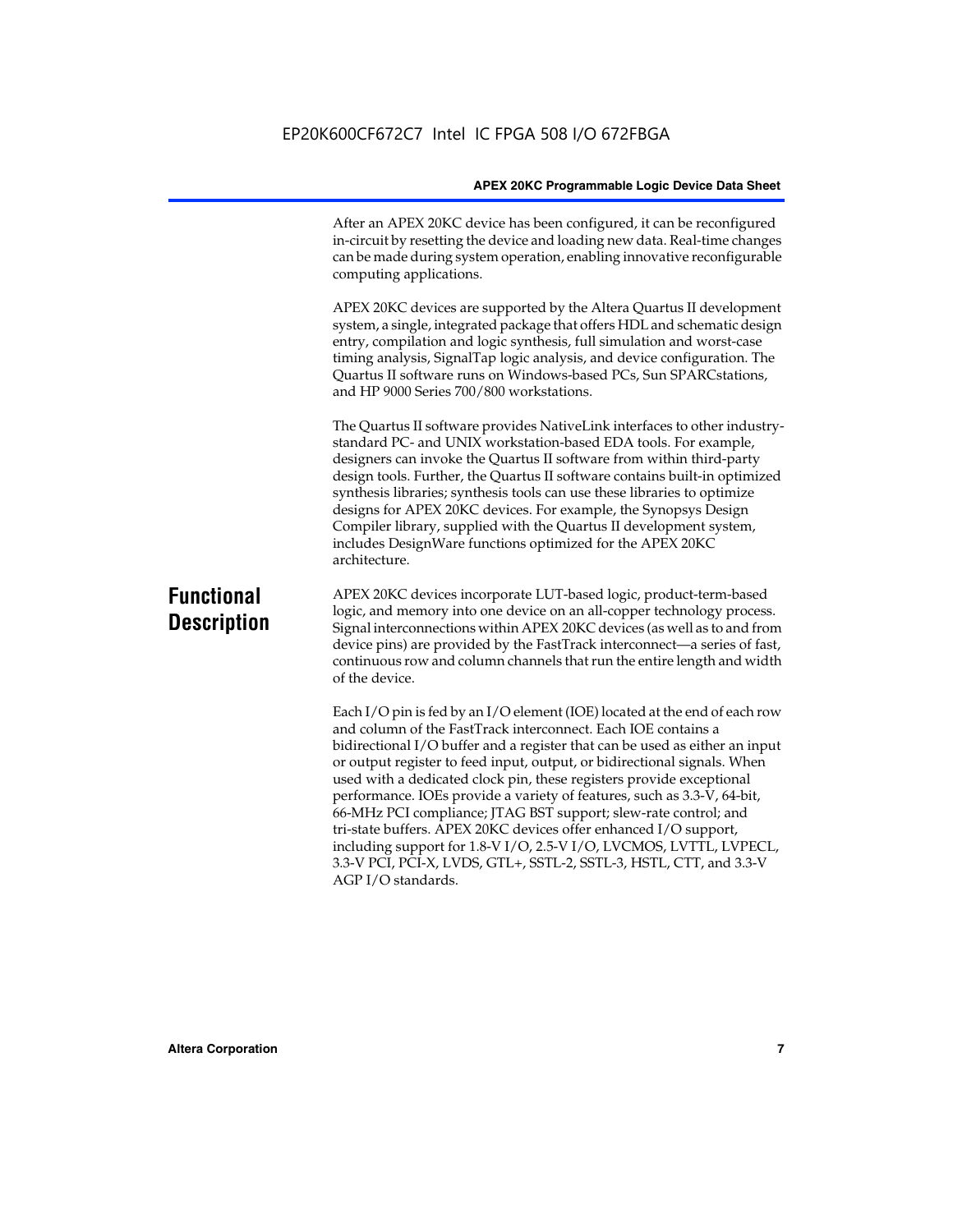The ESB can implement a variety of memory functions, including CAM, RAM, dual-port RAM, ROM, and FIFO functions. Embedding the memory directly into the die improves performance and reduces die area compared to distributed-RAM implementations. Moreover, the abundance of cascadable ESBs allows APEX 20KC devices to implement multiple wide memory blocks for high-density designs. The ESB's high speed ensures it can implement small memory blocks without any speed penalty. Additionally, designers can use the ESBs to create as many different-sized memory blocks as the system requires. Figure 1 shows an overview of the APEX 20KC device.



APEX 20KC devices provide four dedicated clock pins and four dedicated input pins that drive register control inputs. These signals ensure efficient distribution of high-speed, low-skew control signals, which use dedicated routing channels to provide short delays and low skews. Four of the dedicated inputs drive four global signals. These four global signals can also be driven by internal logic, providing an ideal solution for a clock divider or internally generated asynchronous clear signals with high fan-out. The dedicated clock pins featured on the APEX 20KC devices can also feed logic. The devices also feature ClockLock and ClockBoost clock management circuitry.

#### **8 Altera Corporation**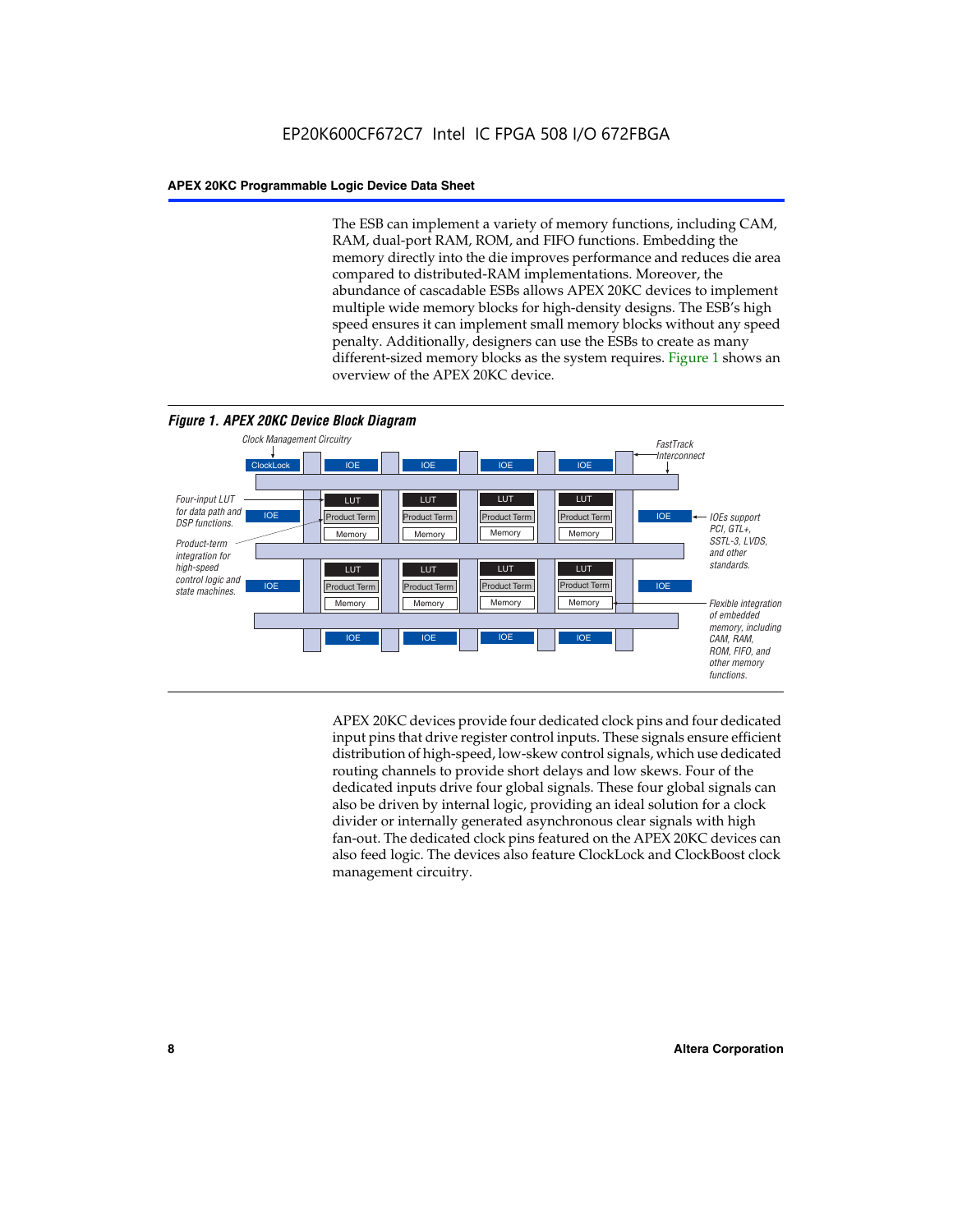#### **MegaLAB Structure**

APEX 20KC devices are constructed from a series of MegaLAB™ structures. Each MegaLAB structure contains 16 logic array blocks (LABs), one ESB, and a MegaLAB interconnect, which routes signals within the MegaLAB structure. In EP20K1000C devices, MegaLAB structures contain 24 LABs. Signals are routed between MegaLAB structures and I/O pins via the FastTrack interconnect. In addition, edge LABs can be driven by I/O pins through the local interconnect. Figure 2 shows the MegaLAB structure.





#### **Logic Array Block**

Each LAB consists of 10 LEs, the LEs' associated carry and cascade chains, LAB control signals, and the local interconnect. The local interconnect transfers signals between LEs in the same or adjacent LABs, IOEs, or ESBs. The Quartus II Compiler places associated logic within an LAB or adjacent LABs, allowing the use of a fast local interconnect for high performance. Figure 3 shows the APEX 20KC LAB.

APEX 20KC devices use an interleaved LAB structure. This structure allows each LE to drive two local interconnect areas, minimizing the use of the MegaLAB and FastTrack interconnect and providing higher performance and flexibility. Each LE can drive 29 other LEs through the fast local interconnect.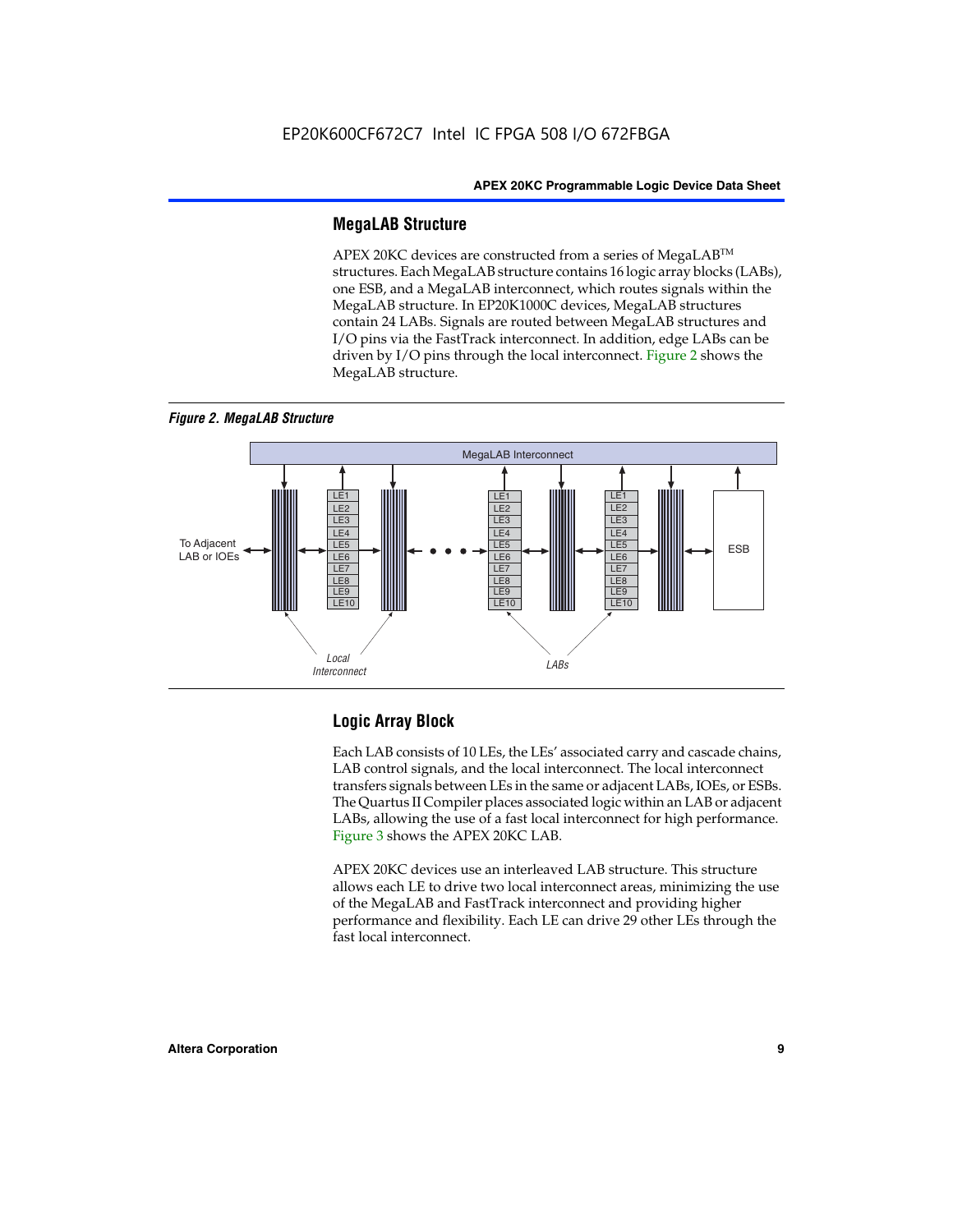



Each LAB contains dedicated logic for driving control signals to its LEs and ESBs. The control signals include clock, clock enable, asynchronous clear, asynchronous preset, asynchronous load, synchronous clear, and synchronous load signals. A maximum of six control signals can be used at a time. Although synchronous load and clear signals are generally used when implementing counters, they can also be used with other functions.

Each LAB can use two clocks and two clock enable signals. Each LAB's clock and clock enable signals are linked (e.g., any LE in a particular LAB using CLK1 will also use CLKENA1). LEs with the same clock but different clock enable signals either use both clock signals in one LAB or are placed into separate LABs.

If both the rising and falling edges of a clock are used in a LAB, both LABwide clock signals are used.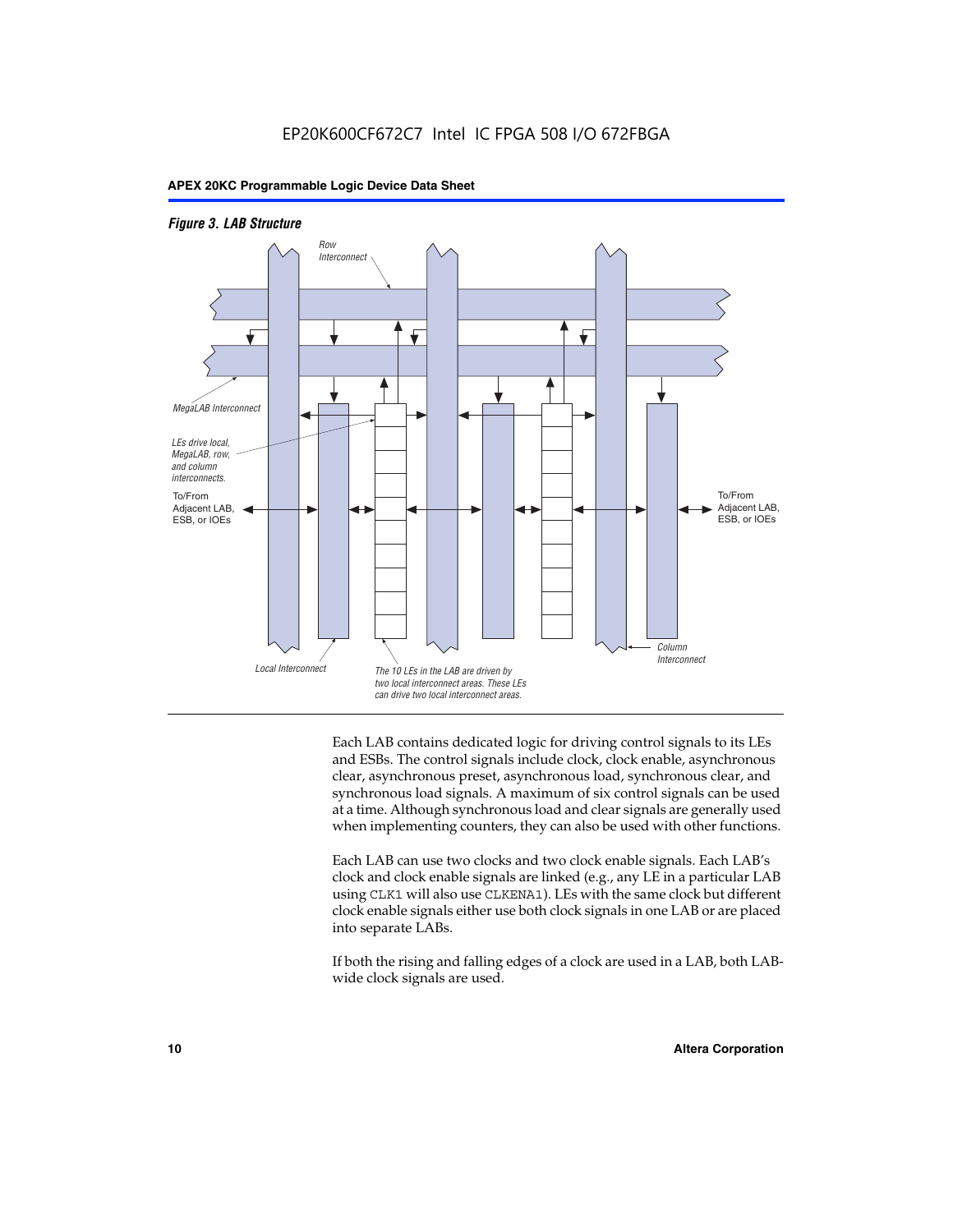The LAB-wide control signals can be generated from the LAB local interconnect, global signals, and dedicated clock pins. The inherent low skew of the FastTrack interconnect enables it to be used for clock distribution. Figure 4 shows the LAB control signal generation circuit.



#### *Figure 4. LAB Control Signal Generation*

## *Notes to Figure 4:*

- (1) The LABCLR1 and LABCLR2 signals also control asynchronous load and asynchronous preset for LEs within the LAB.
- (2) The SYNCCLR signal can be generated by the local interconnect or global signals.

#### **Logic Element**

The LE, the smallest unit of logic in the APEX 20KC architecture, is compact and provides efficient logic usage. Each LE contains a four-input LUT, which is a function generator that can quickly implement any function of four variables. In addition, each LE contains a programmable register and carry and cascade chains. Each LE drives the local interconnect, MegaLAB interconnect, and FastTrack interconnect routing structures. See Figure 5.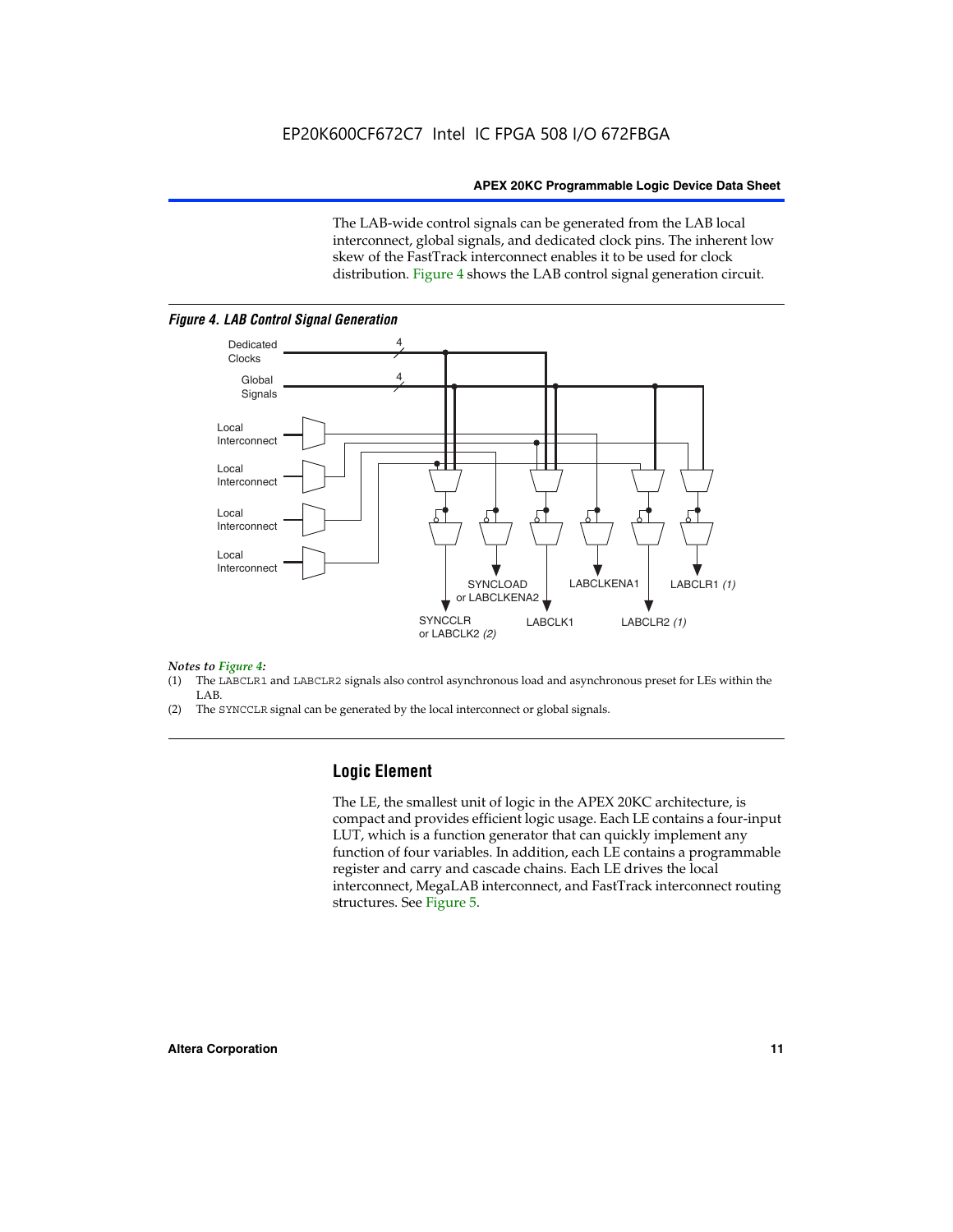



Each LE's programmable register can be configured for D, T, JK, or SR operation. The register's clock and clear control signals can be driven by global signals, general-purpose I/O pins, or any internal logic. For combinatorial functions, the register is bypassed and the output of the LUT drives the outputs of the LE.

Each LE has two outputs that drive the local, MegaLAB, or FastTrack interconnect routing structure. Each output can be driven independently by the LUT's or register's output. For example, the LUT can drive one output while the register drives the other output. This feature, called register packing, improves device utilization because the register and the LUT can be used for unrelated functions. The LE can also drive out registered and unregistered versions of the LUT output.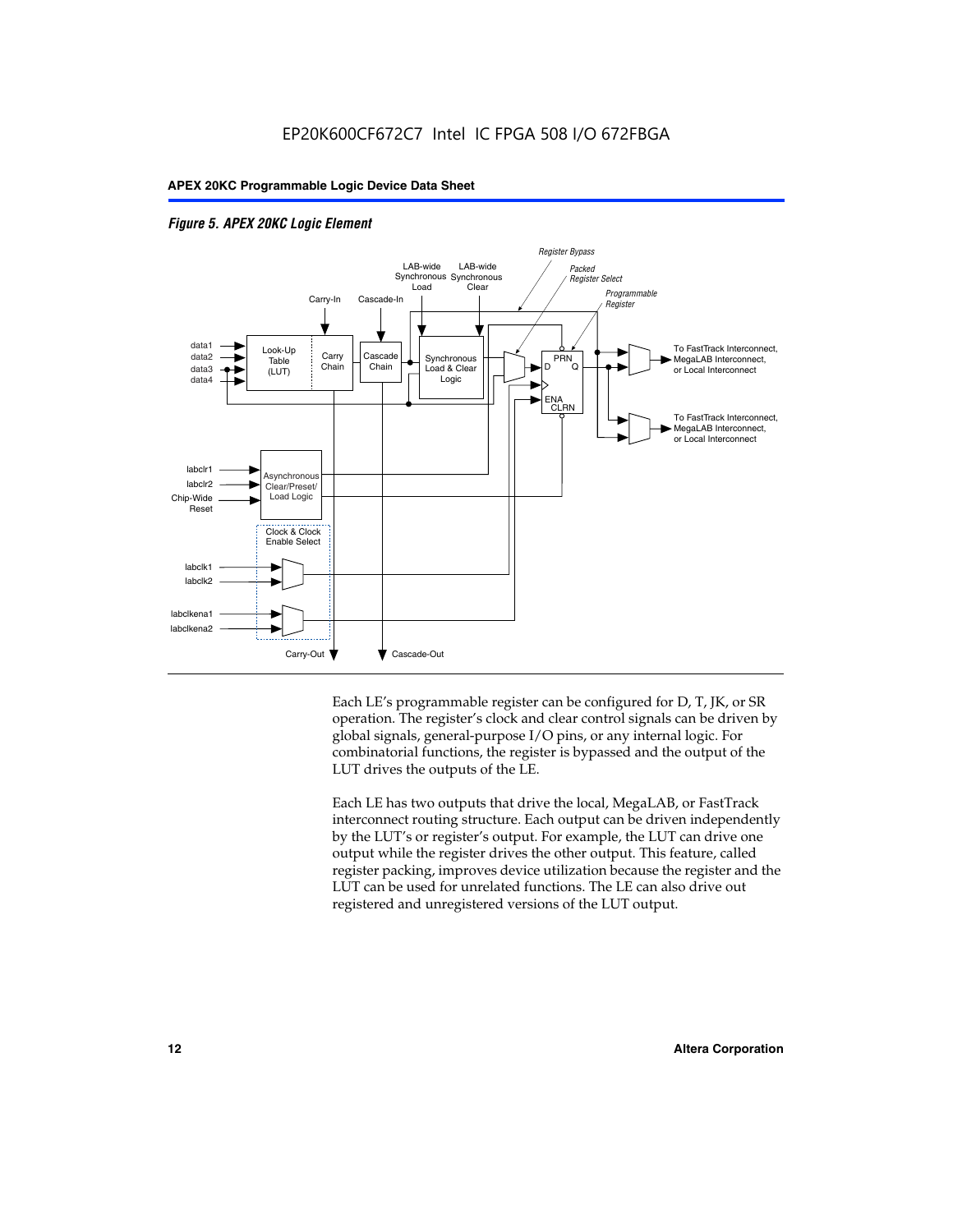The APEX 20KC architecture provides two types of dedicated high-speed data paths that connect adjacent LEs without using local interconnect paths: carry chains and cascade chains. A carry chain supports high-speed arithmetic functions such as counters and adders, while a cascade chain implements wide-input functions such as equality comparators with minimum delay. Carry and cascade chains connect LEs 1 through 10 in an LAB and all LABs in the same MegaLAB structure.

#### *Carry Chain*

The carry chain provides a very fast carry-forward function between LEs. The carry-in signal from a lower-order bit drives forward into the higherorder bit via the carry chain, and feeds into both the LUT and the next portion of the carry chain. This feature allows the APEX 20KC architecture to implement high-speed counters, adders, and comparators of arbitrary width. Carry chain logic can be created automatically by the Quartus II Compiler during design processing, or manually by the designer during design entry. Parameterized functions such as DesignWare functions from Synopsys and library of parameterized modules (LPM) functions automatically take advantage of carry chains for the appropriate functions.

The Quartus II Compiler creates carry chains longer than ten LEs by automatically linking LABs together. For enhanced fitting, a long carry chain skips alternate LABs in a MegaLAB structure. A carry chain longer than one LAB skips either from an even-numbered LAB to the next evennumbered LAB, or from an odd-numbered LAB to the next oddnumbered LAB. For example, the last LE of the first LAB in the upper-left MegaLAB structure carries to the first LE of the third LAB in the MegaLAB structure.

Figure 6 shows how an *n*-bit full adder can be implemented in  $n + 1$  LEs with the carry chain. One portion of the LUT generates the sum of two bits using the input signals and the carry-in signal; the sum is routed to the output of the LE. The register can be bypassed for simple adders or used for accumulator functions. Another portion of the LUT and the carry chain logic generates the carry-out signal, which is routed directly to the carryin signal of the next-higher-order bit. The final carry-out signal is routed to an LE, where it is driven onto the local, MegaLAB, or FastTrack interconnect routing structures.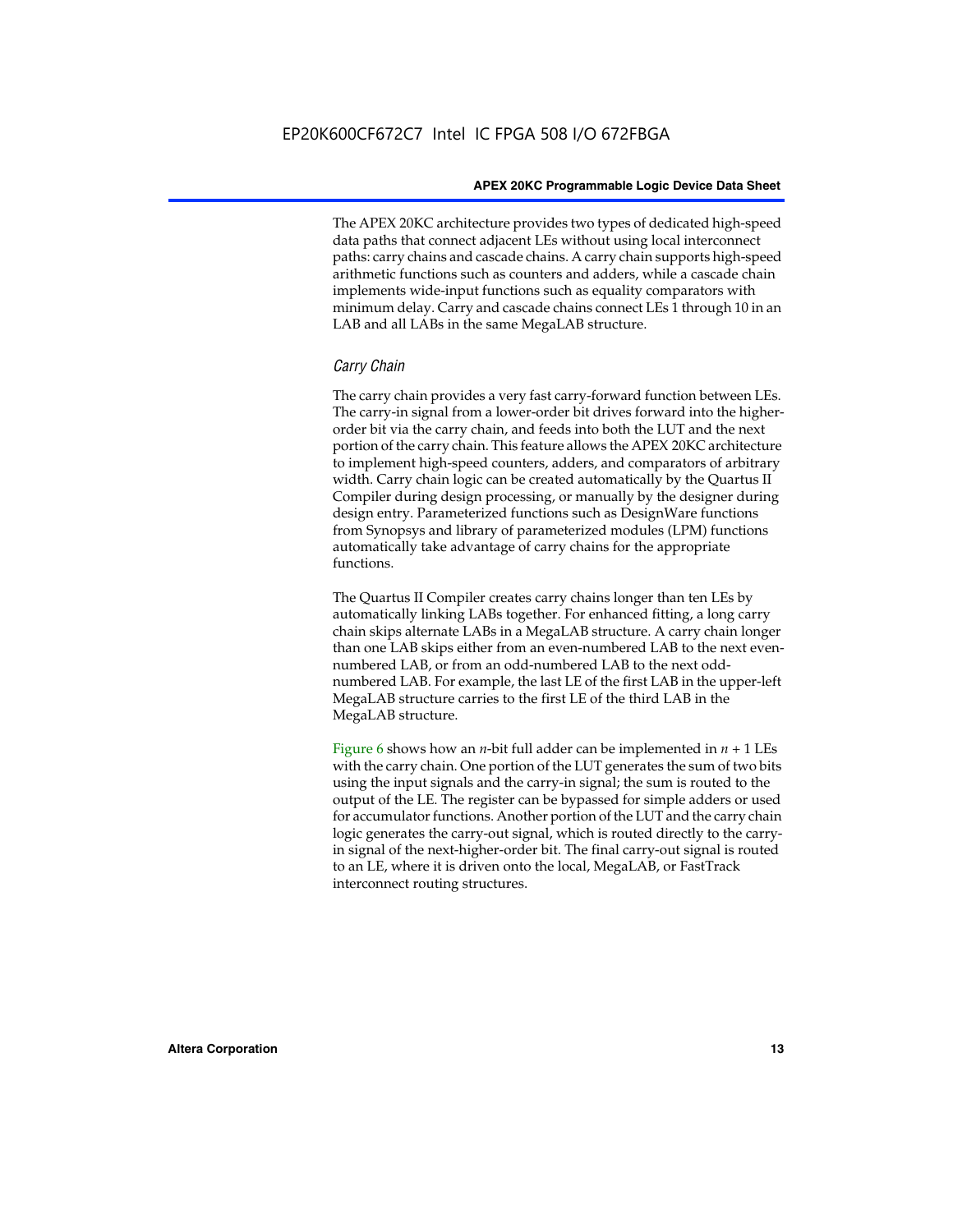

*Figure 6. APEX 20KC Carry Chain*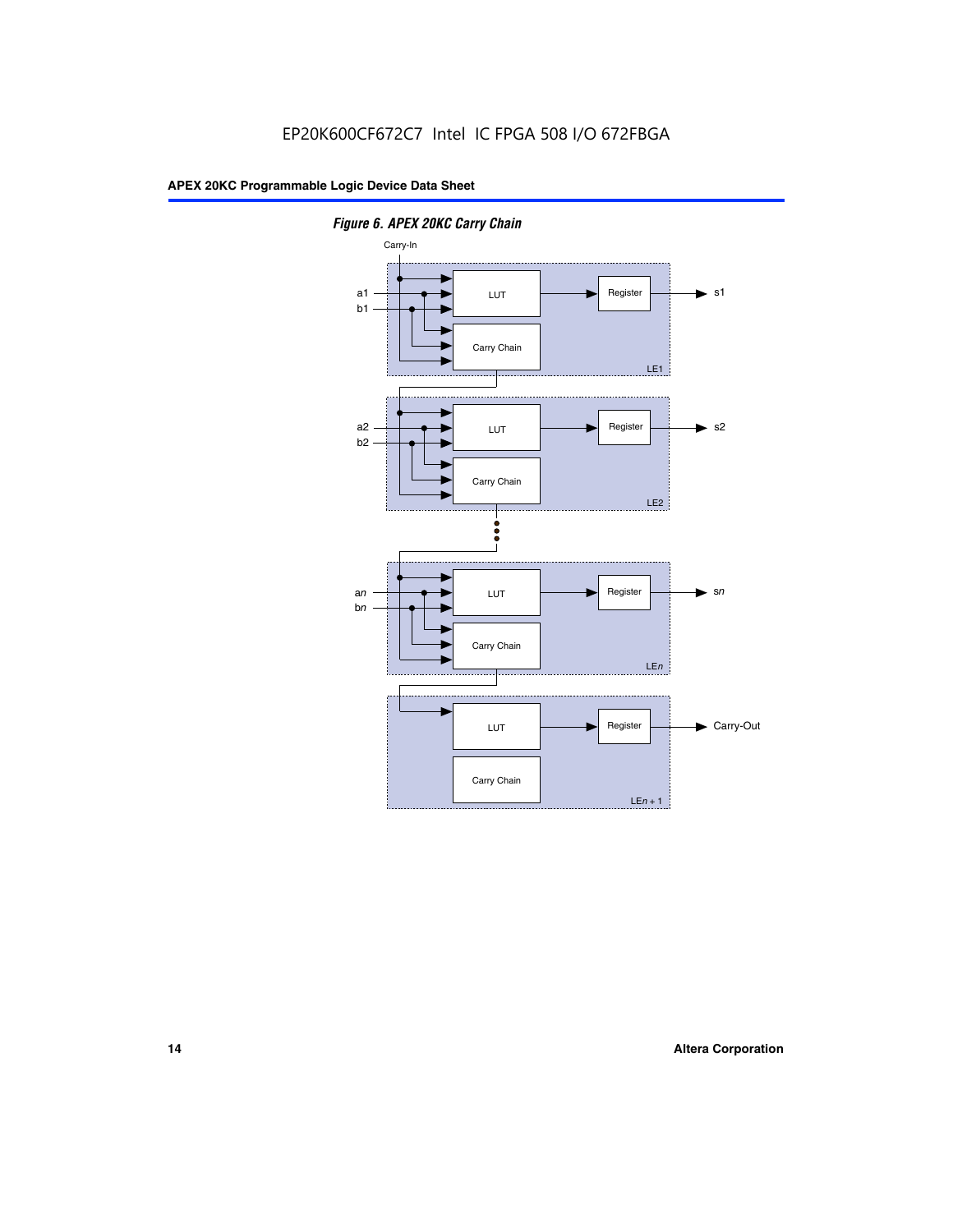#### *Cascade Chain*

With the cascade chain, the APEX 20KC architecture can implement functions with a very wide fan-in. Adjacent LUTs can compute portions of a function in parallel; the cascade chain serially connects the intermediate values. The cascade chain can use a logical AND or logical OR (via De Morgan's inversion) to connect the outputs of adjacent LEs. Each additional LE provides four more inputs to the effective width of a function, with a short cascade delay. Cascade chain logic can be created automatically by the Quartus II Compiler during design processing, or manually by the designer during design entry.

Cascade chains longer than ten LEs are implemented automatically by linking LABs together. For enhanced fitting, a long cascade chain skips alternate LABs in a MegaLAB structure. A cascade chain longer than one LAB skips either from an even-numbered LAB to the next even-numbered LAB, or from an odd-numbered LAB to the next odd-numbered LAB. For example, the last LE of the first LAB in the upper-left MegaLAB structure carries to the first LE of the third LAB in the MegaLAB structure. Figure 7 shows how the cascade function can connect adjacent LEs to form functions with a wide fan-in.



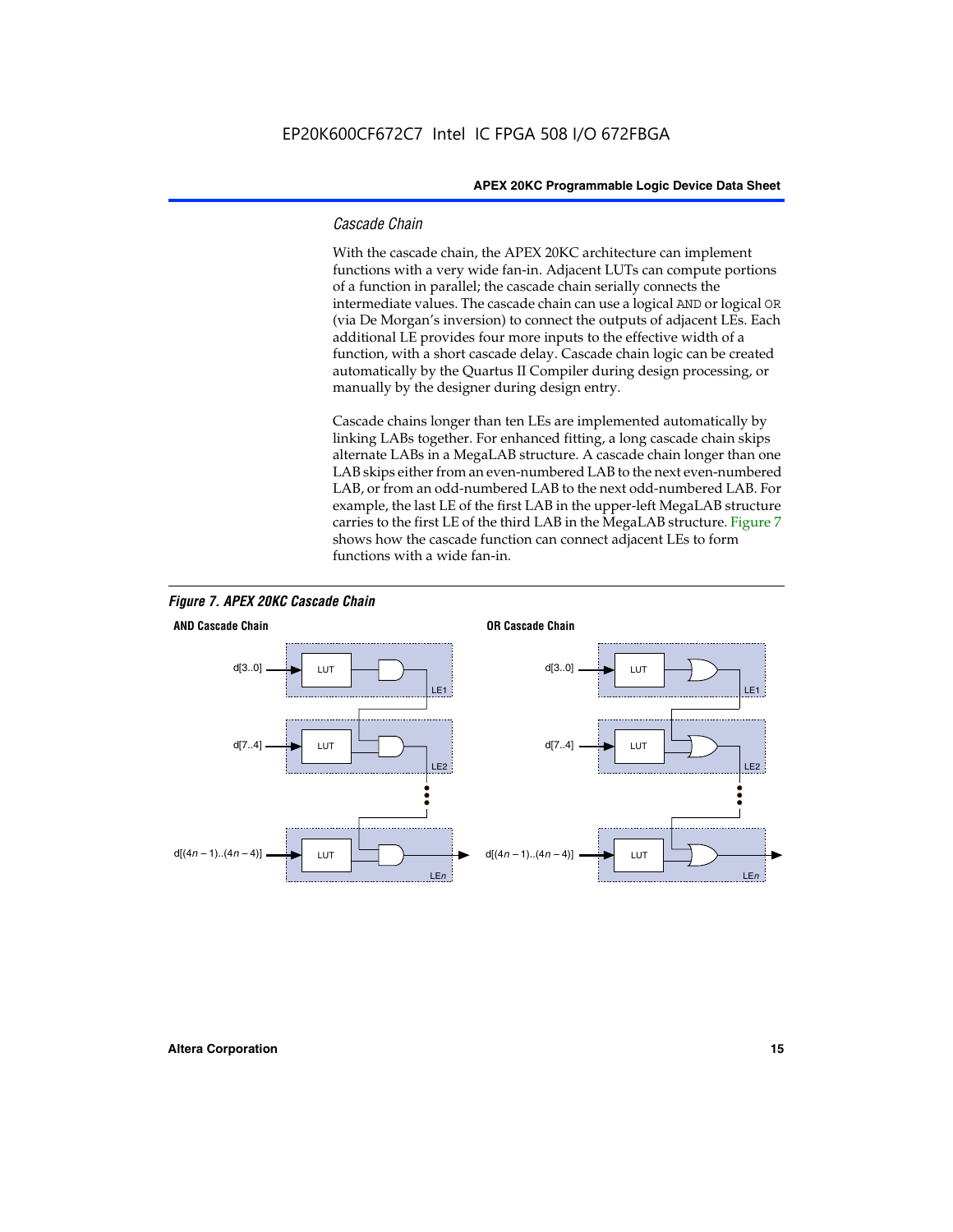#### *LE Operating Modes*

The APEX 20KC LE can operate in one of the following three modes:

- Normal mode
- Arithmetic mode
- Counter mode

Each mode uses LE resources differently. In each mode, seven available inputs to the LE—the four data inputs from the LAB local interconnect, the feedback from the programmable register, and the carry-in and cascade-in from the previous LE—are directed to different destinations to implement the desired logic function. LAB-wide signals provide clock, asynchronous clear, asynchronous preset, asynchronous load, synchronous clear, synchronous load, and clock enable control for the register. These LAB-wide signals are available in all LE modes.

The Quartus II software, in conjunction with parameterized functions such as LPM and DesignWare functions, automatically chooses the appropriate mode for common functions such as counters, adders, and multipliers. If required, the designer can also create special-purpose functions that specify which LE operating mode to use for optimal performance. Figure 8 shows the LE operating modes.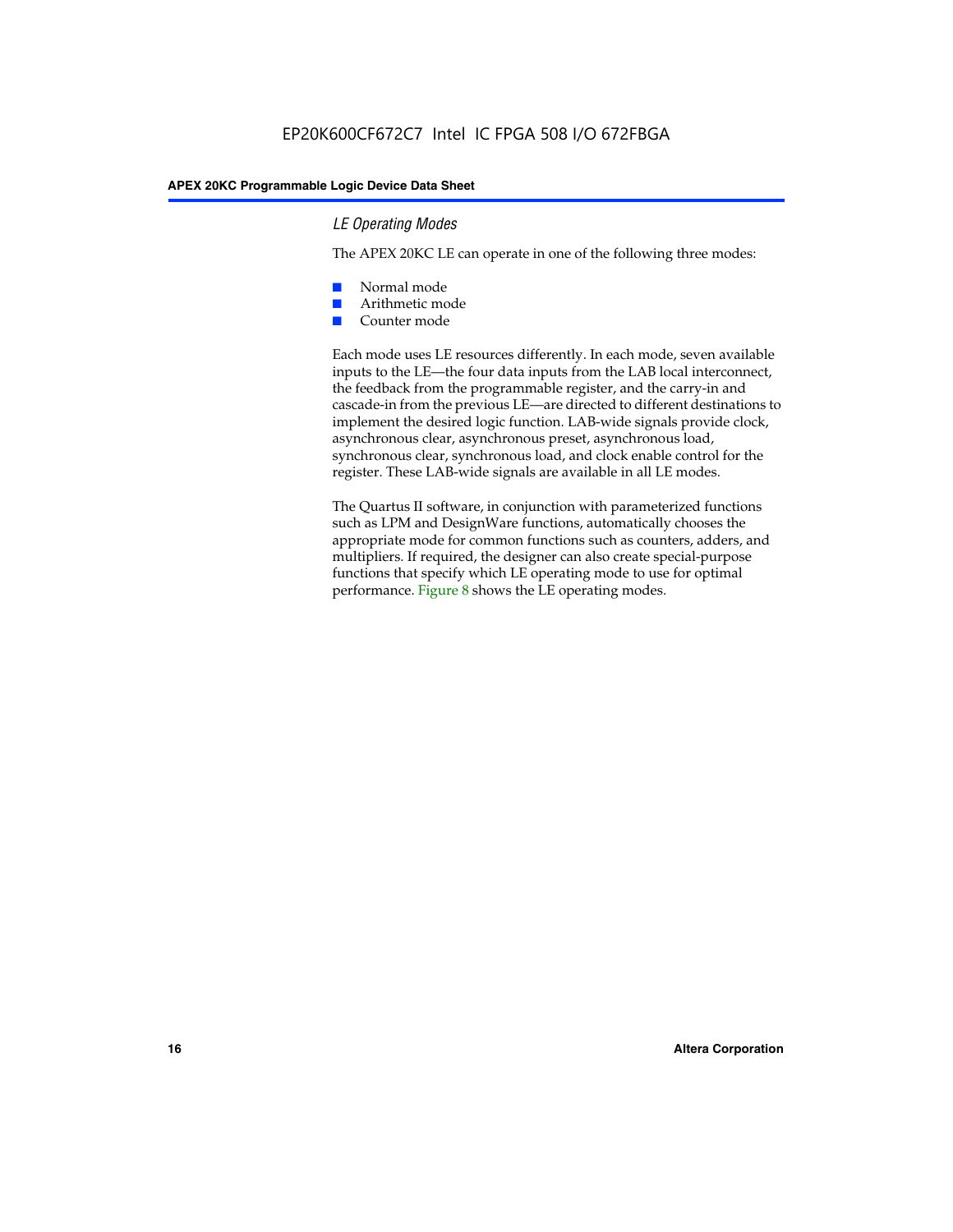

#### *Figure 8. APEX 20KC LE Operating Modes*

### *Notes to Figure 8:*

- (1) LEs in normal mode support register packing.<br>(2) There are two LAB-wide clock enables per LA
- (2) There are two LAB-wide clock enables per LAB.<br>(3) When using the carry-in in normal mode, the pa
- When using the carry-in in normal mode, the packed register feature is unavailable.
- (4) A register feedback multiplexer is available on LE1 of each LAB.
- (5) The DATA1 and DATA2 input signals can supply counter enable, up or down control, or register feedback signals for LEs other than the second LE in an LAB.
- (6) The LAB-wide synchronous clear and LAB wide synchronous load affect all registers in an LAB.

#### **Altera Corporation 17 17**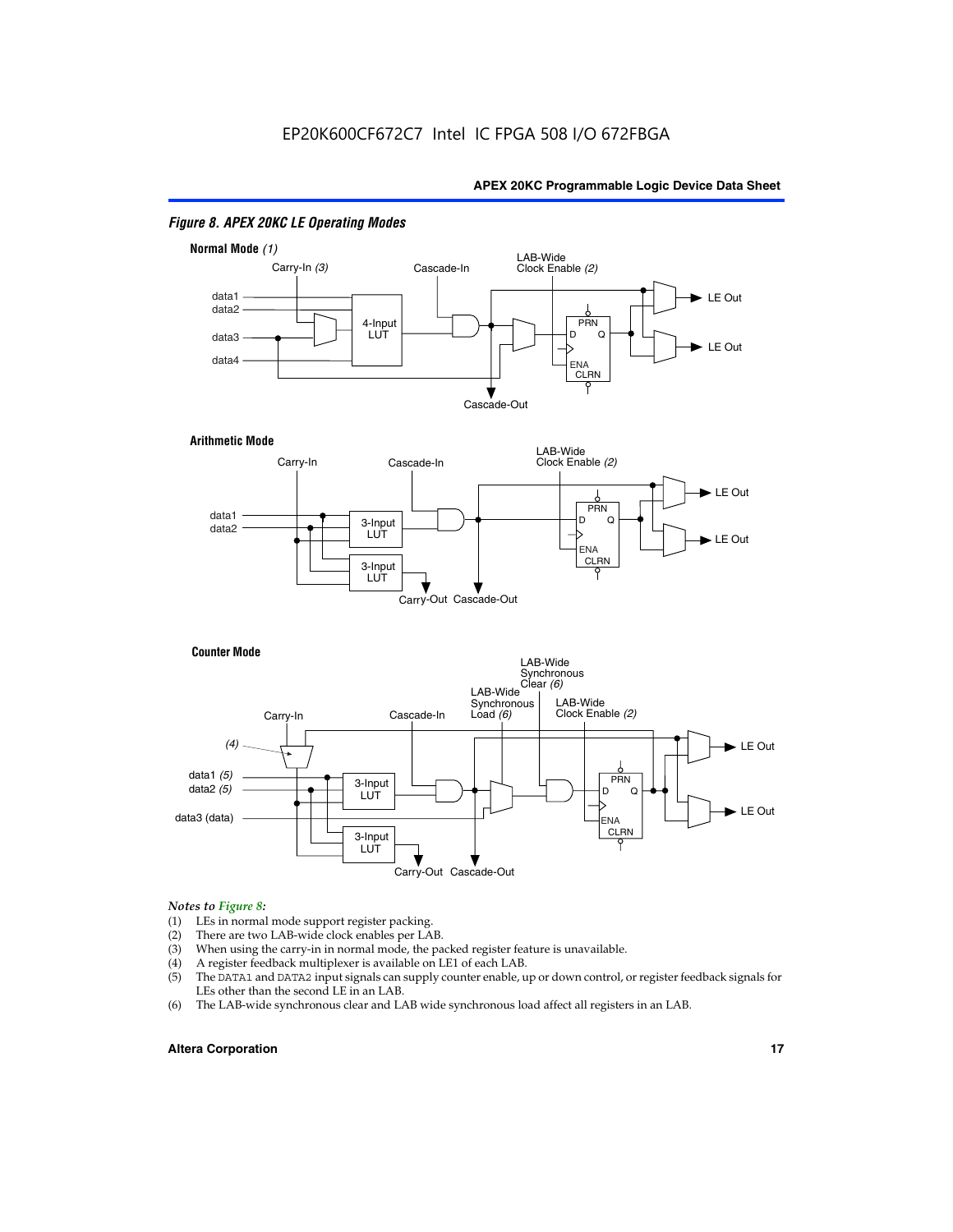#### **Normal Mode**

The normal mode is suitable for general logic applications, combinatorial functions, or wide decoding functions that can take advantage of a cascade chain. In normal mode, four data inputs from the LAB local interconnect and the carry-in are inputs to a four-input LUT. The Quartus II Compiler automatically selects the carry-in or the DATA3 signal as one of the inputs to the LUT. The LUT output can be combined with the cascade-in signal to form a cascade chain through the cascade-out signal. LEs in normal mode support packed registers.

#### **Arithmetic Mode**

The arithmetic mode is ideal for implementing adders, accumulators, and comparators. An LE in arithmetic mode uses two 3-input LUTs. One LUT computes a three-input function; the other generates a carry output. As shown in Figure 8, the first LUT uses the carry-in signal and two data inputs from the LAB local interconnect to generate a combinatorial or registered output. For example, when implementing an adder, this output is the sum of three signals: DATA1, DATA2, and carry-in. The second LUT uses the same three signals to generate a carry-out signal, thereby creating a carry chain. The arithmetic mode also supports simultaneous use of the cascade chain. LEs in arithmetic mode can drive out registered and unregistered versions of the LUT output.

The Quartus II software implements parameterized functions that use the arithmetic mode automatically where appropriate; the designer does not need to specify how the carry chain will be used.

#### **Counter Mode**

The counter mode offers clock enable, counter enable, synchronous up/down control, synchronous clear, and synchronous load options. The counter enable and synchronous up/down control signals are generated from the data inputs of the LAB local interconnect. The synchronous clear and synchronous load options are LAB-wide signals that affect all registers in the LAB. Consequently, if any of the LEs in an LAB use the counter mode, other LEs in that LAB must be used as part of the same counter or be used for a combinatorial function. The Quartus II software automatically places any registers that are not used by the counter into other LABs.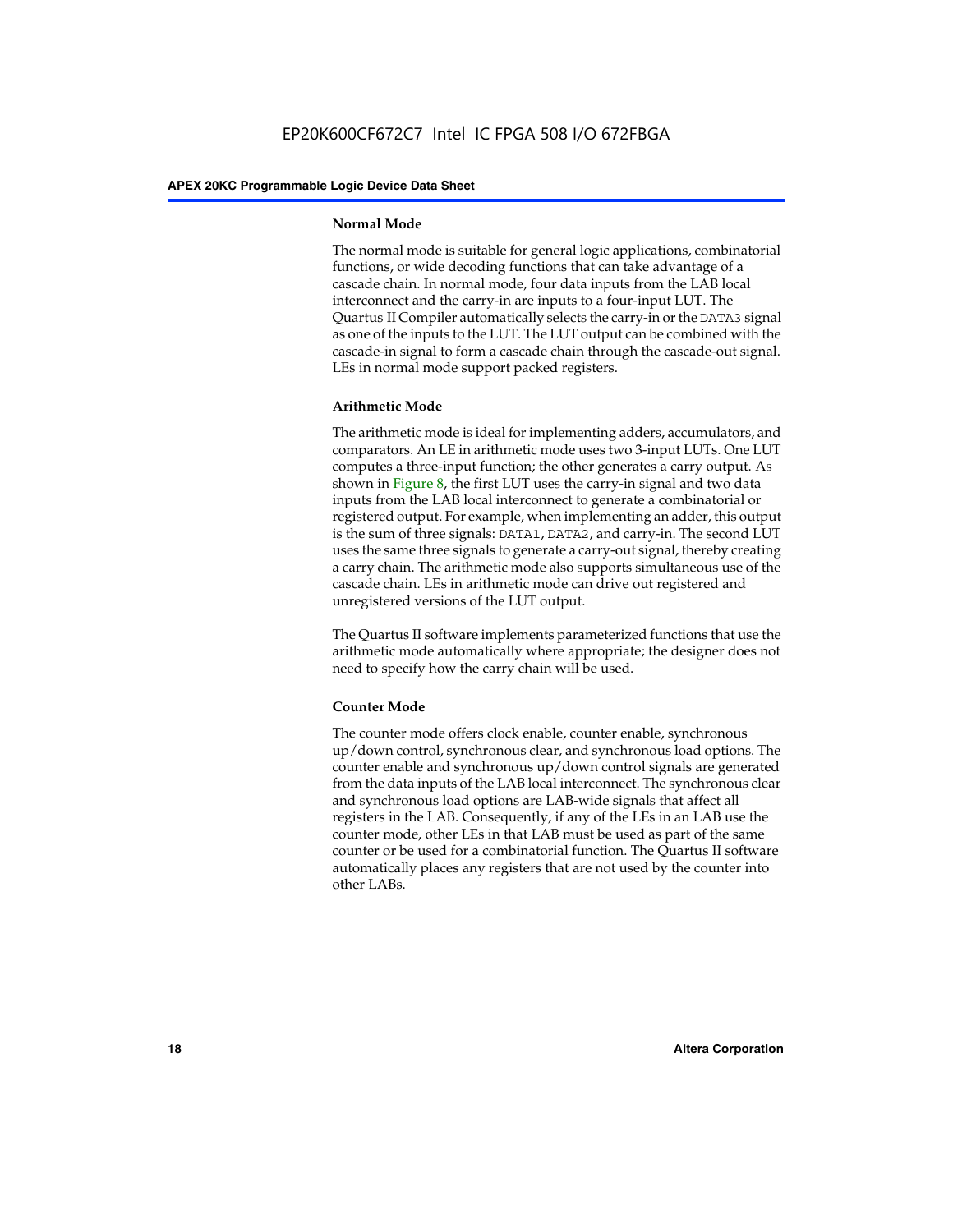The counter mode uses two 3-input LUTs: one generates the counter data, and the other generates the fast carry bit. A 2-to-1 multiplexer provides synchronous loading, and another AND gate provides synchronous clearing. If the cascade function is used by an LE in counter mode, the synchronous clear or load overrides any signal carried on the cascade chain. The synchronous clear overrides the synchronous load. LEs in arithmetic mode can drive out registered and unregistered versions of the LUT output.

#### *Clear & Preset Logic Control*

Logic for the register's clear and preset signals is controlled by LAB-wide signals. The LE directly supports an asynchronous clear function. The Quartus II Compiler can use a NOT-gate push-back technique to emulate an asynchronous preset or to emulate simultaneous preset and clear or asynchronous load. However, this technique uses three additional LEs per register. All emulation is performed automatically when the design is compiled. Registers that emulate simultaneous preset and load will enter an unknown state upon power-up or when the chip-wide reset is asserted.

In addition to the two clear and preset modes, APEX 20KC devices provide a chip-wide reset pin (DEV\_CLRn) that resets all registers in the device. Use of this pin is controlled through an option in the Quartus II software that is set before compilation. The chip-wide reset overrides all other control signals. Registers using an asynchronous preset are preset when the chip-wide reset is asserted; this effect results from the inversion technique used to implement the asynchronous preset.

#### **FastTrack Interconnect**

In the APEX 20KC architecture, connections between LEs, ESBs, and I/O pins are provided by the FastTrack interconnect. The FastTrack interconnect is a series of continuous horizontal and vertical routing channels that traverse the device. This global routing structure provides predictable performance, even in complex designs. In contrast, the segmented routing in FPGAs requires switch matrices to connect a variable number of routing paths, increasing the delays between logic resources and reducing performance.

The FastTrack interconnect consists of row and column interconnect channels that span the entire device. The row interconnect routes signals throughout a row of MegaLAB structures; the column interconnect routes signals throughout a column of MegaLAB structures. When using the row and column interconnect, an LE, IOE, or ESB can drive any other LE, IOE, or ESB in a device. See Figure 9.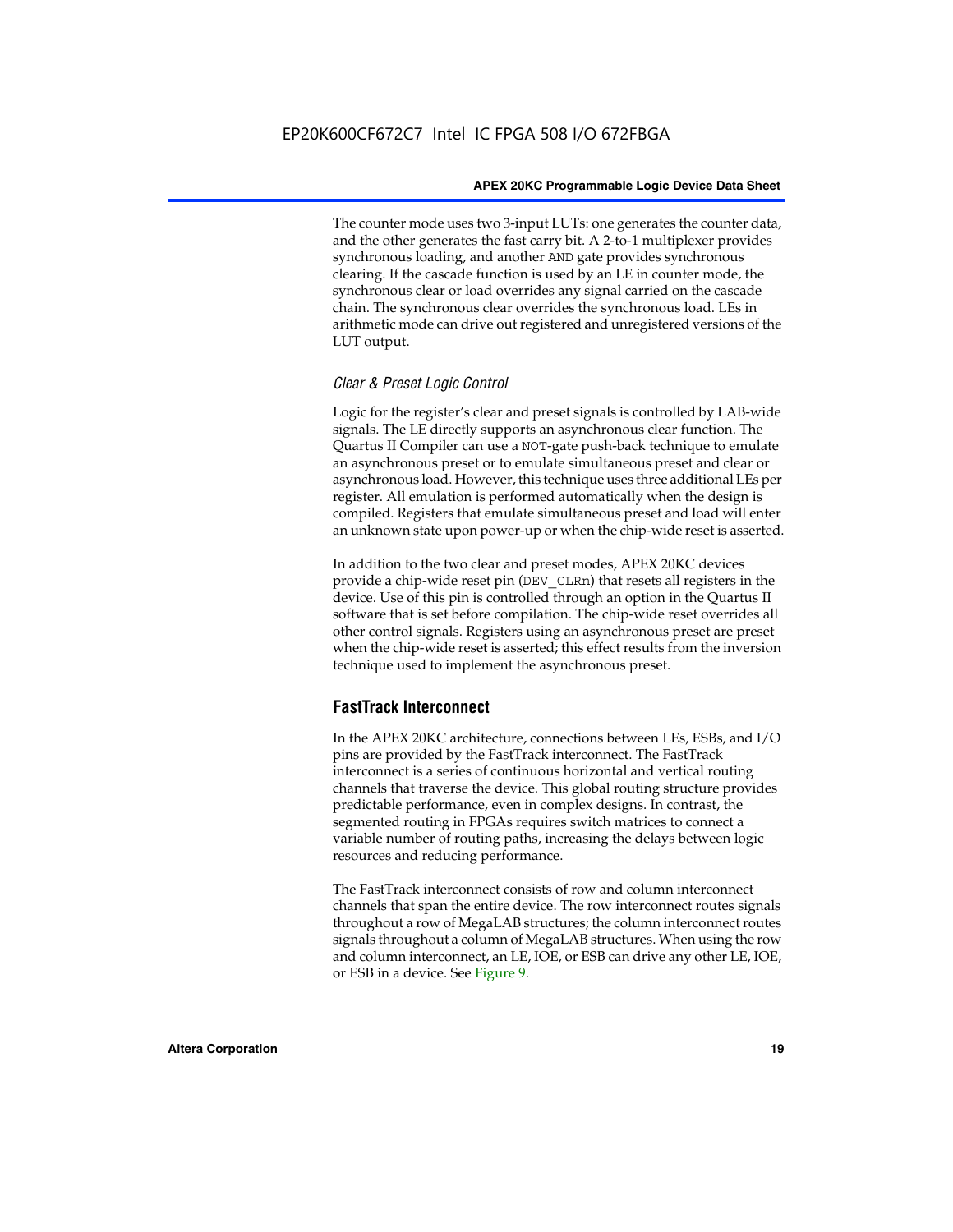



A row line can be driven directly by LEs, IOEs, or ESBs in that row. Further, a column line can drive a row line, allowing an LE, IOE, or ESB to drive elements in a different row via the column and row interconnect. The row interconnect drives the MegaLAB interconnect to drive LEs, IOEs, or ESBs in a particular MegaLAB structure.

A column line can be directly driven by LEs, IOEs, or ESBs in that column. A column line on a device's left or right edge can also be driven by row IOEs. The column line is used to route signals from one row to another. A column line can drive a row line; it can also drive the MegaLAB interconnect directly, allowing faster connections between rows.

Figure 10 shows how the FastTrack interconnect uses the local interconnect to drive LEs within MegaLAB structures.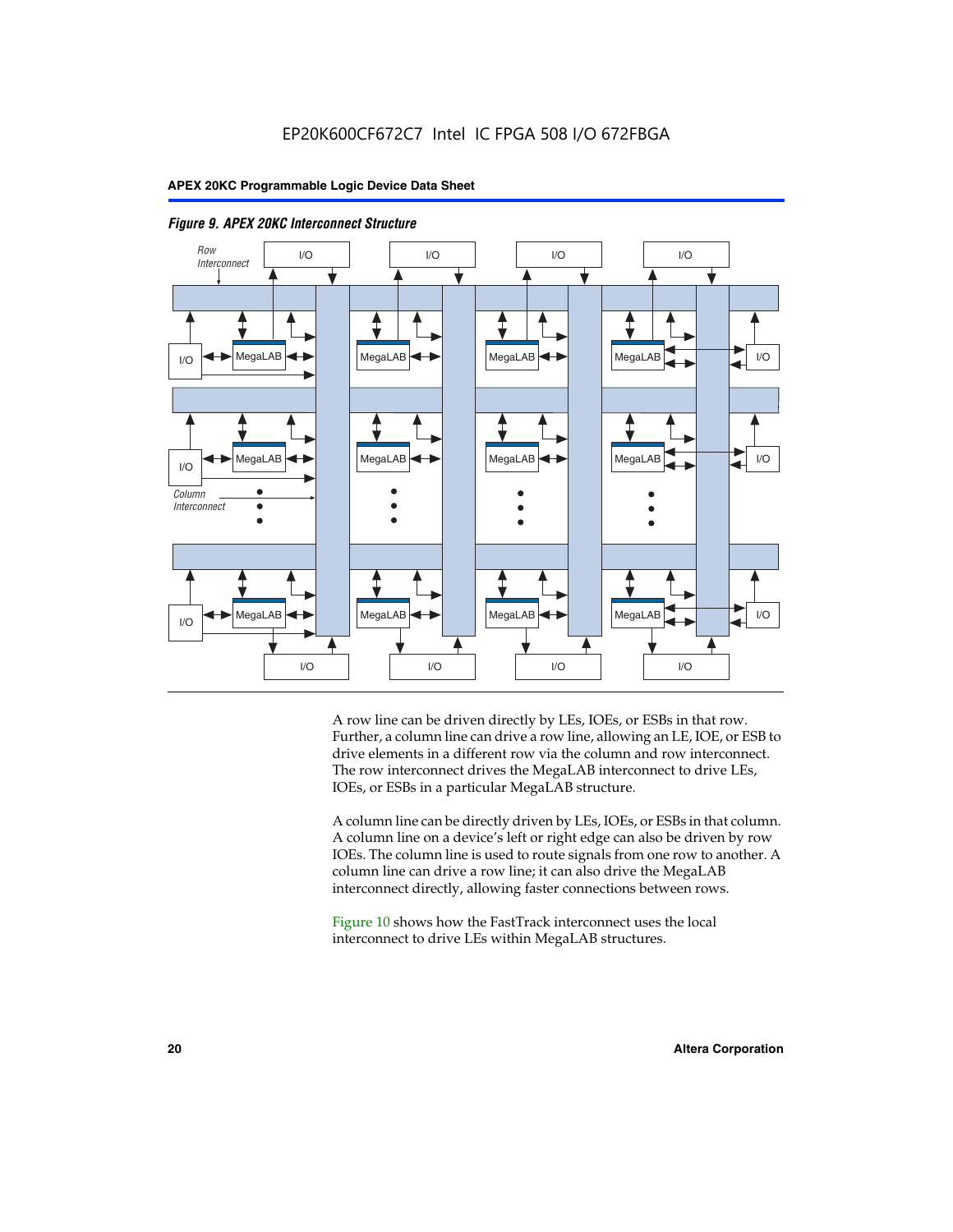

*Figure 10. FastTrack Connection to Local Interconnect*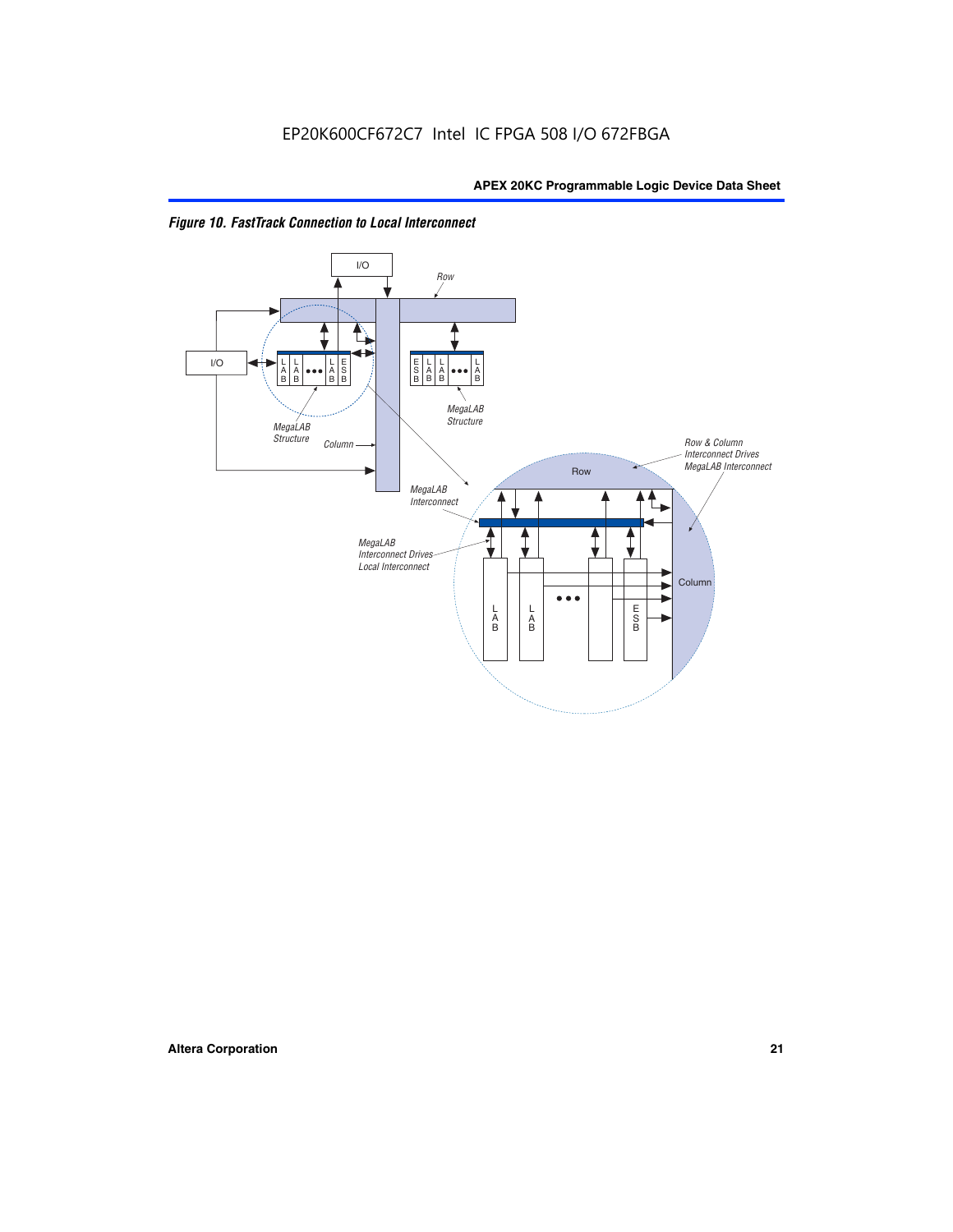Figure 11 shows the intersection of a row and column interconnect, and how these forms of interconnects and LEs drive each other.



*Figure 11. Driving the FastTrack Interconnect*

APEX 20KC devices include an enhanced interconnect structure for faster routing of input signals with high fan-out. Column I/O pins can drive the FastRowTM interconnect, which routes signals directly into the local interconnect without having to drive through the MegaLAB interconnect. The FastRow lines traverse two MegaLAB structures. Also, these pins can drive the local interconnect directly for fast setup times. On EP20K400C and larger devices, the FastRow interconnect drives the two MegaLAB structures in the top left corner, the two MegaLAB structures in the two right corner, the two MegaLAB structures in the bottom left corner, and the two MegaLAB structures in the bottom right corner. On EP20K200C and smaller devices, FastRow interconnect drives the two MegaLAB structures on the top and the two MegaLAB structures on the bottom of the device. On all devices, the FastRow interconnect drives all local interconnect in the appropriate MegaLAB structures except the end local interconnect on the side of the MegaLAB opposite the ESB. Pins using the FastRow interconnect achieve a faster set-up time, as the signal does not need to use a MegaLAB interconnect line to reach the destination LE. Figure 12 shows the FastRow interconnect.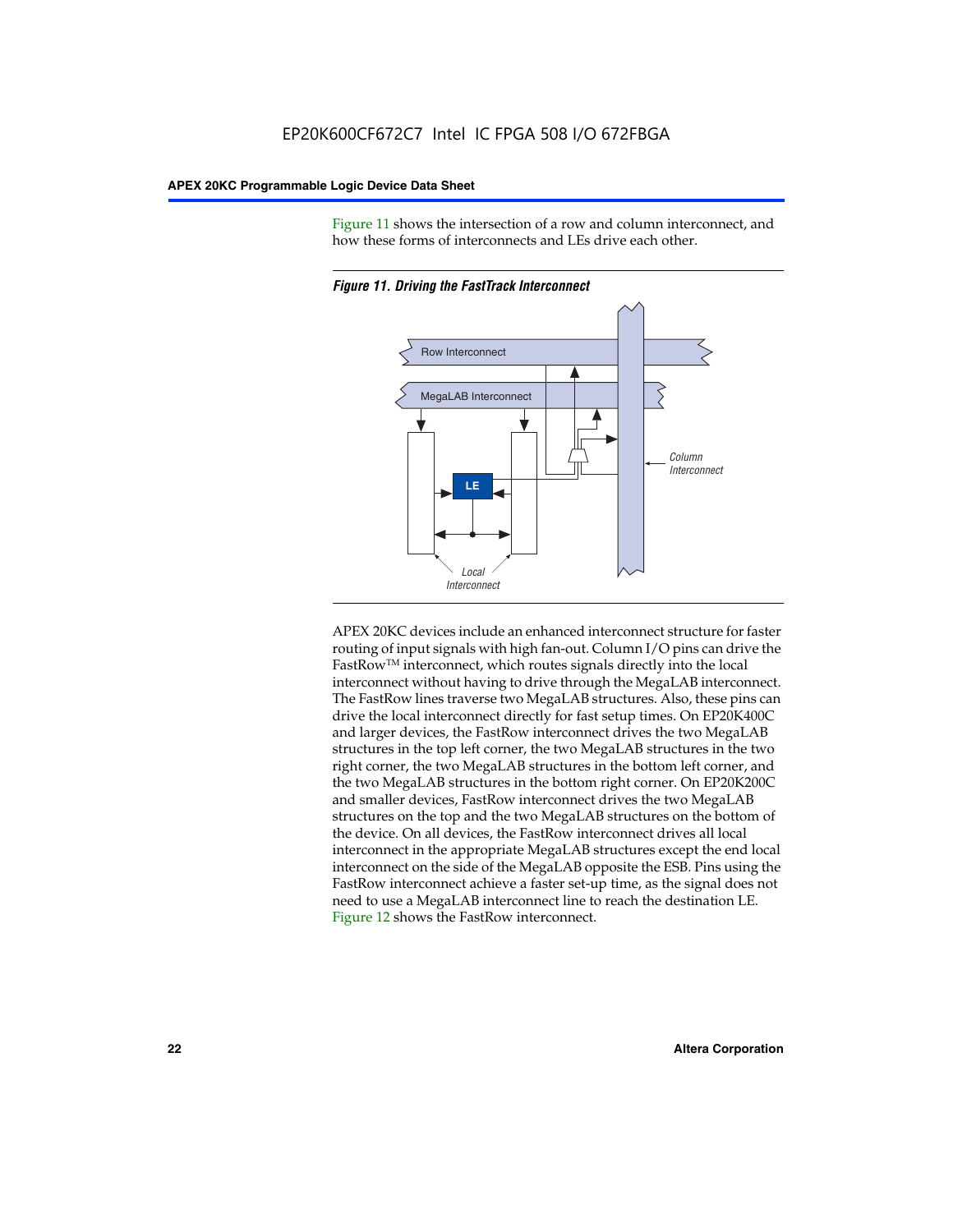

*Figure 12. APEX 20KC FastRow Interconnect*

Table 8 summarizes how various elements of the APEX 20KC architecture drive each other.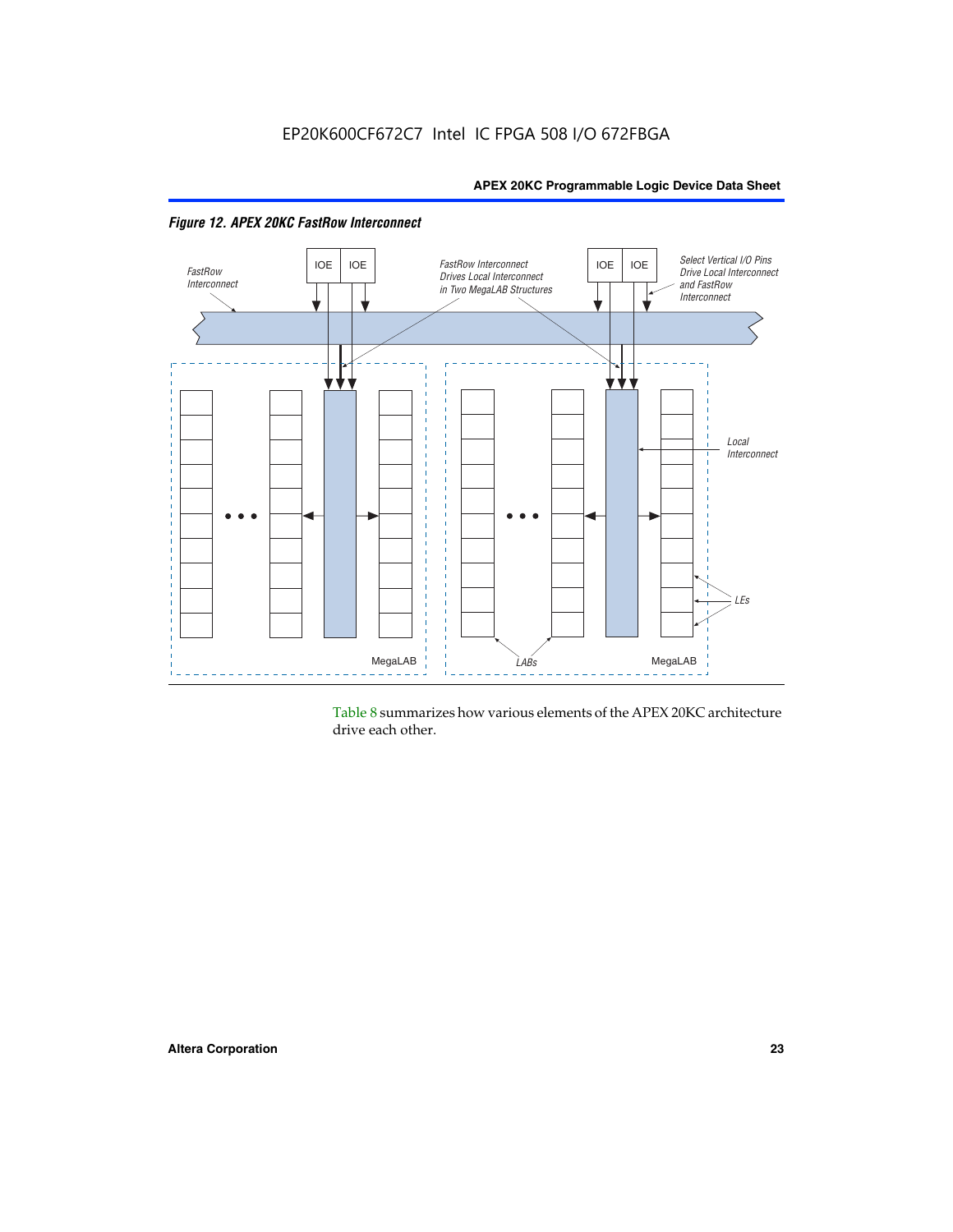### EP20K600CF672C7 Intel IC FPGA 508 I/O 672FBGA

#### **APEX 20KC Programmable Logic Device Data Sheet**

| Table 8. APEX 20KC Routing Scheme   |                          |                     |              |              |                       |                         |                                                |                                            |                                       |
|-------------------------------------|--------------------------|---------------------|--------------|--------------|-----------------------|-------------------------|------------------------------------------------|--------------------------------------------|---------------------------------------|
| <b>Source</b>                       | <b>Destination</b>       |                     |              |              |                       |                         |                                                |                                            |                                       |
|                                     | <b>Row</b><br>$I/O P$ in | Column<br>$I/O$ Pin | LE           | <b>ESB</b>   | Local<br>Interconnect | MegaLAB<br>Interconnect | <b>Row</b><br><b>FastTrack</b><br>Interconnect | Column<br><b>FastTrack</b><br>Interconnect | <b>FastRow</b><br><b>Interconnect</b> |
| Row I/O pin                         |                          |                     |              |              | $\checkmark$          | $\checkmark$            | $\checkmark$                                   | $\checkmark$                               |                                       |
| Column I/O<br>pin                   |                          |                     |              |              |                       |                         |                                                | $\checkmark$                               | $\checkmark$                          |
| $\mathsf{LE}\,$                     |                          |                     |              |              | $\checkmark$          | $\checkmark$            | $\checkmark$                                   | $\checkmark$                               |                                       |
| <b>ESB</b>                          |                          |                     |              |              | $\checkmark$          | $\checkmark$            | $\checkmark$                                   | $\checkmark$                               |                                       |
| Local<br>interconnect               | $\checkmark$             | $\checkmark$        | $\checkmark$ | $\checkmark$ |                       |                         |                                                |                                            |                                       |
| MegaLAB<br>interconnect             |                          |                     |              |              | $\checkmark$          |                         |                                                |                                            |                                       |
| Row<br>FastTrack<br>interconnect    |                          |                     |              |              |                       | $\checkmark$            |                                                | $\checkmark$                               |                                       |
| Column<br>FastTrack<br>interconnect |                          |                     |              |              |                       | $\checkmark$            | $\checkmark$                                   |                                            |                                       |
| FastRow<br>interconnect             |                          |                     |              |              | $\checkmark$          |                         |                                                |                                            |                                       |

#### **Product-Term Logic**

The product-term portion of the MultiCore architecture is implemented with the ESB. The ESB can be configured to act as a block of macrocells on an ESB-by-ESB basis. Each ESB is fed by 32 inputs from the adjacent local interconnect; therefore, it can be driven by the MegaLAB interconnect or the adjacent LAB. Also, nine ESB macrocells feed back into the ESB through the local interconnect for higher performance. Dedicated clock pins, global signals, and additional inputs from the local interconnect drive the ESB control signals.

In product-term mode, each ESB contains 16 macrocells. Each macrocell consists of two product terms and a programmable register. Figure 13 shows the ESB in product-term mode.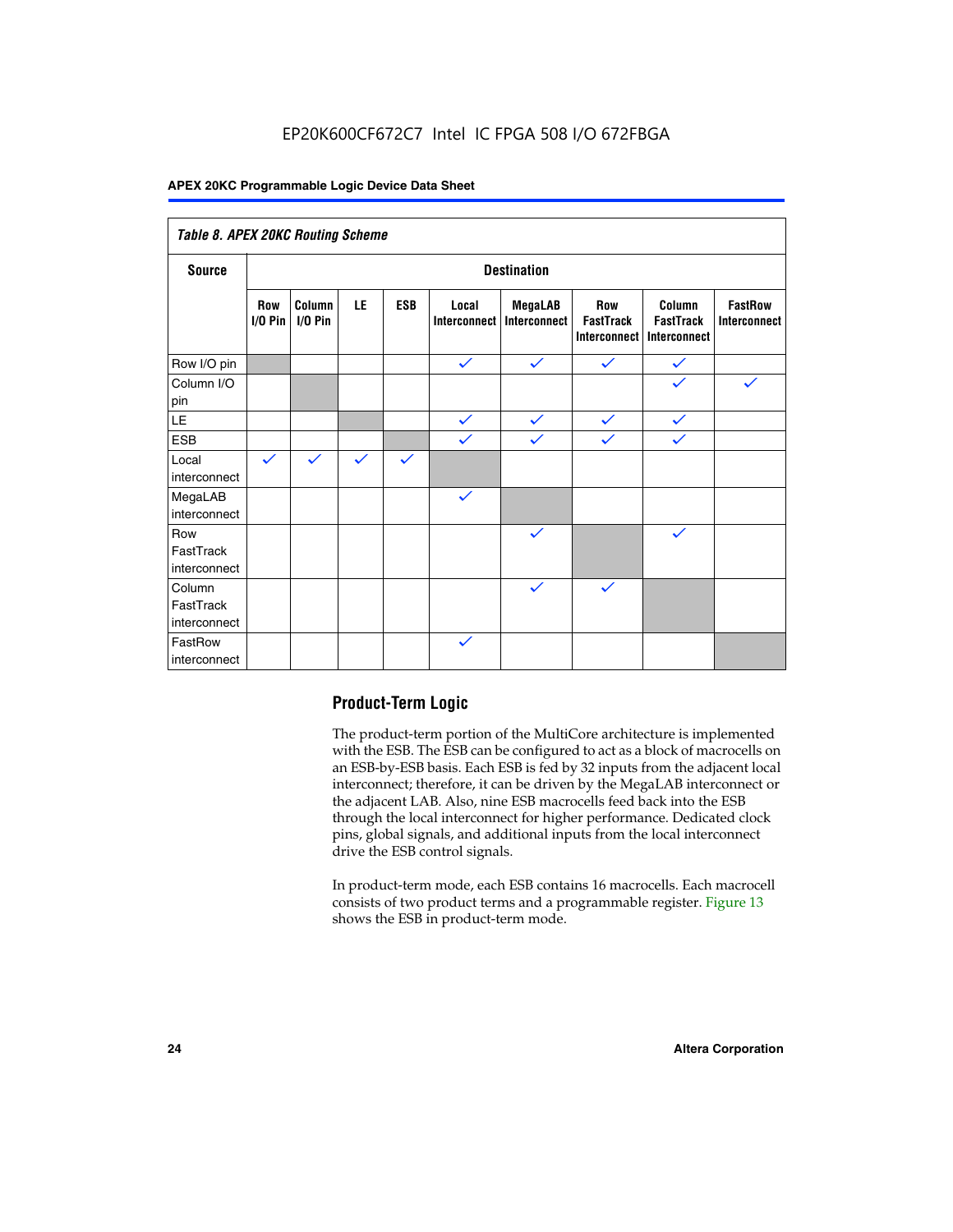

#### *Figure 13. Product-Term Logic in ESB*

#### *Macrocells*

APEX 20KC macrocells can be configured individually for either sequential or combinatorial logic operation. The macrocell consists of three functional blocks: the logic array, the product-term select matrix, and the programmable register.

Combinatorial logic is implemented in the product terms. The productterm select matrix allocates these product terms for use as either primary logic inputs (to the OR and XOR gates) to implement combinatorial functions, or as parallel expanders to be used to increase the logic available to another macrocell. One product term can be inverted; the Quartus II software uses this feature to perform De Morgan's inversion for more efficient implementation of wide OR functions. The Quartus II Compiler can use a NOT-gate push-back technique to emulate an asynchronous preset. Figure 14 shows the APEX 20KC macrocell.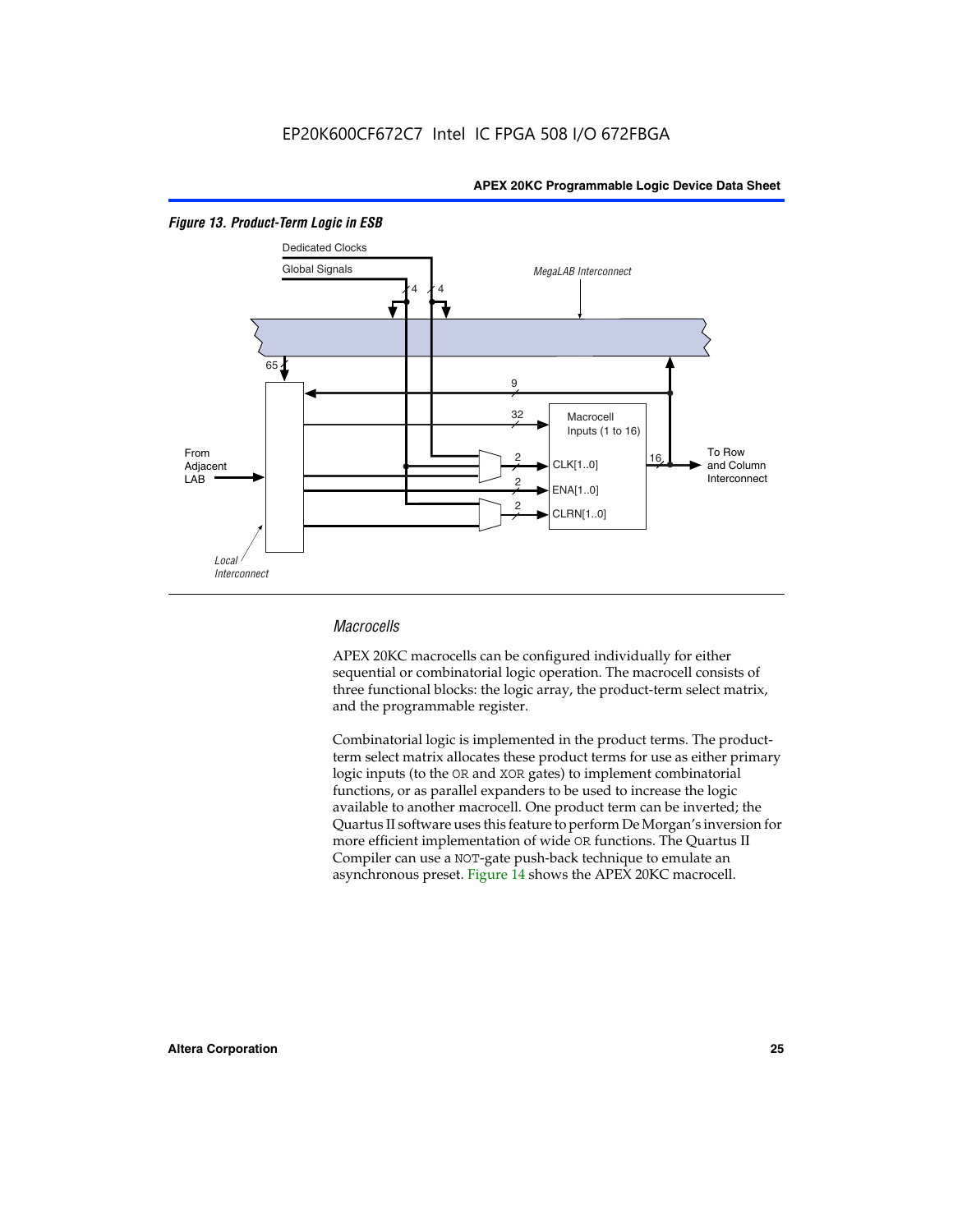

#### *Figure 14. APEX 20KC Macrocell*

For registered functions, each macrocell register can be programmed individually to implement D, T, JK, or SR operation with programmable clock control. The register can be bypassed for combinatorial operation. During design entry, the designer specifies the desired register type; the Quartus II software then selects the most efficient register operation for each registered function to optimize resource utilization. The Quartus II software or other synthesis tools can also select the most efficient register operation automatically when synthesizing HDL designs.

Each programmable register can be clocked by one of two ESB-wide clocks. The ESB-wide clocks can be generated from device dedicated clock pins, global signals, or local interconnect. Each clock also has an associated clock enable, generated from the local interconnect. The clock and clock enable signals are related for a particular ESB; any macrocell using a clock also uses the associated clock enable.

If both the rising and falling edges of a clock are used in an ESB, both ESB-wide clock signals are used.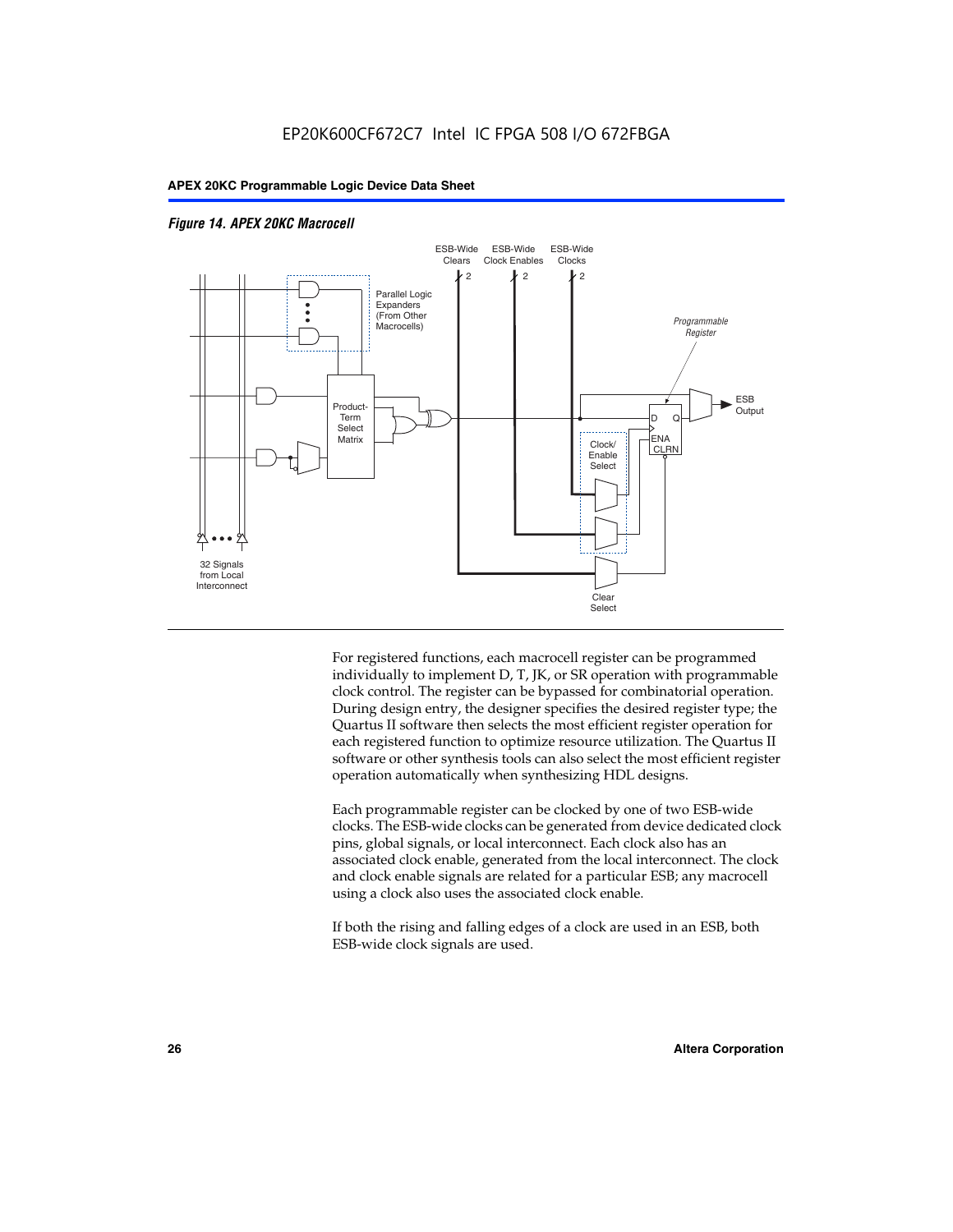The programmable register also supports an asynchronous clear function. Within the ESB, two asynchronous clears are generated from global signals and the local interconnect. Each macrocell can either choose between the two asynchronous clear signals or choose to not be cleared. Either of the two clear signals can be inverted within the ESB. Figure 15 shows the ESB control logic when implementing product-terms.





#### *Parallel Expanders*

Parallel expanders are unused product terms that can be allocated to a neighboring macrocell to implement fast, complex logic functions. Parallel expanders allow up to 32 product terms to feed the macrocell OR logic directly, with two product terms provided by the macrocell and 30 parallel expanders provided by the neighboring macrocells in the ESB.

The Quartus II Compiler can allocate up to 15 sets of up to two parallel expanders per set to the macrocells automatically. Each set of two parallel expanders incurs a small, incremental timing delay. Figure 16 shows the APEX 20KC parallel expanders.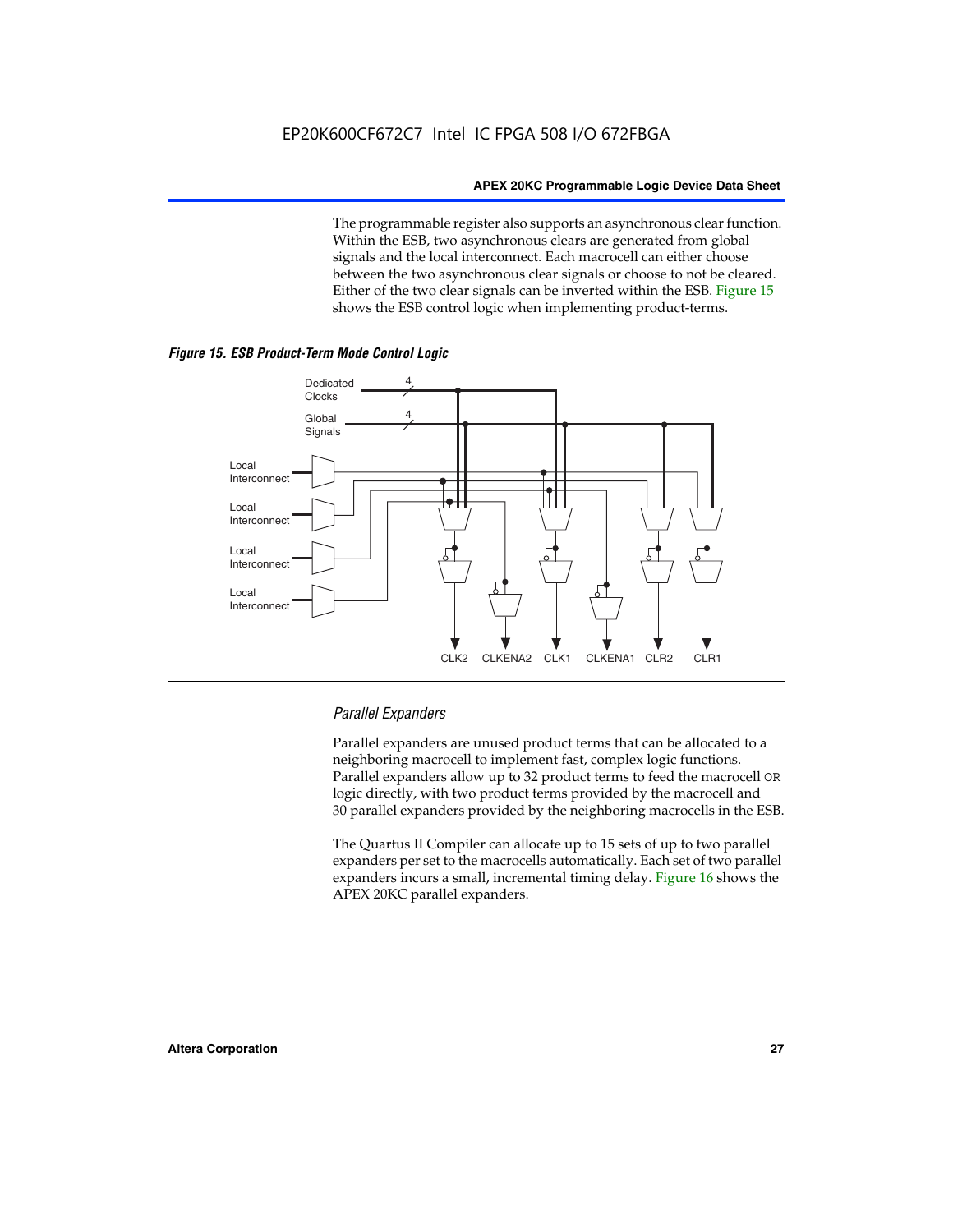



### **Embedded System Block**

The ESB can implement various types of memory blocks, including dual-port RAM, ROM, FIFO, and CAM blocks. The ESB includes input and output registers; the input registers synchronize writes, and the output registers can pipeline designs to improve system performance. The ESB offers a dual-port mode, which supports simultaneous reads and writes at two different clock frequencies. Figure 17 shows the ESB block diagram.



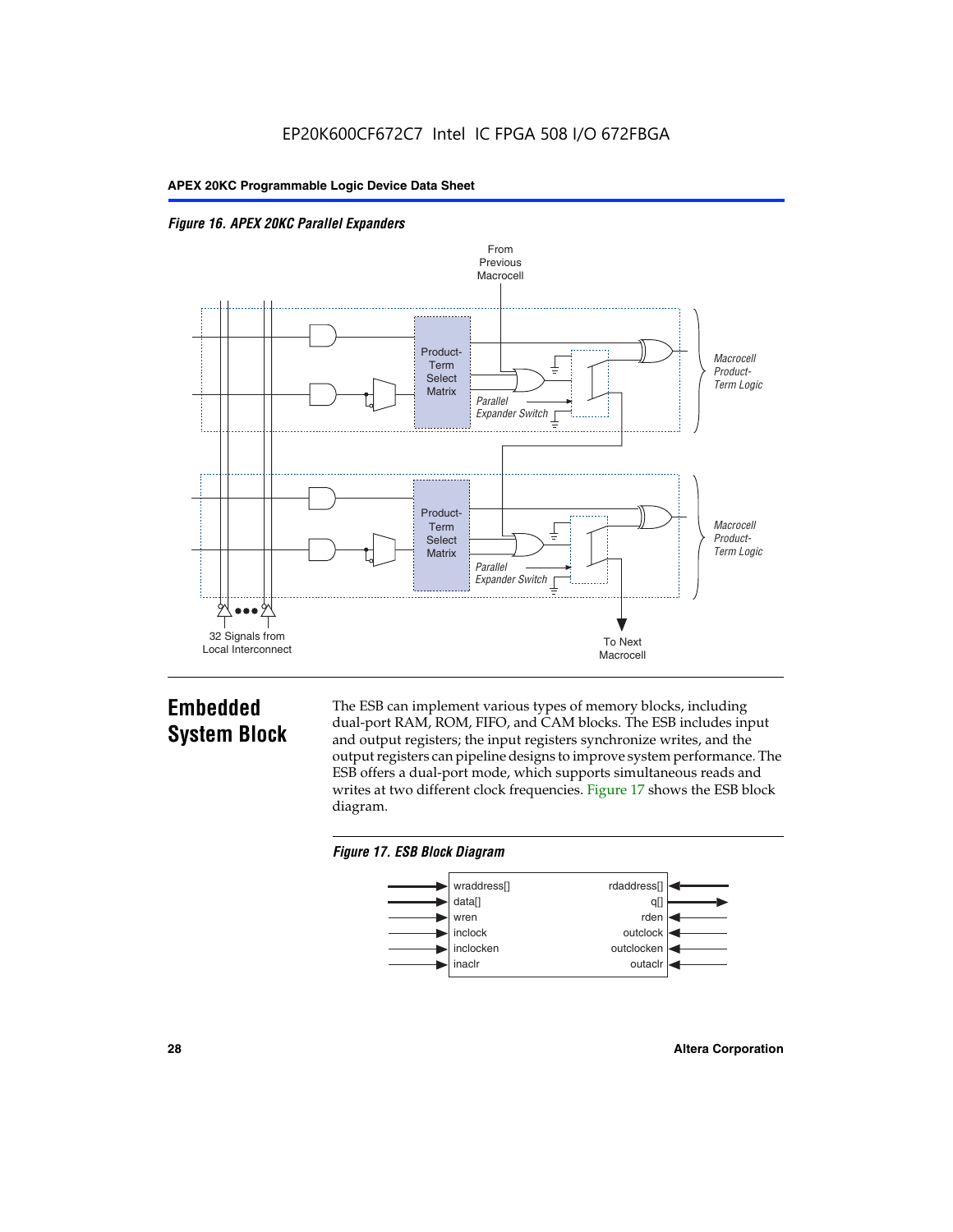ESBs can implement synchronous RAM, which is easier to use than asynchronous RAM. A circuit using asynchronous RAM must generate the RAM write enable (WE) signal, while ensuring that its data and address signals meet setup and hold time specifications relative to the WE signal. In contrast, the ESB's synchronous RAM generates its own WE signal and is self-timed with respect to the global clock. Circuits using the ESB's selftimed RAM must only meet the setup and hold time specifications of the global clock.

ESB inputs are driven by the adjacent local interconnect, which in turn can be driven by the FastTrack or MegaLAB interconnect. Because the ESB can be driven by the local interconnect, an adjacent LE can drive it directly for fast memory access. ESB outputs drive the FastTrack and MegaLAB interconnects. In addition, ten ESB outputs, nine of which are unique output lines, drive the local interconnect for fast connection to adjacent LEs or for fast feedback product-term logic.

When implementing memory, each ESB can be configured in any of the following sizes:  $128 \times 16$ ,  $256 \times 8$ ,  $512 \times 4$ ,  $1,024 \times 2$ , or  $2,048 \times 1$ . By combining multiple ESBs, the Quartus II software implements larger memory blocks automatically. For example, two  $128 \times 16$  RAM blocks can be combined to form a  $128 \times 32$  RAM block, and two  $512 \times 4$  RAM blocks can be combined to form a  $512 \times 8$  RAM block. Memory performance does not degrade for memory blocks up to 2,048 words deep. Each ESB can implement a 2,048-word-deep memory; the ESBs are used in parallel, eliminating the need for any external control logic and its associated delays.

To create a high-speed memory block that is more than 2,048 words deep, ESBs drive tri-state lines. Each tri-state line connects all ESBs in a column of MegaLAB structures, and drives the MegaLAB interconnect and row and column FastTrack interconnect throughout the column. Each ESB incorporates a programmable decoder to activate the tri-state driver appropriately. For instance, to implement 8,192-word-deep memory, four ESBs are used. Eleven address lines drive the ESB memory, and two more drive the tri-state decoder. Depending on which 2,048-word memory page is selected, the appropriate ESB driver is turned on, driving the output to the tri-state line. The Quartus II software automatically combines ESBs with tri-state lines to form deeper memory blocks. The internal tri-state control logic is designed to avoid internal contention and floating lines. See Figure 18.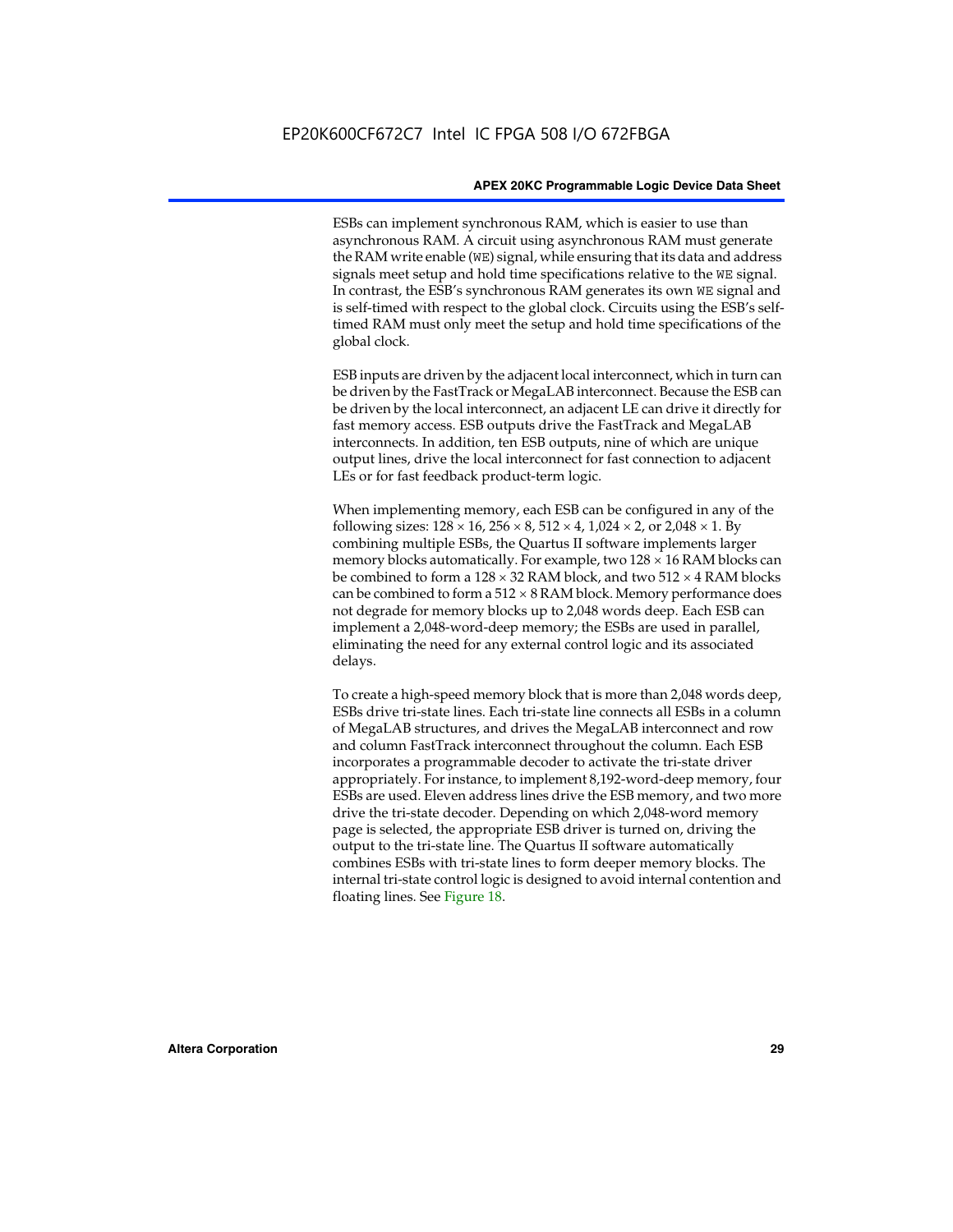



The ESB implements two forms of dual-port memory: read/write clock mode and input/output clock mode. The ESB can also be used for bidirectional, dual-port memory applications in which two ports read or write simultaneously. To implement this type of dual-port memory, two ESBs are used to support two simultaneous reads or writes.

The ESB can also use Altera megafunctions to implement dual-port RAM applications where both ports can read or write, as shown in Figure 19.



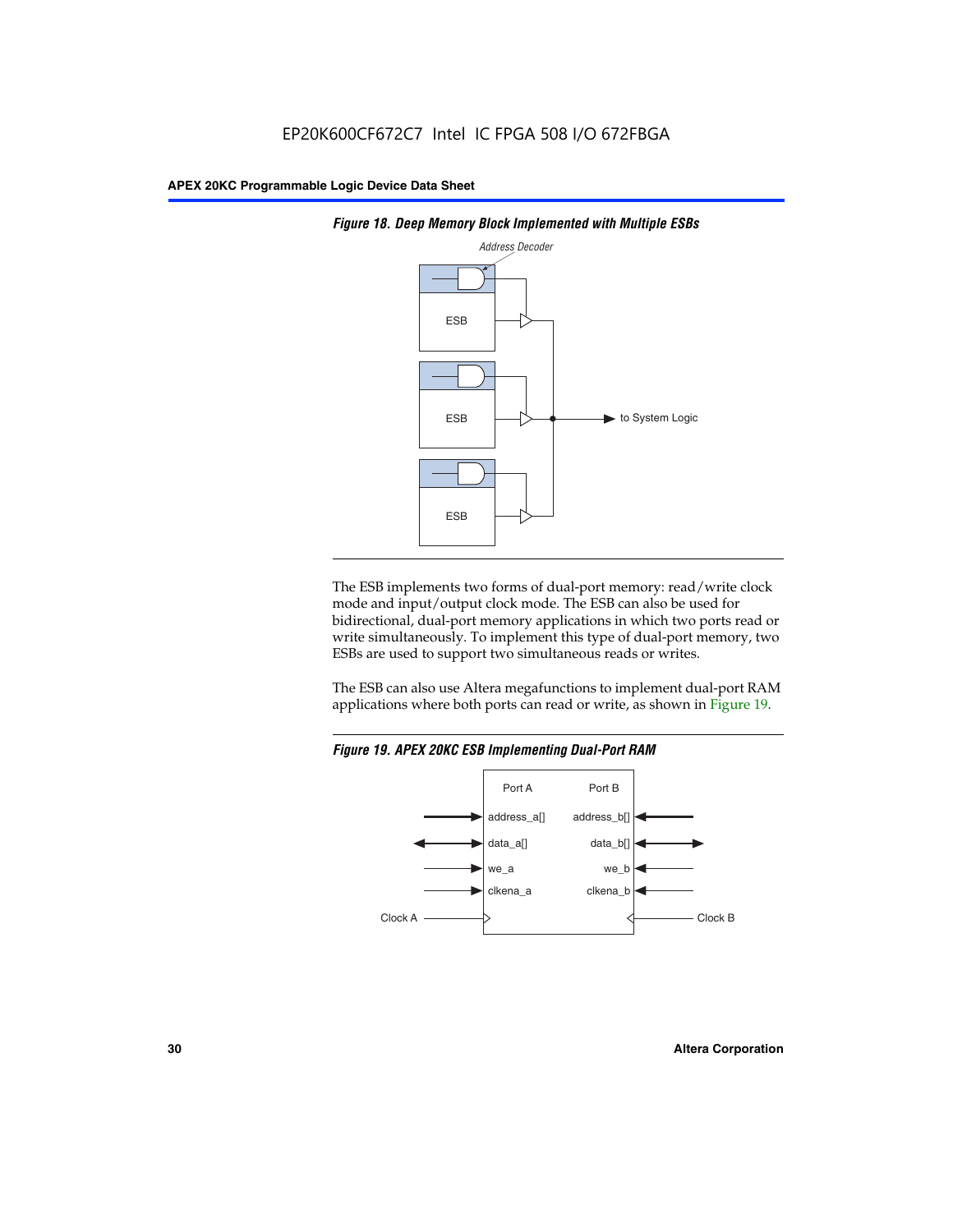#### **Read/Write Clock Mode**

The read/write clock mode contains two clocks. One clock controls all registers associated with writing: data input, WE, and write address. The other clock controls all registers associated with reading: read enable (RE), read address, and data output. The ESB also supports clock enable and asynchronous clear signals; these signals also control the read and write registers independently. Read/write clock mode is commonly used for applications where reads and writes occur at different system frequencies. Figure 20 shows the ESB in read/write clock mode.



*Figure 20. ESB in Read/Write Clock Mode Note (1)*



(1) All registers can be cleared asynchronously by ESB local interconnect signals, global signals, or the chip-wide reset.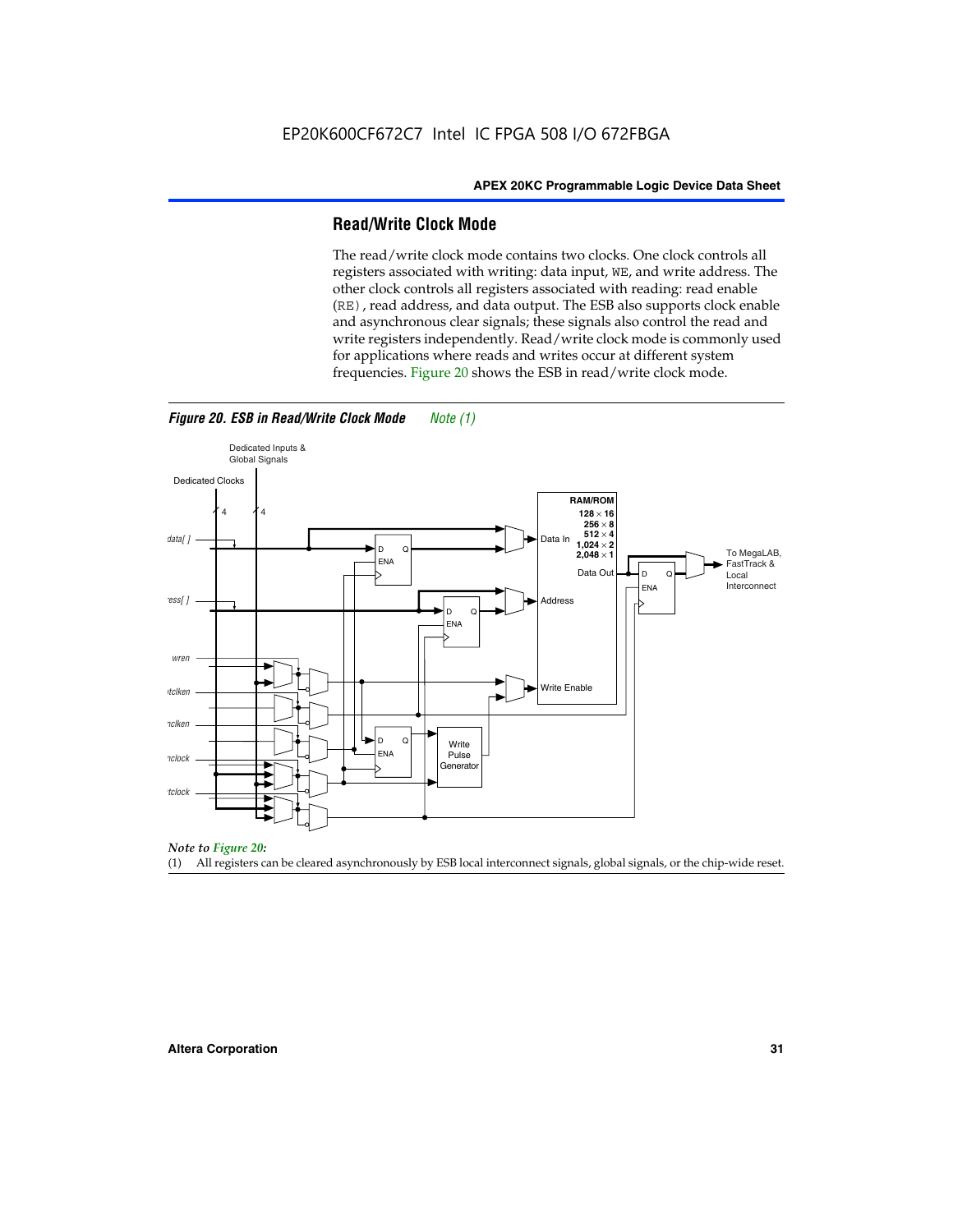#### **Input/Output Clock Mode**

The input/output clock mode contains two clocks. One clock controls all registers for inputs into the ESB: data input, WE, RE, read address, and write address. The other clock controls the ESB data output registers. The ESB also supports clock enable and asynchronous clear signals; these signals also control the reading and writing of registers independently. Input/output clock mode is commonly used for applications where the reads and writes occur at the same system frequency, but require different clock enable signals for the input and output registers. Figure 21 shows the ESB in input/output clock mode.



*Figure 21. ESB in Input/Output Clock Mode Note (1)*

#### *Note to Figure 21:*

(1) All registers can be cleared asynchronously by ESB local interconnect signals, global signals, or the chip-wide reset.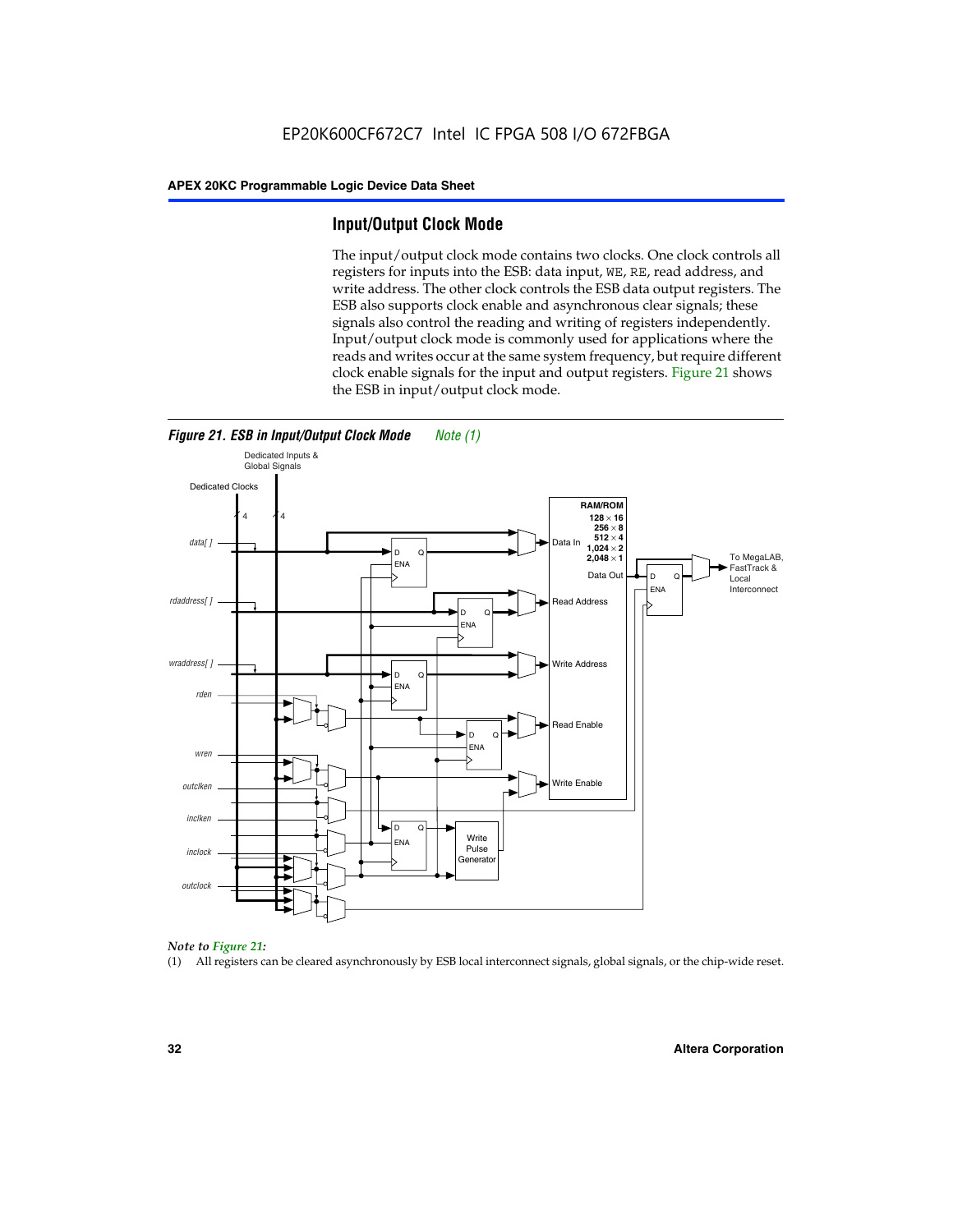#### **Single-Port Mode**

The APEX 20KC ESB also supports a single-port mode, which is used when simultaneous reads and writes are not required. See Figure 22.



#### *Note toFigure 22:*

(1) All registers can be asynchronously cleared by ESB local interconnect signals, global signals, or the chip-wide reset.

#### **Content-Addressable Memory**

In APEX 20KC devices, the ESB can implement CAM. CAM can be thought of as the inverse of RAM. When read, RAM outputs the data for a given address. Conversely, CAM outputs an address for a given data word. For example, if the data FA12 is stored in address 14, the CAM outputs 14 when FA12 is driven into it.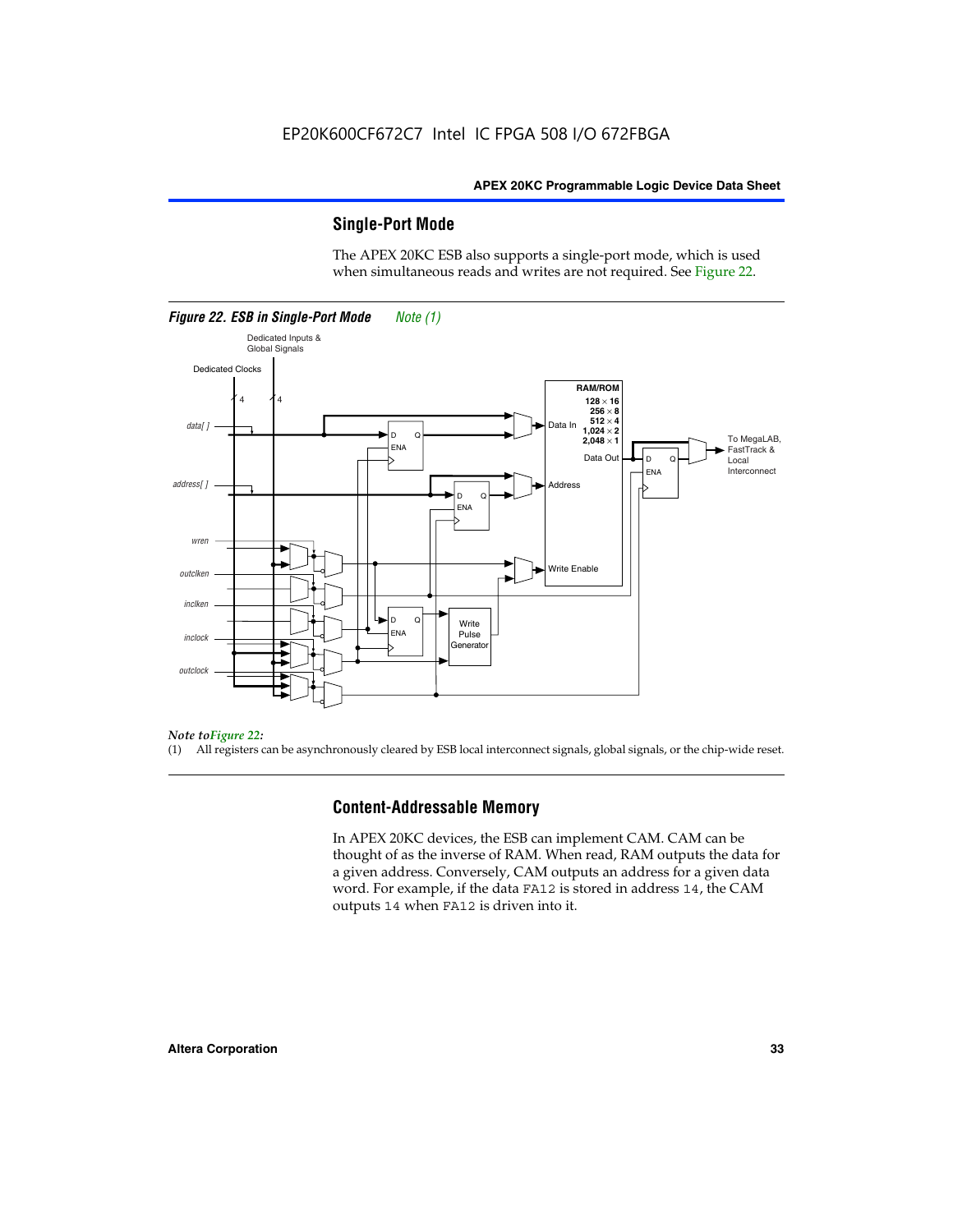CAM is used for high-speed search operations. When searching for data within a RAM block, the search is performed serially. Thus, finding a particular data word can take many cycles. CAM searches all addresses in parallel and outputs the address storing a particular word. When a match is found, a match flag is set high. Figure 23 shows the CAM block diagram.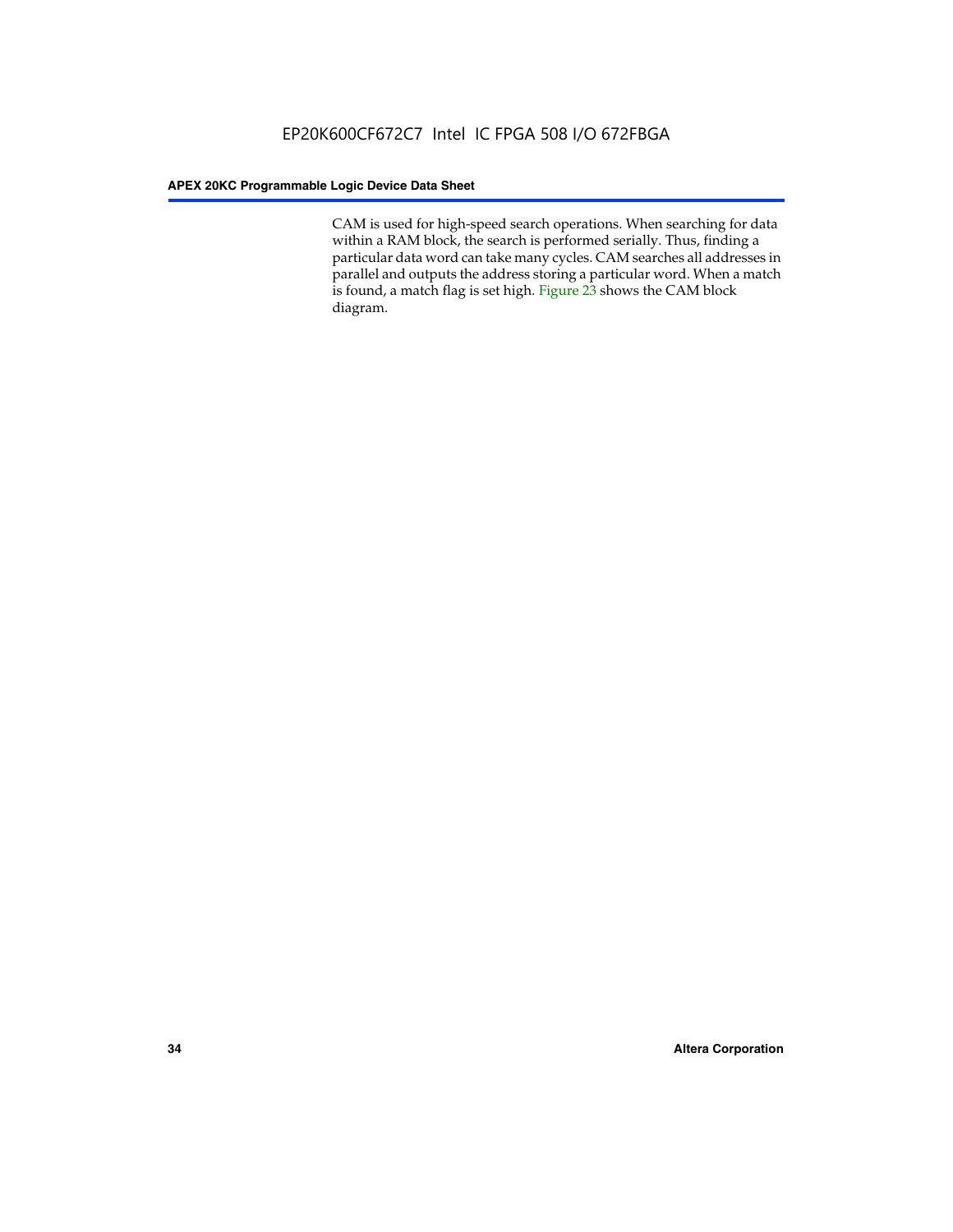

#### *Figure 23. APEX 20KC CAM Block Diagram*

CAM can be used in any application requiring high-speed searches, such as networking, communications, data compression, and cache management.

The APEX 20KC on-chip CAM provides faster system performance than traditional discrete CAM. Integrating CAM and logic into the APEX 20KC device eliminates off-chip and on-chip delays, improving system performance.

When in CAM mode, the ESB implements 32-word, 32-bit CAM. Wider or deeper CAM can be implemented by combining multiple CAMs with some ancillary logic implemented in LEs. The Quartus II software combines ESBs and LEs automatically to create larger CAMs.

CAM supports writing "don't care" bits into words of the memory. The "don't care" bit can be used as a mask for CAM comparisons; any bit set to "don't care" has no effect on matches.

The output of the CAM can be encoded or unencoded. When encoded, the ESB outputs an encoded address of the data's location. For instance, if the data is located in address 12, the ESB output is 12. When unencoded, the ESB uses its 16 outputs to show the location of the data over two clock cycles. In this case, if the data is located in address 12, the 12th output line goes high. When using unencoded outputs, two clock cycles are required to read the output because a 16-bit output bus is used to show the status of 32 words.

The encoded output is better suited for designs that ensure duplicate data is not written into the CAM. If duplicate data is written into two locations, the CAM's output will be incorrect. If the CAM may contain duplicate data, the unencoded output is a better solution; CAM with unencoded outputs can distinguish multiple data locations.

CAM can be pre-loaded with data during configuration, or it can be written during system operation. In most cases, two clock cycles are required to write each word into CAM. When "don't care" bits are used, a third clock cycle is required.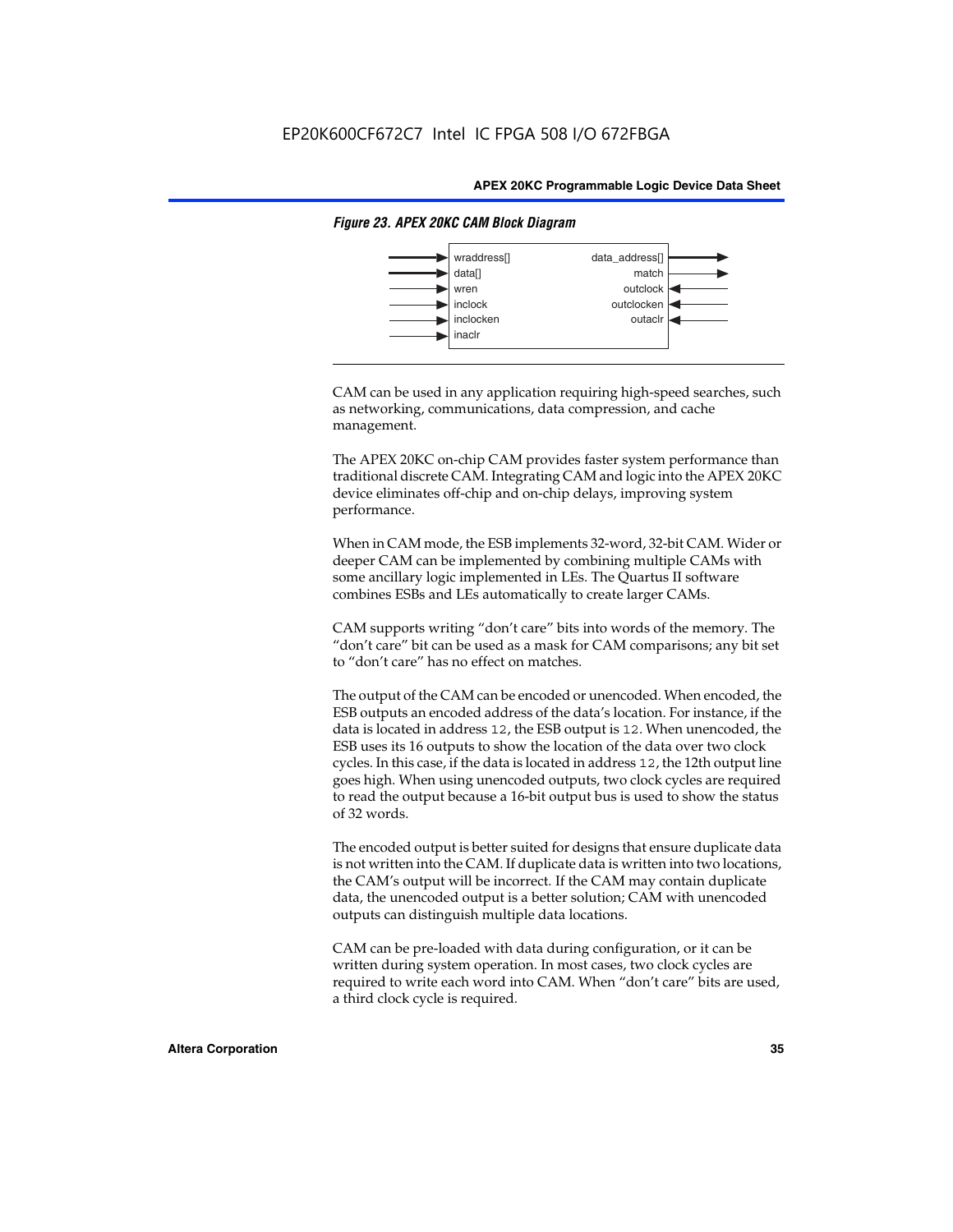

For more information on APEX 20KC devices and CAM, see *Application Note 119 (Implementing High-Speed Search Applications with APEX CAM).*

# **Driving Signals to the ESB**

ESBs provide flexible options for driving control signals. Different clocks can be used for the ESB inputs and outputs. Registers can be inserted independently on the data input, data output, read address, write address, WE, and RE signals. The global signals and the local interconnect can drive the WE and RE signals. The global signals, dedicated clock pins, and local interconnect can drive the ESB clock signals. Because the LEs drive the local interconnect, the LEs can control the WE and RE signals and the ESB clock, clock enable, and asynchronous clear signals. Figure 24 shows the ESB control signal generation logic.





An ESB is fed by the local interconnect, which is driven by adjacent LEs (for high-speed connection to the ESB) or the MegaLAB interconnect. The ESB can drive the local, MegaLAB, or FastTrack interconnect routing structure to drive LEs and IOEs in the same MegaLAB structure or anywhere in the device.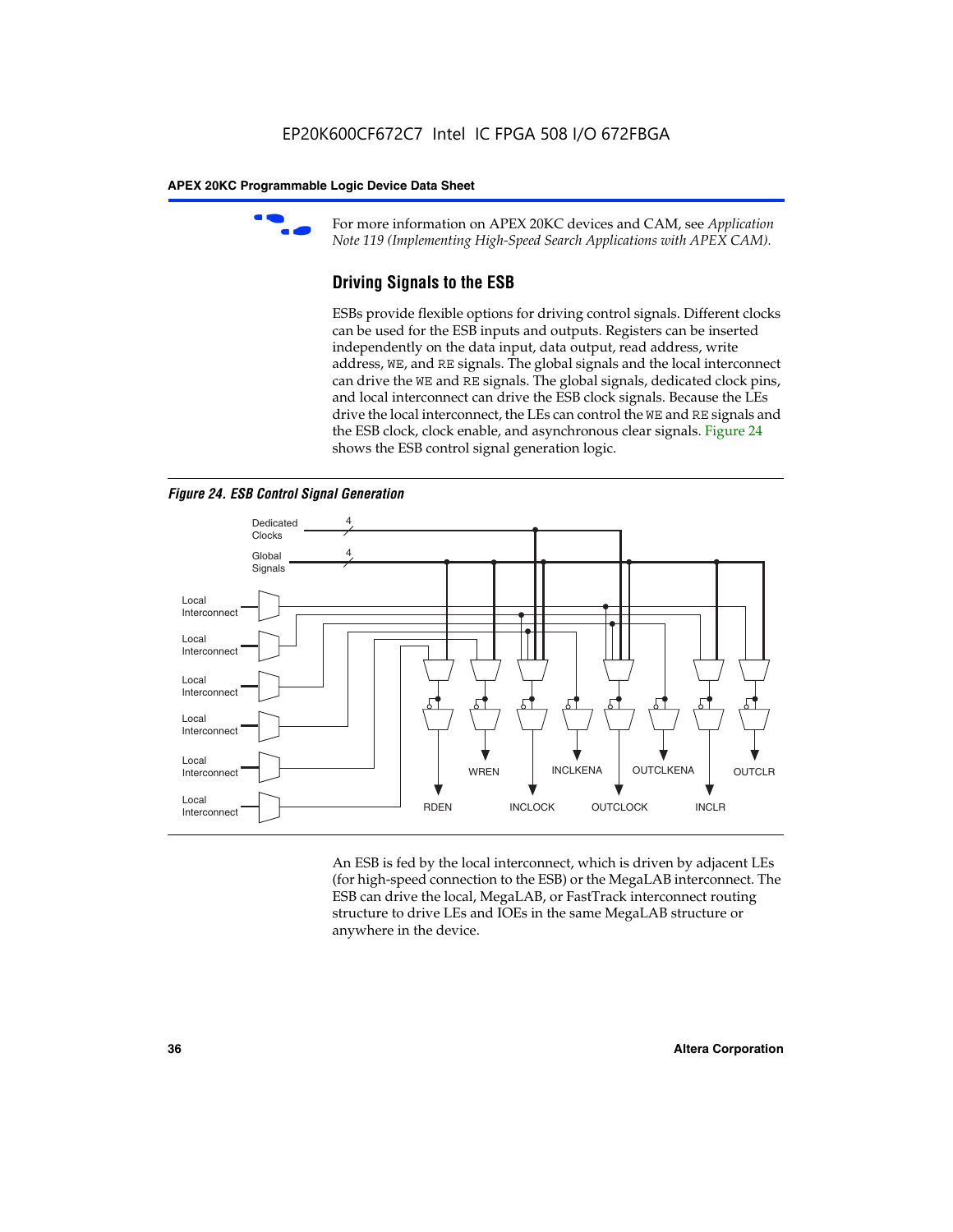# **Implementing Logic in ROM**

In addition to implementing logic with product terms, the ESB can implement logic functions when it is programmed with a read-only pattern during configuration, creating a large LUT. With LUTs, combinatorial functions are implemented by looking up the results, rather than by computing them. This implementation of combinatorial functions can be faster than using algorithms implemented in general logic, a performance advantage that is further enhanced by the fast access times of ESBs. The large capacity of ESBs enables designers to implement complex functions in one logic level without the routing delays associated with linked LEs or distributed RAM blocks. Parameterized functions such as LPM functions can take advantage of the ESB automatically. Further, the Quartus II software can implement portions of a design with ESBs where appropriate.

# **Programmable Speed/Power Control**

APEX 20KC ESBs offer a high-speed mode that supports very fast operation on an ESB-by-ESB basis. When high speed is not required, this feature can be turned off to reduce the ESB's power dissipation by up to 50%. ESBs that run at low power incur a nominal timing delay adder. This Turbo  $Bit^{TM}$  option is available for ESBs that implement product-term logic or memory functions. An ESB that is not used will be powered down so that it does not consume DC current.

Designers can program each ESB in the APEX 20KC device for either high-speed or low-power operation. As a result, speed-critical paths in the design can run at high speed, while the remaining paths operate at reduced power.

**I/O Structure** The APEX 20KC IOE contains a bidirectional I/O buffer and a register that can be used either as an input register for external data requiring fast setup times or as an output register for data requiring fast clock-to-output performance. IOEs can be used as input, output, or bidirectional pins.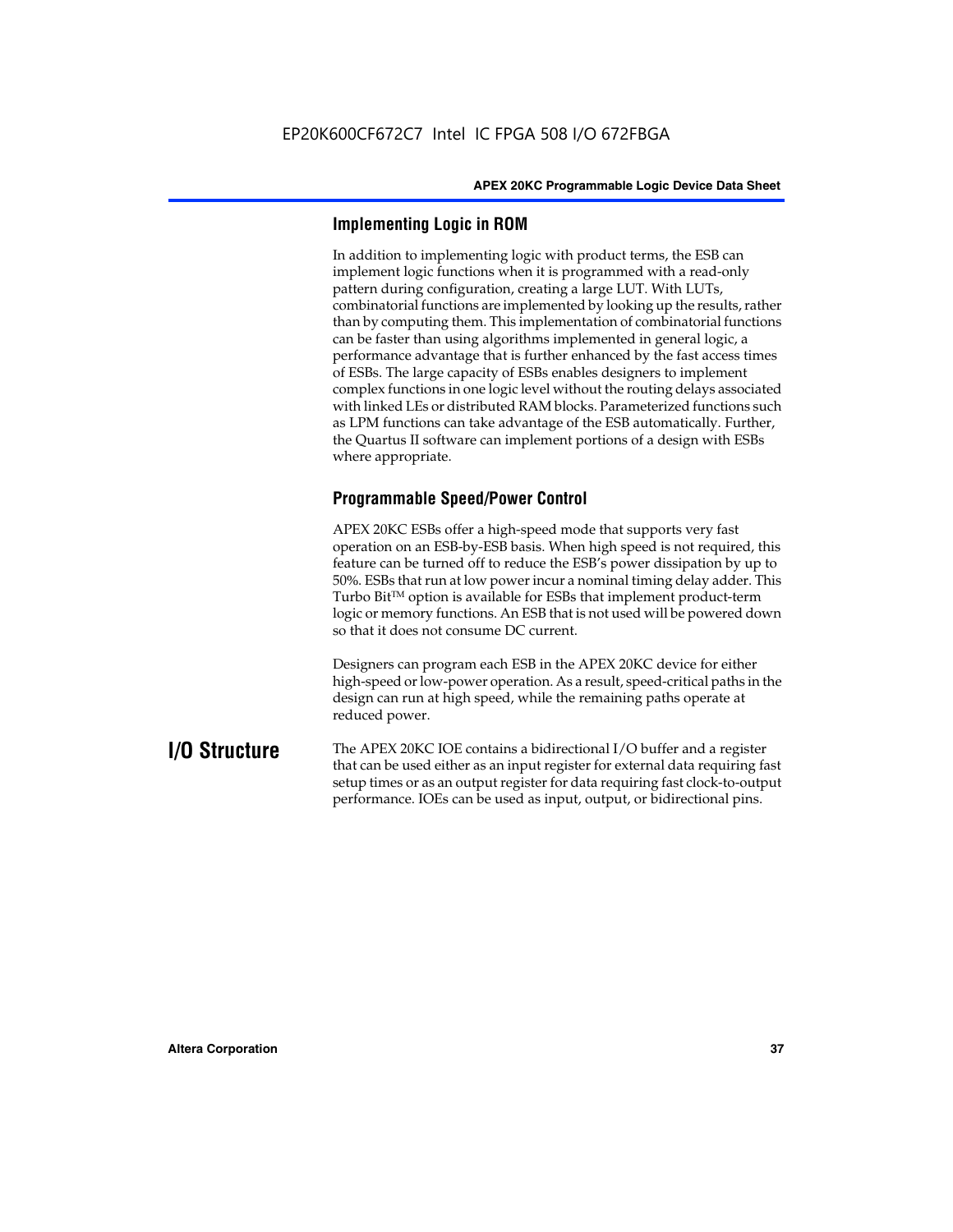APEX 20KC devices include an enhanced IOE, which drives the FastRow interconnect. The FastRow interconnect connects a column I/O pin directly to the LAB local interconnect within two MegaLAB structures. This feature provides fast setup times for pins that drive high fan-outs with complex logic, such as PCI designs. For fast bidirectional I/O timing, LE registers using local routing can improve setup times and OE timing. The APEX 20KC IOE also includes direct support for open-drain operation, giving faster clock-to-output for open-drain signals. Some programmable delays in the APEX 20KC IOE offer multiple levels of delay to fine-tune setup and hold time requirements. The Quartus II Compiler sets these delays by default to minimize setup time while providing a zero hold time.

The Quartus II Compiler uses the programmable inversion option to invert signals from the row and column interconnect automatically where appropriate. Because the APEX 20KC IOE offers one output enable per pin, the Quartus II Compiler can emulate open-drain operation efficiently.

The APEX 20KC IOE includes programmable delays that can be activated to ensure zero hold times, minimum clock-to-output times, input IOE register-to-core register transfers, or core-to-output IOE register transfers. A path in which a pin directly drives a register may require the delay to ensure zero hold time, whereas a path in which a pin drives a register through combinatorial logic may not require the delay.

Table 9 describes the APEX 20KC programmable delays and their logic options in the Quartus II software.

| Table 9. APEX 20KC Programmable Delay Chains |                                         |  |  |  |
|----------------------------------------------|-----------------------------------------|--|--|--|
| <b>Programmable Delay</b>                    | <b>Quartus II Logic Option</b>          |  |  |  |
| Input pin to core delay                      | Decrease input delay to internal cells  |  |  |  |
| Input pin to input register delay            | Decrease input delay to input registers |  |  |  |
| Core to output register delay                | Decrease input delay to output register |  |  |  |
| Output register t <sub>co</sub> delay        | Increase delay to output pin            |  |  |  |
| Clock enable delay                           | Increase clock enable delay             |  |  |  |

The Quartus II Compiler can program these delays automatically to minimize setup time while providing a zero hold time.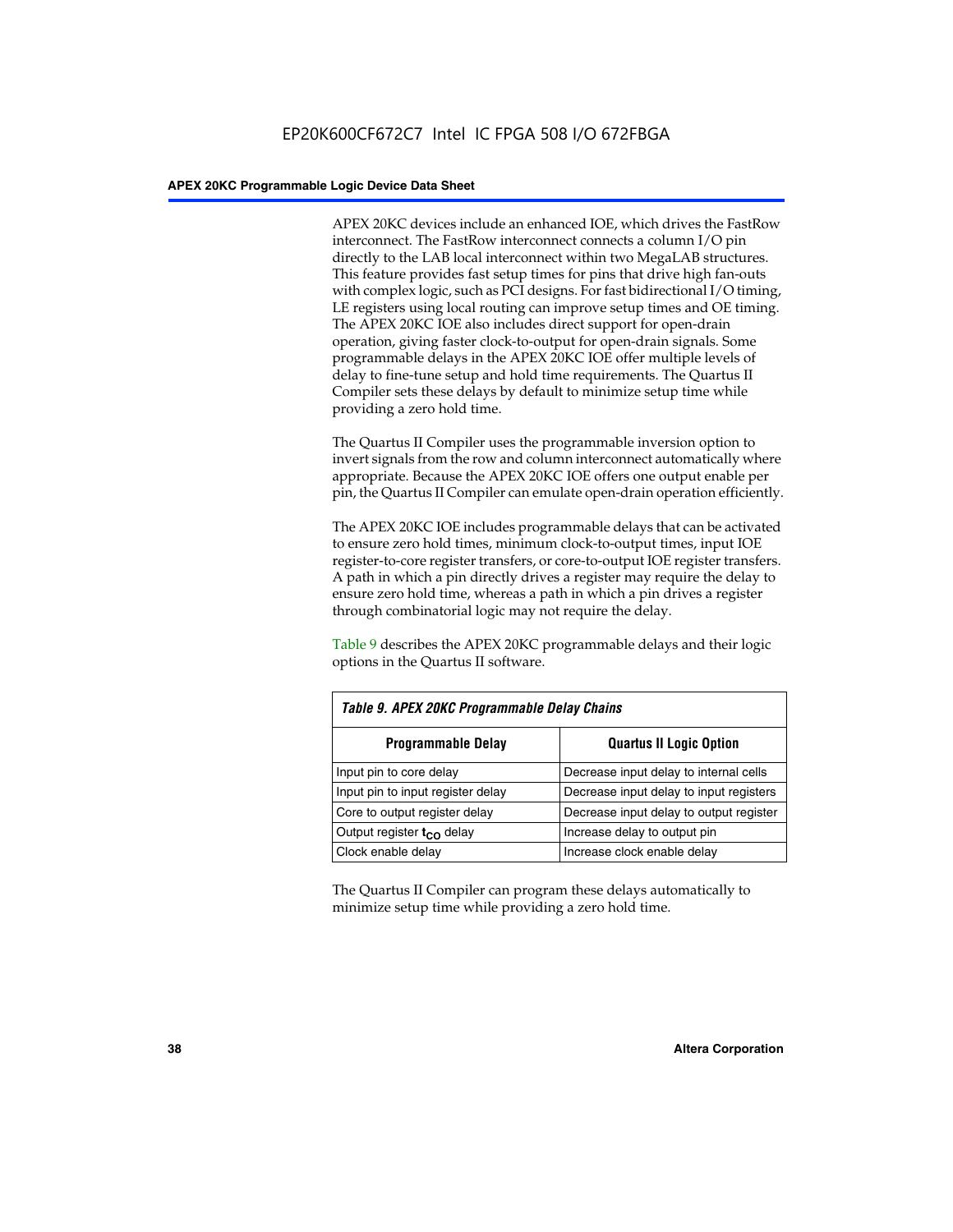The register in the APEX 20KC IOE can be programmed to power-up high or low after configuration is complete. If it is programmed to power-up low, an asynchronous clear can control the register. If it is programmed to power-up high, an asynchronous preset can control the register. This feature is useful for cases where the APEX 20KC device controls an activelow input or another device; it prevents inadvertent activation of the input upon power-up.

Figure 25 shows how fast bidirectional I/O pins are implemented in APEX 20KC devices. This feature is useful for cases where the APEX 20KC device controls an active-low input or another device; it prevents inadvertent activation of the input upon power-up.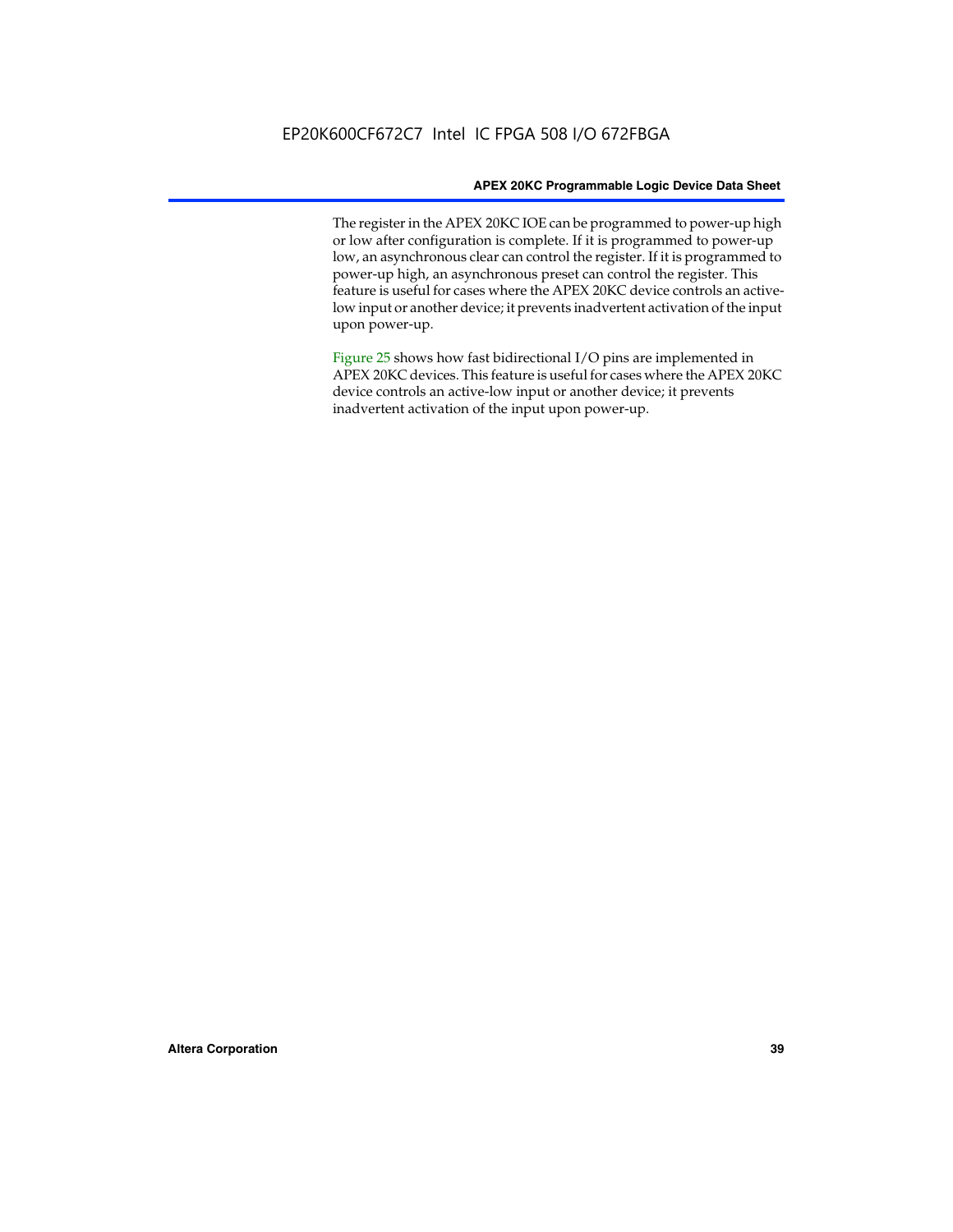# *Figure 25. APEX 20KC Bidirectional I/O Registers Notes (1), (2)*

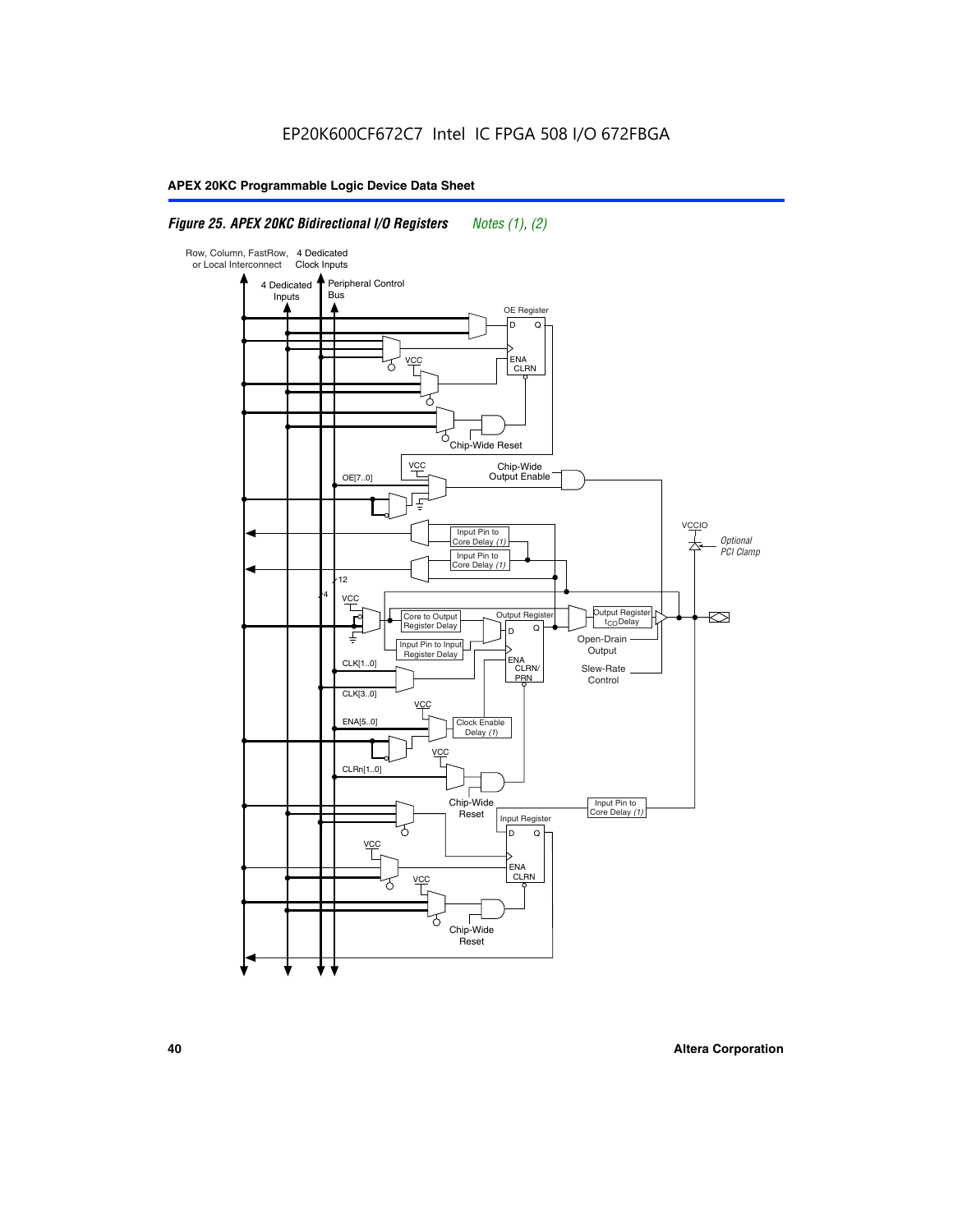#### *Notes to Figure 25:*

- (1) This programmable delay has four settings: off and three levels of delay.<br>(2) The output enable and input registers are LE registers in the LAB adjacer
- The output enable and input registers are LE registers in the LAB adjacent to the bidirectional pin.

Each IOE drives a row, column, MegaLAB, or local interconnect when used as an input or bidirectional pin. A row IOE can drive a local, MegaLAB, row, and column interconnect; a column IOE can drive the column interconnect. Figure 26 shows how a row IOE connects to the interconnect.



*Figure 26. Row IOE Connection to the Interconnect*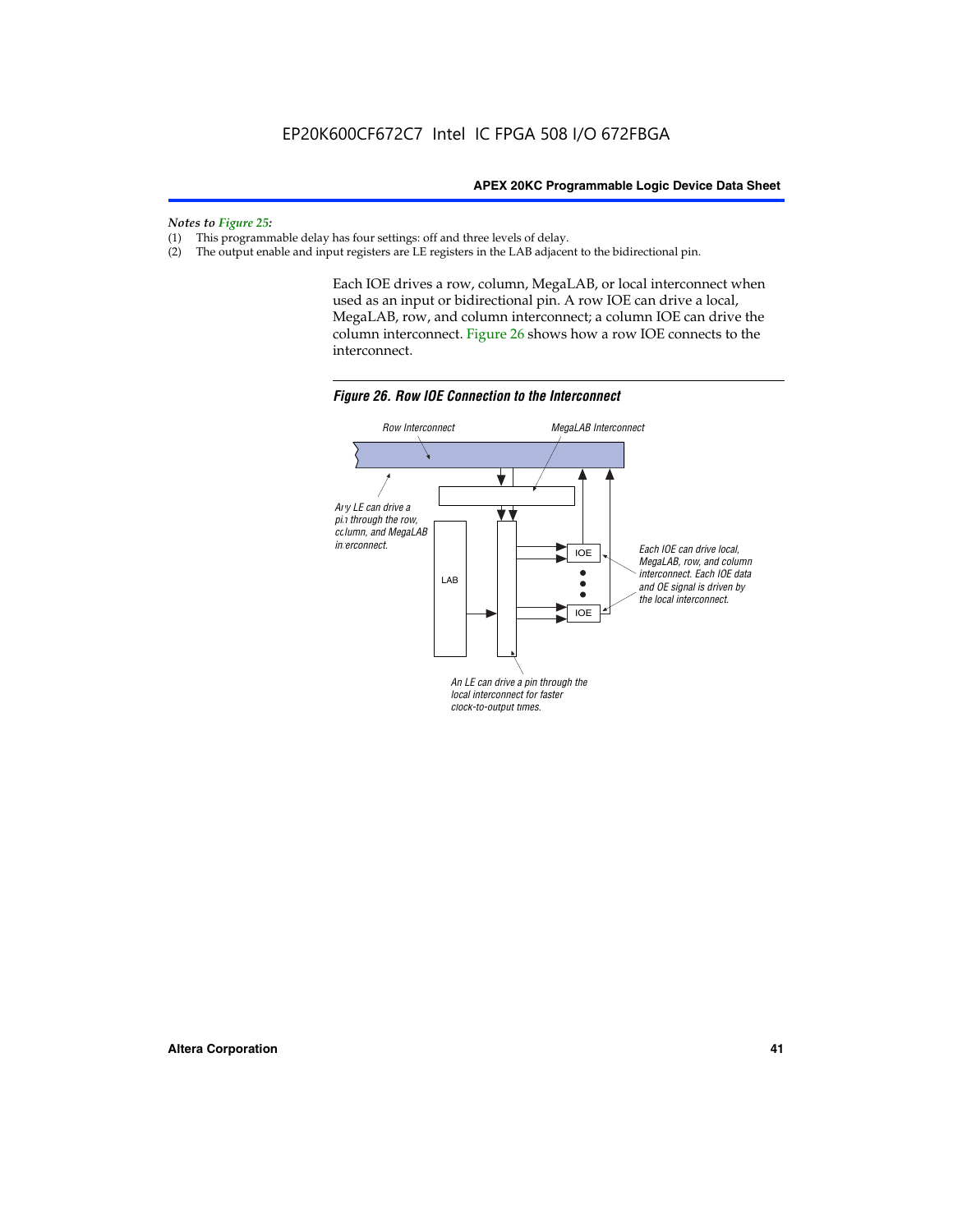Figure 27 shows how a column IOE connects to the interconnect.

#### *Figure 27. Column IOE Connection to the Interconnect*



# **Dedicated Fast I/O Pins**

APEX 20KC devices incorporate an enhancement to support bidirectional pins with high internal fan-out such as PCI control signals. These pins are called dedicated fast I/O pins (FAST1, FAST2, FAST3, and FAST4) and replace dedicated inputs. These pins can be used for fast clock, clear, or high fan-out logic signal distribution. They also can drive out. The dedicated fast I/O pin data output and tri-state control are driven by local interconnect from the adjacent MegaLAB for high speed.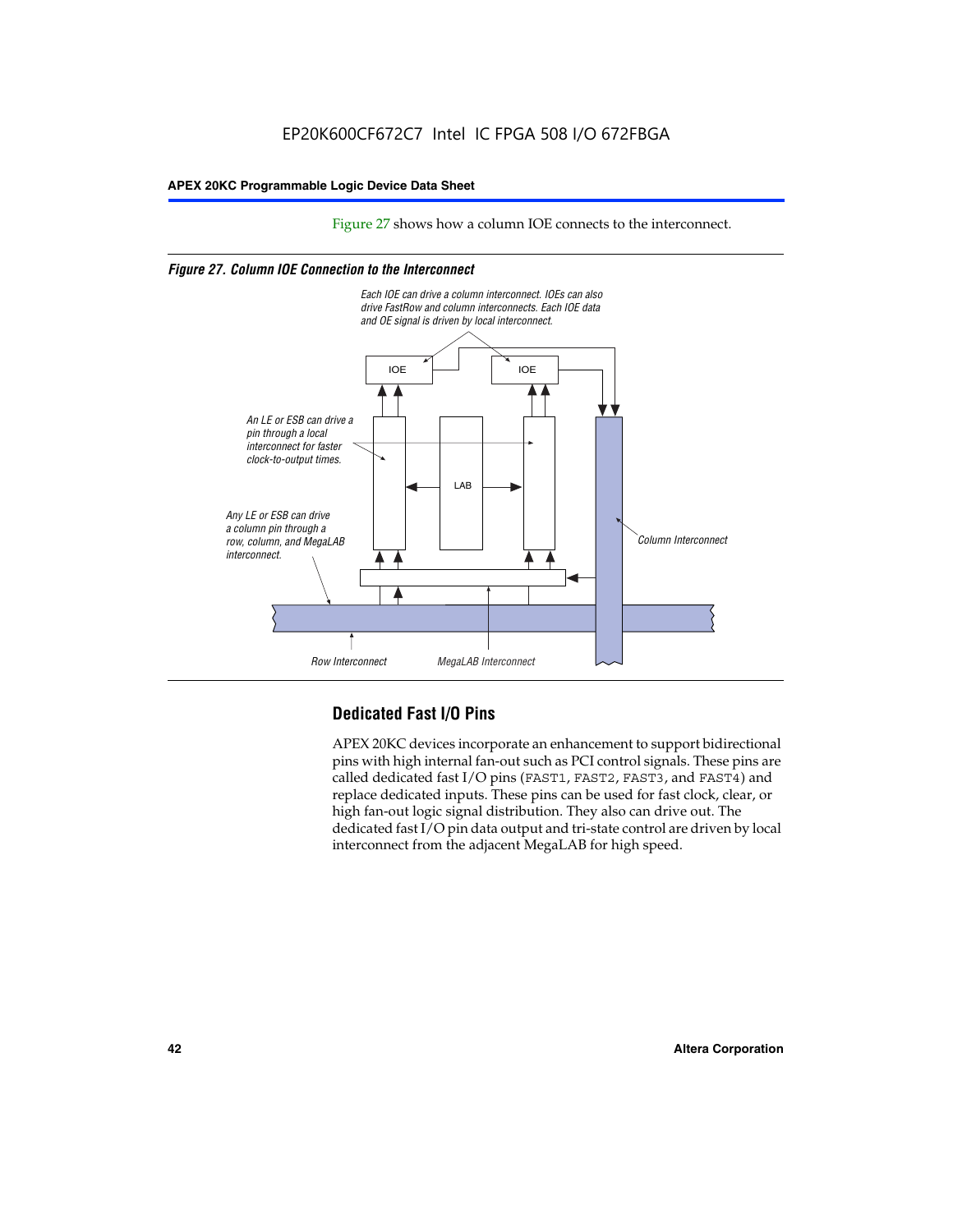## **Advanced I/O Standard Support**

APEX 20KC IOEs support the following I/O standards: LVTTL, LVCMOS, 1.8-V I/O, 2.5-V I/O, 3.3-V PCI, PCI-X, 3.3-V AGP, LVDS, LVPECL, GTL+, CTT, HSTL Class I, SSTL-3 Class I and II, and SSTL-2 Class I and II.



For more information on I/O standards supported by APEX 20KC devices, see *Application Note 117 (Using Selectable I/O Standards in Altera Devices)*.

The APEX 20KC device contains eight I/O banks. In QFP packages, the banks are linked to form four I/O banks. The I/O banks directly support all standards except LVDS and LVPECL. All I/O banks can support LVDS and LVPECL at up to 156 Mbps per channel with the addition of external resistors. In addition, one block within a bank contains circuitry to support high-speed True-LVDS and LVPECL inputs, and another block within a bank supports high-speed True-LVDS and LVPECL outputs. The LVDS blocks support all of the I/O standards. Each I/O bank has its own VCCIO pins. A single device can support 1.8-V, 2.5-V, and 3.3-V interfaces; each bank can support a different standard independently. Each bank can also use a separate  $V_{REF}$  level so that each bank can support any of the terminated standards (such as SSTL-3) independently. Within a bank, any one of the terminated standards can be supported. EP20K400C and larger APEX 20KC devices support the LVDS interface for data pins (EP20K200C devices support LVDS clock pins, but not data pins). EP20K400C and EP20K600C devices support LVDS for data pins at up to 840 Mbps per channel. EP20K1000C devices support LVDS on 16 channels at up to 750 Mbps.

Each bank can support multiple standards with the same VCCIO for output pins. Each bank can support one voltage-referenced I/O standard, but it can support multiple I/O standards with the same VCCIO voltage level. For example, when VCCIO is 3.3 V, a bank can support LVTTL, LVCMOS, 3.3-V PCI, and SSTL-3 for inputs and outputs.

When the LVDS banks are not used for the LVDS I/O standard, they support all of the other I/O standards. Figure 28 shows the arrangement of the APEX 20KC I/O banks.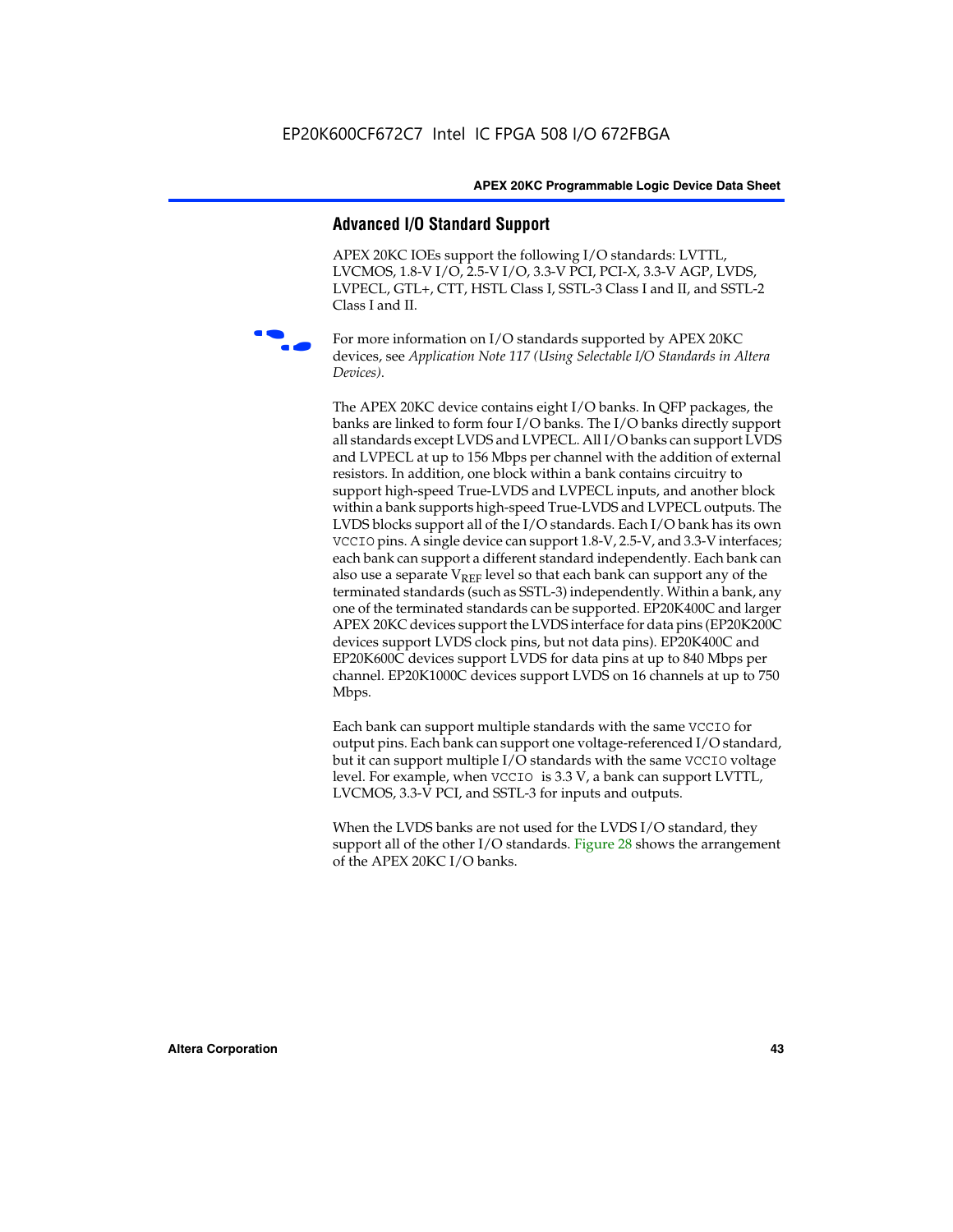# EP20K600CF672C7 Intel IC FPGA 508 I/O 672FBGA

### **APEX 20KC Programmable Logic Device Data Sheet**

## *Figure 28. APEX 20KC I/O Banks LVDS Input Block (2) (1) LVDS Output Block (2) (1) Individual Power Bus I/O Bank 8 I/O Bank 1 I/O Bank 2 I/O Bank 3 I/O Bank 4 I/O Bank 6 I/O Bank 5 I/O Bank 7 Regular I/O Banks Support* ■ *LVPECL* ■ *LVTTL* ■ *LVCMOS* ■ *2.5 V* ■ *1.8 V* ■ *3.3-V PCI* ■ *GTL+* ■ *HSTL* ■ *SSTL-2 Class I and II* ■ *SSTL-3 Class I and II* ■ *CTT* ■ *AGP*

#### *Notes to Figure 28:*

- (1) For more information on placing I/O pins in LVDS blocks, refer to the "Guidelines for Using LVDS Blocks" section in *Application Note 120 (Using LVDS in APEX 20KE Devices)*.
- (2) If the LVDS input and output blocks are not used for LVDS, they can support all of the I/O standards and can be used as input, output, or bidirectional pins with  $V_{\text{CCIO}}$  set to 3.3 V, 2.5 V, or 1.8 V.

# **Power Sequencing & Hot Socketing**

Because APEX 20KC devices can be used in a mixed-voltage environment, they have been designed specifically to tolerate any possible power-up sequence. Therefore, the  $V_{\text{CCIO}}$  and  $V_{\text{CCINT}}$  power supplies may be powered in any order.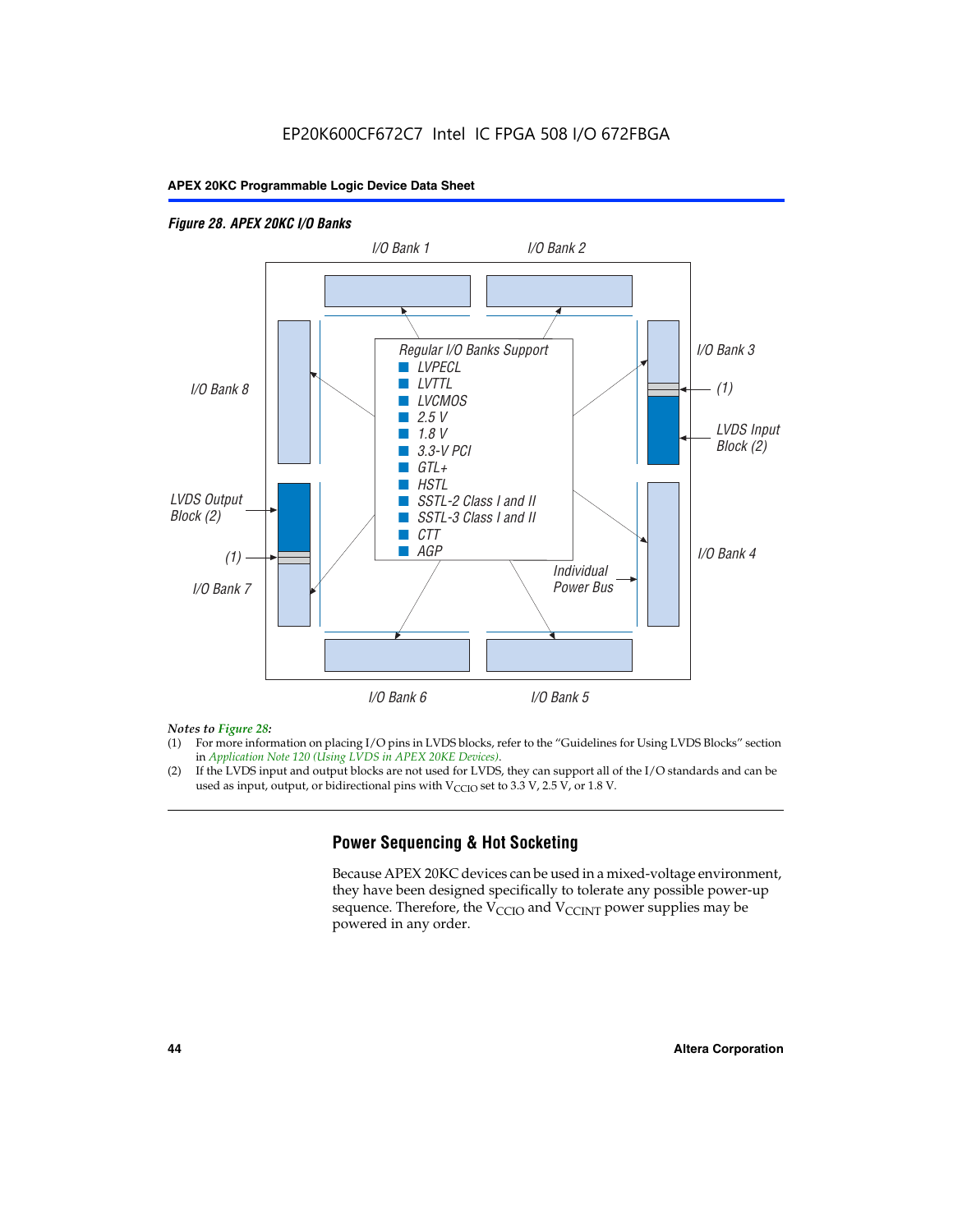Signals can be driven into APEX 20KC devices before and during powerup without damaging the device. In addition, APEX 20KC devices do not drive out during power-up. Once operating conditions are reached and the device is configured, APEX 20KC devices operate as specified by the user.

#### **MultiVolt I/O Interface** The APEX architecture supports the MultiVolt I/O interface feature, which allows APEX devices in all packages to interface with systems of different supply voltages. The devices have one set of VCC pins for internal operation and input buffers (VCCINT), and another set for I/O output drivers (VCCIO).

APEX 20KC devices support the MultiVolt I/O interface feature. The APEX 20KC VCCINT pins must always be connected to a 1.8-V power supply. With a 1.8-V  $V_{\text{CCINT}}$  level, input pins are 1.8-V, 2.5-V, and 3.3-V tolerant. The VCCIO pins can be connected to either a 1.8-V, 2.5-V, or 3.3-V power supply, depending on the I/O standard requirements. When the VCCIO pins are connected to a 1.8-V power supply, the output levels are compatible with 1.8-V systems. When VCCIO pins are connected to a 2.5-V power supply, the output levels are compatible with 2.5-V systems. When VCCIO pins are connected to a 3.3-V power supply, the output high is 3.3 V and compatible with 3.3-V or 5.0-V systems. An APEX 20KC device is 5.0-V tolerant with the addition of a resistor and the PCI clamp diode enabled.

For more information on 5.0-V tolerance, refer to the "5.0-V Tolerance in APEX 20KE Devices White Paper," as the information found therein also applies to APEX 20KC devices.

| Table 10. APEX 20KC MultiVolt I/O Support |                   |     |     |     |                           |     |     |     |
|-------------------------------------------|-------------------|-----|-----|-----|---------------------------|-----|-----|-----|
| $V_{\text{CCIO}}(V)$                      | Input Signals (V) |     |     |     | <b>Output Signals (V)</b> |     |     |     |
|                                           | 1.8               | 2.5 | 3.3 | 5.0 | 1.8                       | 2.5 | 3.3 | 5.0 |
| 1.8                                       |                   | (1) |     |     |                           |     |     |     |
| 2.5                                       |                   |     | (1) |     |                           |     |     |     |
| 3.3                                       |                   |     |     | (2) |                           | (3) |     |     |

Table 10 summarizes APEX 20KC MultiVolt I/O support.

#### *Notes to Table 10:*

(1) The PCI clamping diode must be disabled to drive an input with voltages higher than  $V_{C CIO}$ , except for the 5.0-V input case.

(2) An APEX 20KC device can be made 5.0-V tolerant with the addition of an external resistor and the PCI clamp diode enabled.

(3) When  $V_{\text{CCIO}} = 3.3$  V, an APEX 20KC device can drive a 2.5-V device with 3.3-V tolerant inputs.

#### **Altera Corporation 45**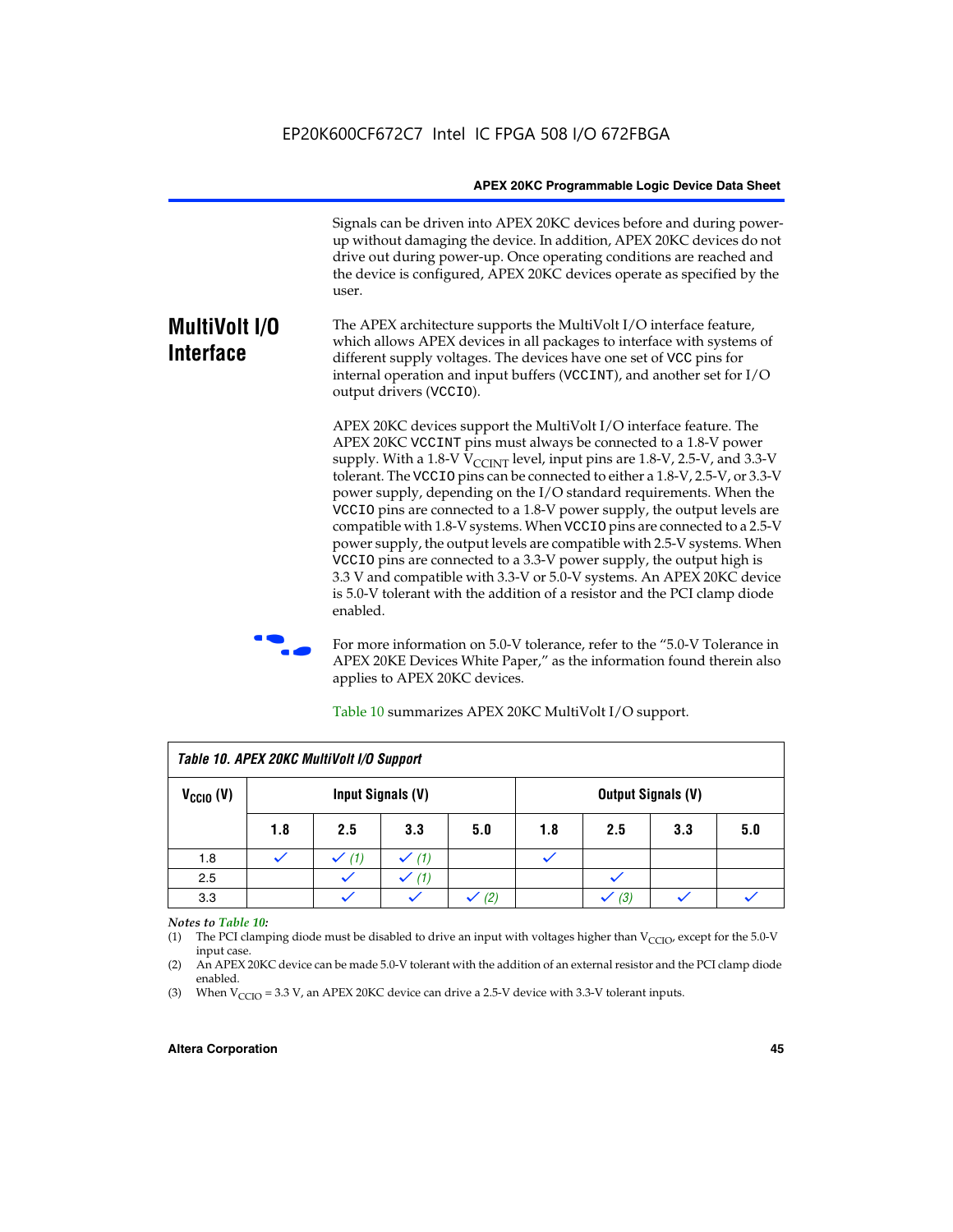Open-drain output pins on APEX 20KC devices (with a series resistor and a pull-up resistor to the 5.0-V supply) can drive 5.0-V CMOS input pins that require a  $V<sub>IH</sub>$  of 3.5 V. When the pin is inactive, the trace will be pulled up to 5.0 V by the resistor. The open-drain pin will only drive low or tristate; it will never drive high. The rise time is dependent on the value of the pull-up resistor and load impedance. The  $I_{OL}$  current specification should be considered when selecting a pull-up resistor.

# **ClockLock & ClockBoost Features**

APEX 20KC devices support the ClockLock and ClockBoost clock management features, which are implemented with PLLs. The ClockLock circuitry uses a synchronizing PLL that reduces the clock delay and skew within a device. This reduction minimizes clock-to-output and setup times while maintaining zero hold times. The ClockBoost circuitry, which provides a clock multiplier, allows the designer to enhance device area efficiency by sharing resources within the device. The ClockBoost circuitry allows the designer to distribute a low-speed clock and multiply that clock on-device. APEX 20KC devices include a high-speed clock tree; unlike ASICs, the user does not have to design and optimize the clock tree. The ClockLock and ClockBoost features work in conjunction with the APEX 20KC device's high-speed clock to provide significant improvements in system performance and bandwidth. APEX 20KC devices in -7 and -8 speed grades have PLLs and support the ClockLock and ClockBoost features.

The ClockLock and ClockBoost features in APEX 20KC devices are enabled through the Quartus II software. External devices are not required to use these features.

# **APEX 20KC ClockLock Feature**

APEX 20KC devices include up to four PLLs, which can be used independently. Two PLLs are designed for either general-purpose use or LVDS use (on devices that support LVDS I/O pins). The remaining two PLLs are designed for general-purpose use. The EP20K200C devices have two PLLs; the EP20K400C and larger devices have four PLLs.

The following sections describe some of the features offered by the APEX 20KC PLLs.

### *External PLL Feedback*

The ClockLock circuit's output can be driven off-chip to clock other devices in the system; further, the feedback loop of the PLL can be routed off-chip. This feature allows the designer to exercise fine control over the I/O interface between the APEX 20KC device and another high-speed device, such as SDRAM.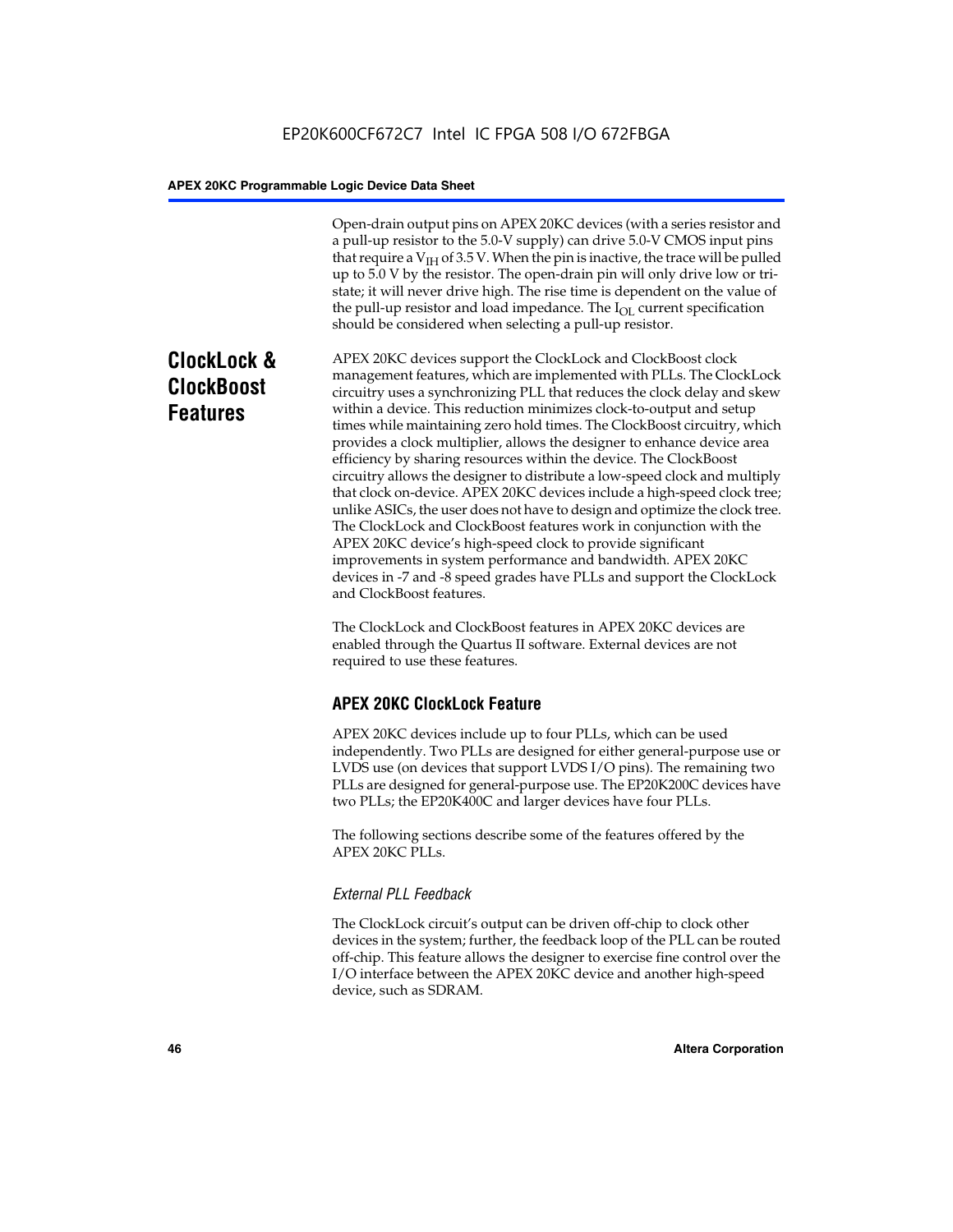### *Clock Multiplication*

The APEX 20KC ClockBoost circuit can multiply or divide clocks by a programmable number. The clock can be multiplied by  $m/(n \times k)$ , where *m* and *k* range from 2 to 160 and *n* ranges from 1 to 16. Clock multiplication and division can be used for time-domain multiplexing and other functions, which can reduce design LE requirements.

#### *Clock Phase & Delay Adjustment*

The APEX 20KC ClockShift feature allows the clock phase and delay to be adjusted. The clock phase can be adjusted by 90° steps. The clock delay can be adjusted to increase or decrease the clock delay by an arbitrary amount, up to one clock period.

#### *LVDS Support*

All APEX 20KC devices support differential LVDS buffers on the input and output clock signals that interface with external devices. This is controlled in the Quartus II software by assigning the clock pins with an LVDS I/O standard assignment.

Two high-speed PLLs are designed to support the LVDS interface. When using LVDS, the I/O clock runs at a slower rate than the data transfer rate. Thus, PLLs are used to multiply the I/O clock internally to capture the LVDS data. For example, an I/O clock may run at 105 MHz to support 840 Mbps LVDS data transfer. In this example, the PLL multiplies the incoming clock by eight to support the high-speed data transfer. You can use PLLs in EP20K400C and larger devices for high-speed LVDS interfacing.

#### *Lock Signals*

The APEX 20KC ClockLock circuitry supports individual LOCK signals. The LOCK signal drives high when the ClockLock circuit has locked onto the input clock. The LOCK signals are optional for each ClockLock circuit; when not used, they are I/O pins.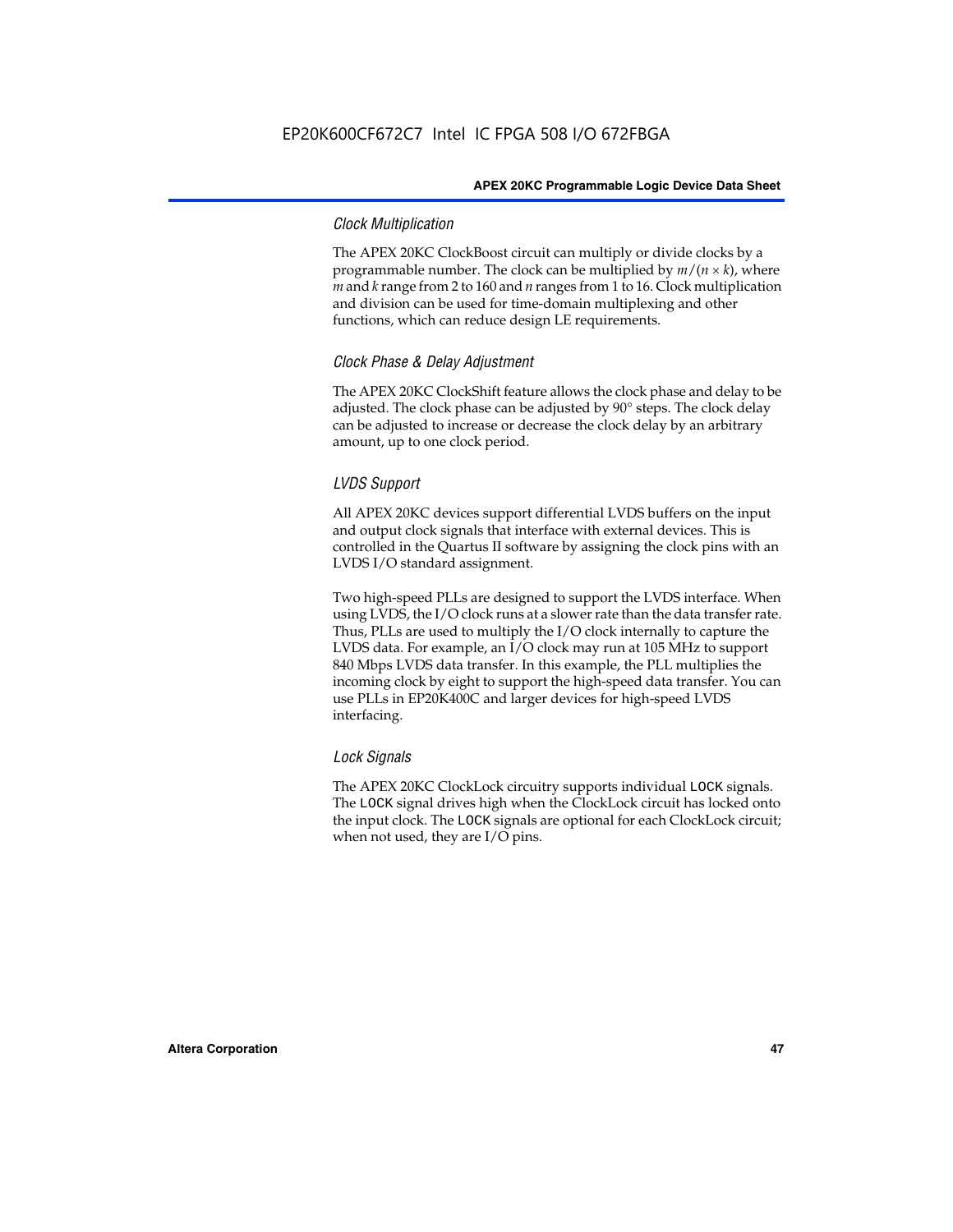# **ClockLock & ClockBoost Timing Parameters**

For the ClockLock and ClockBoost circuitry to function properly, the incoming clock must meet certain requirements. If these specifications are not met, the circuitry may not lock onto the incoming clock, which generates an erroneous clock within the device. The clock generated by the ClockLock and ClockBoost circuitry must also meet certain specifications. If the incoming clock meets these requirements during configuration, the APEX 20KC ClockLock and ClockBoost circuitry will lock onto the clock during configuration. The circuit will be ready for use immediately after configuration. In APEX 20KC devices, the clock input standard is programmable, so the PLL cannot respond to the clock until the device is configured. The PLL locks onto the input clock as soon as configuration is complete. Figure 29 shows the incoming and generated clock specifications.



**1** For more information on ClockLock and ClockBoost circuitry, see *Application Note 115: Using the ClockLock and ClockBoost PLL Features in APEX Devices*.

#### *Figure 29. Specifications for the Incoming & Generated Clocks*

The  $t_{\mathfrak l}$  parameter refers to the nominal input clock period; the  $t_{\mathfrak l}$  parameter refers to the *nominal output clock period.*



#### *Note to Figure 29:*

(1) Rise and fall times are measured from 10% to 90%.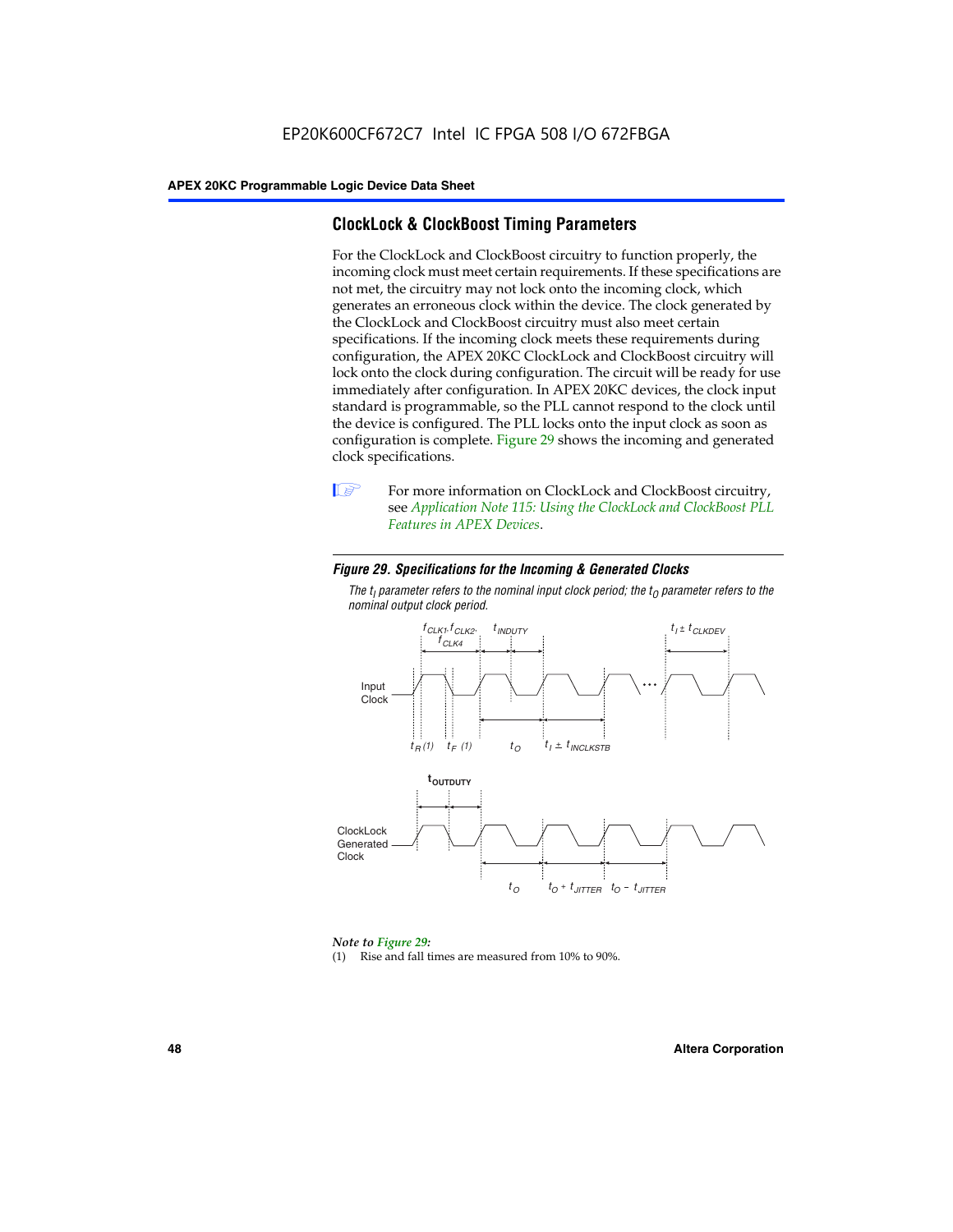Tables 11 and 12 summarize the ClockLock and ClockBoost parameters for APEX 20KC devices.

| Table 11. APEX 20KC ClockLock & ClockBoost Parameters<br>Note (1) |                                                              |                  |     |     |                                |               |
|-------------------------------------------------------------------|--------------------------------------------------------------|------------------|-----|-----|--------------------------------|---------------|
| Symbol                                                            | <b>Parameter</b>                                             | <b>Condition</b> | Min | Typ | Max                            | Unit          |
| $t_R$                                                             | Input rise time                                              |                  |     |     | 5                              | ns            |
| $t_F$                                                             | Input fall time                                              |                  |     |     | 5                              | ns            |
| <sup>t</sup> INDUTY                                               | Input duty cycle                                             |                  | 40  |     | 60                             | $\frac{0}{0}$ |
| $t_{INJITTER}$                                                    | Input jitter peak-to-peak                                    |                  |     |     | 2% of input<br>period          | $\frac{0}{0}$ |
| <b><i>LOUTJITTER</i></b>                                          | RMS jitter on ClockLock or<br>ClockBoost-generated clock     |                  |     |     | $0.35%$ of<br>output<br>period | $\frac{0}{0}$ |
| <i>t<sub>OUTDUTY</sub></i>                                        | Duty cycle for ClockLock or<br>ClockBoost-generated clock    |                  | 45  |     | 55                             | $\frac{0}{0}$ |
| $t_{LOCK}(2)$ (3)                                                 | Time required for ClockLock or<br>ClockBoost to acquire lock |                  |     |     | 40                             | μS            |

| Table 12. APEX 20KC Clock Input & Output Parameters (Part 1 of 2)<br><i>Note</i> $(1)$ |                                                  |                 |     |                |     |                |            |
|----------------------------------------------------------------------------------------|--------------------------------------------------|-----------------|-----|----------------|-----|----------------|------------|
| Symbol                                                                                 | <b>Parameter</b>                                 | I/O Standard    |     | -7 Speed Grade |     | -8 Speed Grade |            |
|                                                                                        |                                                  |                 | Min | Max            | Min | Max            |            |
| $f_{VCO}(4)$                                                                           | Voltage controlled oscillator<br>operating range |                 | 200 | 500            | 200 | 500            | <b>MHz</b> |
| <sup>f</sup> CLOCK0                                                                    | Clock0 PLL output frequency<br>for internal use  |                 | 1.5 | 335            | 1.5 | 200            | <b>MHz</b> |
| f <sub>CLOCK1</sub>                                                                    | Clock1 PLL output frequency<br>for internal use  |                 | 20  | 335            | 20  | 200            | <b>MHz</b> |
| <sup>f</sup> clock0 ext                                                                | Output clock frequency for                       | 3.3-V LVTTL     | (5) | (5)            | (5) | (5)            | <b>MHz</b> |
|                                                                                        | external clock0 output                           | 2.5-V LVTTL     | (5) | (5)            | (5) | (5)            | <b>MHz</b> |
|                                                                                        |                                                  | 1.8-V LVTTL     | (5) | (5)            | (5) | (5)            | <b>MHz</b> |
|                                                                                        |                                                  | $GTL+$          | (5) | (5)            | (5) | (5)            | <b>MHz</b> |
|                                                                                        |                                                  | SSTL-2 Class I  | (5) | (5)            | (5) | (5)            | MHz        |
|                                                                                        |                                                  | SSTL-2 Class II | (5) | (5)            | (5) | (5)            | <b>MHz</b> |
|                                                                                        |                                                  | SSTL-3 Class I  | (5) | (5)            | (5) | (5)            | <b>MHz</b> |
|                                                                                        |                                                  | SSTL-3 Class II | (5) | (5)            | (5) | (5)            | <b>MHz</b> |
|                                                                                        |                                                  | <b>LVDS</b>     | (5) | (5)            | (5) | (5)            | <b>MHz</b> |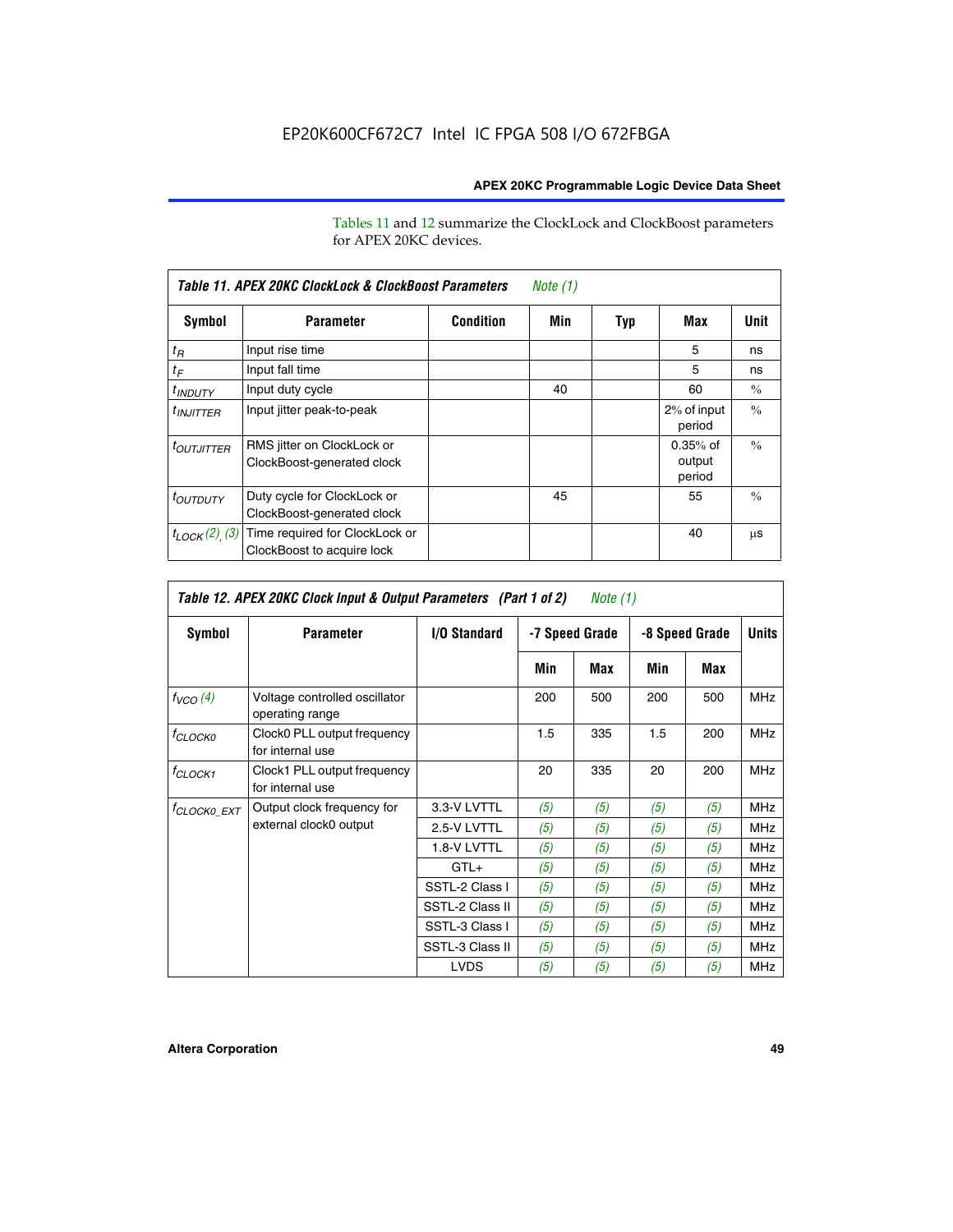| Table 12. APEX 20KC Clock Input & Output Parameters (Part 2 of 2)<br>Note (1) |                            |                 |     |                |     |                |              |
|-------------------------------------------------------------------------------|----------------------------|-----------------|-----|----------------|-----|----------------|--------------|
| Symbol                                                                        | <b>Parameter</b>           | I/O Standard    |     | -7 Speed Grade |     | -8 Speed Grade | <b>Units</b> |
|                                                                               |                            |                 | Min | <b>Max</b>     | Min | <b>Max</b>     |              |
| $t_{\text{CLOCK1\_EXT}}$                                                      | Output clock frequency for | 3.3-V LVTTL     | (5) | (5)            | (5) | (5)            | <b>MHz</b>   |
|                                                                               | external clock1 output     | 2.5-V LVTTL     | (5) | (5)            | (5) | (5)            | <b>MHz</b>   |
|                                                                               |                            | 1.8-V LVTTL     | (5) | (5)            | (5) | (5)            | <b>MHz</b>   |
|                                                                               |                            | $GTL+$          | (5) | (5)            | (5) | (5)            | <b>MHz</b>   |
|                                                                               |                            | SSTL-2 Class I  | (5) | (5)            | (5) | (5)            | <b>MHz</b>   |
|                                                                               |                            | SSTL-2 Class II | (5) | (5)            | (5) | (5)            | <b>MHz</b>   |
|                                                                               |                            | SSTL-3 Class I  | (5) | (5)            | (5) | (5)            | <b>MHz</b>   |
|                                                                               |                            | SSTL-3 Class II | (5) | (5)            | (5) | (5)            | <b>MHz</b>   |
|                                                                               |                            | <b>LVDS</b>     | (5) | (5)            | (5) | (5)            | <b>MHz</b>   |
| $f_{IN}$                                                                      | Input clock frequency      | 3.3-V LVTTL     | (5) | (5)            | (5) | (5)            | <b>MHz</b>   |
|                                                                               |                            | 2.5-V LVTTL     | (5) | (5)            | (5) | (5)            | <b>MHz</b>   |
|                                                                               |                            | 1.8-V LVTTL     | (5) | (5)            | (5) | (5)            | <b>MHz</b>   |
|                                                                               |                            | $GTL+$          | (5) | (5)            | (5) | (5)            | <b>MHz</b>   |
|                                                                               |                            | SSTL-2 Class I  | (5) | (5)            | (5) | (5)            | <b>MHz</b>   |
|                                                                               |                            | SSTL-2 Class II | (5) | (5)            | (5) | (5)            | <b>MHz</b>   |
|                                                                               |                            | SSTL-3 Class I  | (5) | (5)            | (5) | (5)            | <b>MHz</b>   |
|                                                                               |                            | SSTL-3 Class II | (5) | (5)            | (5) | (5)            | <b>MHz</b>   |
|                                                                               |                            | <b>LVDS</b>     | (5) | (5)            | (5) | (5)            | <b>MHz</b>   |

*Notes to Tables 11 and 12:*

- (1) All input clock specifications must be met. The PLL may not lock onto an incoming clock if the clock specifications are not met, creating an erroneous clock within the device.
- 
- (2) The maximum lock time is  $40 \mu s$  or  $2,000$  input clock cycles, whichever occurs first.<br>
(3) Before configuration, the PLL circuits are disable and powered down. During confi Before configuration, the PLL circuits are disable and powered down. During configuration, the PLLs remain disabled. The PLLs begin to lock once the device is in the user mode. If the clock enable feature is used, lock begins once the CLKLK\_ENA pin goes high in user mode.
- (4) The PLL VCO operating range is 200 MHz  $\leq f_{VCO} \leq 840$  MHz for LVDS mode.

(5) Contact Altera Applications for information on these parameters.

# **SignalTap Embedded Logic Analyzer**

APEX 20KC devices include device enhancements to support the SignalTap embedded logic analyzer. By including this circuitry, the APEX 20KC device provides the ability to monitor design operation over a period of time through the IEEE Std. 1149.1 (JTAG) circuitry; a designer can analyze internal logic at speed without bringing internal signals to the I/O pins. This feature is particularly important for advanced packages such as FineLine BGA packages because adding a connection to a pin during the debugging process can be difficult after a board is designed and manufactured.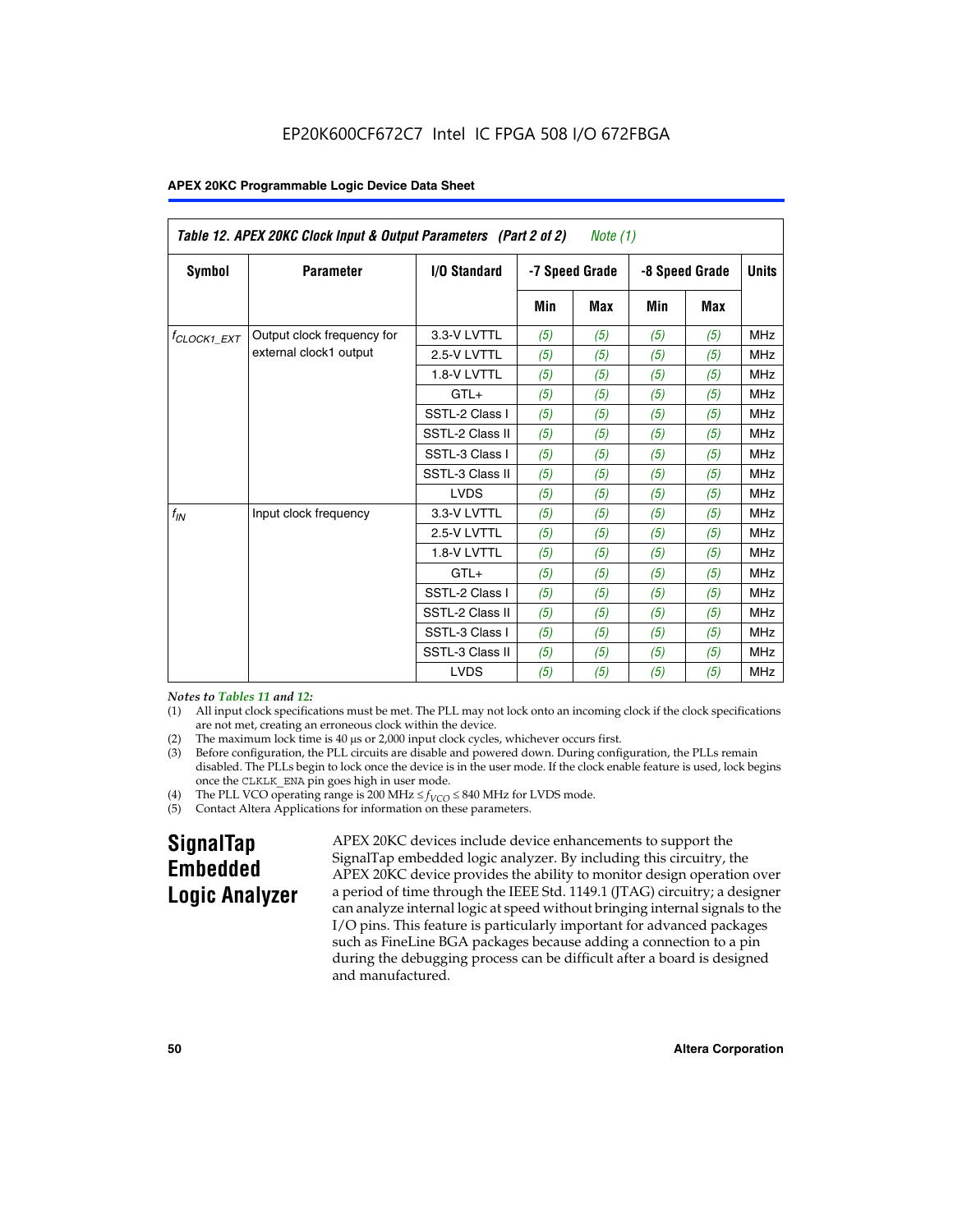# **IEEE Std. 1149.1 (JTAG) Boundary-Scan Support**

Г

All APEX 20KC devices provide JTAG BST circuitry that complies with the IEEE Std. 1149.1-1990 specification. JTAG boundary-scan testing can be performed before or after configuration, but not during configuration. APEX 20KC devices can also use the JTAG port for configuration with the Quartus II software or with hardware using either Jam Files (**.jam**) or Jam Byte-Code Files (**.jbc**). Finally, APEX 20KC devices use the JTAG port to monitor the logic operation of the device with the SignalTap embedded logic analyzer. APEX 20KC devices support the JTAG instructions shown in Table 13.

| Table 13. APEX 20KC JTAG Instructions |                                                                                                                                                                                                                                            |  |  |  |  |
|---------------------------------------|--------------------------------------------------------------------------------------------------------------------------------------------------------------------------------------------------------------------------------------------|--|--|--|--|
| <b>JTAG Instruction</b>               | <b>Description</b>                                                                                                                                                                                                                         |  |  |  |  |
| SAMPLE/PRELOAD                        | Allows a snapshot of signals at the device pins to be captured and examined during<br>normal device operation, and permits an initial data pattern to be output at the device pins.<br>Also used by the SignalTap embedded logic analyzer. |  |  |  |  |
| <b>EXTEST</b>                         | Allows the external circuitry and board-level interconnections to be tested by forcing a test<br>pattern at the output pins and capturing test results at the input pins.                                                                  |  |  |  |  |
| <b>BYPASS</b>                         | Places the 1-bit bypass register between the TDI and TDO pins, which allows the BST data<br>to pass synchronously through selected devices to adjacent devices during normal device<br>operation.                                          |  |  |  |  |
| <b>USERCODE</b>                       | Selects the 32-bit USERCODE register and places it between the TDI and TDO pins,<br>allowing the USERCODE to be serially shifted out of TDO.                                                                                               |  |  |  |  |
| <b>IDCODE</b>                         | Selects the IDCODE register and places it between TDI and TDO, allowing the IDCODE<br>to be serially shifted out of TDO.                                                                                                                   |  |  |  |  |
| <b>ICR Instructions</b>               | Used when configuring an APEX 20KC device via the JTAG port with a MasterBlaster™<br>or ByteBlasterMV™ download cable, or when using a Jam File or Jam Byte-Code File via<br>an embedded processor.                                        |  |  |  |  |
| SignalTap<br>Instructions             | Monitors internal device operation with the SignalTap embedded logic analyzer.                                                                                                                                                             |  |  |  |  |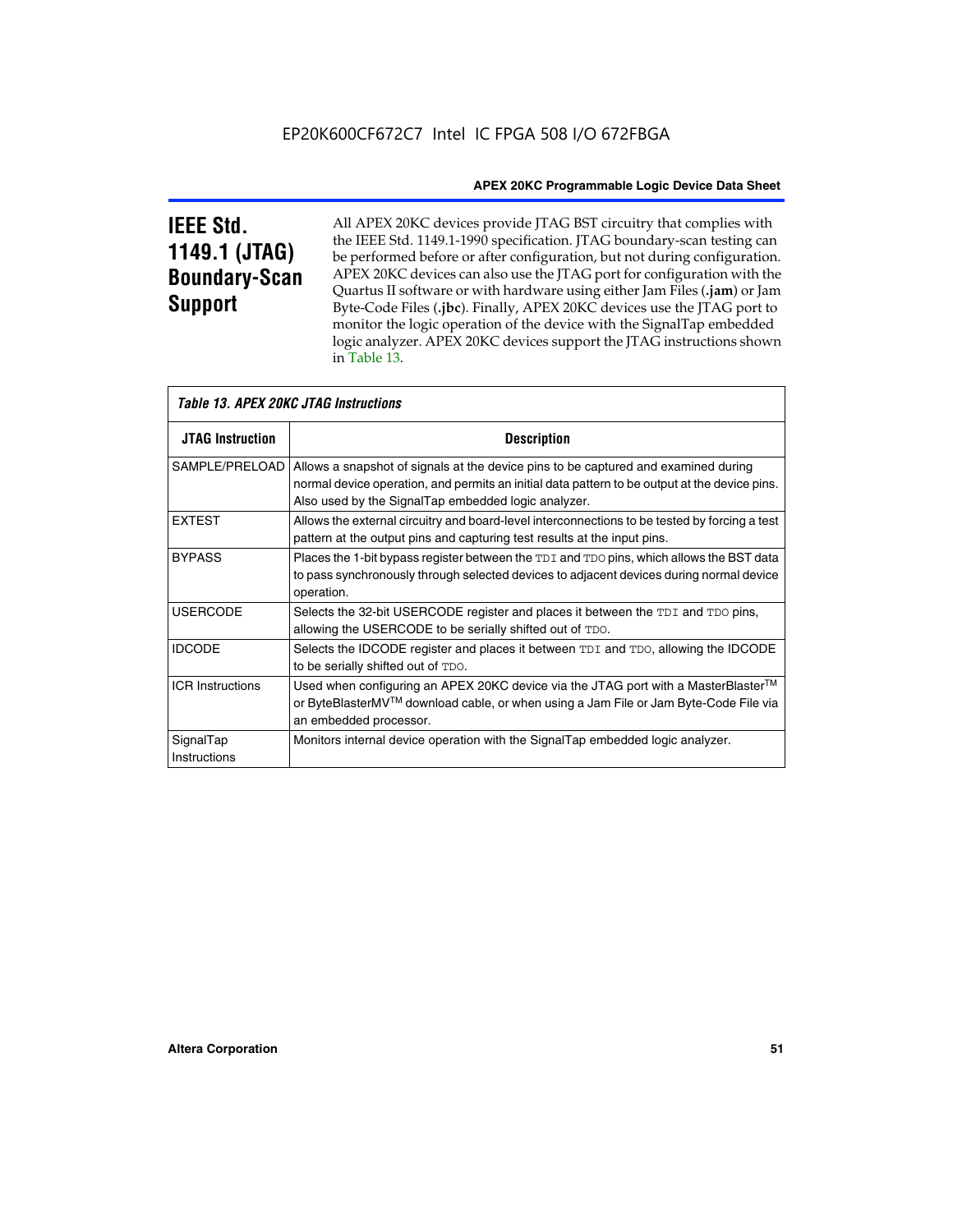The APEX 20KC device instruction register length is 10 bits. The APEX 20KC device USERCODE register length is 32 bits. Tables 14 and 15 show the boundary-scan register length and device IDCODE information for APEX 20KC devices.

| Table 14. APEX 20KC Boundary-Scan Register Length |                                      |  |  |  |
|---------------------------------------------------|--------------------------------------|--|--|--|
| <b>Device</b>                                     | <b>Boundary-Scan Register Length</b> |  |  |  |
| EP20K200C                                         | 1,164                                |  |  |  |
| EP20K400C                                         | 1,506                                |  |  |  |
| EP20K600C                                         | 1,806                                |  |  |  |
| EP20K1000C                                        | 2,190                                |  |  |  |

| <b>Device</b> | <b>IDCODE</b> (32 Bits) $(1)$ |                       |                                                  |                  |  |
|---------------|-------------------------------|-----------------------|--------------------------------------------------|------------------|--|
|               | <b>Version</b><br>(4 Bits)    | Part Number (16 Bits) | <b>Manufacturer</b><br><b>Identity (11 Bits)</b> | 1 (1 Bit)<br>(2) |  |
| EP20K200C     | 0000                          | 1000 0010 0000 0000   | 0110 1110<br>000                                 | 1                |  |
| EP20K400C     | 0000                          | 1000 0100 0000 0000   | 0110 1110<br>000                                 |                  |  |
| EP20K600C     | 0000                          | 1000 0110 0000 0000   | 000 0110 1110                                    |                  |  |
| EP20K1000C    | 0000                          | 1001 0000 0000 0000   | 000 0110 1110                                    |                  |  |

*Notes to Table 15:*

(1) The most significant bit (MSB) is on the left.

(2) The IDCODE's least significant bit (LSB) is always 1.

Figure 30 shows the timing requirements for the JTAG signals.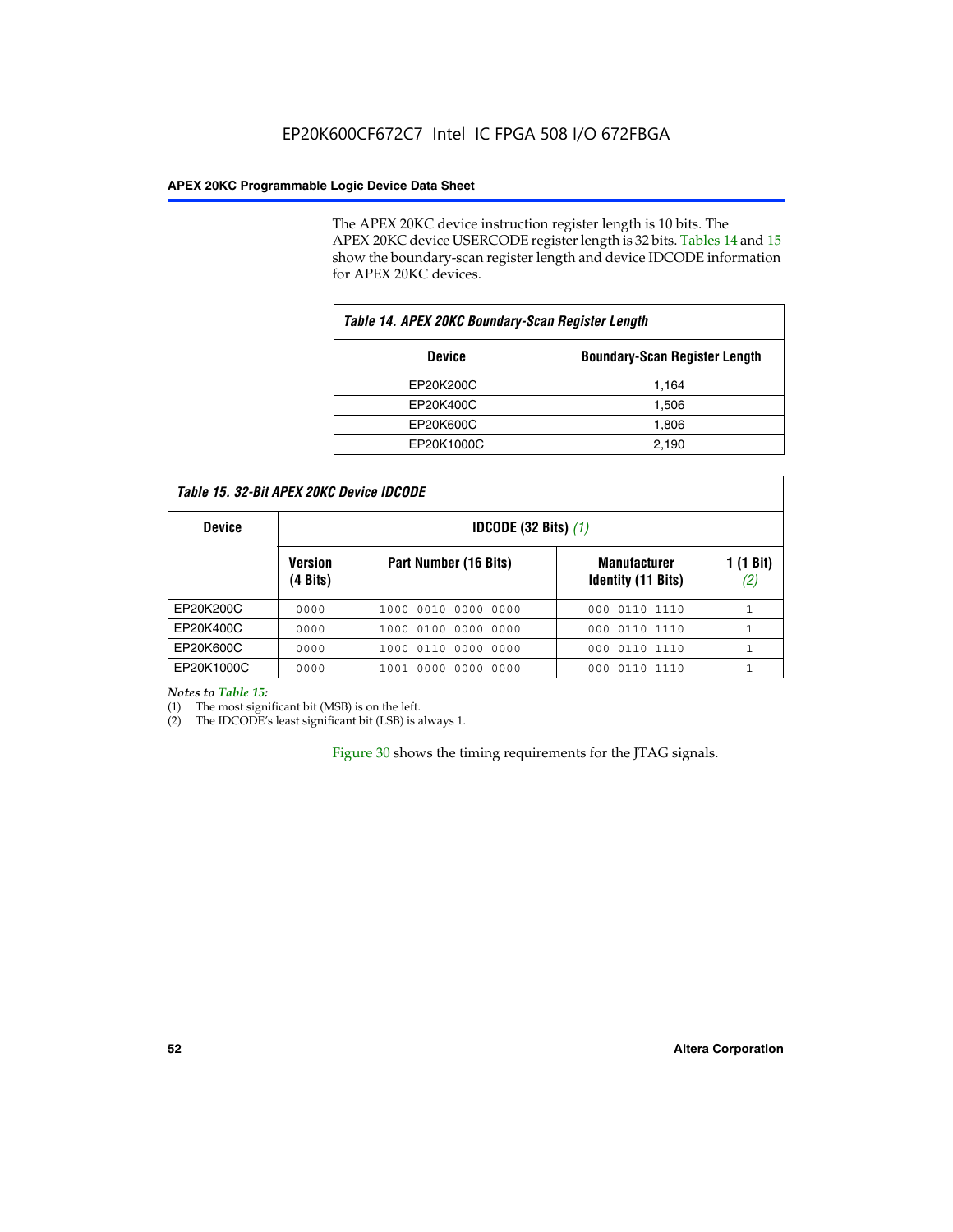

*Figure 30. APEX 20KC JTAG Waveforms*

Table 16 shows the JTAG timing parameters and values for APEX 20KC devices.

| Table 16. APEX 20KC JTAG Timing Parameters & Values |                                                |     |     |      |  |  |
|-----------------------------------------------------|------------------------------------------------|-----|-----|------|--|--|
| Symbol                                              | Parameter                                      | Min | Max | Unit |  |  |
| tjcp                                                | <b>TCK clock period</b>                        | 100 |     | ns   |  |  |
| t <sub>JCH</sub>                                    | TCK clock high time                            | 50  |     | ns   |  |  |
| tjcL                                                | <b>TCK clock low time</b>                      | 50  |     | ns   |  |  |
| tjpsu                                               | JTAG port setup time                           | 20  |     | ns   |  |  |
| t <sub>JPH</sub>                                    | JTAG port hold time                            | 45  |     | ns   |  |  |
| <sup>t</sup> JPCO                                   | JTAG port clock to output                      |     | 25  | ns   |  |  |
| tjpzx                                               | JTAG port high impedance to valid output<br>25 |     | ns  |      |  |  |
| t <sub>JPXZ</sub>                                   | JTAG port valid output to high impedance       |     | 25  | ns   |  |  |
| t <sub>JSSU</sub>                                   | Capture register setup time                    | 20  |     | ns   |  |  |
| t <sub>JSH</sub>                                    | Capture register hold time                     | 45  |     | ns   |  |  |
| t <sub>JSCO</sub>                                   | Update register clock to output                |     | 35  | ns   |  |  |
| t <sub>JSZX</sub>                                   | Update register high impedance to valid output |     | 35  | ns   |  |  |
| t <sub>JSXZ</sub>                                   | Update register valid output to high impedance |     | 35  | ns   |  |  |

For more information, see the following documents:

■ *Application Note 39 (IEEE Std. 1149.1 (JTAG) Boundary-Scan Testing in Altera Devices)*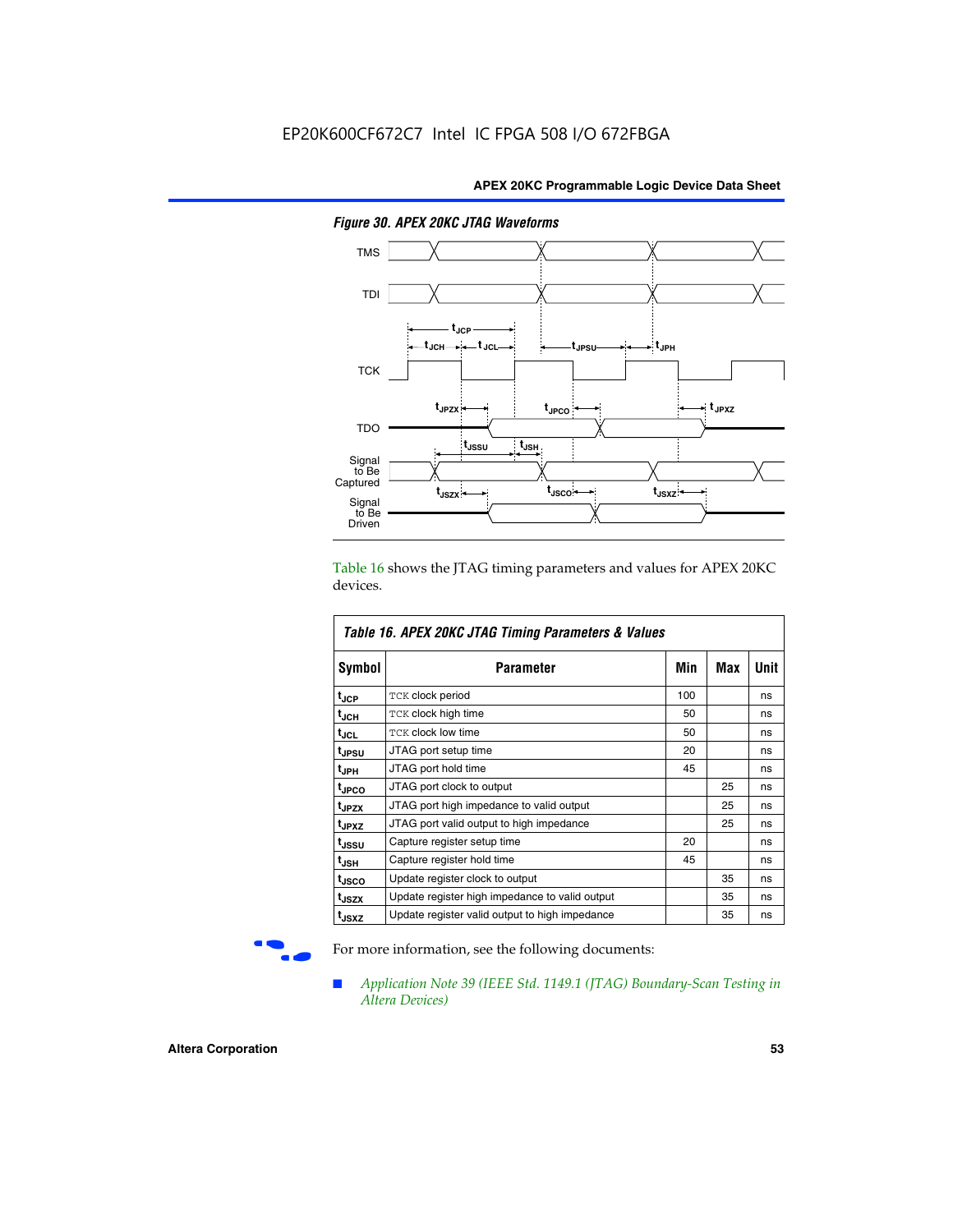### *Jam Programming & Test Language Specification*

**Generic Testing** Each APEX 20KC device is functionally tested. Complete testing of each configurable SRAM bit and all logic functionality ensures 100% yield. AC test measurements for APEX 20KC devices are made under conditions equivalent to those defined in the "Timing Model" section on page 65. Multiple test patterns can be used to configure devices during all stages of the production flow. AC test criteria include:

- Power supply transients can affect AC measurements.
- Simultaneous transitions of multiple outputs should be avoided for accurate measurement.
- Threshold tests must not be performed under AC conditions.
- Large-amplitude, fast-ground-current transients normally occur as the device outputs discharge the load capacitances. When these transients flow through the parasitic inductance between the device ground pin and the test system ground, significant reductions in observable noise immunity can result.

# **Operating Conditions**

Tables 17 through 20 provide information on absolute maximum ratings, recommended operating conditions, DC operating conditions, and capacitance for 1.8-V APEX 20KC devices.

|                             | Table 17. APEX 20KC Device Absolute Maximum Ratings<br>Note (1) |                                                   |        |     |              |  |  |
|-----------------------------|-----------------------------------------------------------------|---------------------------------------------------|--------|-----|--------------|--|--|
| Symbol                      | <b>Parameter</b>                                                | <b>Conditions</b>                                 | Min    | Max | Unit         |  |  |
| $V_{\text{CCINT}}$          | Supply voltage                                                  | With respect to ground $(2)$                      | $-0.5$ | 2.5 | v            |  |  |
| V <sub>CCIO</sub>           |                                                                 |                                                   | $-0.5$ | 4.6 | v            |  |  |
| V,                          | DC input voltage                                                |                                                   | $-0.5$ | 4.6 | v            |  |  |
| $I_{OUT}$                   | DC output current, per pin                                      |                                                   | $-25$  | 25  | mA           |  |  |
| $\mathsf{T}_{\texttt{STG}}$ | Storage temperature                                             | No bias                                           | $-65$  | 150 | $^{\circ}$ C |  |  |
| $\mathsf{T}_{\mathsf{AMB}}$ | Ambient temperature                                             | Under bias                                        | $-65$  | 135 | $^{\circ}$ C |  |  |
| $T_{J}$                     | Junction temperature                                            | PQFP, RQFP, TQFP, and BGA<br>packages, under bias |        | 135 | $^{\circ}$ C |  |  |
|                             |                                                                 | Ceramic PGA packages, under bias                  |        | 150 | $^{\circ}$ C |  |  |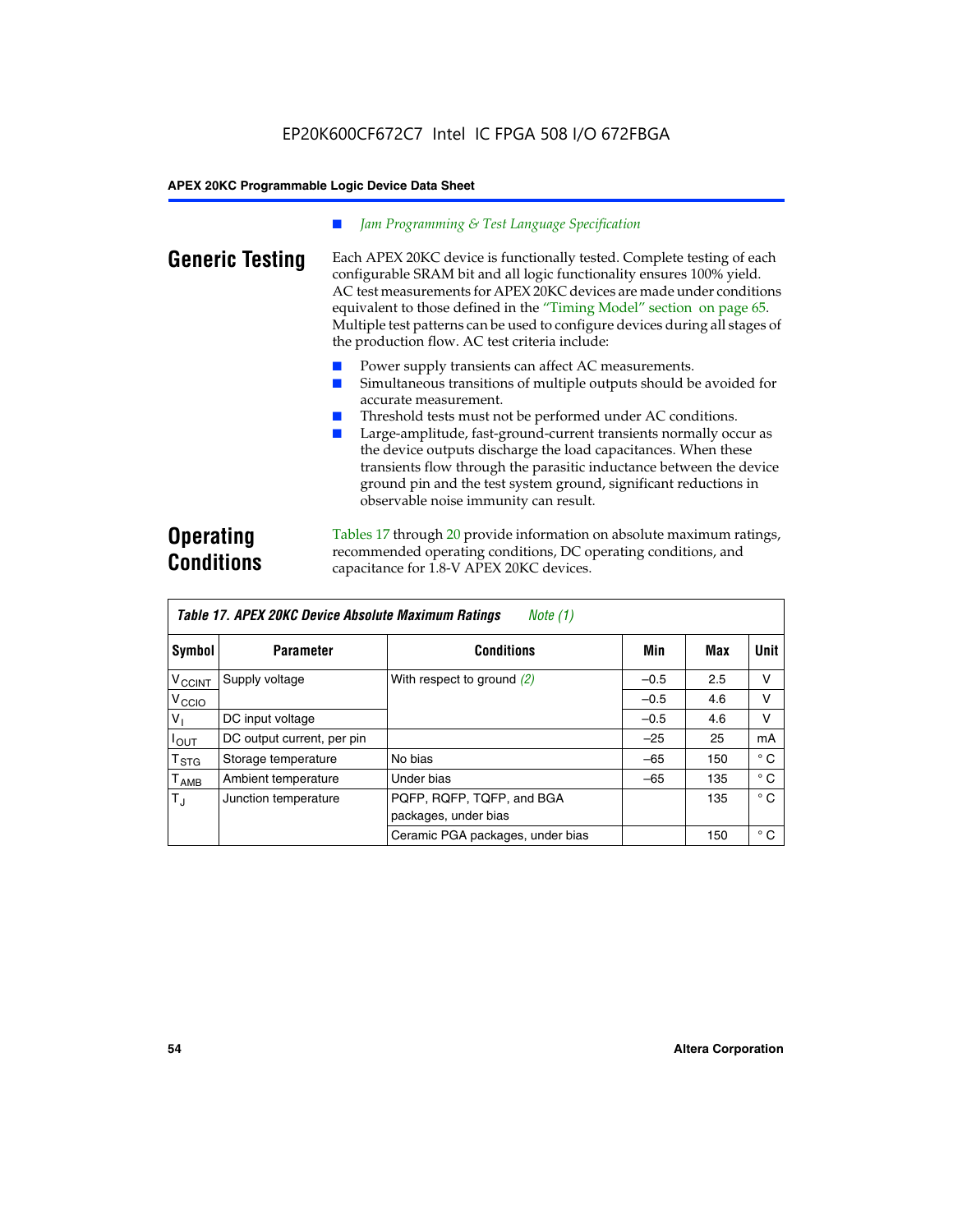| <b>APEX 20KC Programmable Logic Device Data Sheet</b> |  |
|-------------------------------------------------------|--|
|-------------------------------------------------------|--|

| Table 18. APEX 20KC Device Recommended Operating Conditions |                                                        |                    |                  |                   |              |  |  |  |  |
|-------------------------------------------------------------|--------------------------------------------------------|--------------------|------------------|-------------------|--------------|--|--|--|--|
| Symbol                                                      | <b>Parameter</b>                                       | <b>Conditions</b>  | Min              | Max               | Unit         |  |  |  |  |
| <b>V<sub>CCINT</sub></b>                                    | Supply voltage for internal logic<br>and input buffers | (3), (4)           | 1.71<br>(1.71)   | 1.89<br>(1.89)    | v            |  |  |  |  |
| V <sub>CCIO</sub>                                           | Supply voltage for output buffers,<br>3.3-V operation  | (3), (4)           | 3.00<br>(3.00)   | 3.60<br>(3.60)    | $\vee$       |  |  |  |  |
|                                                             | Supply voltage for output buffers,<br>2.5-V operation  | (3), (4)           | 2.375<br>(2.375) | 2.625<br>(2.625)  | $\vee$       |  |  |  |  |
|                                                             | Supply voltage for output buffers,<br>1.8-V operation  | (3), (4)           | 1.71<br>(1.71)   | 1.89<br>(1.89)    | $\vee$       |  |  |  |  |
| V <sub>1</sub>                                              | Input voltage                                          | (2), (5)           | $-0.5$           | 4.1               | v            |  |  |  |  |
| $V_{\rm O}$                                                 | Output voltage                                         |                    | 0                | $V_{\text{CCI}O}$ | v            |  |  |  |  |
| $T_{\rm J}$                                                 | Operating junction temperature                         | For commercial use | $\Omega$         | 85                | $^{\circ}$ C |  |  |  |  |
|                                                             |                                                        | For industrial use | $-40$            | 100               | $^{\circ}$ C |  |  |  |  |
| $t_{R}$                                                     | Input rise time $(10\% \text{ to } 90\%)$              |                    |                  | 40                | ns           |  |  |  |  |
| $t_F$                                                       | Input fall time $(90\% \text{ to } 10\%)$              |                    |                  | 40                | ns           |  |  |  |  |

| <b>Table 19. APEX 20KC Device DC Operating Conditions</b><br><i>Notes <math>(6)</math>, <math>(7)</math></i> |                                                                       |                                                                        |       |     |     |           |  |  |  |
|--------------------------------------------------------------------------------------------------------------|-----------------------------------------------------------------------|------------------------------------------------------------------------|-------|-----|-----|-----------|--|--|--|
| Symbol                                                                                                       | <b>Parameter</b>                                                      | <b>Conditions</b>                                                      | Min   | Typ | Max | Unit      |  |  |  |
|                                                                                                              | Input pin leakage current $(8)$                                       | $V_1 = 3.6$ to 0.0 V                                                   | $-10$ |     | 10  | μA        |  |  |  |
| loz                                                                                                          | Tri-stated I/O pin leakage<br>current $(8)$                           | $V_{\Omega} = 4.1$ to -0.5 V                                           | $-10$ |     | 10  | μA        |  |  |  |
| ICCO                                                                                                         | $V_{CC}$ supply current (standby)<br>(All ESBs in power-down<br>mode) | $V_1$ = ground, no load,<br>no toggling inputs,<br>-7 speed grade      |       | 10  |     | mA        |  |  |  |
|                                                                                                              |                                                                       | $V_1$ = ground, no load,<br>no toggling inputs,<br>-8, -9 speed grades |       | 5   |     | mA        |  |  |  |
| $R_{CONF}$                                                                                                   | Value of I/O pin pull-up                                              | $V_{\text{CCIO}} = 3.0 V (9)$                                          | 20    |     | 50  | $k\Omega$ |  |  |  |
|                                                                                                              | resistor before and during                                            | $V_{\text{CCIO}} = 2.375 V (9)$                                        | 30    |     | 80  | $k\Omega$ |  |  |  |
|                                                                                                              | configuration                                                         | $V_{\text{CCIO}} = 1.71 V(9)$                                          | 60    |     | 150 | $k\Omega$ |  |  |  |

**IF DC** operating specifications on APEX 20KC I/O standards are listed in Tables 21 to 35*.*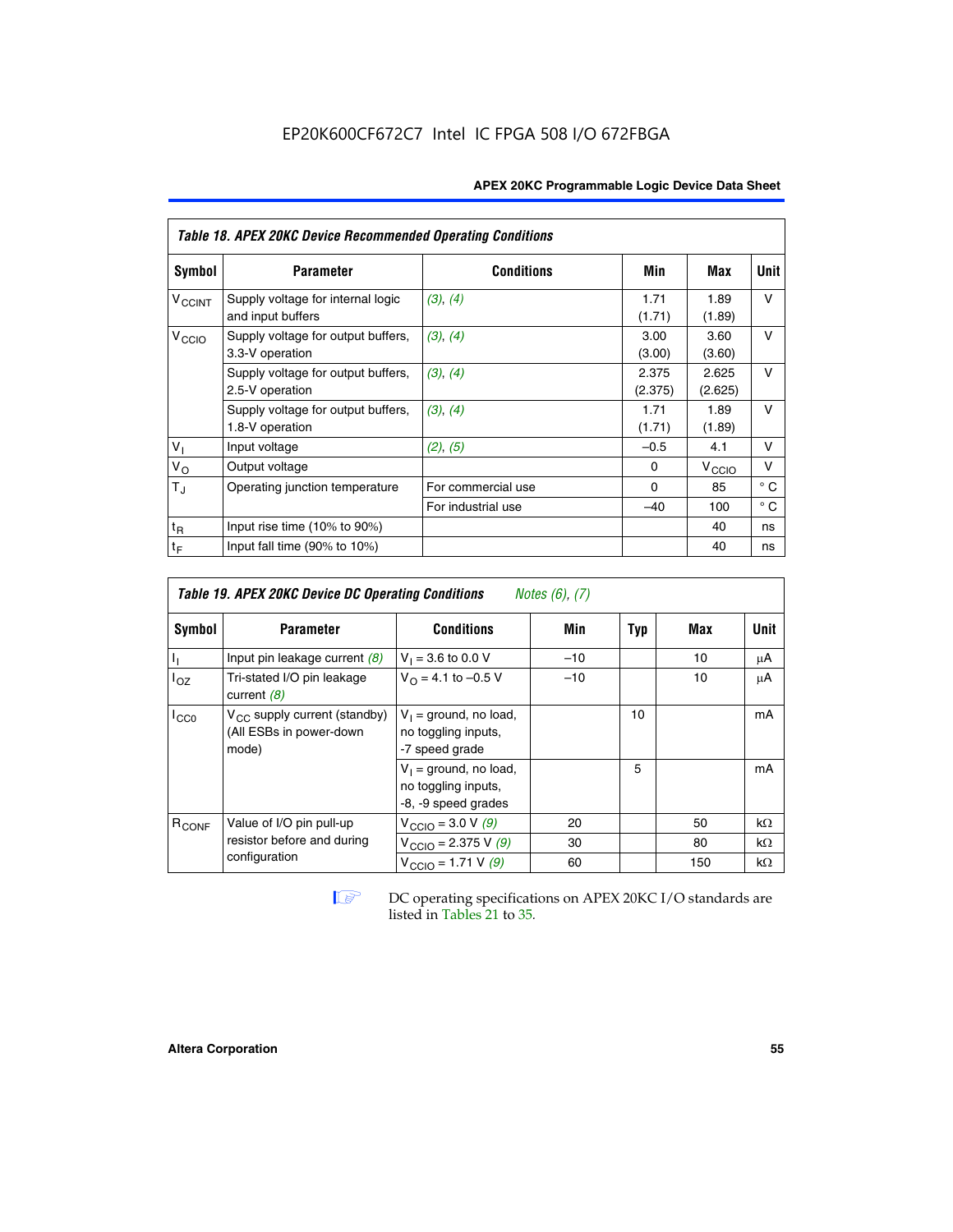| Table 20. APEX 20KC Device Capacitance<br><i>Note (10)</i> |                                             |                                |     |     |      |  |  |  |  |
|------------------------------------------------------------|---------------------------------------------|--------------------------------|-----|-----|------|--|--|--|--|
| Symbol                                                     | <b>Parameter</b>                            | <b>Conditions</b>              | Min | Max | Unit |  |  |  |  |
| $C_{IN}$                                                   | Input capacitance                           | $V_{IN} = 0 V$ , f = 1.0 MHz   |     | 8   | pF   |  |  |  |  |
| $C_{\text{INCLK}}$                                         | Input capacitance on<br>dedicated clock pin | $V_{IN} = 0 V$ , f = 1.0 MHz   |     | 12  | pF   |  |  |  |  |
| $C_{OUT}$                                                  | Output capacitance                          | $V_{OIII} = 0 V$ , f = 1.0 MHz |     | 8   | pF   |  |  |  |  |

#### *Notes to Tables 17 through 20:*

(1) See the *Operating Requirements for Altera Devices Data Sheet*.

(2) Minimum DC input is –0.5 V. During transitions, the inputs may undershoot to –2.0 V or overshoot to 4.6 V for input currents less than 100 mA and time periods shorter than 20 ns.

- (3) Numbers in parentheses are for industrial-temperature-range devices.<br>(4) Maximum  $V_{CC}$  rise time is 100 ms, and  $V_{CC}$  must rise monotonically.
- (4) Maximum  $V_{CC}$  rise time is 100 ms, and  $V_{CC}$  must rise monotonically.<br>(5) All pins, including dedicated inputs, clock, I/O, and JTAG pins, may
- All pins, including dedicated inputs, clock, I/O, and JTAG pins, may be driven before  $V_{CCTN}$  and  $V_{CCTO}$  are powered.
- (6) Typical values are for T<sub>A</sub> = 25° C, V<sub>CCINT</sub> = 1.8 V, and V<sub>CCIO</sub> = 1.8 V, 2.5 V or 3.3 V.
- (7) These values are specified under the APEX 20KC device recommended operating conditions, shown in Table 18 on page 55.
- (8) This value is specified for normal device operation. The value may vary during power-up.
- (9) Pin pull-up resistance values will be lower if an external source drives the pin higher than  $V_{\text{CCIO}}$ .
- (10) Capacitance is sample-tested only.

Tables 21 through 35 list the DC operating specifications for the supported I/O standards. These tables list minimal specifications only; APEX 20KC devices may exceed these specifications.

| Table 21. LVTTL I/O Specifications |                              |                                                            |                |                         |              |  |  |  |  |
|------------------------------------|------------------------------|------------------------------------------------------------|----------------|-------------------------|--------------|--|--|--|--|
| Symbol                             | <b>Parameter</b>             | <b>Conditions</b>                                          | <b>Minimum</b> | <b>Maximum</b>          | <b>Units</b> |  |  |  |  |
| V <sub>CCIO</sub>                  | Output supply<br>voltage     |                                                            | 3.0            | 3.6                     | v            |  |  |  |  |
| V <sub>IH</sub>                    | High-level input<br>voltage  |                                                            | 2.0            | $V_{\text{CClO}} + 0.3$ | $\vee$       |  |  |  |  |
| $V_{IL}$                           | Low-level input<br>voltage   |                                                            | $-0.3$         | 0.8                     | v            |  |  |  |  |
| $\mathbf{I}_{1}$                   | Input pin leakage<br>current | $V_{IN}$ = 0 V or 3.3 V                                    | $-10$          | 10                      | μA           |  |  |  |  |
| V <sub>OH</sub>                    | High-level output<br>voltage | $I_{OH} = -12$ mA,<br>$V_{\text{CCIO}} = 3.0 V (1)$        | 2.4            |                         | v            |  |  |  |  |
| $V_{OL}$                           | Low-level output<br>voltage  | $I_{OL}$ = 12 mA,<br>$V_{\text{CCIO}} = 3.0 \text{ V}$ (2) |                | 0.4                     | $\vee$       |  |  |  |  |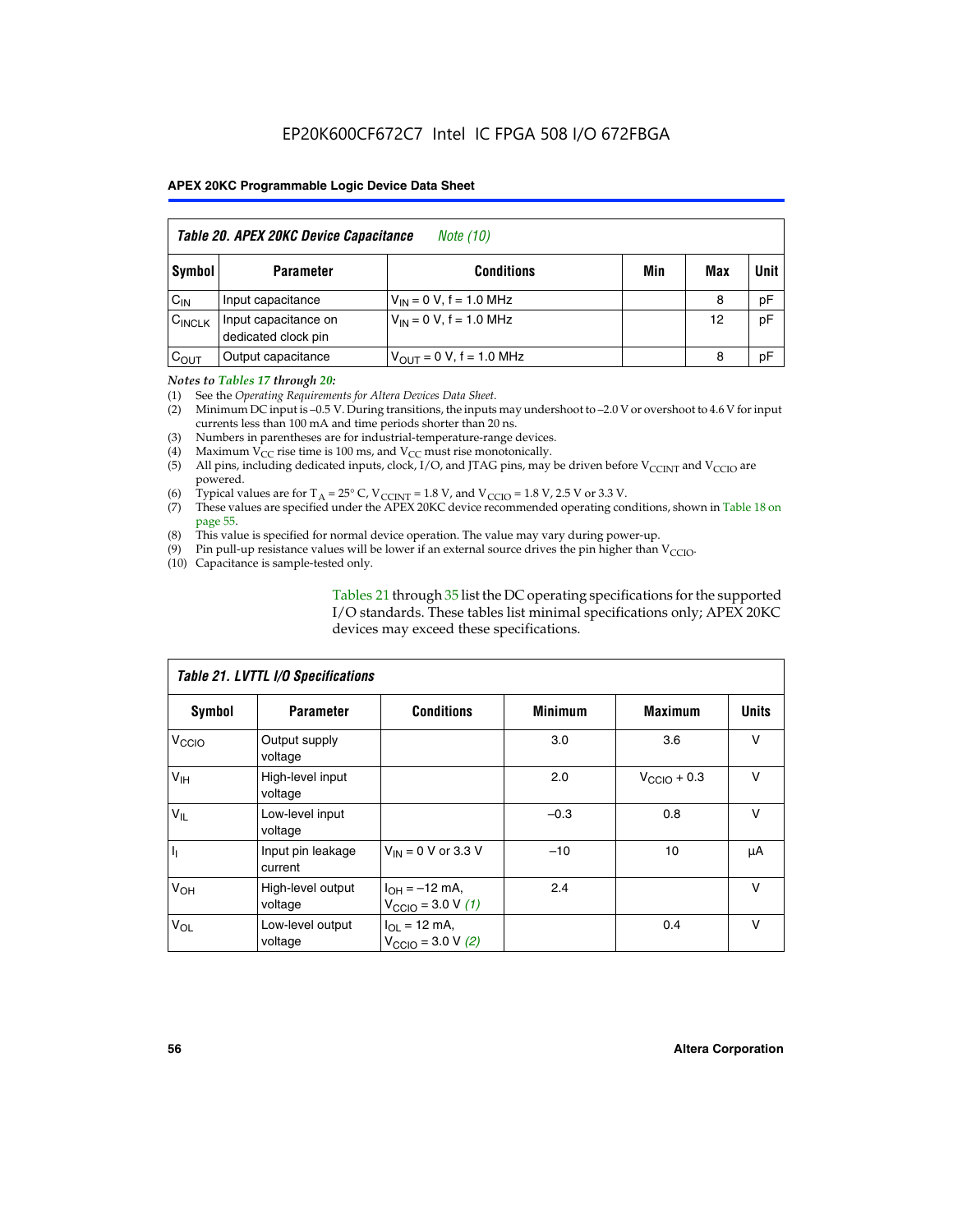| Table 22. LVCMOS I/O Specifications |                               |                                                          |                         |                         |              |  |  |  |  |
|-------------------------------------|-------------------------------|----------------------------------------------------------|-------------------------|-------------------------|--------------|--|--|--|--|
| Symbol                              | <b>Parameter</b>              | <b>Conditions</b>                                        | <b>Minimum</b>          | <b>Maximum</b>          | <b>Units</b> |  |  |  |  |
| V <sub>CCIO</sub>                   | Power supply<br>voltage range |                                                          | 3.0                     | 3.6                     | $\vee$       |  |  |  |  |
| $V_{\text{IH}}$                     | High-level input<br>voltage   |                                                          | 2.0                     | $V_{\text{CCIO}} + 0.3$ | $\vee$       |  |  |  |  |
| $V_{IL}$                            | Low-level input<br>voltage    |                                                          | $-0.3$                  | 0.8                     | $\vee$       |  |  |  |  |
| h,                                  | Input pin leakage<br>current  | $V_{IN}$ = 0 V or 3.3 V                                  | $-10$                   | 10                      | μA           |  |  |  |  |
| V <sub>OH</sub>                     | High-level output<br>voltage  | $V_{\text{CCIO}} = 3.0 V$<br>$I_{OH} = -0.1$ mA $(1)$    | $V_{\text{CCIO}} - 0.2$ |                         | $\vee$       |  |  |  |  |
| $V_{OL}$                            | Low-level output<br>voltage   | $V_{\text{CCIO}} = 3.0 V$<br>$I_{\Omega I} = 0.1$ mA (2) |                         | 0.2                     | $\vee$       |  |  |  |  |

 $\overline{\phantom{a}}$ 

| <b>Symbol</b>             | <b>Parameter</b>             | <b>Conditions</b>        | <b>Minimum</b> | <b>Maximum</b>          | <b>Units</b> |
|---------------------------|------------------------------|--------------------------|----------------|-------------------------|--------------|
| V <sub>CCIO</sub>         | Output supply<br>voltage     |                          | 2.375          | 2.625                   | V            |
| V <sub>IH</sub>           | High-level input<br>voltage  |                          | 1.7            | $V_{\text{CCIO}} + 0.3$ | $\vee$       |
| $V_{IL}$                  | Low-level input<br>voltage   |                          | $-0.3$         | 0.8                     | $\vee$       |
| $\mathbf{I}_{\mathbf{I}}$ | Input pin leakage<br>current | $V_{IN}$ = 0 V or 3.3 V  | $-10$          | 10                      | μA           |
| V <sub>OH</sub>           | High-level output            | $I_{OH} = -0.1$ mA $(1)$ | 2.1            |                         | v            |
|                           | voltage                      | $I_{OH} = -1$ mA (1)     | 2.0            |                         | v            |
|                           |                              | $I_{OH} = -2$ mA (1)     | 1.7            |                         | v            |
| $V_{OL}$                  | Low-level output             | $I_{OL} = 0.1$ mA (2)    |                | 0.2                     | $\vee$       |
|                           | voltage                      | $I_{OL} = 1$ mA (2)      |                | 0.4                     | $\vee$       |
|                           |                              | $I_{OL} = 2$ mA (2)      |                | 0.7                     | v            |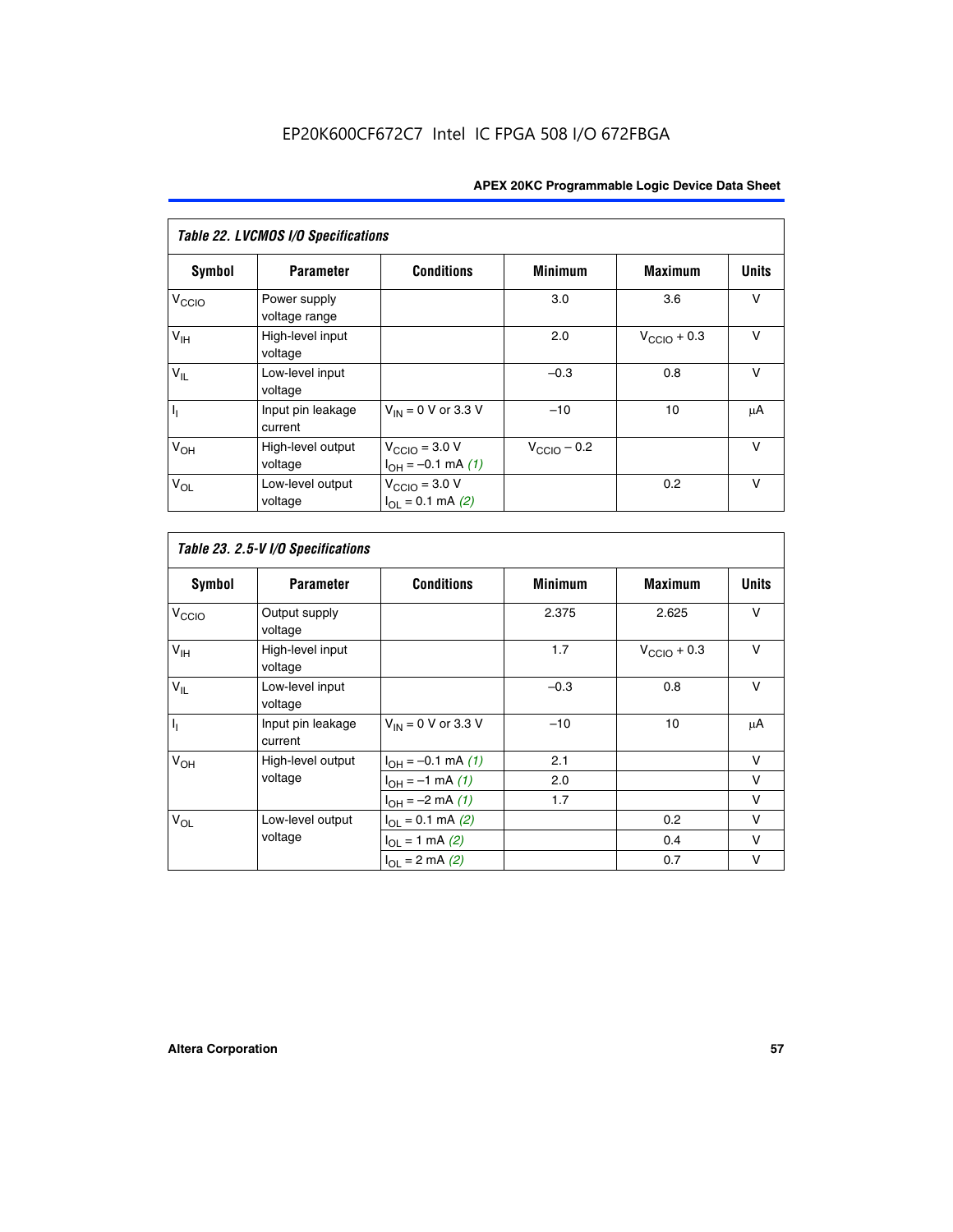# EP20K600CF672C7 Intel IC FPGA 508 I/O 672FBGA

| Table 24. 1.8-V I/O Specifications |                              |                           |                               |                               |              |  |  |  |  |
|------------------------------------|------------------------------|---------------------------|-------------------------------|-------------------------------|--------------|--|--|--|--|
| Symbol                             | <b>Parameter</b>             | <b>Conditions</b>         | <b>Minimum</b>                | <b>Maximum</b>                | <b>Units</b> |  |  |  |  |
| V <sub>CCIO</sub>                  | Output supply<br>voltage     |                           | 1.7                           | 1.9                           | $\vee$       |  |  |  |  |
| V <sub>IH</sub>                    | High-level input<br>voltage  |                           | $0.65 \times V_{\text{CCIO}}$ | $V_{\text{CCIO}} + 0.3$       | $\vee$       |  |  |  |  |
| $V_{IL}$                           | Low-level input<br>voltage   |                           |                               | $0.35 \times V_{\text{CCIO}}$ | $\vee$       |  |  |  |  |
| $I_1$                              | Input pin leakage<br>current | $V_{IN} = 0$ V or 3.3 V   | $-10$                         | 10                            | μA           |  |  |  |  |
| V <sub>OH</sub>                    | High-level output<br>voltage | $I_{OH} = -2$ mA (1)      | $V_{\text{CClO}}$ – 0.45      |                               | V            |  |  |  |  |
| $V_{OL}$                           | Low-level output<br>voltage  | $I_{\Omega I}$ = 2 mA (2) |                               | 0.45                          | $\vee$       |  |  |  |  |

| Table 25. 3.3-V PCI Specifications |                              |                         |                              |         |                              |              |  |  |
|------------------------------------|------------------------------|-------------------------|------------------------------|---------|------------------------------|--------------|--|--|
| <b>Symbol</b>                      | <b>Parameter</b>             | <b>Conditions</b>       | <b>Minimum</b>               | Typical | <b>Maximum</b>               | <b>Units</b> |  |  |
| V <sub>CCIO</sub>                  | I/O supply voltage           |                         | 3.0                          | 3.3     | 3.6                          | v            |  |  |
| $V_{\text{IH}}$                    | High-level input<br>voltage  |                         | $0.5 \times V_{\text{CCIO}}$ |         | $V_{\text{CCIO}} + 0.5$      | $\vee$       |  |  |
| $V_{IL}$                           | Low-level input<br>voltage   |                         | $-0.5$                       |         | $0.3 \times V_{CCIO}$        | $\vee$       |  |  |
| $\mathbf{I}_{1}$                   | Input pin leakage<br>current | $0 < V_{IN} < V_{CCIO}$ | $-10$                        |         | 10                           | μA           |  |  |
| V <sub>OH</sub>                    | High-level output<br>voltage | $I_{OUT} = -500 \mu A$  | $0.9 \times V_{\text{CCIO}}$ |         |                              | $\vee$       |  |  |
| $V_{OL}$                           | Low-level output<br>voltage  | $I_{OUT} = 1,500 \mu A$ |                              |         | $0.1 \times V_{\text{CCIO}}$ | v            |  |  |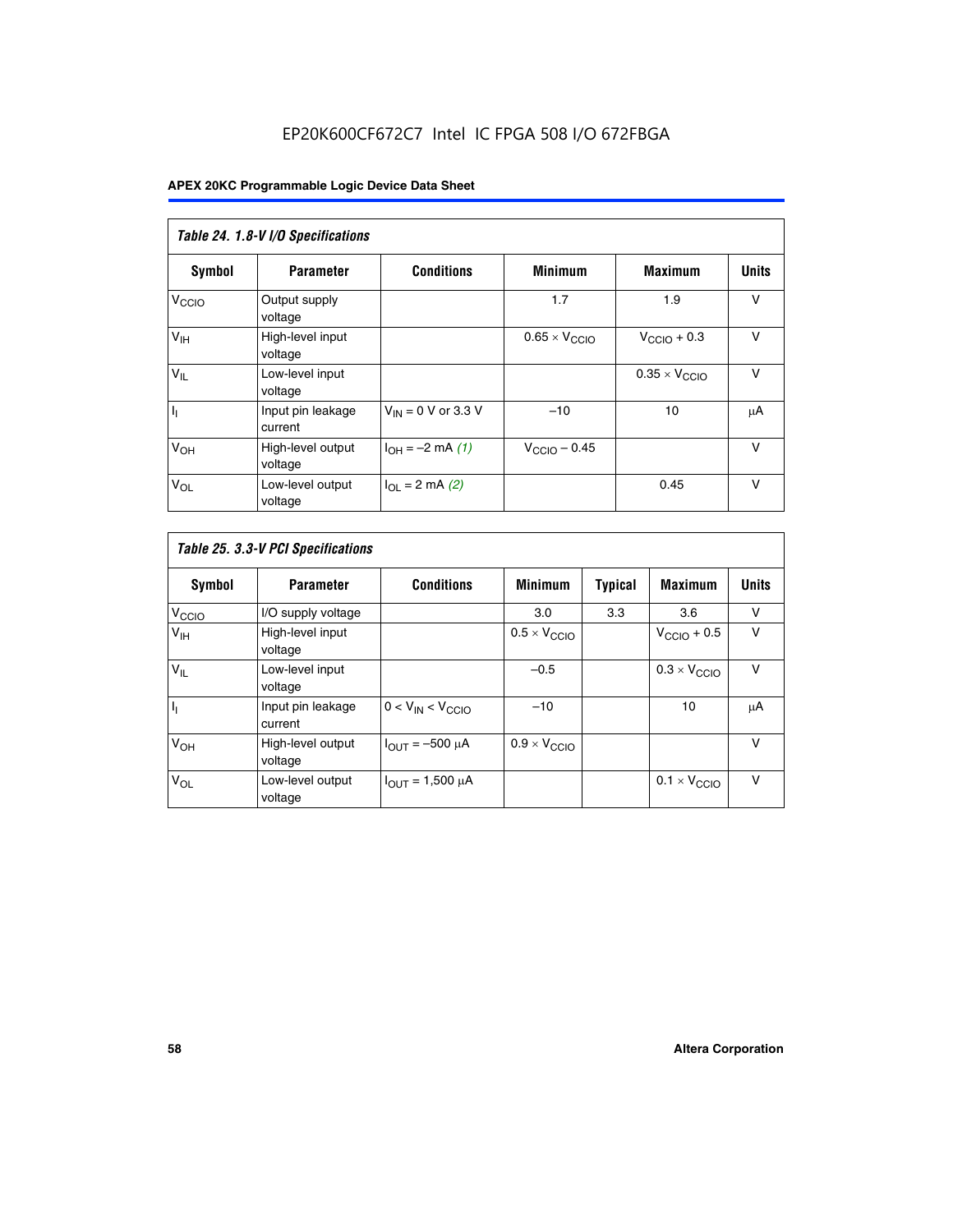| Table 26. 3.3-V PCI-X Specifications |                              |                               |                              |                |                              |              |  |  |  |
|--------------------------------------|------------------------------|-------------------------------|------------------------------|----------------|------------------------------|--------------|--|--|--|
| <b>Symbol</b>                        | <b>Parameter</b>             | <b>Conditions</b>             | <b>Minimum</b>               | <b>Typical</b> | <b>Maximum</b>               | <b>Units</b> |  |  |  |
| V <sub>CCIO</sub>                    | Output supply<br>voltage     |                               | 3.0                          | 3.3            | 3.6                          | v            |  |  |  |
| $V_{\text{IH}}$                      | High-level input<br>voltage  |                               | $0.5 \times V_{\text{CCIO}}$ |                | $V_{\text{CCIO}} + 0.5$      | $\vee$       |  |  |  |
| $V_{IL}$                             | Low-level input<br>voltage   |                               | $-0.5$                       |                | $0.35 \times V_{CCIO}$       | $\vee$       |  |  |  |
| V <sub>IPU</sub>                     | Input pull-up voltage        |                               | $0.7 \times V_{\text{CCIO}}$ |                |                              | $\vee$       |  |  |  |
| $I_{\rm IL}$                         | Input pin leakage<br>current | $0 < V_{IN} < V_{CCIO}$       | $-10.0$                      |                | 10.0                         | μA           |  |  |  |
| $V_{OH}$                             | High-level output<br>voltage | $I_{\text{OUT}} = -500 \mu A$ | $0.9 \times V_{\text{CCIO}}$ |                |                              | $\vee$       |  |  |  |
| $V_{OL}$                             | Low-level output<br>voltage  | $I_{OUT} = 1,500 \mu A$       |                              |                | $0.1 \times V_{\text{CCIO}}$ | $\vee$       |  |  |  |
| $L_{pin}$                            | Pin Inductance               |                               |                              |                | 15.0                         | nH           |  |  |  |

| Table 27. 3.3-V LVDS I/O Specifications |                                                                          |                    |                |                |                |              |  |  |  |
|-----------------------------------------|--------------------------------------------------------------------------|--------------------|----------------|----------------|----------------|--------------|--|--|--|
| Symbol                                  | <b>Parameter</b>                                                         | <b>Conditions</b>  | <b>Minimum</b> | <b>Typical</b> | <b>Maximum</b> | <b>Units</b> |  |  |  |
| V <sub>C</sub> CO                       | I/O supply voltage                                                       |                    | 3.135          | 3.3            | 3.465          | $\vee$       |  |  |  |
| $V_{OD}$                                | Differential output<br>voltage                                           | $R_1 = 100 \Omega$ | 250            |                | 650            | mV           |  |  |  |
| $\Delta$ V <sub>OD</sub>                | Change in V <sub>OD</sub><br>between high and<br>low                     | $R_1 = 100 \Omega$ |                |                | 50             | mV           |  |  |  |
| $V_{OS}$                                | Output offset voltage $R_1 = 100 \Omega$                                 |                    | 1.125          | 1.25           | 1.375          | V            |  |  |  |
| $\Delta$ V <sub>OS</sub>                | Change in $V_{OS}$<br>between high and<br>low                            | $R_1 = 100 \Omega$ |                |                | 50             | mV           |  |  |  |
| V <sub>TH</sub>                         | Differential input<br>threshold                                          | $V_{CM} = 1.2 V$   | $-100$         |                | 100            | mV           |  |  |  |
| $V_{IN}$                                | Receiver input<br>voltage range                                          |                    | 0.0            |                | 2.4            | $\vee$       |  |  |  |
| $R_{\rm I}$                             | Receiver differential<br>input resistor<br>(external to APEX<br>devices) |                    | 90             | 100            | 110            | $\Omega$     |  |  |  |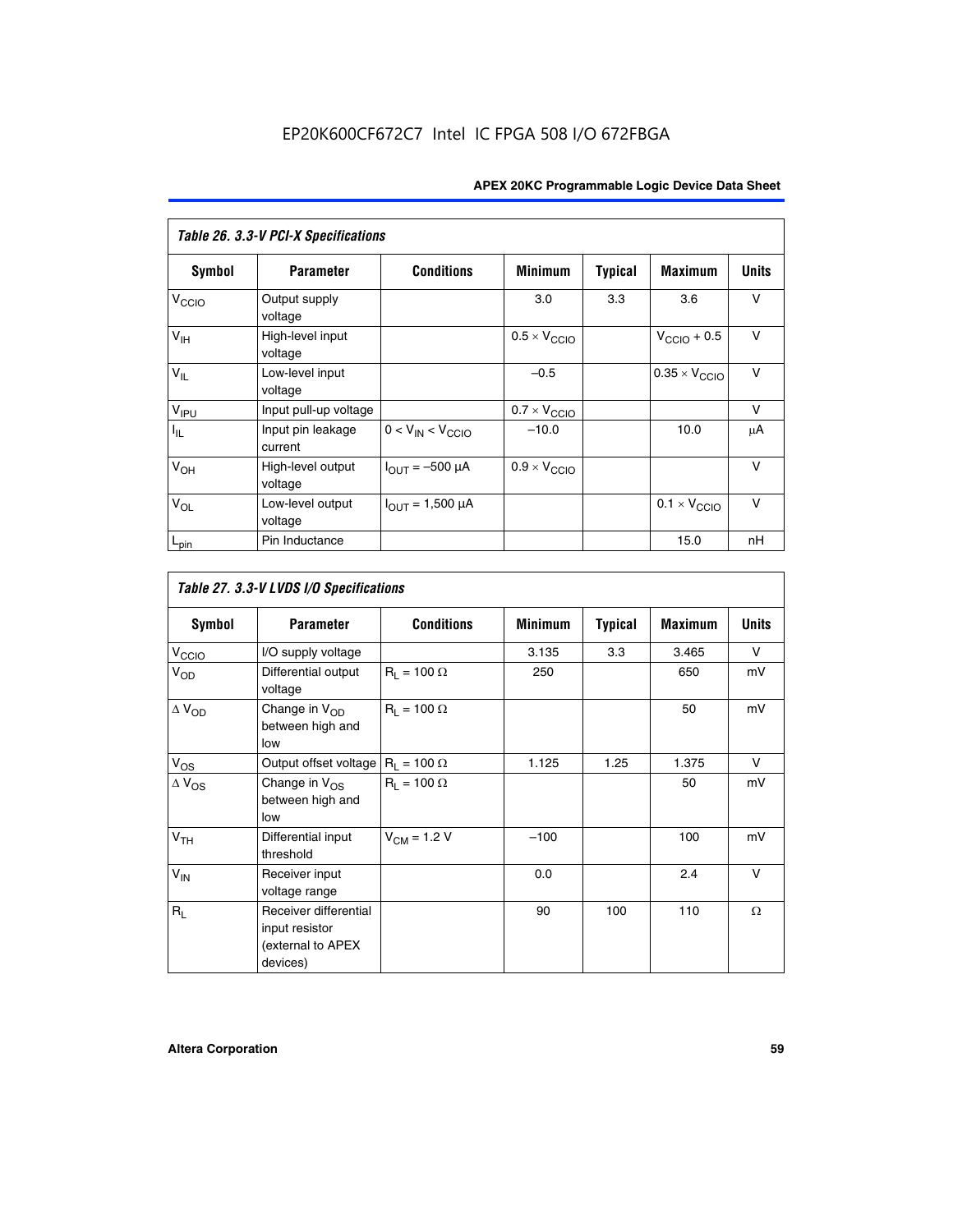# EP20K600CF672C7 Intel IC FPGA 508 I/O 672FBGA

| Table 28. GTL+ I/O Specifications |                             |                      |                 |                |                        |              |  |  |
|-----------------------------------|-----------------------------|----------------------|-----------------|----------------|------------------------|--------------|--|--|
| <b>Symbol</b>                     | <b>Parameter</b>            | <b>Conditions</b>    | <b>Minimum</b>  | <b>Typical</b> | <b>Maximum</b>         | <b>Units</b> |  |  |
| $V_{TT}$                          | <b>Termination voltage</b>  |                      | 1.35            | 1.5            | 1.65                   | v            |  |  |
| V <sub>REF</sub>                  | Reference voltage           |                      | 0.88            | 1.0            | 1.12                   | v            |  |  |
| V <sub>IH</sub>                   | High-level input<br>voltage |                      | $V_{REF}$ + 0.1 |                |                        | v            |  |  |
| $V_{IL}$                          | Low-level input<br>voltage  |                      |                 |                | $V_{\text{RFF}}$ – 0.1 | v            |  |  |
| $V_{OL}$                          | Low-level output<br>voltage | $I_{OL}$ = 36 mA (2) |                 |                | 0.65                   | v            |  |  |

| Table 29. SSTL-2 Class I Specifications |                              |                             |                         |                |                         |              |
|-----------------------------------------|------------------------------|-----------------------------|-------------------------|----------------|-------------------------|--------------|
| Symbol                                  | <b>Parameter</b>             | <b>Conditions</b>           | <b>Minimum</b>          | <b>Typical</b> | <b>Maximum</b>          | <b>Units</b> |
| V <sub>CCIO</sub>                       | I/O supply voltage           |                             | 2.375                   | 2.5            | 2.625                   | v            |
| $V_{TT}$                                | Termination voltage          |                             | $V_{\text{REF}} - 0.04$ | $V_{REF}$      | $V_{BFF}$ + 0.04        | $\vee$       |
| V <sub>REF</sub>                        | Reference voltage            |                             | 1.15                    | 1.25           | 1.35                    | v            |
| V <sub>IH</sub>                         | High-level input<br>voltage  |                             | $V_{BFE} + 0.18$        |                | $V_{\text{CCIO}} + 0.3$ | $\vee$       |
| $V_{IL}$                                | Low-level input<br>voltage   |                             | $-0.3$                  |                | $V_{REF}$ – 0.18        | V            |
| V <sub>OH</sub>                         | High-level output<br>voltage | $I_{OH} = -7.6$ mA (1)      | $V_{TT} + 0.57$         |                |                         | v            |
| $V_{OL}$                                | Low-level output<br>voltage  | $I_{\Omega I}$ = 7.6 mA (2) |                         |                | $V_{TT} - 0.57$         | $\vee$       |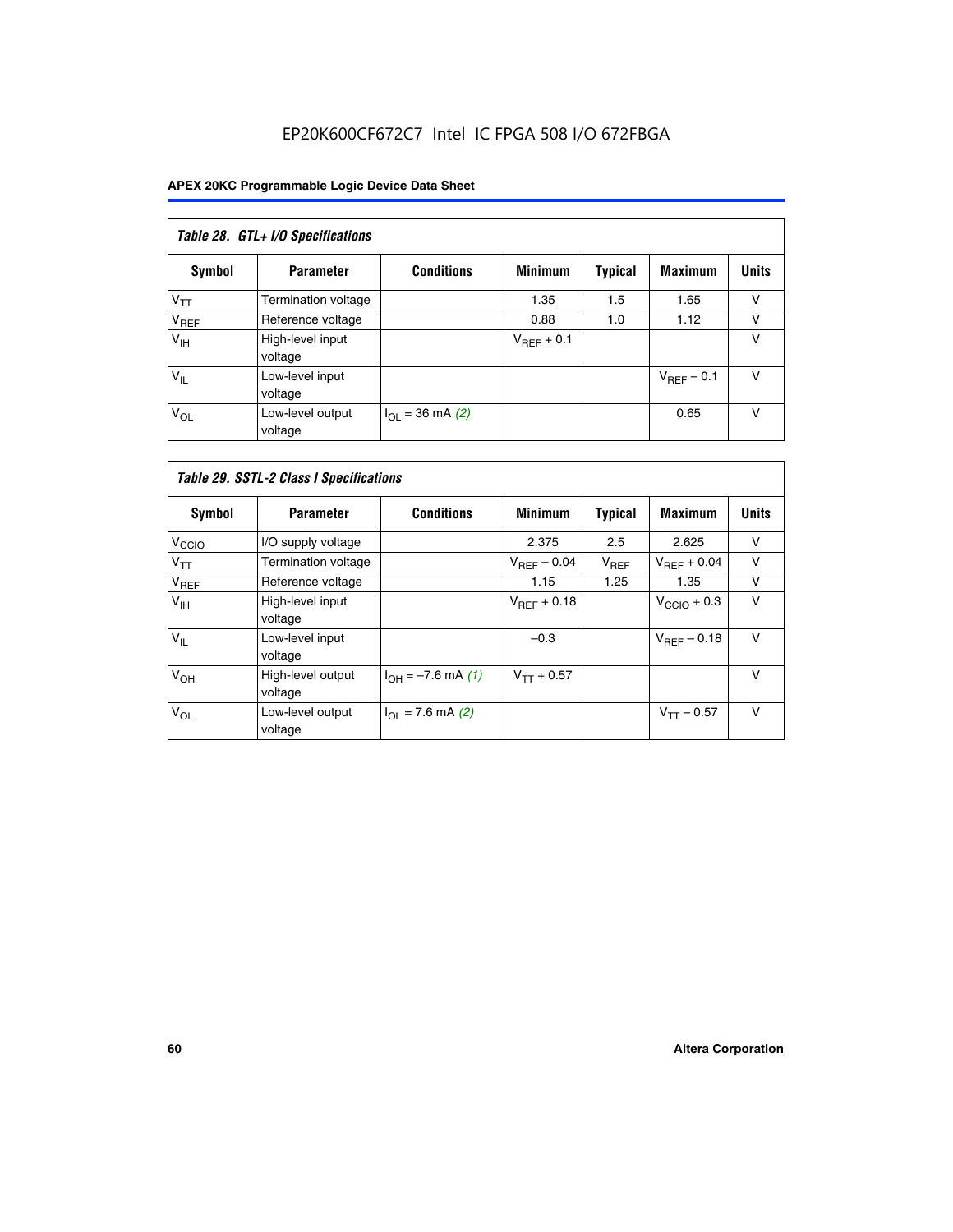| Table 30. SSTL-2 Class II Specifications |                              |                              |                         |                |                         |              |
|------------------------------------------|------------------------------|------------------------------|-------------------------|----------------|-------------------------|--------------|
| Symbol                                   | <b>Parameter</b>             | <b>Conditions</b>            | <b>Minimum</b>          | <b>Typical</b> | <b>Maximum</b>          | <b>Units</b> |
| $V_{\text{CCIO}}$                        | I/O supply voltage           |                              | 2.375                   | 2.5            | 2.625                   | v            |
| $V_{TT}$                                 | <b>Termination voltage</b>   |                              | $V_{REF} - 0.04$        | $V_{REF}$      | $V_{BFF} + 0.04$        | $\vee$       |
| $V_{REF}$                                | Reference voltage            |                              | 1.15                    | 1.25           | 1.35                    | v            |
| V <sub>IH</sub>                          | High-level input<br>voltage  |                              | $V_{\text{RFF}} + 0.18$ |                | $V_{\text{CCIO}} + 0.3$ | $\vee$       |
| $V_{IL}$                                 | Low-level input<br>voltage   |                              | $-0.3$                  |                | $V_{BFE} - 0.18$        | $\vee$       |
| V <sub>OH</sub>                          | High-level output<br>voltage | $I_{OH} = -15.2$ mA (1)      | $V_{TT} + 0.76$         |                |                         | $\vee$       |
| $V_{OL}$                                 | Low-level output<br>voltage  | $I_{\Omega I}$ = 15.2 mA (2) |                         |                | $V_{TT} - 0.76$         | $\vee$       |

| Symbol            | <b>Parameter</b>             | <b>Conditions</b>         | <b>Minimum</b>          | Typical   | <b>Maximum</b>          | <b>Units</b> |
|-------------------|------------------------------|---------------------------|-------------------------|-----------|-------------------------|--------------|
| V <sub>CCIO</sub> | I/O supply voltage           |                           | 3.0                     | 3.3       | 3.6                     | ν            |
| $V_{TT}$          | Termination voltage          |                           | $V_{\text{BFF}} - 0.05$ | $V_{REF}$ | $V_{\text{RFF}} + 0.05$ | v            |
| $V_{REF}$         | Reference voltage            |                           | 1.3                     | 1.5       | 1.7                     | v            |
| V <sub>IH</sub>   | High-level input<br>voltage  |                           | $V_{BFF}$ + 0.2         |           | $V_{\text{CCIO}} + 0.3$ | v            |
| $V_{IL}$          | Low-level input<br>voltage   |                           | $-0.3$                  |           | $V_{BFE}$ – 0.2         | $\vee$       |
| V <sub>OH</sub>   | High-level output<br>voltage | $I_{OH} = -8$ mA (1)      | $V_{TT} + 0.6$          |           |                         | v            |
| $V_{OL}$          | Low-level output<br>voltage  | $I_{\Omega I}$ = 8 mA (2) |                         |           | $V_{TT} - 0.6$          | $\vee$       |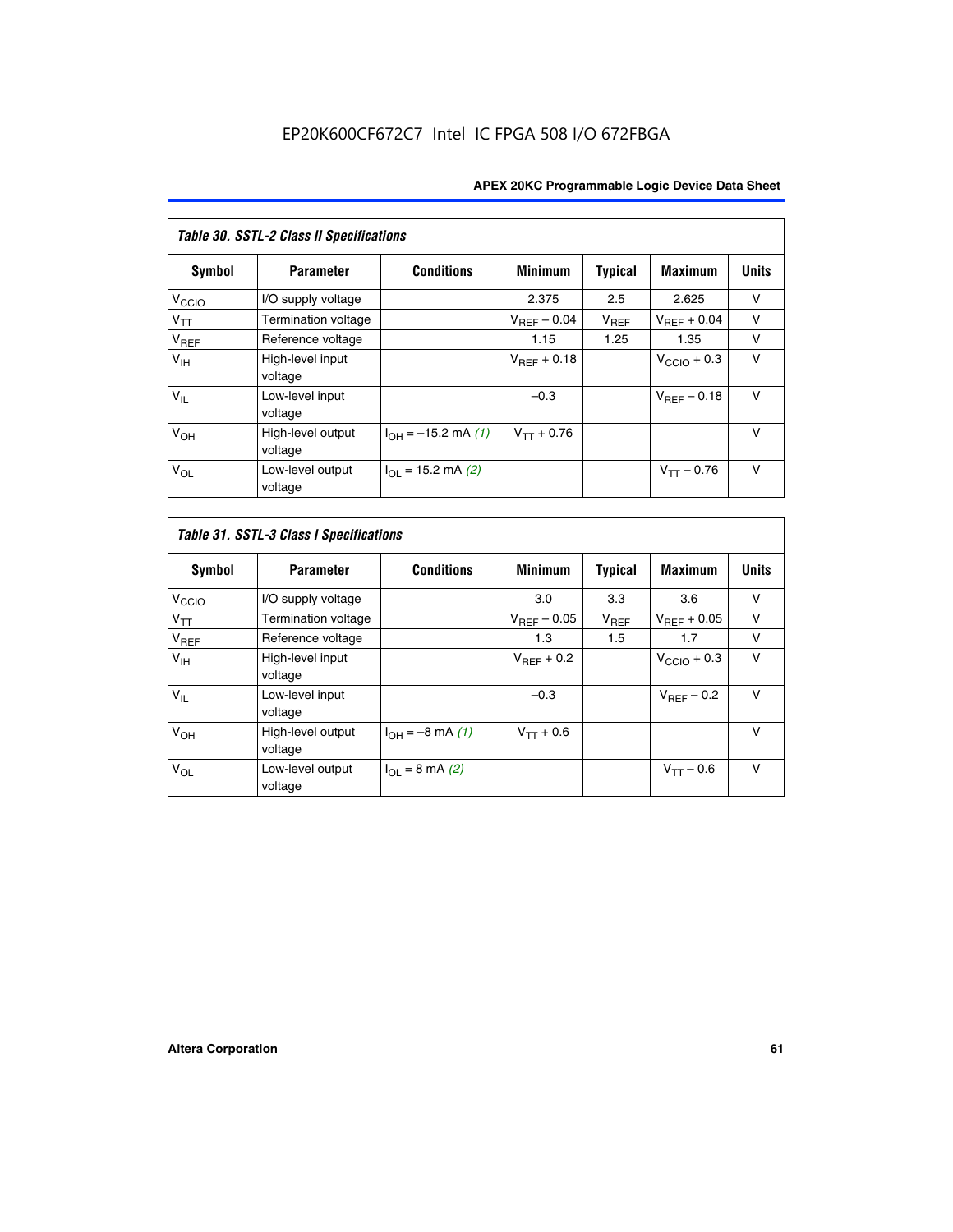# EP20K600CF672C7 Intel IC FPGA 508 I/O 672FBGA

| Table 32. SSTL-3 Class II Specifications |                              |                          |                        |           |                         |              |
|------------------------------------------|------------------------------|--------------------------|------------------------|-----------|-------------------------|--------------|
| Symbol                                   | <b>Parameter</b>             | <b>Conditions</b>        | <b>Minimum</b>         | Typical   | <b>Maximum</b>          | <b>Units</b> |
| V <sub>CCIO</sub>                        | I/O supply voltage           |                          | 3.0                    | 3.3       | 3.6                     | v            |
| $V_{TT}$                                 | <b>Termination voltage</b>   |                          | $V_{REF}$ – 0.05       | $V_{REF}$ | $V_{\text{RFF}} + 0.05$ | v            |
| $V_{REF}$                                | Reference voltage            |                          | 1.3                    | 1.5       | 1.7                     | v            |
| $V_{\text{IH}}$                          | High-level input<br>voltage  |                          | $V_{\text{BFE}} + 0.2$ |           | $V_{\text{CCIO}} + 0.3$ | $\vee$       |
| $V_{IL}$                                 | Low-level input<br>voltage   |                          | $-0.3$                 |           | $V_{\text{RFF}}$ – 0.2  | $\vee$       |
| V <sub>OH</sub>                          | High-level output<br>voltage | $I_{OH} = -16$ mA (1)    | $V_{TT} + 0.8$         |           |                         | $\vee$       |
| $V_{OL}$                                 | Low-level output<br>voltage  | $I_{\Omega}$ = 16 mA (2) |                        |           | $V_{TT} - 0.8$          | $\vee$       |

| Table 33. HSTL Class I I/O Specifications |                              |                              |                         |                |                         |              |
|-------------------------------------------|------------------------------|------------------------------|-------------------------|----------------|-------------------------|--------------|
| <b>Symbol</b>                             | <b>Parameter</b>             | <b>Conditions</b>            | <b>Minimum</b>          | <b>Typical</b> | <b>Maximum</b>          | <b>Units</b> |
| V <sub>CCIO</sub>                         | I/O supply voltage           |                              | 1.71                    | 1.8            | 1.89                    | v            |
| $V_{TT}$                                  | Termination voltage          |                              | $V_{REF} - 0.05$        | $V_{REF}$      | $V_{\text{RFF}} + 0.05$ | v            |
| $V_{REF}$                                 | Reference voltage            |                              | 0.68                    | 0.75           | 0.90                    | $\vee$       |
| $V_{\text{IH}}$                           | High-level input<br>voltage  |                              | $V_{\text{RFF}} + 0.1$  |                | $V_{\text{CCIO}} + 0.3$ | $\vee$       |
| $V_{IL}$                                  | Low-level input<br>voltage   |                              | $-0.3$                  |                | $V_{\text{BFF}}$ – 0.1  | $\vee$       |
| V <sub>OH</sub>                           | High-level output<br>voltage | $I_{OH} = -8 \text{ mA} (1)$ | $V_{\text{CCIO}} - 0.4$ |                |                         | $\vee$       |
| $V_{OL}$                                  | Low-level output<br>voltage  | $I_{OL} = 8$ mA (2)          |                         |                | 0.4                     | $\vee$       |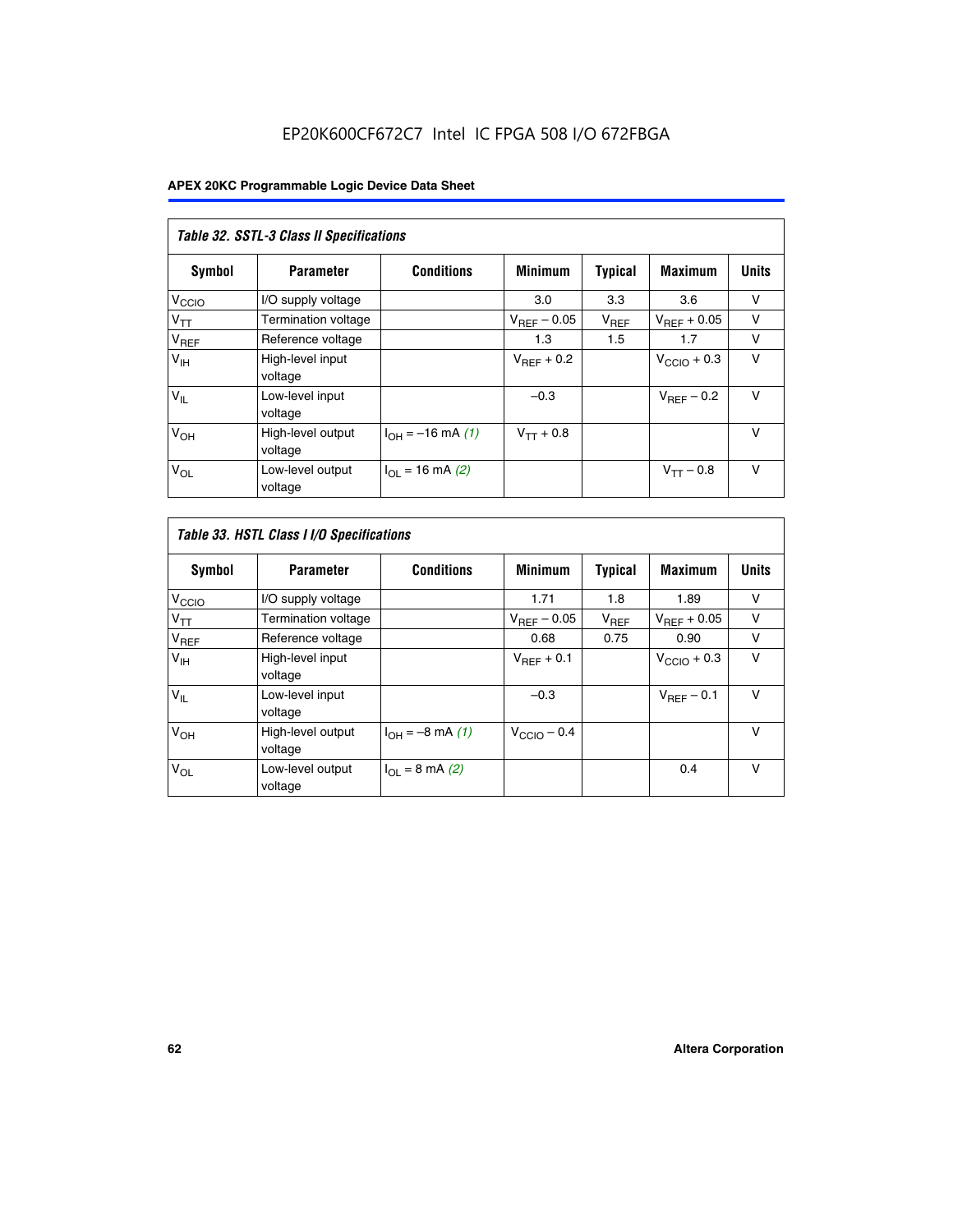| Table 34. 3.3-V AGP I/O Specifications |                              |                         |                               |                |                               |              |
|----------------------------------------|------------------------------|-------------------------|-------------------------------|----------------|-------------------------------|--------------|
| Symbol                                 | <b>Parameter</b>             | <b>Conditions</b>       | <b>Minimum</b>                | <b>Typical</b> | <b>Maximum</b>                | <b>Units</b> |
| V <sub>CCIO</sub>                      | I/O supply voltage           |                         | 3.15                          | 3.3            | 3.45                          | v            |
| $V_{REF}$                              | Reference voltage            |                         | $0.39 \times V_{\text{CCIO}}$ |                | $0.41 \times V_{\text{CCIO}}$ | v            |
| V <sub>IH</sub>                        | High-level input<br>voltage  |                         | $0.5 \times V_{\text{CCIO}}$  |                | $V_{\text{CCIO}} + 0.5$       | $\vee$       |
| $V_{IL}$                               | Low-level input<br>voltage   |                         |                               |                | $0.3 \times V_{\text{CCIO}}$  | $\vee$       |
| V <sub>OH</sub>                        | High-level output<br>voltage | $I_{OUT} = -500 \mu A$  | $0.9 \times V_{\text{CCIO}}$  |                | 3.6                           | $\vee$       |
| $V_{OL}$                               | Low-level output<br>voltage  | $I_{OUT} = 1,500 \mu A$ |                               |                | $0.1 \times V_{\text{CCIO}}$  | $\vee$       |
| h,                                     | Input pin leakage<br>current | $0 < V_{IN} < V_{CCIO}$ | $-10$                         |                | 10                            | μA           |

| Table 35. CTT I/O Specifications |                                                         |                                  |                 |         |                        |              |
|----------------------------------|---------------------------------------------------------|----------------------------------|-----------------|---------|------------------------|--------------|
| <b>Symbol</b>                    | <b>Parameter</b>                                        | <b>Conditions</b>                | <b>Minimum</b>  | Typical | <b>Maximum</b>         | <b>Units</b> |
| $V_{\text{CCIO}}$                | I/O supply voltage                                      |                                  | 3.0             | 3.3     | 3.6                    | V            |
| $V_{TT}/V_{REF}$ (3)             | Termination and<br>reference voltage                    |                                  | 1.35            | 1.5     | 1.65                   | $\vee$       |
| $V_{\text{IH}}$                  | High-level input<br>voltage                             |                                  | $V_{REF}$ + 0.2 |         |                        | $\vee$       |
| $V_{IL}$                         | Low-level input<br>voltage                              |                                  |                 |         | $V_{\text{RFF}}$ – 0.2 | V            |
| π                                | Input pin leakage<br>current                            | $0 < V_{IN} < V_{CCIO}$          | $-10$           |         | 10                     | μA           |
| V <sub>OH</sub>                  | High-level output<br>voltage                            | $I_{OH} = -8$ mA (1)             | $V_{REF}$ + 0.4 |         |                        | $\vee$       |
| $V_{OL}$                         | Low-level output<br>voltage                             | $I_{\Omega I}$ = 8 mA (2)        |                 |         | $V_{REF}$ – 0.4        | $\vee$       |
| I <sub>0</sub>                   | Output leakage<br>current (when output<br>is high $Z$ ) | $GND \leq V_{OUT} \leq V_{CCIO}$ | $-10$           |         | 10                     | μA           |

*Notes to Tables 21 through 35:*

(1) The  $I_{OH}$  parameter refers to high-level output current.<br>
(2) The  $I_{OL}$  parameter refers to low-level output current. T

The I<sub>OL</sub> parameter refers to low-level output current. This parameter applies to open-drain pins as well as output pins.

(3)  $\hat{V}_{REF}$  specifies center point of switching range.

Figure 31 shows the output drive characteristics of APEX 20KC devices.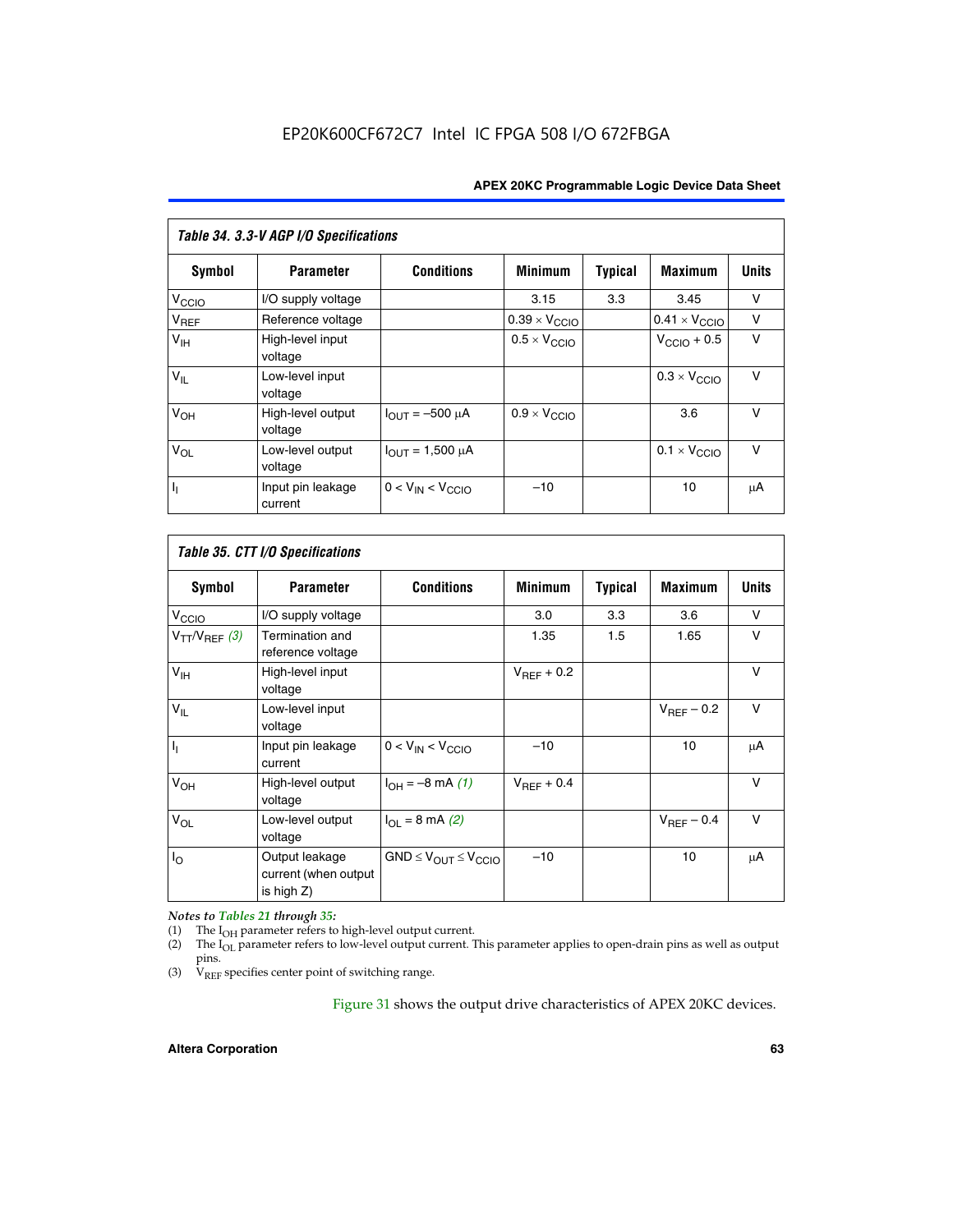

*Note to Figure 31:*

(1) These are transient (AC) currents.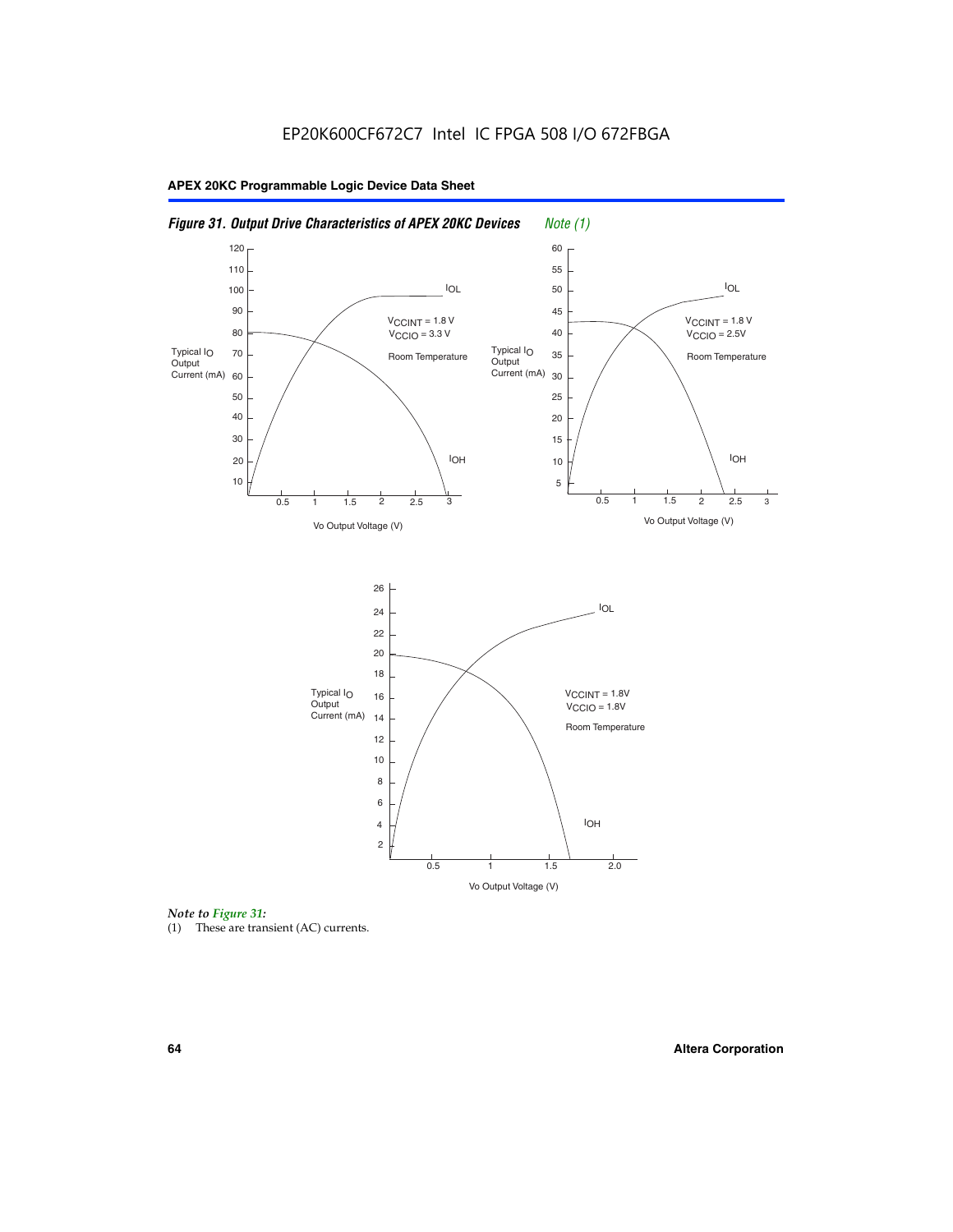#### **Timing Model** The high-performance FastTrack and MegaLAB interconnect routing resources ensure predictable performance, accurate simulation, and accurate timing analysis. This predictable performance contrasts with that of FPGAs, which use a segmented connection scheme and therefore have unpredictable performance.

Figure 32 shows the  $f_{MAX}$  timing model for APEX 20KC devices.



**Figure 32. f<sub>MAX</sub> Timing Model** 

Figures 33 and 34 show the asynchronous and synchronous timingwaveforms, respectively, for the ESB macroparameters in Table 37.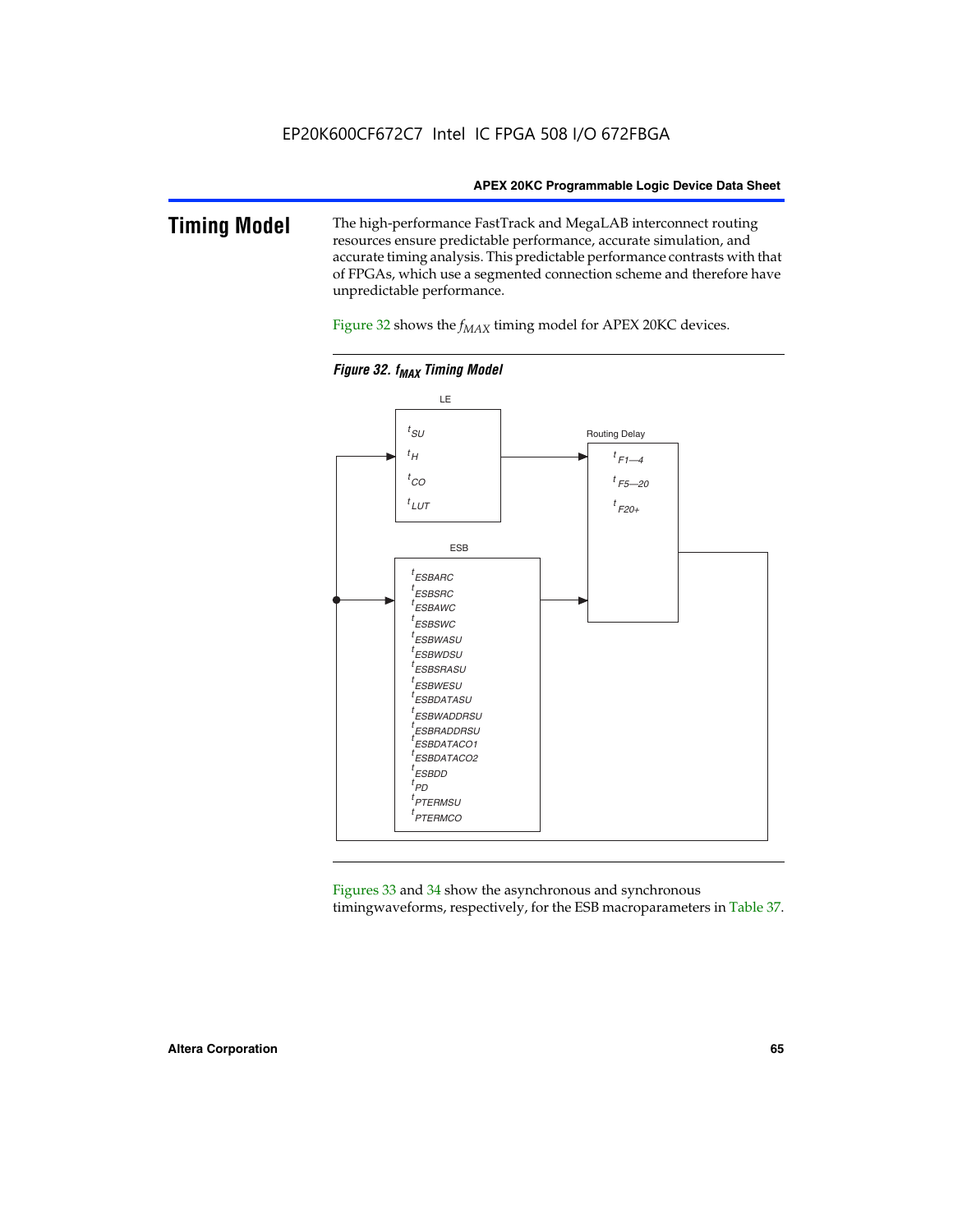# EP20K600CF672C7 Intel IC FPGA 508 I/O 672FBGA

# **APEX 20KC Programmable Logic Device Data Sheet**

# *Figure 33. ESB Asynchronous Timing Waveforms*

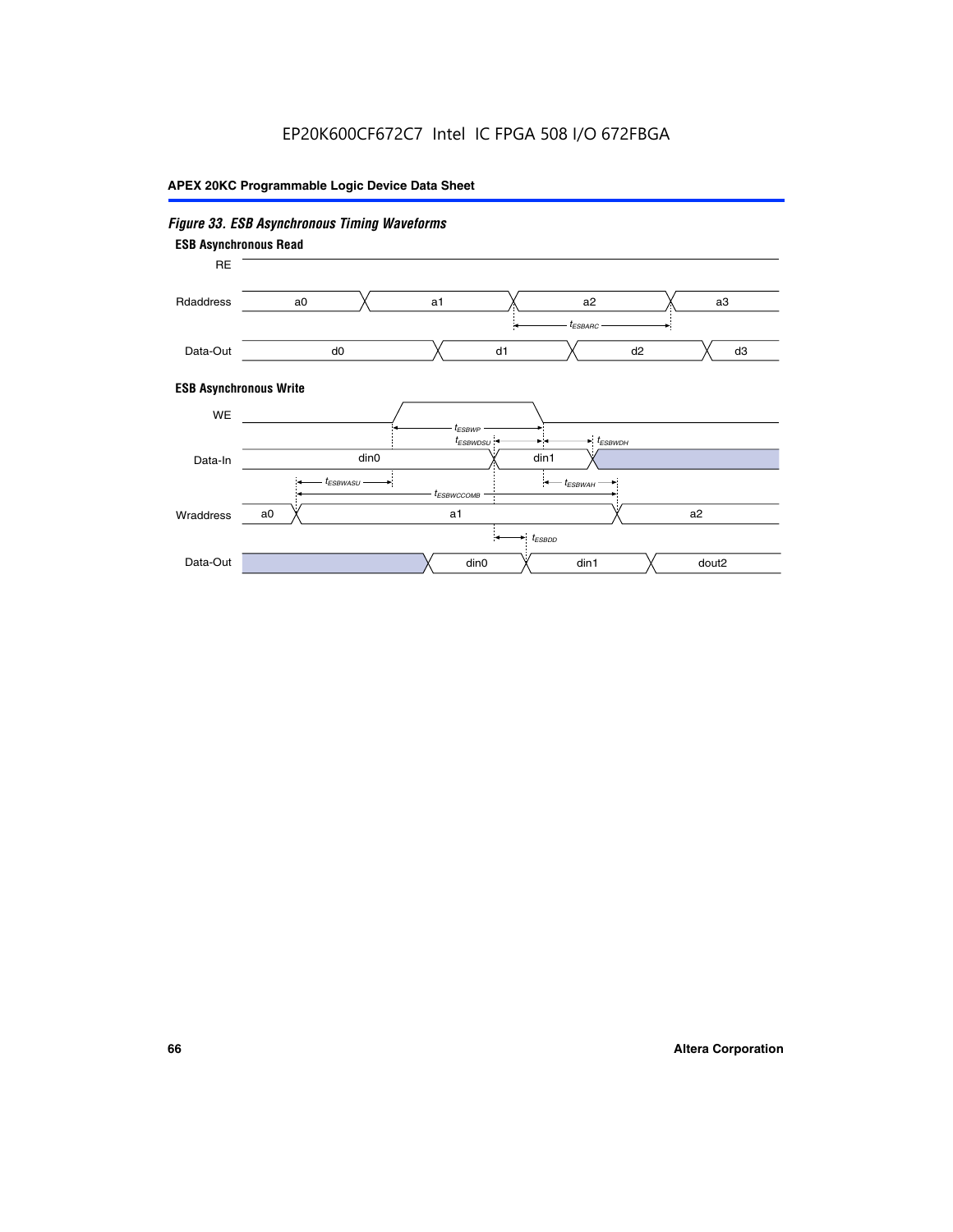# EP20K600CF672C7 Intel IC FPGA 508 I/O 672FBGA

#### **APEX 20KC Programmable Logic Device Data Sheet**



#### *Figure 34. ESB Synchronous Timing Waveforms*

Figure 35 shows the timing model for bidirectional I/O pin timing.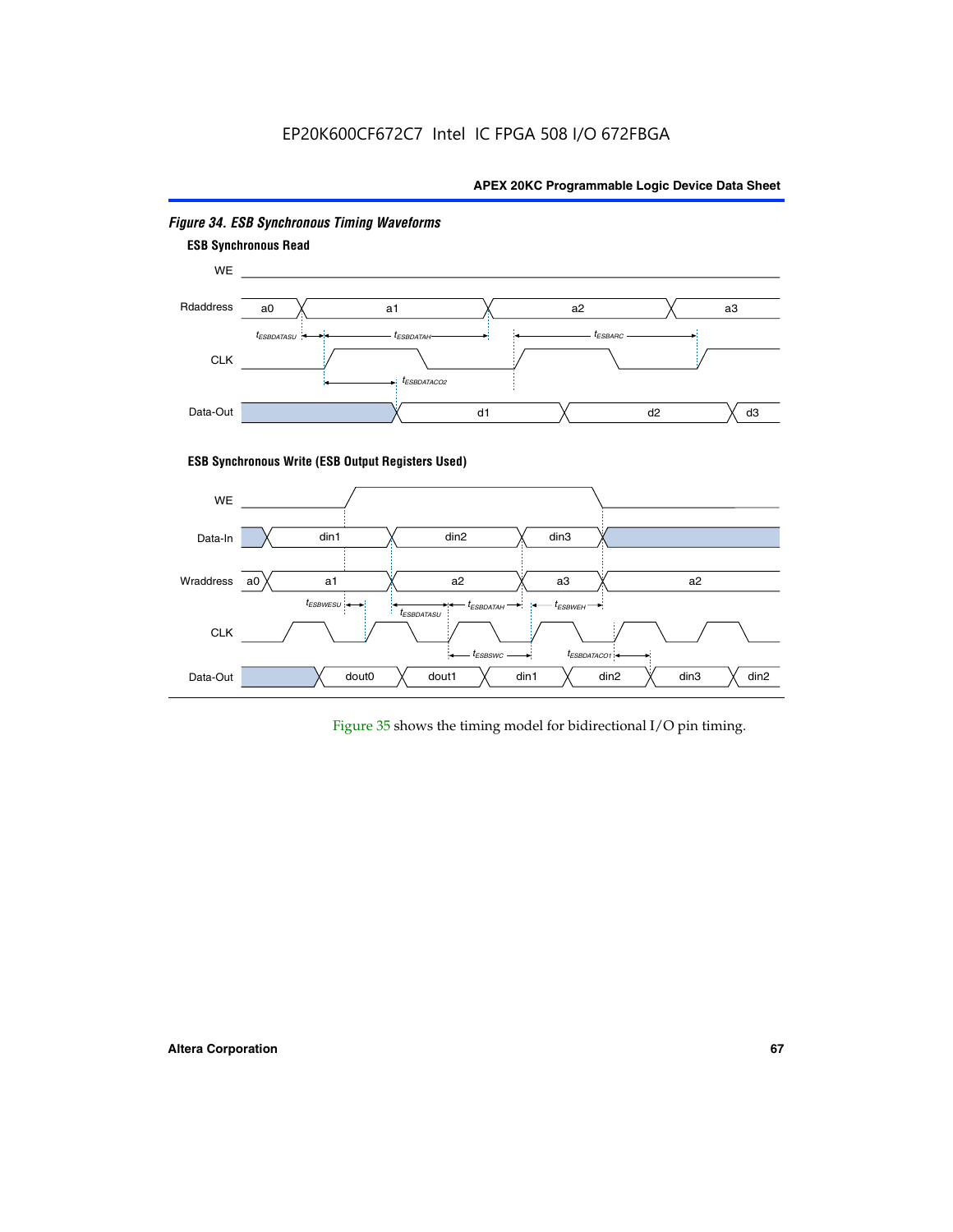

#### *Figure 35. Synchronous Bidirectional Pin External Timing*

#### *Notes to Figure 35:*

- (1) The output enable and input registers are LE registers in the LAB adjacent to the bidirectional pin. Use the "Output Enable Routing = Single-Pin" option in the Quartus II software to set the output enable register.
- (2) Use the "Decrease Input Delay to Internal Cells = OFF" option in the Quartus II software to set the LAB-adjacent input register. This maintains a zero hold time for LAB-adjacent registers while giving a fast, position-independent setup time. Set "Decrease Input Delay to Internal Cells  $= ON''$  and move the input register farther away from the bidirectional pin for a faster setup time with zero hold time. The exact position where zero hold occurs with the minimum setup time varies with device density and speed grade.

Tables 36 to 38 describes the  $f_{MAX}$  timing parameters shown in Figure 32. Table 39 describes the functional timing parameters.

| Table 36. APEX 20KC f <sub>MAX</sub> LE Timing Parameters |                                     |  |  |  |
|-----------------------------------------------------------|-------------------------------------|--|--|--|
| Symbol                                                    | Parameter                           |  |  |  |
| $t_{SU}$                                                  | LE register setup time before clock |  |  |  |
| $t_H$                                                     | LE register hold time before clock  |  |  |  |
| $t_{CO}$                                                  | LE register clock-to-output delay   |  |  |  |
| $t_{LUT}$                                                 | LUT delay for data-in to data-out   |  |  |  |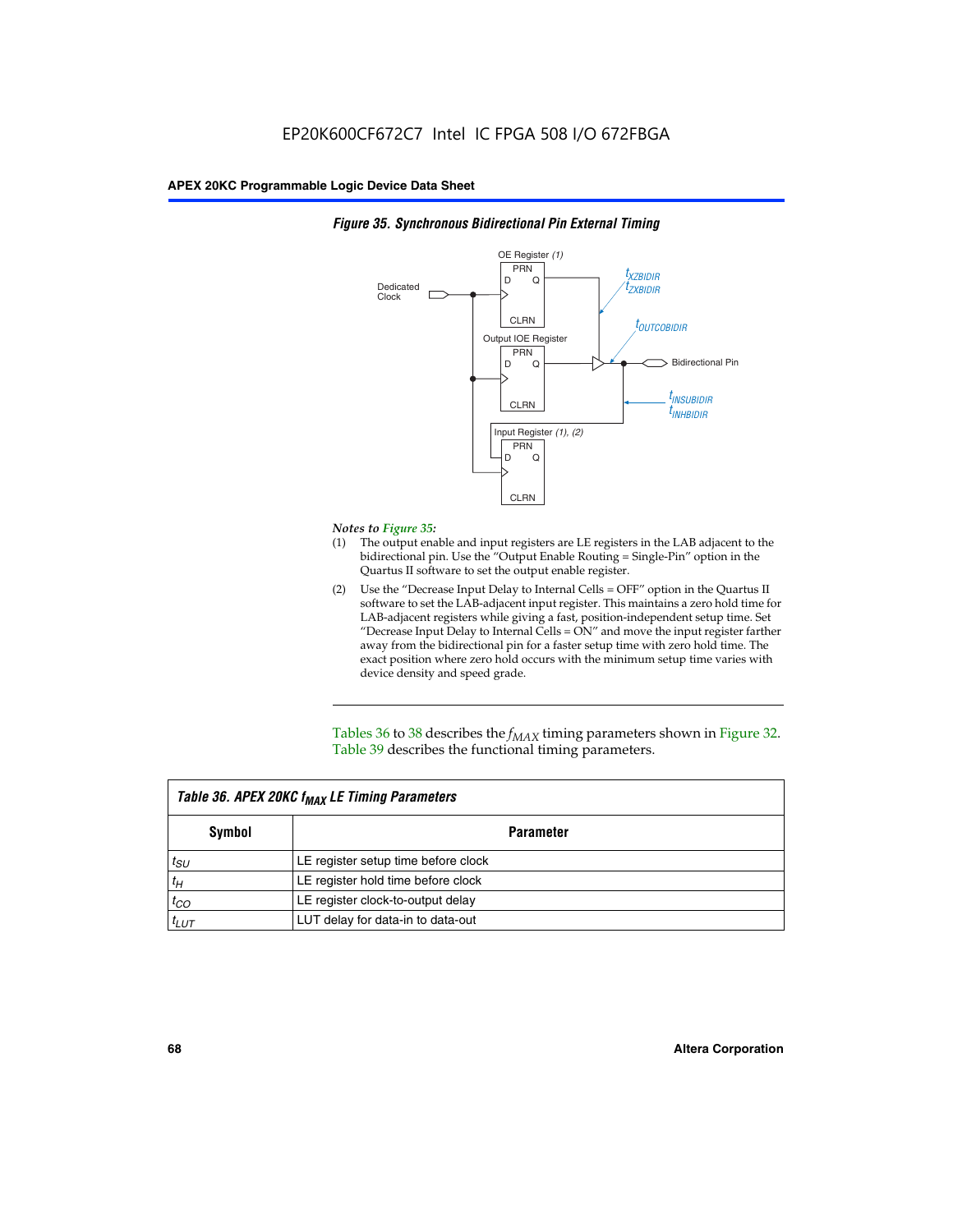|                         | Table 37. APEX 20KC f <sub>MAX</sub> ESB Timing Parameters           |
|-------------------------|----------------------------------------------------------------------|
| Symbol                  | <b>Parameter</b>                                                     |
| <sup>t</sup> ESBARC     | ESB asynchronous read cycle time                                     |
| <sup>t</sup> ESBSRC     | ESB synchronous read cycle time                                      |
| <sup>t</sup> ESBAWC     | ESB asynchronous write cycle time                                    |
| <sup>t</sup> ESBSWC     | ESB synchronous write cycle time                                     |
| <sup>t</sup> ESBWASU    | ESB write address setup time with respect to WE                      |
| <sup>t</sup> ESBWAH     | ESB write address hold time with respect to WE                       |
| <sup>t</sup> ESBWDSU    | ESB data setup time with respect to WE                               |
| t <sub>ESBWDН</sub>     | ESB data hold time with respect to WE                                |
| <sup>t</sup> ESBRASU    | ESB read address setup time with respect to RE                       |
| <sup>t</sup> ESBRAH     | ESB read address hold time with respect to RE                        |
| <sup>I</sup> ESBWESU    | ESB WE setup time before clock when using input register             |
| <sup>t</sup> ESBDATASU  | ESB data setup time before clock when using input register           |
| <sup>t</sup> ESBWADDRSU | ESB write address setup time before clock when using input registers |
| <sup>t</sup> ESBRADDRSU | ESB read address setup time before clock when using input registers  |
| <sup>t</sup> ESBDATACO1 | ESB clock-to-output delay when using output registers                |
| <sup>t</sup> ESBDATACO2 | ESB clock-to-output delay without output registers                   |
| <sup>t</sup> ESBDD      | ESB data-in to data-out delay for RAM mode                           |
| $t_{PD}$                | ESB macrocell input to non-registered output                         |
| <sup>t</sup> PTERMSU    | ESB macrocell register setup time before clock                       |
| <sup>t</sup> PTERMCO    | ESB macrocell register clock-to-output delay                         |

# *Table 38. APEX 20KC fMAX Routing Delays*

| Symbol      | <b>Parameter</b>                                    |  |  |
|-------------|-----------------------------------------------------|--|--|
| $t_{F1-4}$  | Fan-out delay estimate using local interconnect     |  |  |
| $t_{F5-20}$ | Fan-out delay estimate using MegaLab interconnect   |  |  |
| $t_{F20+}$  | Fan-out delay estimate using FastTrack interconnect |  |  |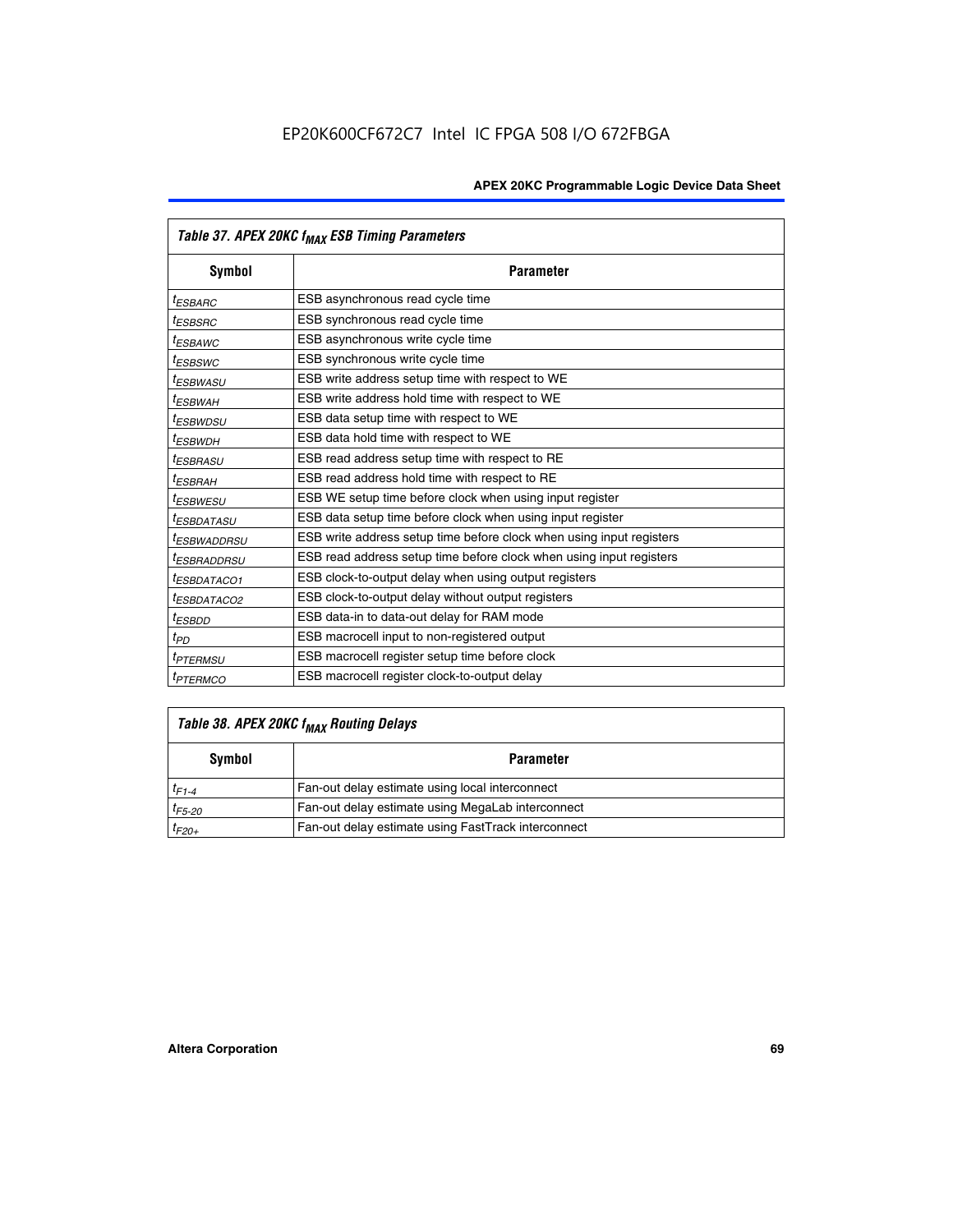# EP20K600CF672C7 Intel IC FPGA 508 I/O 672FBGA

#### **APEX 20KC Programmable Logic Device Data Sheet**

| Table 39. APEX 20KC Minimum Pulse Width Timing Parameters |                                        |  |
|-----------------------------------------------------------|----------------------------------------|--|
| Symbol<br><b>Parameter</b>                                |                                        |  |
| $t_{CH}$                                                  | Minimum clock high time from clock pin |  |
| $t_{CL}$                                                  | Minimum clock low time from clock pin  |  |
| $t_{CLRP}$                                                | LE clear pulse width                   |  |
| $t_{PREF}$                                                | LE preset pulse width                  |  |
| $t_{ESBCH}$                                               | Clock high time                        |  |
| $t_{ESBCL}$                                               | Clock low time                         |  |
| <sup>t</sup> ESBWP                                        | Write pulse width                      |  |
| <sup>t</sup> ESBRP                                        | Read pulse width                       |  |

Tables 40 and 41 describe APEX 20KC external timing parameters. The timing values for these pin-to-pin delays are reported for all pins using the 3.3-V LVTTL I/O standard.

| Table 40. APEX 20KC External Timing Parameters<br>Note (1) |                                                                |                   |  |  |
|------------------------------------------------------------|----------------------------------------------------------------|-------------------|--|--|
| Symbol                                                     | <b>Clock Parameter</b>                                         | <b>Conditions</b> |  |  |
| t <sub>insu</sub>                                          | Setup time with global clock at IOE register                   |                   |  |  |
| t <sub>inh</sub>                                           | Hold time with global clock at IOE register                    |                   |  |  |
| toutco                                                     | Clock-to-output delay with global clock at IOE output register | (2)               |  |  |
| <sup>t</sup> INSUPLL                                       | Setup time with PLL clock at IOE input register                |                   |  |  |
| <sup>t</sup> INHPLL                                        | Hold time with PLL clock at IOE input register                 |                   |  |  |
| <b>TOUTCOPLL</b>                                           | Clock-to-output delay with PLL clock at IOE output register    | (2)               |  |  |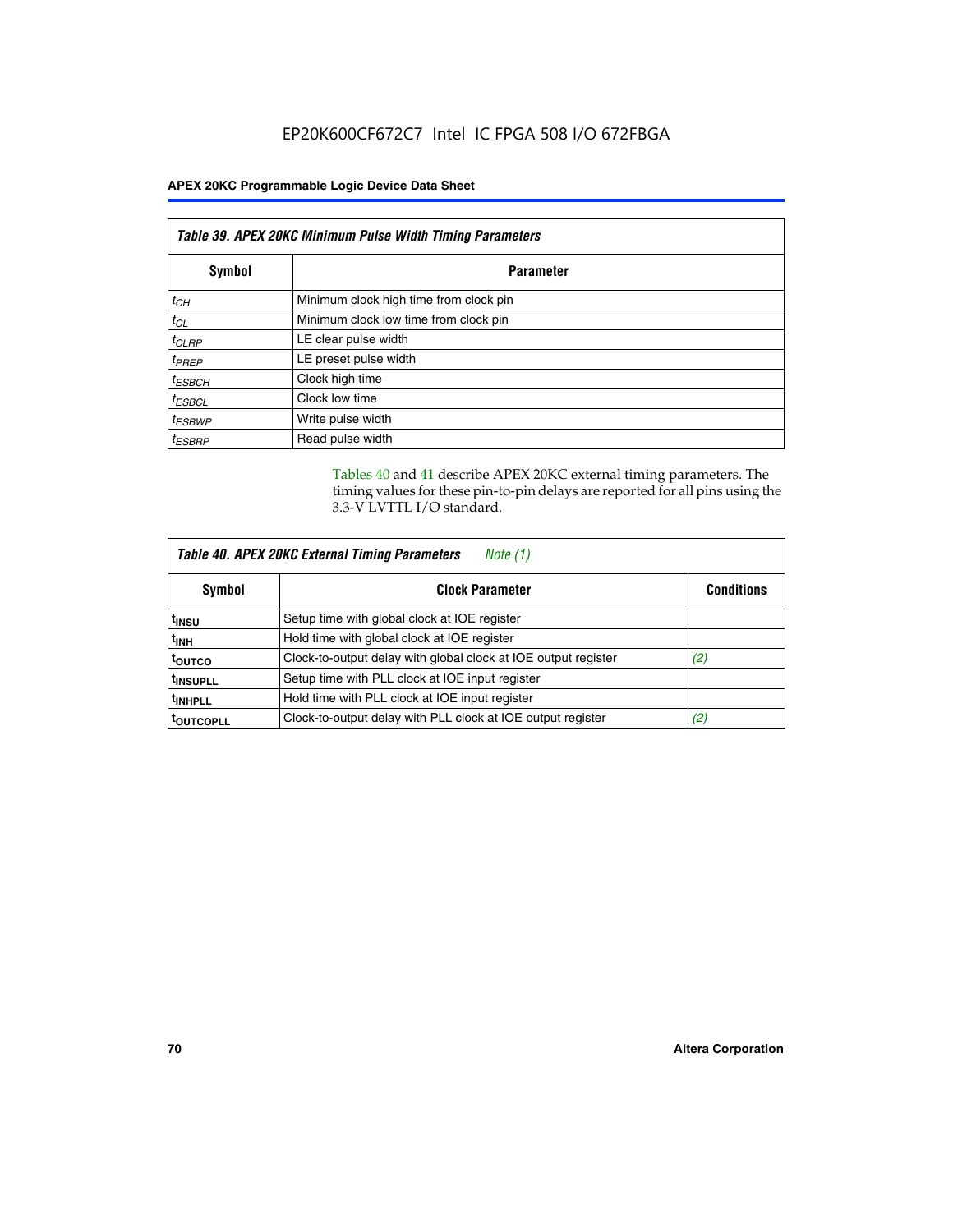| Table 41. APEX 20KC External Bidirectional Timing Parameters<br>Note (1) |                                                                                       |                  |  |  |
|--------------------------------------------------------------------------|---------------------------------------------------------------------------------------|------------------|--|--|
| Symbol                                                                   | <b>Parameter</b>                                                                      | <b>Condition</b> |  |  |
| <sup>t</sup> INSUBIDIR                                                   | Setup time for bidirectional pins with global clock at LAB-adjacent input<br>register |                  |  |  |
| <sup>t</sup> inhbidir                                                    | Hold time for bidirectional pins with global clock at LAB-adjacent input<br>register  |                  |  |  |
| <sup>t</sup> OUTCOBIDIR                                                  | Clock-to-output delay for bidirectional pins with global clock at IOE<br>register     | (2)              |  |  |
| <sup>t</sup> xzbidir                                                     | Synchronous output enable register to output buffer disable delay                     | (2)              |  |  |
| <sup>t</sup> zxbidir                                                     | Synchronous output enable register to output buffer enable delay                      | (2)              |  |  |
| <sup>t</sup> insubidirpll                                                | Setup time for bidirectional pins with PLL clock at LAB-adjacent input<br>register    |                  |  |  |
| <sup>t</sup> INHBIDIRPLL                                                 | Hold time for bidirectional pins with PLL clock at LAB-adjacent input<br>register     |                  |  |  |
| <sup>t</sup> outcobidirpll                                               | Clock-to-output delay for bidirectional pins with PLL clock at IOE register           | (2)              |  |  |
| <sup>t</sup> xzbidirpll                                                  | Synchronous output enable register to output buffer disable delay with<br><b>PLL</b>  | (2)              |  |  |
| <sup>t</sup> zxbidirpli                                                  | Synchronous output enable register to output buffer enable delay with<br><b>PLL</b>   | (2)              |  |  |

*Notes to Tables 40 and 41:*

(1) These timing parameters are sample-tested only.

(2) For more information, refer to Table 43.

Tables 42 and 43 define the timing delays for each I/O standard. Some output standards require test load circuits for AC timing measurements as shown in Figures 36 through 38.

| Table 42. APEX 20KC Selectable I/O Standard Input Adder Delays (Part 1 of 2)<br>Note $(1)$ |                                                         |                  |  |  |
|--------------------------------------------------------------------------------------------|---------------------------------------------------------|------------------|--|--|
| Symbol                                                                                     | <b>Parameter</b>                                        | <b>Condition</b> |  |  |
| <b>LVCMOS</b>                                                                              | Input adder delay for the LVCMOS I/O standard           |                  |  |  |
| LVTTL                                                                                      | Input adder delay for the LVTTL I/O standard            |                  |  |  |
| 2.5V                                                                                       | Input adder delay for the 2.5-V I/O standard            |                  |  |  |
| 1.8V                                                                                       | Input adder delay for the 1.8-V I/O standard            |                  |  |  |
| <b>PCI</b>                                                                                 | Input adder delay for the PCI I/O standard              |                  |  |  |
| $GTI +$                                                                                    | Input adder delay for the GTL+ I/O standard             |                  |  |  |
| SSTL-3 Class I                                                                             | Input adder delay for the SSTL-3 Class I I/O standard   |                  |  |  |
| SSTL-3 Class II                                                                            | Input adder delay for the SSTL-3 Class II I/O standard  |                  |  |  |
| SSTL-2 Class I                                                                             | Input adder delay for the SSTL -2 Class I I/O standard  |                  |  |  |
| SSTL-2 Class II                                                                            | Input adder delay for the SSTL -2 Class II I/O standard |                  |  |  |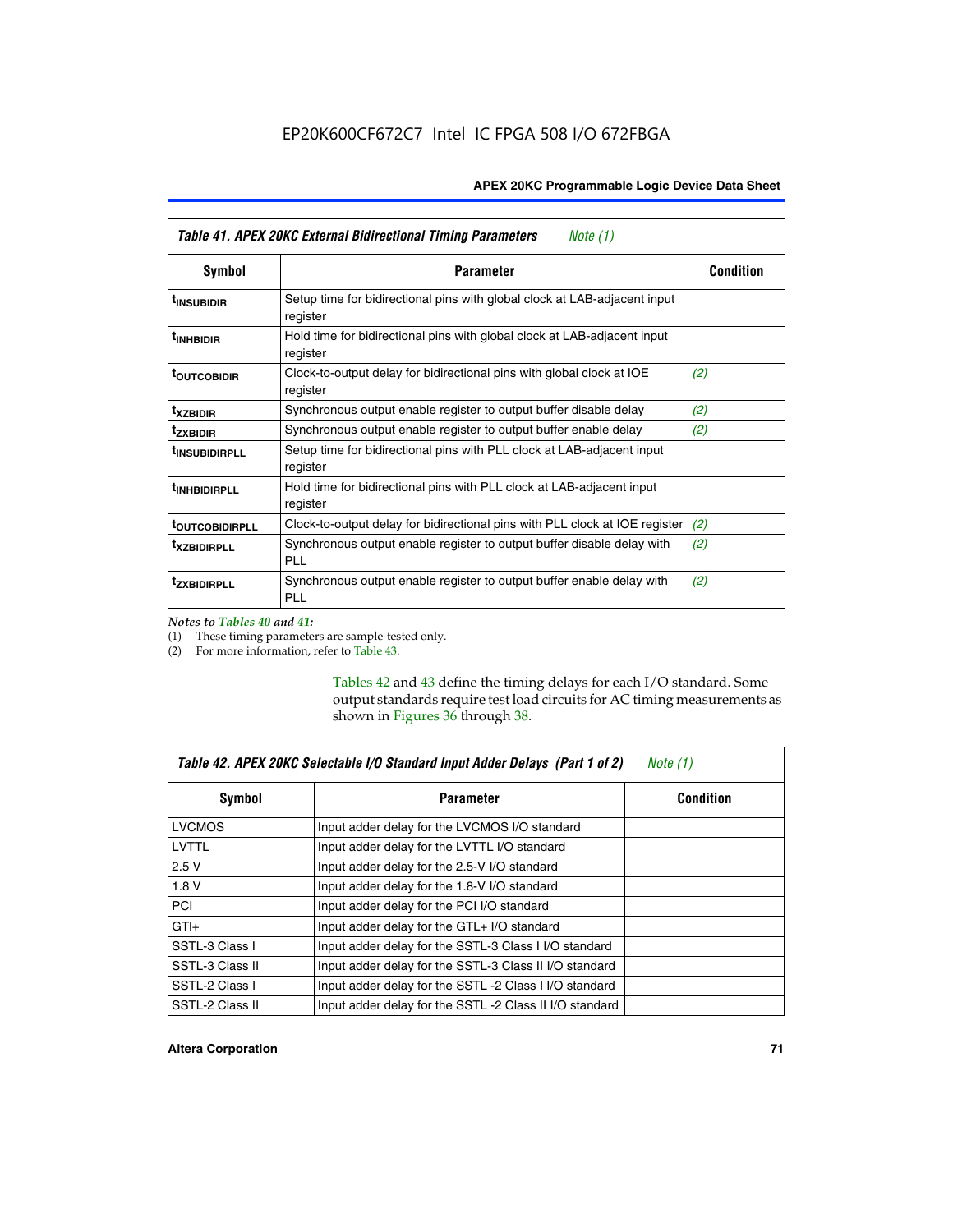#### **APEX 20KC Programmable Logic Device Data Sheet**

| Table 42. APEX 20KC Selectable I/O Standard Input Adder Delays (Part 2 of 2) | Note (1)                                    |                  |
|------------------------------------------------------------------------------|---------------------------------------------|------------------|
| Symbol                                                                       | <b>Parameter</b>                            | <b>Condition</b> |
| <b>LVDS</b>                                                                  | Input adder delay for the LVDS I/O standard |                  |
| <b>CTT</b>                                                                   | Input adder delay for the CTT I/O standard  |                  |
| AGP                                                                          | Input adder delay for the AGP I/O standard  |                  |

| Symbol          | <b>Parameter</b>                                        | <b>Condition</b>       |
|-----------------|---------------------------------------------------------|------------------------|
| <b>LVCMOS</b>   | Output adder delay for the LVCMOS I/O standard          |                        |
| <b>LVTTL</b>    | Output adder delay for the LVTTL I/O standard           | $Cloud = 35 pF$        |
|                 |                                                         | $Run = 564.5 \Omega$   |
|                 |                                                         | Rdn = 430 $\Omega$ (2) |
| 2.5V            | Output adder delay for the 2.5-V I/O standard           | $Cloud = 35 pF$        |
|                 |                                                         | $Rup = 450 \Omega$     |
|                 |                                                         | Rdn = 450 $\Omega$ (2) |
| 1.8V            | Output adder delay for the 1.8-V I/O standard           | $Cloud = 35 pF$        |
|                 |                                                         | $Run = 520 \Omega$     |
|                 |                                                         | Rdn = 480 $\Omega$ (2) |
| PCI             | Output adder delay for the PCI I/O standard             | $Cloud = 10 pF$        |
|                 |                                                         | $Run = 1M \Omega$      |
|                 |                                                         | Rdn = 25 $\Omega$ (2)  |
| $GTI +$         | Output adder delay for the GTL+ I/O standard            | $Cloud = 30 pF$        |
|                 |                                                         | $Run = 25 \Omega (2)$  |
| SSTL-3 Class I  | Output adder delay for the SSTL-3 Class I I/O standard  | $Cloud1 = 0 pF$        |
|                 |                                                         | $Cloud2 = 30 pF$       |
|                 |                                                         | $R = 25 \Omega (2)$    |
| SSTL-3 Class II | Output adder delay for the SSTL-3 Class II I/O standard | $Cloud1 = 0 pF$        |
|                 |                                                         | $Cloud2 = 30 pF$       |
|                 |                                                         | $R = 25 \Omega (2)$    |
| SSTL-2 Class I  | Output adder delay for the SSTL-2 Class I I/O standard  |                        |
| SSTL-2 Class II | Output adder delay for the SSTL-2 Class II I/O standard |                        |
| <b>LVDS</b>     | Output adder delay for the LVDS I/O standard            | $Cloud = 4 pF$         |
|                 |                                                         | R=100 Ω (2)            |
| <b>CTT</b>      | Output adder delay for the CTT I/O standard             |                        |
| <b>AGP</b>      | Output adder delay for the AGP I/O standard             |                        |

#### *Note to Tables 42 and 43:*

- (1) These delays report the differences in delays for different I/O standards. Add the delay for the I/O standard that is used to the external timing parameters.
- (2) See Figure 36 for more information.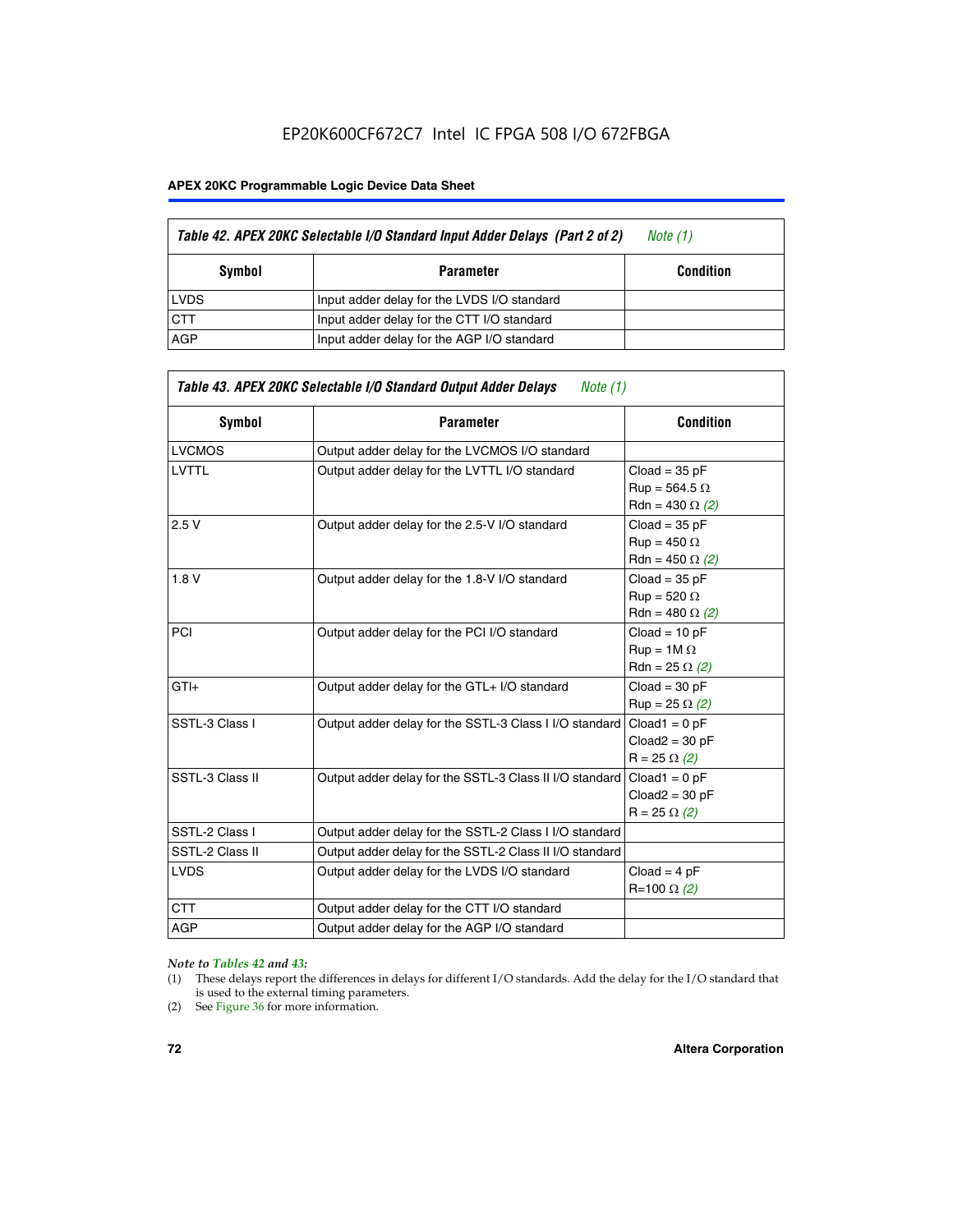*Figure 36. AC Test Conditions for LVTTL, 2.5 V, 1.8 V, PCI & GTL+ I/O Standards*







*Figure 38. AC Test Conditions for the LVDS I/O Standard*

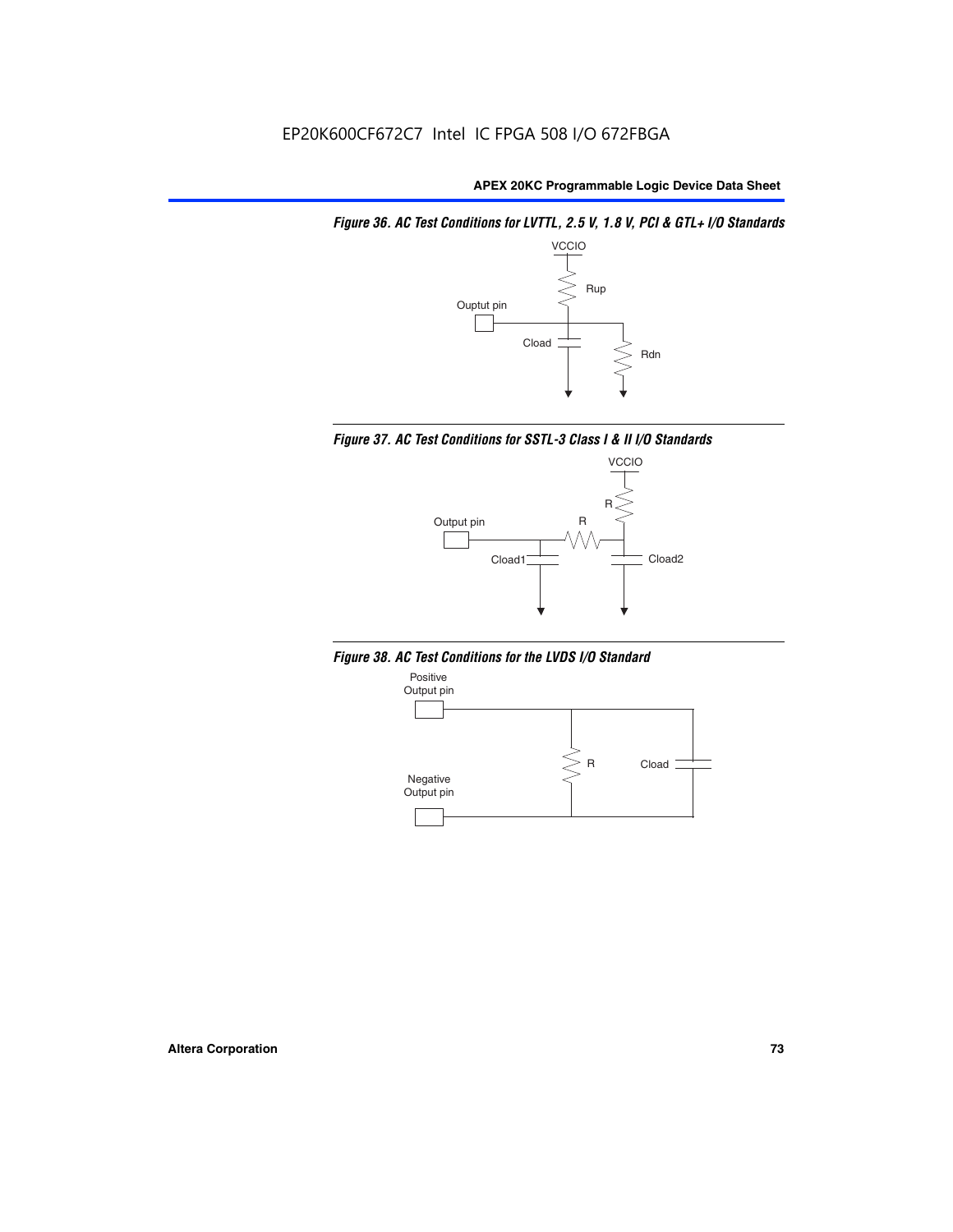Tables 44 through 67 show the  $f_{MAX}$  and external timing parameters for EPC20K200C, EP20K400C, EP20K600C, and EP20K1000C devices.

| Table 44. EP20K200C f <sub>MAX</sub> LE Timing Microparameters |                |      |                |      |                |      |             |  |  |  |
|----------------------------------------------------------------|----------------|------|----------------|------|----------------|------|-------------|--|--|--|
| Symbol                                                         | -7 Speed Grade |      | -8 Speed Grade |      | -9 Speed Grade |      | <b>Unit</b> |  |  |  |
|                                                                | Min            | Max  | Min            | Max  | Min            | Max  |             |  |  |  |
| $t_{SU}$                                                       | 0.01           |      | 0.01           |      | 0.01           |      | ns          |  |  |  |
| $t_H$                                                          | 0.10           |      | 0.10           |      | 0.10           |      | ns          |  |  |  |
| $t_{CO}$                                                       |                | 0.27 |                | 0.30 |                | 0.32 | ns          |  |  |  |
| $t_{LUT}$                                                      |                | 0.65 |                | 0.78 |                | 0.92 | ns          |  |  |  |

| Table 45. EP20K200C f <sub>MAX</sub> ESB Timing Microparameters |         |                |         |                |         |                |    |  |  |  |
|-----------------------------------------------------------------|---------|----------------|---------|----------------|---------|----------------|----|--|--|--|
| <b>Symbol</b>                                                   |         | -7 Speed Grade |         | -8 Speed Grade |         | -9 Speed Grade |    |  |  |  |
|                                                                 | Min     | Max            | Min     | Max            | Min     | Max            |    |  |  |  |
| <sup>t</sup> ESBARC                                             |         | 1.30           |         | 1.51           |         | 1.69           | ns |  |  |  |
| $t_{ESBSRC}$                                                    |         | 2.35           |         | 2.49           |         | 2.72           | ns |  |  |  |
| <sup>t</sup> ESBAWC                                             |         | 2.92           |         | 3.46           |         | 3.86           | ns |  |  |  |
| <sup>t</sup> ESBSWC                                             |         | 3.05           |         | 3.44           |         | 3.85           | ns |  |  |  |
| <sup>t</sup> ESBWASU                                            | 0.45    |                | 0.50    |                | 0.54    |                | ns |  |  |  |
| <sup>t</sup> ESBWАН                                             | 0.44    |                | 0.50    |                | 0.55    |                | ns |  |  |  |
| <sup>t</sup> ESBWDSU                                            | 0.57    |                | 0.63    |                | 0.68    |                | ns |  |  |  |
| <sup>t</sup> ESBWDH                                             | 0.44    |                | 0.50    |                | 0.55    |                | ns |  |  |  |
| <sup>t</sup> ESBRASU                                            | 1.25    |                | 1.43    |                | 1.56    |                | ns |  |  |  |
| <sup>t</sup> ESBRAH                                             | 0.00    |                | 0.03    |                | 0.11    |                | ns |  |  |  |
| <sup>t</sup> ESBWESU                                            | 0.00    |                | 0.00    |                | 0.00    |                | ns |  |  |  |
| <sup>t</sup> ESBDATASU                                          | 2.01    |                | 2.27    |                | 2.45    |                | ns |  |  |  |
| <sup>t</sup> ESBWADDRSU                                         | $-0.20$ |                | $-0.24$ |                | $-0.28$ |                | ns |  |  |  |
| <sup>t</sup> ESBRADDRSU                                         | 0.02    |                | 0.00    |                | $-0.02$ |                | ns |  |  |  |
| <sup>t</sup> ESBDATACO1                                         |         | 1.09           |         | 1.28           |         | 1.43           | ns |  |  |  |
| <sup>t</sup> ESBDATACO2                                         |         | 2.10           |         | 2.52           |         | 2.82           | ns |  |  |  |
| <sup>t</sup> ESBDD                                              |         | 2.50           |         | 2.97           |         | 3.32           | ns |  |  |  |
| t <sub>PD</sub>                                                 |         | 1.48           |         | 1.78           |         | 2.00           | ns |  |  |  |
| <sup>t</sup> PTERMSU                                            | 0.58    |                | 0.72    |                | 0.81    |                | ns |  |  |  |
| t <sub>PTERMCO</sub>                                            |         | 1.10           |         | 1.29           |         | 1.45           | ns |  |  |  |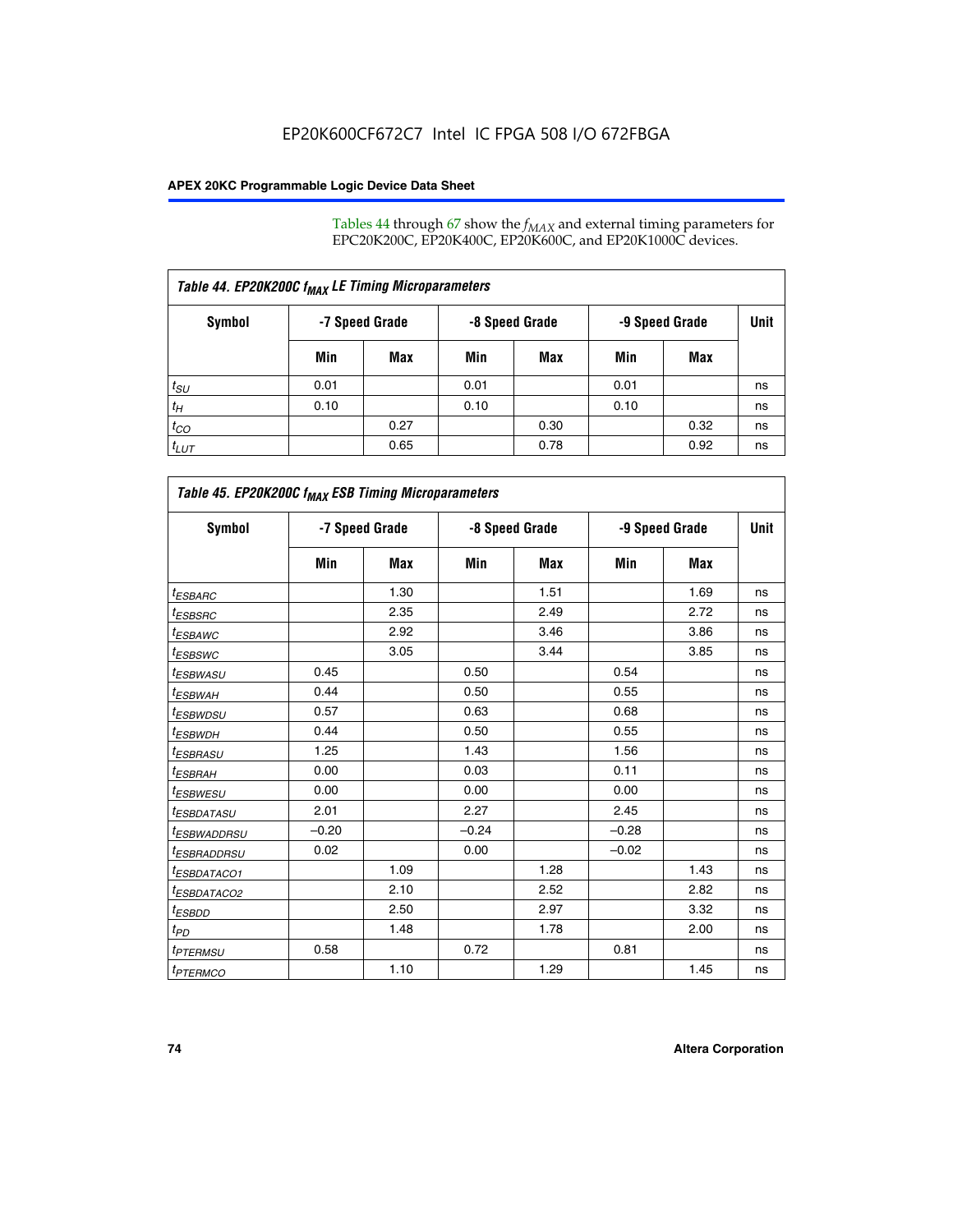| Table 46. EP20K200C f <sub>MAX</sub> Routing Delays |     |                                                    |     |      |      |      |    |  |  |
|-----------------------------------------------------|-----|----------------------------------------------------|-----|------|------|------|----|--|--|
| <b>Symbol</b>                                       |     | -8 Speed Grade<br>-9 Speed Grade<br>-7 Speed Grade |     |      | Unit |      |    |  |  |
|                                                     | Min | Max                                                | Min | Max  | Min  | Max  |    |  |  |
| $t_{F1-4}$                                          |     | 0.15                                               |     | 0.17 |      | 0.20 | ns |  |  |
| $t_{F5-20}$                                         |     | 0.81                                               |     | 0.94 |      | 1.12 | ns |  |  |
| $t_{F20+}$                                          |     | 0.98                                               |     | 1.13 |      | 1.35 | ns |  |  |

| Table 47. EP20K200C Minimum Pulse Width Timing Parameters |                |     |                |     |      |                |      |  |  |  |
|-----------------------------------------------------------|----------------|-----|----------------|-----|------|----------------|------|--|--|--|
| Symbol                                                    | -7 Speed Grade |     | -8 Speed Grade |     |      | -9 Speed Grade | Unit |  |  |  |
|                                                           | Min            | Max | Min            | Max | Min  | Max            |      |  |  |  |
| $t_{CH}$                                                  | 1.33           |     | 1.66           |     | 2.00 |                | ns   |  |  |  |
| $t_{CL}$                                                  | 1.33           |     | 1.66           |     | 2.00 |                | ns   |  |  |  |
| $t_{CLRP}$                                                | 0.20           |     | 0.20           |     | 0.20 |                | ns   |  |  |  |
| $t_{PREF}$                                                | 0.20           |     | 0.20           |     | 0.20 |                | ns   |  |  |  |
| $t_{ESBCH}$                                               | 1.33           |     | 1.66           |     | 2.00 |                | ns   |  |  |  |
| $t_{ESBCL}$                                               | 1.33           |     | 1.66           |     | 2.00 |                | ns   |  |  |  |
| $t_{ESBWP}$                                               | 1.05           |     | 1.28           |     | 1.44 |                | ns   |  |  |  |
| <sup>t</sup> ESBRP                                        | 0.87           |     | 1.06           |     | 1.19 |                | ns   |  |  |  |

## *Table 48. EP20K200C External Timing Parameters*

| Symbol                |      | -7 Speed Grade |      | -8 Speed Grade |      | -9 Speed Grade |    |  |
|-----------------------|------|----------------|------|----------------|------|----------------|----|--|
|                       | Min  | Max            | Min  | Max            | Min  | Max            |    |  |
| t <sub>INSU</sub>     | 1.23 |                | 1.26 |                | 1.33 |                | ns |  |
| t <sub>INH</sub>      | 0.00 |                | 0.00 |                | 0.00 |                | ns |  |
| toutco                | 2.00 | 3.79           | 2.00 | 4.31           | 2.00 | 4.70           | ns |  |
| t <sub>INSUPLL</sub>  | 0.81 |                | 0.92 |                | ٠    |                | ns |  |
| t <sub>INHPLL</sub>   | 0.00 |                | 0.00 |                |      |                | ns |  |
| t <sub>outcopll</sub> | 0.50 | 2.36           | 0.50 | 2.62           |      |                | ns |  |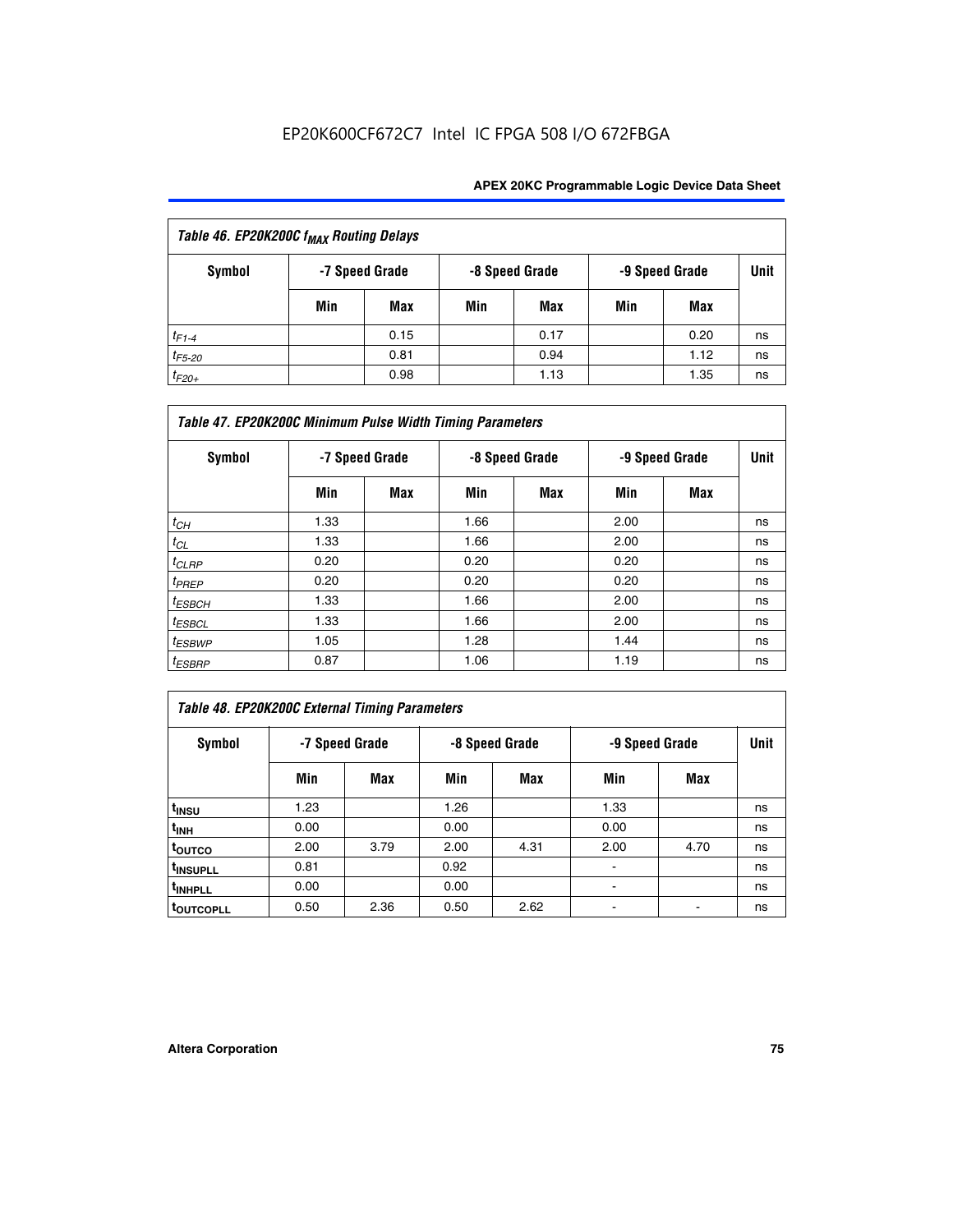| <b>Table 49. EP20K200C External Bidirectional Timing Parameters</b> |                |      |      |                |                |             |    |  |  |  |
|---------------------------------------------------------------------|----------------|------|------|----------------|----------------|-------------|----|--|--|--|
| <b>Symbol</b>                                                       | -7 Speed Grade |      |      | -8 Speed Grade | -9 Speed Grade | <b>Unit</b> |    |  |  |  |
|                                                                     | Min            | Max  | Min  | Max            | Min            | Max         |    |  |  |  |
| <sup>t</sup> INSUBIDIR                                              | 1.38           |      | 1.78 |                | 1.99           |             | ns |  |  |  |
| <sup>t</sup> inhbidir                                               | 0.00           |      | 0.00 |                | 0.00           |             | ns |  |  |  |
| <b><sup>t</sup>OUTCOBIDIR</b>                                       | 2.00           | 3.79 | 2.00 | 4.31           | 2.00           | 4.70        | ns |  |  |  |
| <sup>T</sup> XZBIDIR                                                |                | 6.12 |      | 6.51           |                | 7.89        | ns |  |  |  |
| <sup>t</sup> zxbidir                                                |                | 6.12 |      | 6.51           |                | 7.89        | ns |  |  |  |
| <sup>T</sup> INSUBIDIRPLL                                           | 2.82           |      | 3.47 |                | ٠              |             | ns |  |  |  |
| <sup>t</sup> INHBIDIRPLL                                            | 0.00           |      | 0.00 |                |                |             | ns |  |  |  |
| <sup>T</sup> OUTCOBIDIRPLL                                          | 0.50           | 2.36 | 0.50 | 2.62           | ۰              |             | ns |  |  |  |
| <sup>t</sup> xzbidirpll                                             |                | 4.69 |      | 4.82           |                |             | ns |  |  |  |
| <sup>T</sup> ZXBIDIRPLL                                             |                | 4.69 |      | 4.82           |                |             | ns |  |  |  |

| Table 50. EP20K400C f <sub>MAX</sub> LE Timing Parameters |                |      |      |                |      |                |    |  |  |
|-----------------------------------------------------------|----------------|------|------|----------------|------|----------------|----|--|--|
| Symbol                                                    | -7 Speed Grade |      |      | -8 Speed Grade |      | -9 Speed Grade |    |  |  |
|                                                           | Min            | Max  | Min  | Max            | Min  | Max            |    |  |  |
| $t_{SU}$                                                  | 0.01           |      | 0.01 |                | 0.01 |                | ns |  |  |
| $t_H$                                                     | 0.10           |      | 0.10 |                | 0.10 |                | ns |  |  |
| $t_{CO}$                                                  |                | 0.27 |      | 0.30           |      | 0.32           | ns |  |  |
| $t_{LUT}$                                                 |                | 0.65 |      | 0.78           |      | 0.92           | ns |  |  |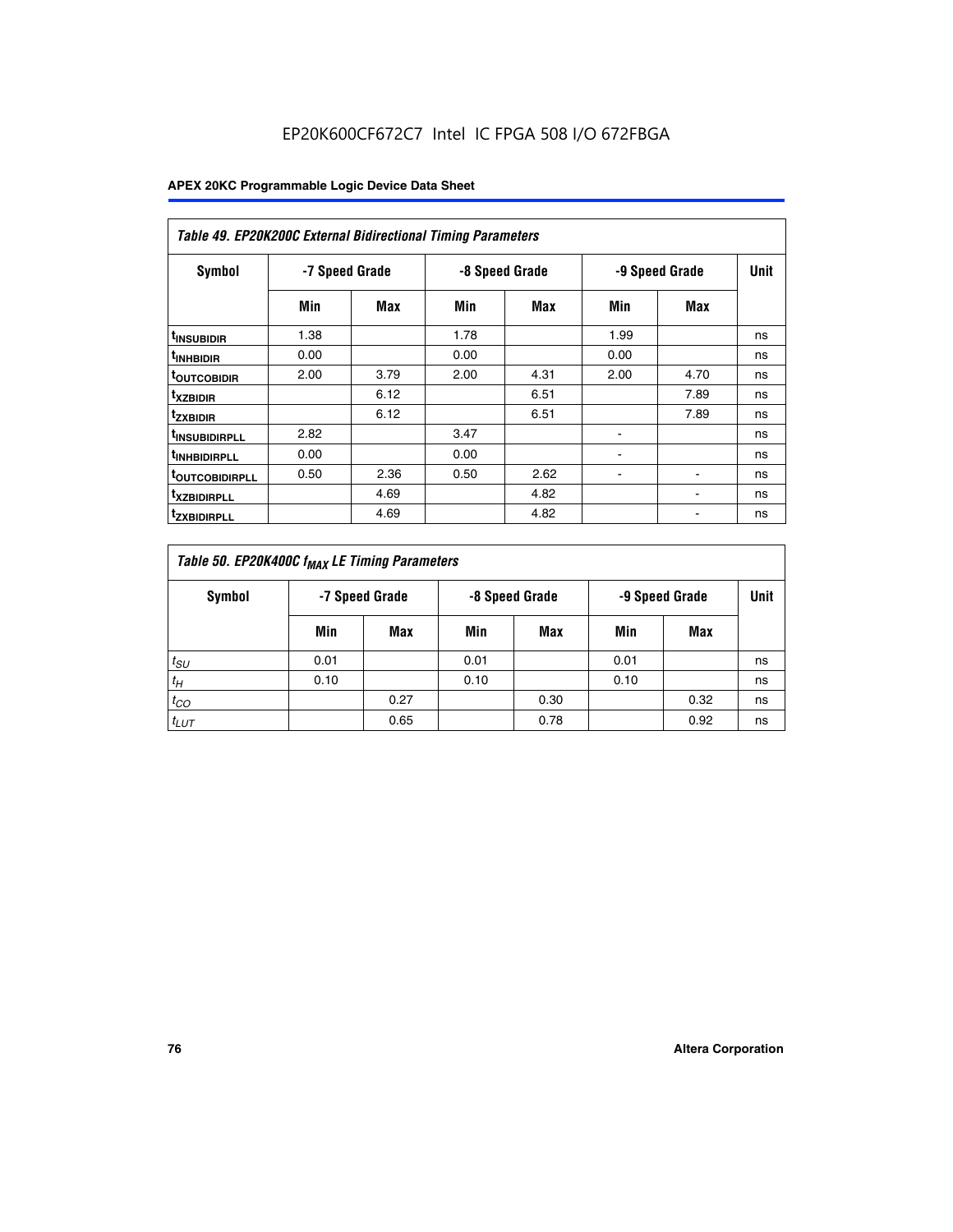|                               | Table 51. EP20K400C f <sub>MAX</sub> ESB Timing Parameters |                |         |                |         |                |    |  |  |  |  |
|-------------------------------|------------------------------------------------------------|----------------|---------|----------------|---------|----------------|----|--|--|--|--|
| <b>Symbol</b>                 |                                                            | -7 Speed Grade |         | -8 Speed Grade |         | -9 Speed Grade |    |  |  |  |  |
|                               | Min                                                        | <b>Max</b>     | Min     | <b>Max</b>     | Min     | Max            |    |  |  |  |  |
| <sup>t</sup> ESBARC           |                                                            | 1.30           |         | 1.51           |         | 1.69           | ns |  |  |  |  |
| <sup>t</sup> ESBSRC           |                                                            | 2.35           |         | 2.49           |         | 2.72           | ns |  |  |  |  |
| <sup>t</sup> ESBAWC           |                                                            | 2.92           |         | 3.46           |         | 3.86           | ns |  |  |  |  |
| <sup>t</sup> ESBSWC           |                                                            | 3.05           |         | 3.44           |         | 3.85           | ns |  |  |  |  |
| <sup>t</sup> ESBWASU          | 0.45                                                       |                | 0.50    |                | 0.54    |                | ns |  |  |  |  |
| <sup>t</sup> ESBWAH           | 0.44                                                       |                | 0.50    |                | 0.55    |                | ns |  |  |  |  |
| <sup>t</sup> ESBWDSU          | 0.57                                                       |                | 0.63    |                | 0.68    |                | ns |  |  |  |  |
| <sup>t</sup> ESBWDH           | 0.44                                                       |                | 0.50    |                | 0.55    |                | ns |  |  |  |  |
| <sup>t</sup> ESBRASU          | 1.25                                                       |                | 1.43    |                | 1.56    |                | ns |  |  |  |  |
| <sup>t</sup> ESBRAH           | 0.00                                                       |                | 0.03    |                | 0.11    |                | ns |  |  |  |  |
| <sup>t</sup> ESBWESU          | 0.00                                                       |                | 0.00    |                | 0.00    |                | ns |  |  |  |  |
| <sup>t</sup> ESBDATASU        | 2.01                                                       |                | 2.27    |                | 2.45    |                | ns |  |  |  |  |
| <sup>t</sup> ESBWADDRSU       | $-0.20$                                                    |                | $-0.24$ |                | $-0.28$ |                | ns |  |  |  |  |
| <i>t<sub>ESBRADDRSU</sub></i> | 0.02                                                       |                | 0.00    |                | $-0.02$ |                | ns |  |  |  |  |
| <sup>I</sup> ESBDATACO1       |                                                            | 1.09           |         | 1.28           |         | 1.43           | ns |  |  |  |  |
| <sup>I</sup> ESBDATACO2       |                                                            | 2.10           |         | 2.52           |         | 2.82           | ns |  |  |  |  |
| <sup>t</sup> ESBDD            |                                                            | 2.50           |         | 2.97           |         | 3.32           | ns |  |  |  |  |
| t <sub>PD</sub>               |                                                            | 1.48           |         | 1.78           |         | 2.00           | ns |  |  |  |  |
| <i>t<sub>PTERMSU</sub></i>    | 0.58                                                       |                | 0.72    |                | 0.81    |                | ns |  |  |  |  |
| <i>t<sub>PTERMCO</sub></i>    |                                                            | 1.10           |         | 1.29           |         | 1.45           | ns |  |  |  |  |

| Table 52. EP20K400C f <sub>MAX</sub> Routing Delays |     |                |     |                |                |      |             |  |  |
|-----------------------------------------------------|-----|----------------|-----|----------------|----------------|------|-------------|--|--|
| Symbol                                              |     | -7 Speed Grade |     | -8 Speed Grade | -9 Speed Grade |      | <b>Unit</b> |  |  |
|                                                     | Min | Max            | Min | Max            | Min            | Max  |             |  |  |
| $t_{F1-4}$                                          |     | 0.15           |     | 0.17           |                | 0.19 | ns          |  |  |
| $t_{F5-20}$                                         |     | 0.94           |     | 1.06           |                | 1.25 | ns          |  |  |
| $t_{F20+}$                                          |     | 1.73           |     | 1.96           |                | 2.30 | ns          |  |  |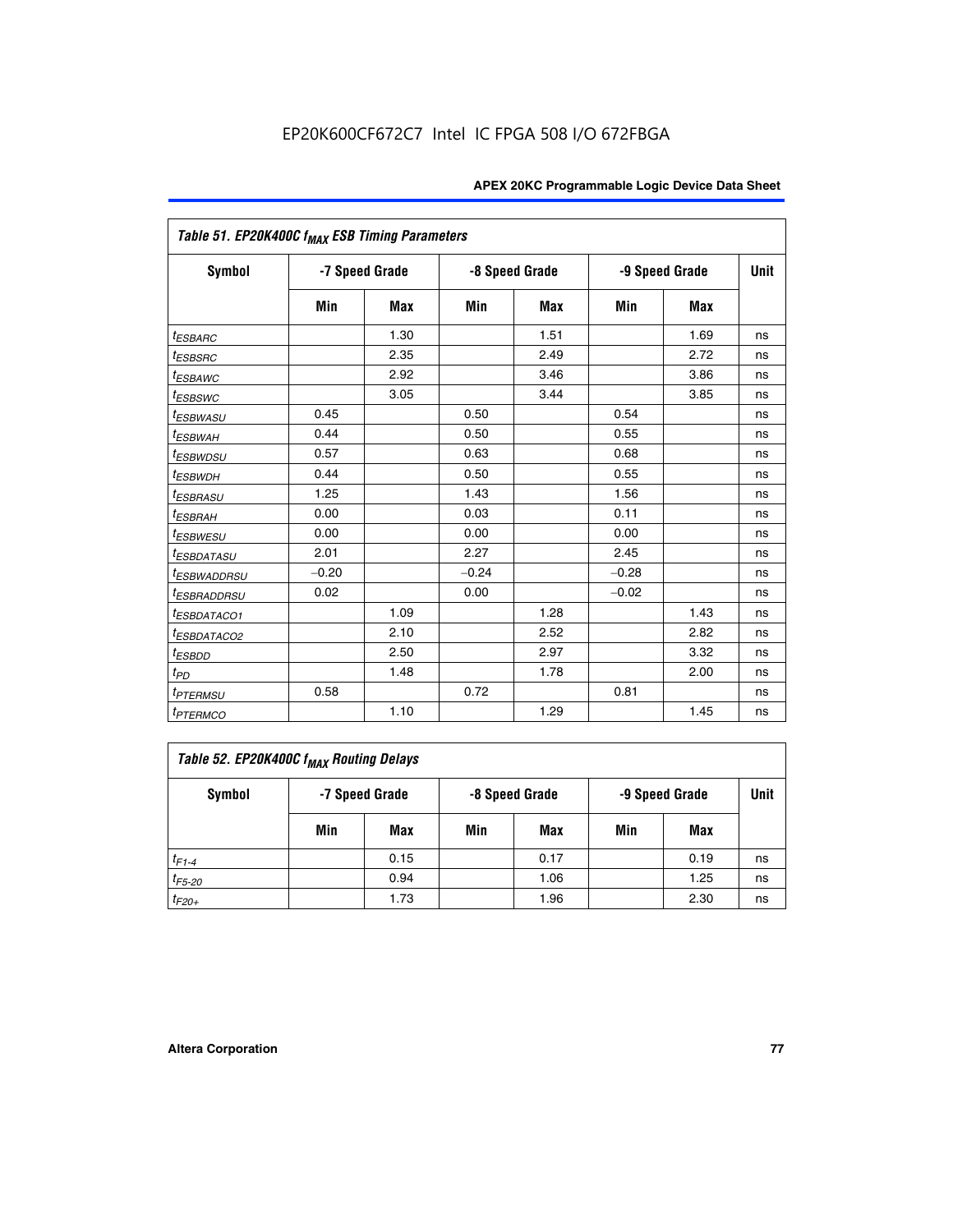| Table 53. EP20K400C Minimum Pulse Width Timing Parameters |      |                |      |                |      |                |      |  |  |  |
|-----------------------------------------------------------|------|----------------|------|----------------|------|----------------|------|--|--|--|
| Symbol                                                    |      | -7 Speed Grade |      | -8 Speed Grade |      | -9 Speed Grade | Unit |  |  |  |
|                                                           | Min  | Max            | Min  | <b>Max</b>     | Min  | <b>Max</b>     |      |  |  |  |
| $t_{CH}$                                                  | 1.33 |                | 1.66 |                | 2.00 |                | ns   |  |  |  |
| $t_{CL}$                                                  | 1.33 |                | 1.66 |                | 2.00 |                | ns   |  |  |  |
| $t_{CLRP}$                                                | 0.20 |                | 0.20 |                | 0.20 |                | ns   |  |  |  |
| $t_{PREF}$                                                | 0.20 |                | 0.20 |                | 0.20 |                | ns   |  |  |  |
| <sup>t</sup> ESBCH                                        | 1.33 |                | 1.66 |                | 2.00 |                | ns   |  |  |  |
| <sup>t</sup> ESBCL                                        | 1.33 |                | 1.66 |                | 2.00 |                | ns   |  |  |  |
| $t_{ESBWP}$                                               | 1.05 |                | 1.28 |                | 1.44 |                | ns   |  |  |  |
| <sup>t</sup> ESBRP                                        | 0.87 |                | 1.06 |                | 1.19 |                | ns   |  |  |  |

| Table 54. EP20K400C External Timing Parameters |      |                |                |      |      |                |    |  |  |  |  |  |
|------------------------------------------------|------|----------------|----------------|------|------|----------------|----|--|--|--|--|--|
| Symbol                                         |      | -7 Speed Grade | -8 Speed Grade |      |      | -9 Speed Grade |    |  |  |  |  |  |
|                                                | Min  | Max            | Min            | Max  | Min  | Max            |    |  |  |  |  |  |
| t <sub>INSU</sub>                              | 1.37 |                | 1.52           |      | 1.64 |                | ns |  |  |  |  |  |
| $t_{\mathsf{INH}}$                             | 0.00 |                | 0.00           |      | 0.00 |                | ns |  |  |  |  |  |
| <sup>t</sup> outco                             | 2.00 | 4.25           | 2.00           | 4.61 | 2.00 | 5.03           | ns |  |  |  |  |  |
| <sup>t</sup> INSUPLL                           | 0.80 |                | 0.91           |      |      |                | ns |  |  |  |  |  |
| <sup>I</sup> INHPLL                            | 0.00 |                | 0.00           |      |      |                | ns |  |  |  |  |  |
| <b>LOUTCOPLL</b>                               | 0.50 | 2.27           | 0.50           | 2.55 |      |                | ns |  |  |  |  |  |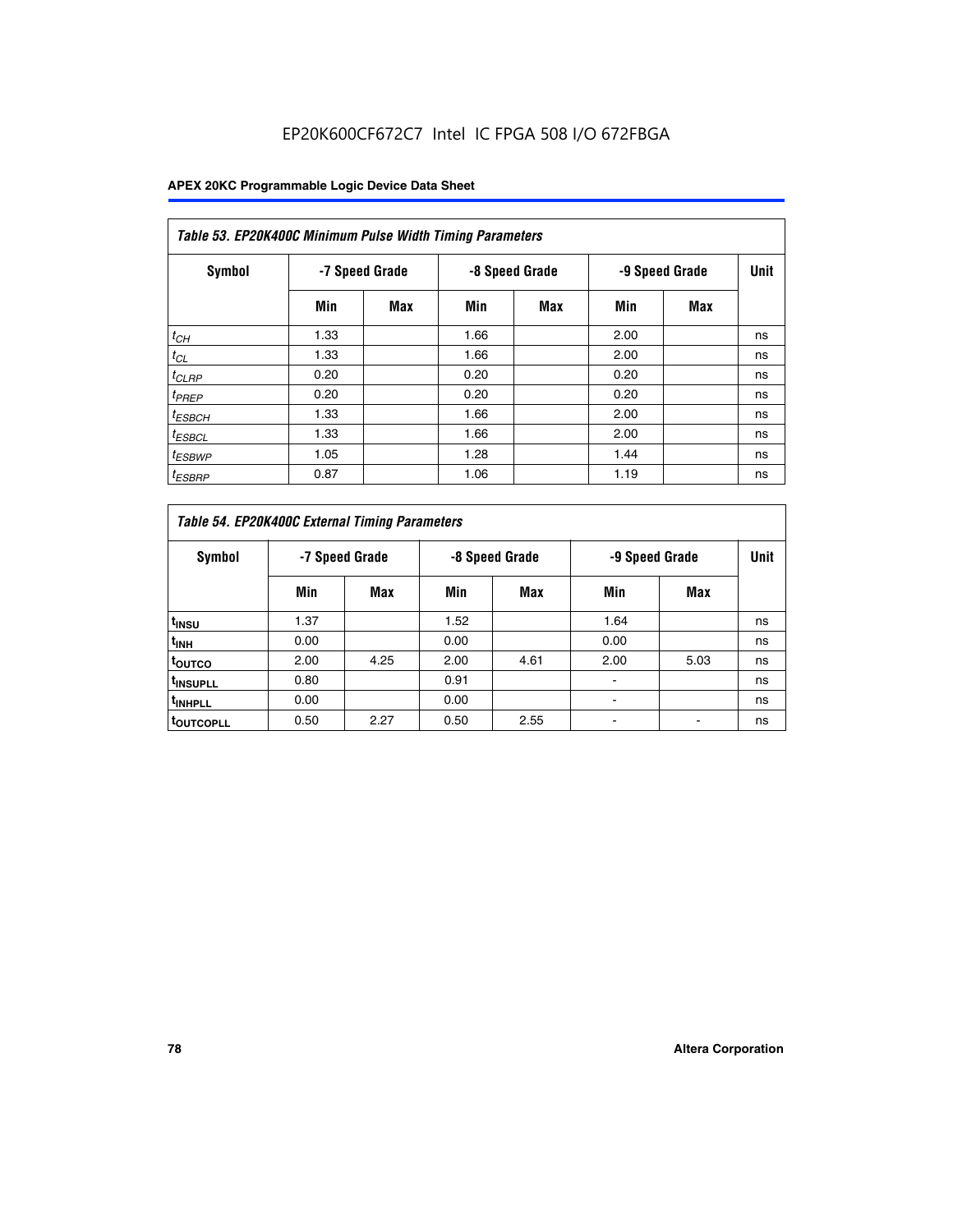| Table 55. EP20K400C External Bidirectional Timing Parameters |                |      |      |                |      |                |             |  |  |  |  |  |
|--------------------------------------------------------------|----------------|------|------|----------------|------|----------------|-------------|--|--|--|--|--|
| <b>Symbol</b>                                                | -7 Speed Grade |      |      | -8 Speed Grade |      | -9 Speed Grade | <b>Unit</b> |  |  |  |  |  |
|                                                              | Min            | Max  | Min  | Max            | Min  | <b>Max</b>     |             |  |  |  |  |  |
| t <sub>INSUBIDIR</sub>                                       | 1.29           |      | 1.67 |                | 1.92 |                | ns          |  |  |  |  |  |
| <sup>t</sup> INHBIDIR                                        | 0.00           |      | 0.00 |                | 0.00 |                | ns          |  |  |  |  |  |
| <b>TOUTCOBIDIR</b>                                           | 2.00           | 4.25 | 2.00 | 4.61           | 2.00 | 5.03           | ns          |  |  |  |  |  |
| <sup>t</sup> xzbidir                                         |                | 6.55 |      | 6.97           |      | 7.35           | ns          |  |  |  |  |  |
| <sup>t</sup> zxbidir                                         |                | 6.55 |      | 6.97           |      | 7.36           | ns          |  |  |  |  |  |
| <sup>t</sup> INSUBIDIRPLL                                    | 3.22           |      | 3.80 |                |      |                | ns          |  |  |  |  |  |
| <sup>t</sup> INHBIDIRPLL                                     | 0.00           |      | 0.00 |                |      |                | ns          |  |  |  |  |  |
| <b>TOUTCOBIDIRPLL</b>                                        | 0.50           | 2.27 | 0.50 | 2.55           | ۰    | $\blacksquare$ | ns          |  |  |  |  |  |
| <sup>t</sup> xzbidirpll                                      |                | 4.62 |      | 4.84           |      | ٠              | ns          |  |  |  |  |  |
| <sup>t</sup> zxbidirpll                                      |                | 4.62 |      | 4.84           |      | ٠              | ns          |  |  |  |  |  |

| Table 56. EP20K600C f <sub>MAX</sub> LE Timing Parameters |                                                    |      |      |      |      |      |    |  |  |  |
|-----------------------------------------------------------|----------------------------------------------------|------|------|------|------|------|----|--|--|--|
| <b>Symbol</b>                                             | -7 Speed Grade<br>-8 Speed Grade<br>-9 Speed Grade |      |      |      |      | Unit |    |  |  |  |
|                                                           | Min                                                | Max  | Min  | Max  | Min  | Max  |    |  |  |  |
| $t_{SU}$                                                  | 0.01                                               |      | 0.01 |      | 0.01 |      | ns |  |  |  |
| $t_H$                                                     | 0.10                                               |      | 0.10 |      | 0.10 |      | ns |  |  |  |
| $t_{CO}$                                                  |                                                    | 0.27 |      | 0.30 |      | 0.32 | ns |  |  |  |
| $t_{LUT}$                                                 |                                                    | 0.65 |      | 0.78 |      | 0.92 | ns |  |  |  |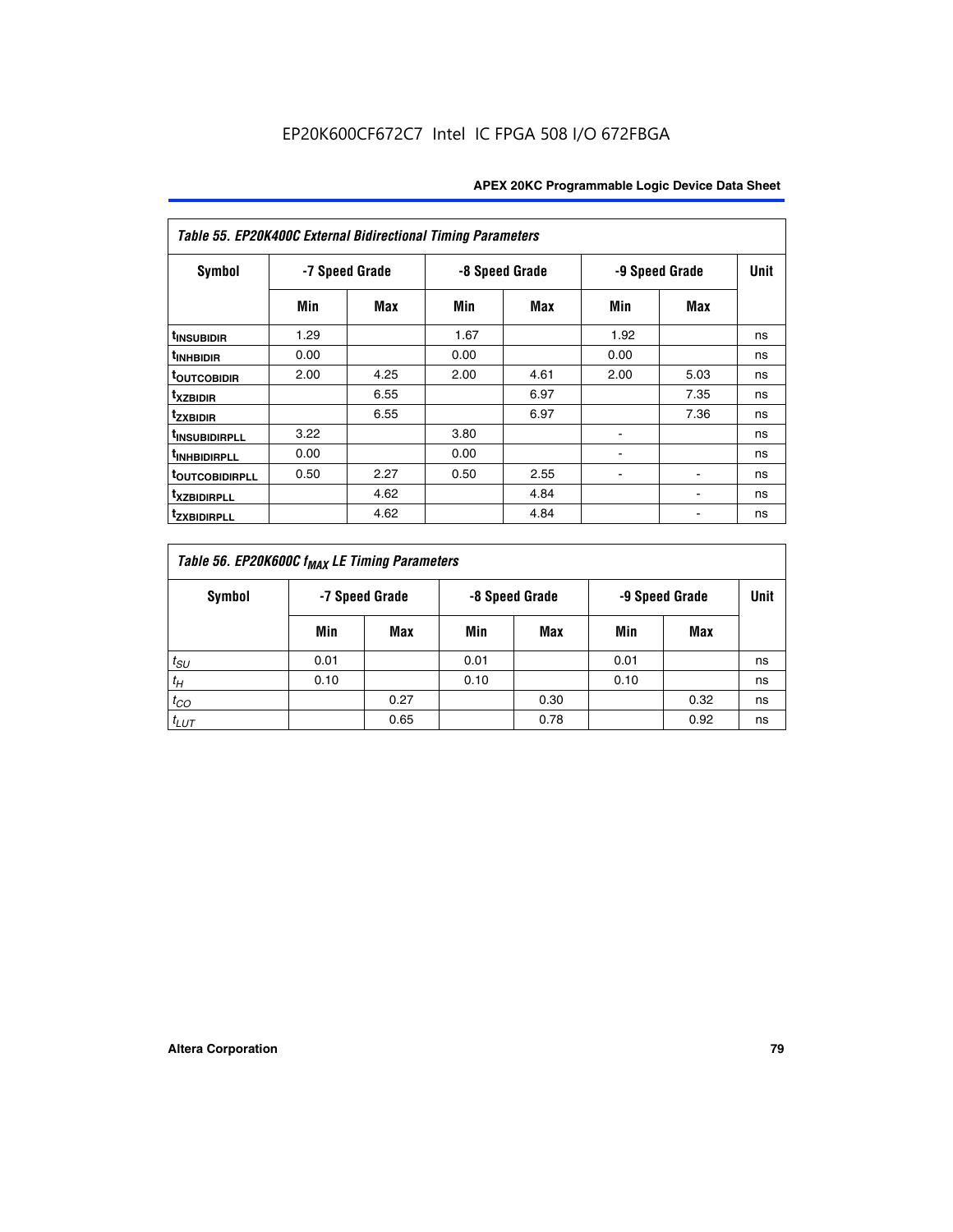| Table 57. EP20K600C f <sub>MAX</sub> ESB Timing Parameters |                |            |         |                |                |      |    |
|------------------------------------------------------------|----------------|------------|---------|----------------|----------------|------|----|
| Symbol                                                     | -7 Speed Grade |            |         | -8 Speed Grade | -9 Speed Grade | Unit |    |
|                                                            | Min            | <b>Max</b> | Min     | Max            | Min            | Max  |    |
| <sup>t</sup> ESBARC                                        |                | 1.30       |         | 1.51           |                | 1.69 | ns |
| <i>t<sub>ESBSRC</sub></i>                                  |                | 2.35       |         | 2.49           |                | 2.72 | ns |
| <sup>t</sup> ESBAWC                                        |                | 2.92       |         | 3.46           |                | 3.86 | ns |
| <sup>t</sup> ESBSWC                                        |                | 3.05       |         | 3.44           |                | 3.85 | ns |
| <sup>t</sup> ESBWASU                                       | 0.45           |            | 0.50    |                | 0.54           |      | ns |
| <sup>t</sup> ESBWAH                                        | 0.44           |            | 0.50    |                | 0.55           |      | ns |
| <sup>t</sup> ESBWDSU                                       | 0.57           |            | 0.63    |                | 0.68           |      | ns |
| <sup>t</sup> ESBWDH                                        | 0.44           |            | 0.50    |                | 0.55           |      | ns |
| <i>t<sub>ESBRASU</sub></i>                                 | 1.25           |            | 1.43    |                | 1.56           |      | ns |
| <sup>t</sup> ESBRAH                                        | 0.00           |            | 0.03    |                | 0.11           |      | ns |
| <sup>I</sup> ESBWESU                                       | 0.00           |            | 0.00    |                | 0.00           |      | ns |
| <sup>t</sup> ESBDATASU                                     | 2.01           |            | 2.27    |                | 2.45           |      | ns |
| <sup>t</sup> ESBWADDRSU                                    | $-0.20$        |            | $-0.24$ |                | $-0.28$        |      | ns |
| <sup>t</sup> ESBRADDRSU                                    | 0.02           |            | 0.00    |                | $-0.02$        |      | ns |
| <sup>t</sup> ESBDATACO1                                    |                | 1.09       |         | 1.28           |                | 1.43 | ns |
| <sup>t</sup> ESBDATACO2                                    |                | 2.10       |         | 2.52           |                | 2.82 | ns |
| <sup>t</sup> ESBDD                                         |                | 2.50       |         | 2.97           |                | 3.32 | ns |
| $t_{PD}$                                                   |                | 1.48       |         | 1.78           |                | 2.00 | ns |
| <i>t<sub>PTERMSU</sub></i>                                 | 0.58           |            | 0.72    |                | 0.81           |      | ns |
| <sup>t</sup> PTERMCO                                       |                | 1.10       |         | 1.29           |                | 1.45 | ns |

| Table 58. EP20K600C f <sub>MAX</sub> Routing Delays |                |      |                |      |                |      |      |  |  |  |
|-----------------------------------------------------|----------------|------|----------------|------|----------------|------|------|--|--|--|
| Symbol                                              | -7 Speed Grade |      | -8 Speed Grade |      | -9 Speed Grade |      | Unit |  |  |  |
|                                                     | Min            | Max  | Min            | Max  | Min            | Max  |      |  |  |  |
| $t_{F1-4}$                                          |                | 0.15 |                | 0.16 |                | 0.18 | ns   |  |  |  |
| $t_{F5-20}$                                         |                | 0.94 |                | 1.05 |                | 1.20 | ns   |  |  |  |
| $t_{F20+}$                                          |                | 1.76 |                | 1.98 |                | 2.23 | ns   |  |  |  |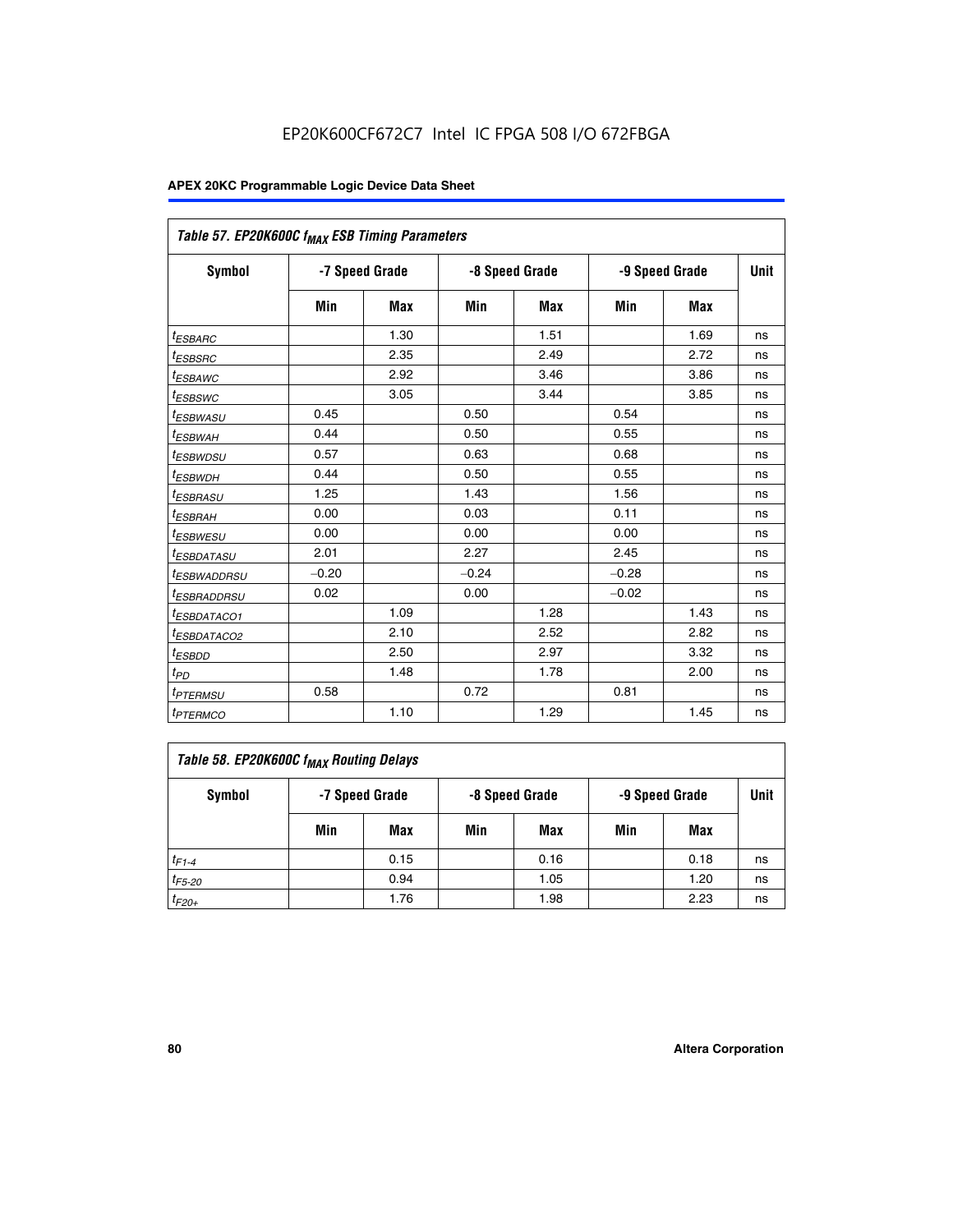| Table 59. EP20K600C Minimum Pulse Width Timing Parameters |                |     |                |            |                |     |             |  |  |  |  |
|-----------------------------------------------------------|----------------|-----|----------------|------------|----------------|-----|-------------|--|--|--|--|
| Symbol                                                    | -7 Speed Grade |     | -8 Speed Grade |            | -9 Speed Grade |     | <b>Unit</b> |  |  |  |  |
|                                                           | Min            | Max | Min            | <b>Max</b> | Min            | Max |             |  |  |  |  |
| $t_{CH}$                                                  | 1.33           |     | 1.66           |            | 2.00           |     | ns          |  |  |  |  |
| $t_{CL}$                                                  | 1.33           |     | 1.66           |            | 2.00           |     | ns          |  |  |  |  |
| $t_{CLRP}$                                                | 0.20           |     | 0.20           |            | 0.20           |     | ns          |  |  |  |  |
| $t_{PREF}$                                                | 0.20           |     | 0.20           |            | 0.20           |     | ns          |  |  |  |  |
| $t_{ESBCH}$                                               | 1.33           |     | 1.66           |            | 2.00           |     | ns          |  |  |  |  |
| $t_{ESBCL}$                                               | 1.33           |     | 1.66           |            | 2.00           |     | ns          |  |  |  |  |
| <sup>t</sup> ESBWP                                        | 1.05           |     | 1.28           |            | 1.44           |     | ns          |  |  |  |  |
| <sup>t</sup> ESBRP                                        | 0.87           |     | 1.06           |            | 1.19           |     | ns          |  |  |  |  |

|                      | Table 60. EP20K600C External Timing Parameters |                |      |                |      |                |    |  |  |  |  |  |  |
|----------------------|------------------------------------------------|----------------|------|----------------|------|----------------|----|--|--|--|--|--|--|
| Symbol               |                                                | -7 Speed Grade |      | -8 Speed Grade |      | -9 Speed Grade |    |  |  |  |  |  |  |
|                      | Min                                            | Max            | Min  | Max            | Min  | Max            |    |  |  |  |  |  |  |
| t <sub>INSU</sub>    | 1.28                                           |                | 1.40 |                | 1.45 |                | ns |  |  |  |  |  |  |
| <sup>t</sup> INH     | 0.00                                           |                | 0.00 |                | 0.00 |                | ns |  |  |  |  |  |  |
| toutco               | 2.00                                           | 4.29           | 2.00 | 4.77           | 2.00 | 5.11           | ns |  |  |  |  |  |  |
| <sup>t</sup> INSUPLL | 0.80                                           |                | 0.91 |                |      |                | ns |  |  |  |  |  |  |
| <sup>t</sup> INHPLL  | 0.00                                           |                | 0.00 |                |      |                | ns |  |  |  |  |  |  |
| <b>TOUTCOPLL</b>     | 0.50                                           | 2.37           | 0.50 | 2.63           |      |                | ns |  |  |  |  |  |  |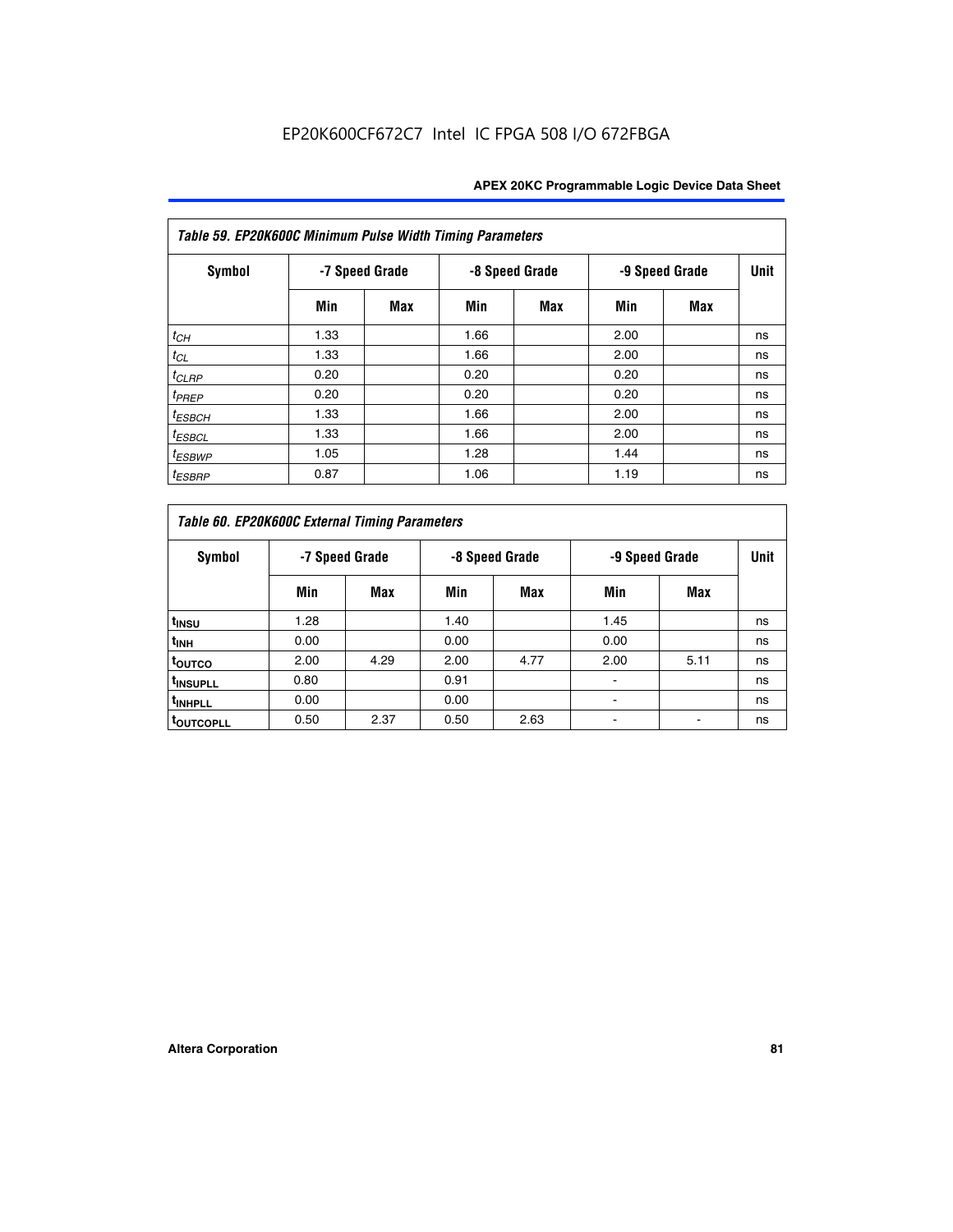|                               | <b>Table 61. EP20K600C External Bidirectional Timing Parameters</b> |                |      |                |      |                |      |  |  |  |  |  |  |
|-------------------------------|---------------------------------------------------------------------|----------------|------|----------------|------|----------------|------|--|--|--|--|--|--|
| <b>Symbol</b>                 |                                                                     | -7 Speed Grade |      | -8 Speed Grade |      | -9 Speed Grade | Unit |  |  |  |  |  |  |
|                               | Min                                                                 | Max            | Min  | Max            | Min  | Max            |      |  |  |  |  |  |  |
| <sup>t</sup> INSUBIDIR        | 2.03                                                                |                | 2.57 |                | 2.97 |                | ns   |  |  |  |  |  |  |
| <sup>t</sup> INHBIDIR         | 0.00                                                                |                | 0.00 |                | 0.00 |                | ns   |  |  |  |  |  |  |
| <b><sup>t</sup>OUTCOBIDIR</b> | 2.00                                                                | 4.29           | 2.00 | 4.77           | 2.00 | 5.11           | ns   |  |  |  |  |  |  |
| <sup>t</sup> xzbidir          |                                                                     | 8.31           |      | 9.14           |      | 9.76           | ns   |  |  |  |  |  |  |
| <sup>t</sup> zxbidir          |                                                                     | 8.31           |      | 9.14           |      | 9.76           | ns   |  |  |  |  |  |  |
| <sup>t</sup> insubidirpll     | 3.99                                                                |                | 4.77 |                |      |                | ns   |  |  |  |  |  |  |
| <sup>t</sup> INHBIDIRPLL      | 0.00                                                                |                | 0.00 |                |      |                | ns   |  |  |  |  |  |  |
| <sup>T</sup> OUTCOBIDIRPLL    | 0.50                                                                | 2.37           | 0.50 | 2.63           | ۰    | ۰              | ns   |  |  |  |  |  |  |
| <sup>t</sup> xzbidirpll       |                                                                     | 6.35           |      | 6.94           |      |                | ns   |  |  |  |  |  |  |
| <sup>I</sup> ZXBIDIRPLL       |                                                                     | 6.35           |      | 6.94           |      |                | ns   |  |  |  |  |  |  |

| Table 62. EP20K1000C f <sub>MAX</sub> LE Timing Microparameters |                                                    |      |      |      |      |      |             |  |  |  |
|-----------------------------------------------------------------|----------------------------------------------------|------|------|------|------|------|-------------|--|--|--|
| Symbol                                                          | -7 Speed Grade<br>-8 Speed Grade<br>-9 Speed Grade |      |      |      |      |      | <b>Unit</b> |  |  |  |
|                                                                 | Min                                                | Max  | Min  | Max  | Min  | Max  |             |  |  |  |
| $t_{SU}$                                                        | 0.01                                               |      | 0.01 |      | 0.01 |      | ns          |  |  |  |
| $t_H$                                                           | 0.10                                               |      | 0.10 |      | 0.10 |      | ns          |  |  |  |
| $t_{CO}$                                                        |                                                    | 0.27 |      | 0.30 |      | 0.32 | ns          |  |  |  |
| $t_{LUT}$                                                       |                                                    | 0.66 |      | 0.79 |      | 0.92 | ns          |  |  |  |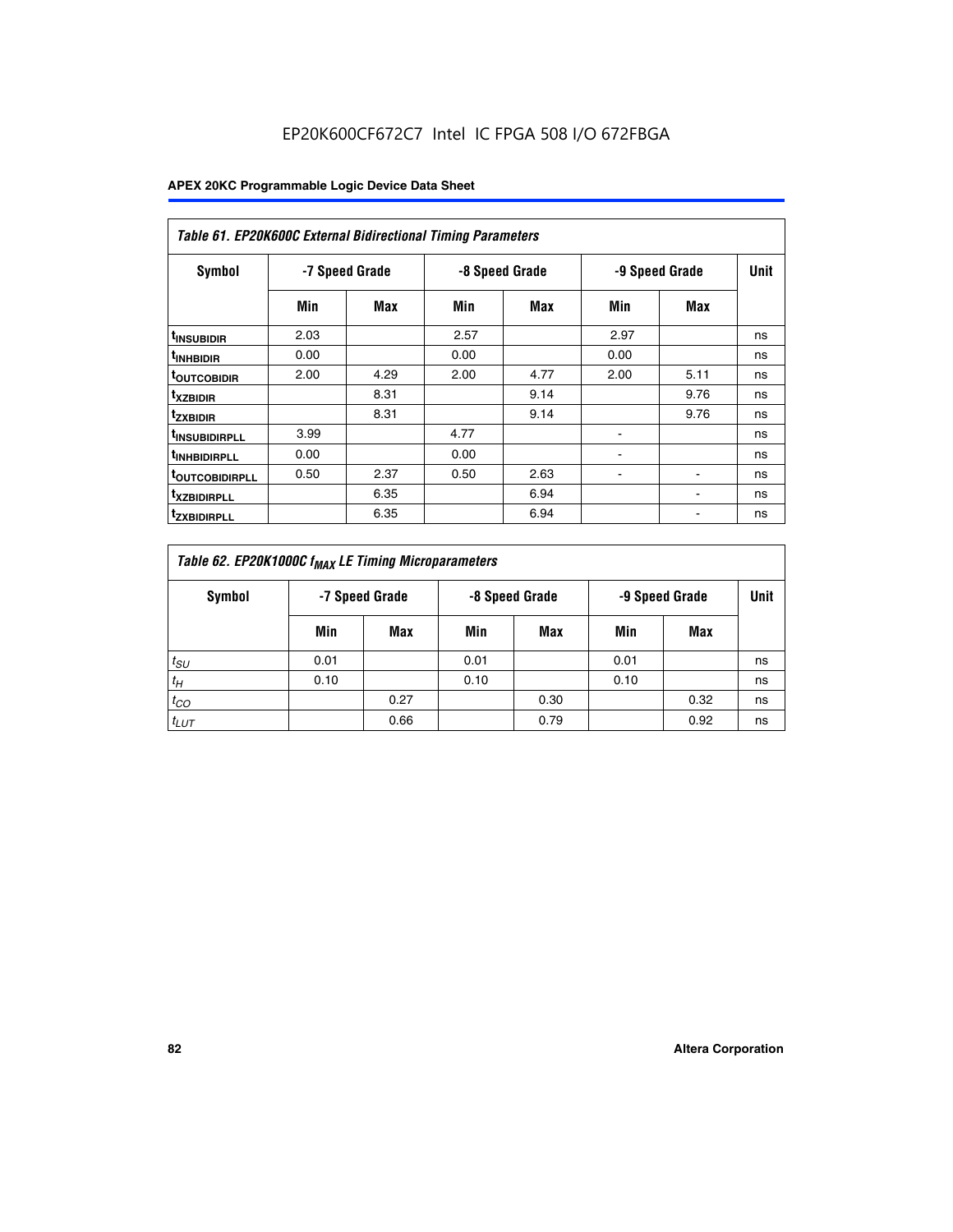| Table 63. EP20K1000C f <sub>MAX</sub> ESB Timing Microparameters |                |            |         |                |         |                |             |
|------------------------------------------------------------------|----------------|------------|---------|----------------|---------|----------------|-------------|
| <b>Symbol</b>                                                    | -7 Speed Grade |            |         | -8 Speed Grade |         | -9 Speed Grade | <b>Unit</b> |
|                                                                  | Min            | <b>Max</b> | Min     | <b>Max</b>     | Min     | Max            |             |
| $t_{ESBARC}$                                                     |                | 1.48       |         | 1.57           |         | 1.65           | ns          |
| <i>t<sub>ESBSRC</sub></i>                                        |                | 2.36       |         | 2.50           |         | 2.73           | ns          |
| <sup>t</sup> ESBAWC                                              |                | 2.93       |         | 3.46           |         | 3.86           | ns          |
| <sup>t</sup> ESBSWC                                              |                | 3.08       |         | 3.43           |         | 3.83           | ns          |
| <sup>t</sup> ESBWASU                                             | 0.51           |            | 0.50    |                | 0.52    |                | ns          |
| <sup>t</sup> ESBWAH                                              | 0.38           |            | 0.51    |                | 0.57    |                | ns          |
| <i>t<sub>ESBWDSU</sub></i>                                       | 0.62           |            | 0.62    |                | 0.66    |                | ns          |
| <sup>t</sup> ESBWDH                                              | 0.38           |            | 0.51    |                | 0.57    |                | ns          |
| <sup>t</sup> ESBRASU                                             | 1.40           |            | 1.47    |                | 1.53    |                | ns          |
| <sup>t</sup> ESBRAH                                              | 0.00           |            | 0.07    |                | 0.18    |                | ns          |
| <i>t<sub>ESBWESU</sub></i>                                       | 0.00           |            | 0.00    |                | 0.00    |                | ns          |
| <i><b>ESBDATASU</b></i>                                          | 1.92           |            | 2.19    |                | 2.35    |                | ns          |
| <sup>t</sup> ESBWADDRSU                                          | $-0.20$        |            | $-0.28$ |                | $-0.32$ |                | ns          |
| <sup>t</sup> ESBRADDRSU                                          | 0.00           |            | $-0.03$ |                | $-0.05$ |                | ns          |
| <sup>t</sup> ESBDATACO1                                          |                | 1.12       |         | 1.30           |         | 1.46           | ns          |
| <sup>I</sup> ESBDATACO2                                          |                | 2.11       |         | 2.53           |         | 2.84           | ns          |
| <sup>t</sup> ESBDD                                               |                | 2.56       |         | 2.96           |         | 3.30           | ns          |
| t <sub>PD</sub>                                                  |                | 1.49       |         | 1.79           |         | 2.02           | ns          |
| t <sub>PTERMSU</sub>                                             | 0.61           |            | 0.69    |                | 0.77    |                | ns          |
| <b>t</b> <sub>PTERMCO</sub>                                      |                | 1.13       |         | 1.32           |         | 1.48           | ns          |

| Table 64. EP20K1000C f <sub>MAX</sub> Routing Delays |     |                |     |                |     |                |    |  |  |  |
|------------------------------------------------------|-----|----------------|-----|----------------|-----|----------------|----|--|--|--|
| Symbol                                               |     | -7 Speed Grade |     | -8 Speed Grade |     | -9 Speed Grade |    |  |  |  |
|                                                      | Min | Max            | Min | Max            | Min | Max            |    |  |  |  |
| $t_{F1-4}$                                           |     | 0.15           |     | 0.17           |     | 0.19           | ns |  |  |  |
| $t_{F5-20}$                                          |     | 1.13           |     | 1.31           |     | 1.50           | ns |  |  |  |
| $t_{F20+}$                                           |     | 2.30           |     | 2.71           |     | 3.19           | ns |  |  |  |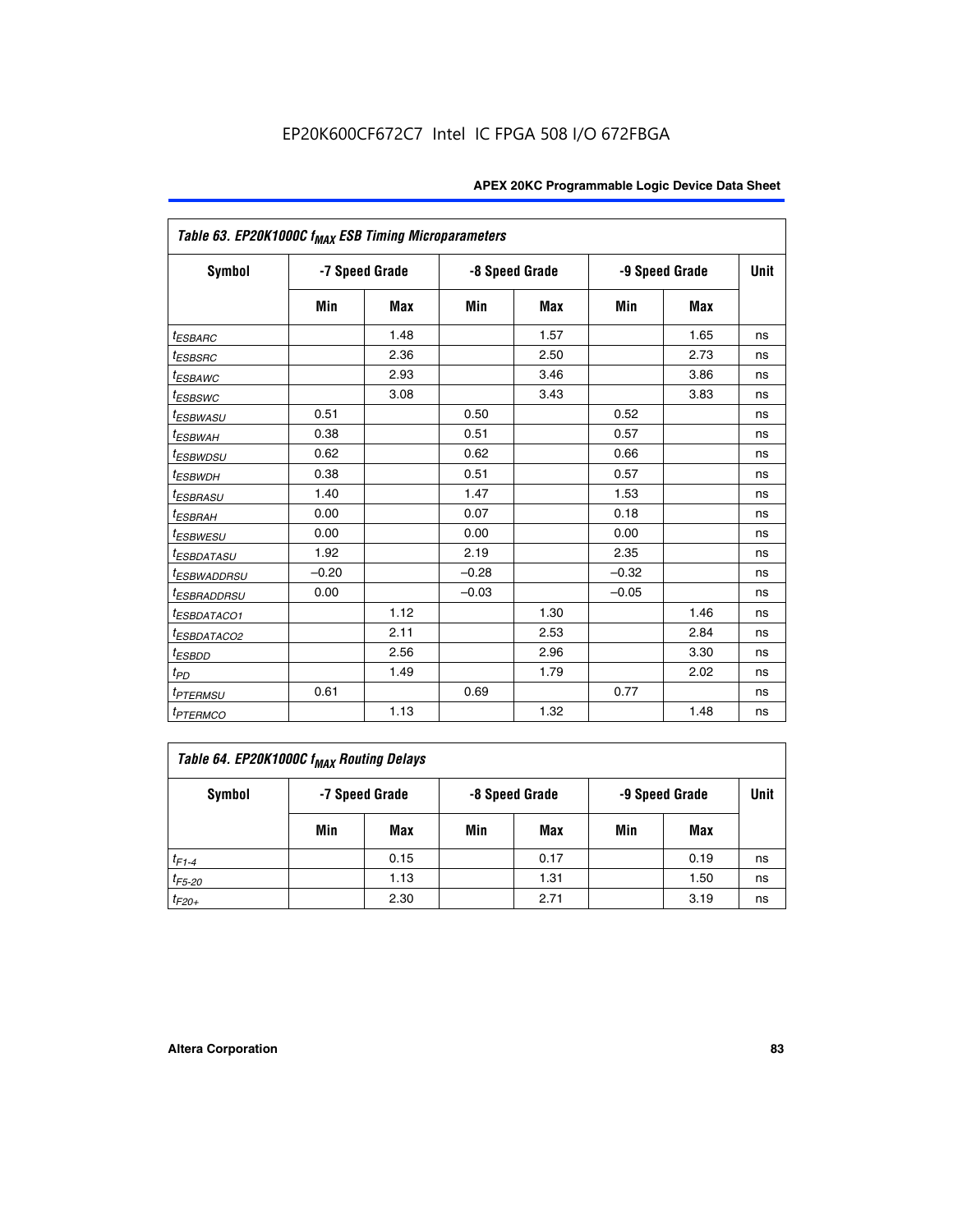| Table 65. EP20K1000C Minimum Pulse Width Timing Parameters |                |            |                |            |      |                |             |  |  |  |  |
|------------------------------------------------------------|----------------|------------|----------------|------------|------|----------------|-------------|--|--|--|--|
| Symbol                                                     | -7 Speed Grade |            | -8 Speed Grade |            |      | -9 Speed Grade | <b>Unit</b> |  |  |  |  |
|                                                            | Min            | <b>Max</b> | Min            | <b>Max</b> | Min  | <b>Max</b>     |             |  |  |  |  |
| $t_{CH}$                                                   | 1.33           |            | 1.66           |            | 2.00 |                | ns          |  |  |  |  |
| $t_{CL}$                                                   | 1.33           |            | 1.66           |            | 2.00 |                | ns          |  |  |  |  |
| $t_{CLRP}$                                                 | 0.20           |            | 0.20           |            | 0.20 |                | ns          |  |  |  |  |
| $t_{PREF}$                                                 | 0.20           |            | 0.20           |            | 0.20 |                | ns          |  |  |  |  |
| <sup>t</sup> ESBCH                                         | 1.33           |            | 1.66           |            | 2.00 |                | ns          |  |  |  |  |
| <sup>t</sup> ESBCL                                         | 1.33           |            | 1.66           |            | 2.00 |                | ns          |  |  |  |  |
| $t_{ESBWP}$                                                | 1.04           |            | 1.26           |            | 1.41 |                | ns          |  |  |  |  |
| <sup>t</sup> ESBRP                                         | 0.87           |            | 1.05           |            | 1.18 |                | ns          |  |  |  |  |

| Table 66. EP20K1000C External Timing Parameters |                |      |                |      |                |      |             |
|-------------------------------------------------|----------------|------|----------------|------|----------------|------|-------------|
| Symbol                                          | -7 Speed Grade |      | -8 Speed Grade |      | -9 Speed Grade |      | <b>Unit</b> |
|                                                 | Min            | Max  | Min            | Max  | Min            | Max  |             |
| t <sub>INSU</sub>                               | 1.14           |      | 1.14           |      | 1.11           |      | ns          |
| $t_{\text{INH}}$                                | 0.00           |      | 0.00           |      | 0.00           |      | ns          |
| toutco                                          | 2.00           | 4.63 | 2.00           | 5.26 | 2.00           | 5.69 | ns          |
| <sup>t</sup> INSUPLL                            | 0.81           |      | 0.92           |      |                |      | ns          |
| <sup>t</sup> INHPLL                             | 0.00           |      | 0.00           |      |                |      | ns          |
| <sup>I</sup> OUTCOPLL                           | 0.50           | 2.32 | 0.50           | 2.55 |                |      | ns          |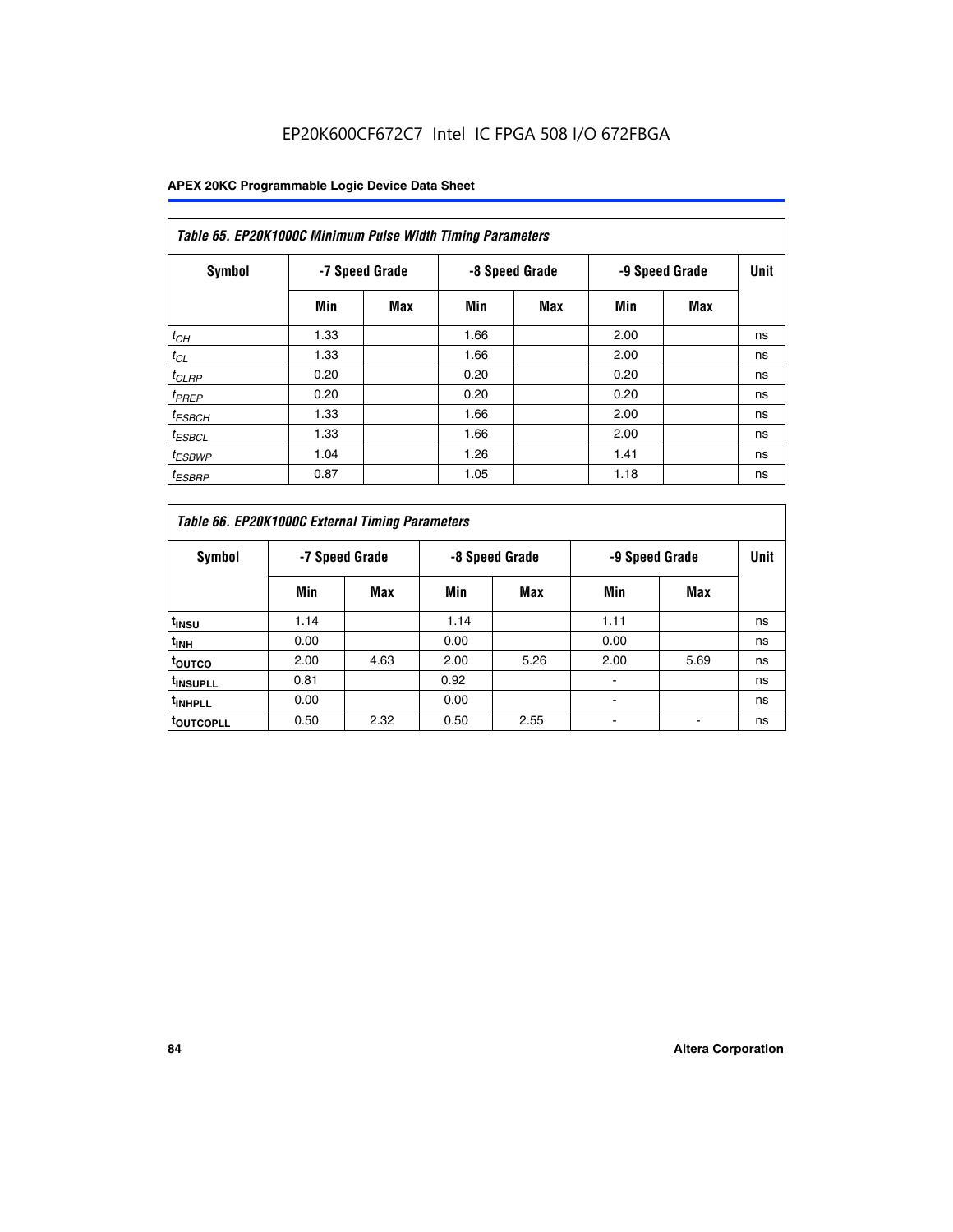| Table 67. EP20K1000C External Bidirectional Timing Parameters |                |      |                |      |                |       |             |
|---------------------------------------------------------------|----------------|------|----------------|------|----------------|-------|-------------|
| Symbol                                                        | -7 Speed Grade |      | -8 Speed Grade |      | -9 Speed Grade |       | <b>Unit</b> |
|                                                               | Min            | Max  | Min            | Max  | Min            | Max   |             |
| t <sub>INSUBIDIR</sub>                                        | 1.86           |      | 2.54           |      | 3.15           |       | ns          |
| <sup>t</sup> INHBIDIR                                         | 0.00           |      | 0.00           |      | 0.00           |       | ns          |
| <sup>t</sup> OUTCOBIDIR                                       | 2.00           | 4.63 | 2.00           | 5.26 | 2.00           | 5.69  | ns          |
| txzbidir                                                      |                | 8.98 |                | 9.89 |                | 10.67 | ns          |
| tzxbidir                                                      |                | 8.98 |                | 9.89 |                | 10.67 | ns          |
| t <sub>INSUBIDIRPLL</sub>                                     | 4.17           |      | 5.27           |      |                |       | ns          |
| t <sub>INHBIDIRPLL</sub>                                      | 0.00           |      | 0.00           |      |                |       | ns          |
| <b><i>LOUTCOBIDIRPLL</i></b>                                  | 0.50           | 2.32 | 0.50           | 2.55 |                |       | ns          |
| <i>txzBIDIRPLL</i>                                            |                | 6.67 |                | 7.18 |                |       | ns          |
| tzxbidirpll                                                   |                | 6.67 |                | 7.18 |                |       | ns          |

Tables 68 and 69 show selectable I/O standard input and output delays for APEX 20KC devices. If you select an I/O standard input or output delay other than LVCMOS, add the delay for the selected speed grade to the LVCMOS value.

| Table 68. Selectable I/O Standard Input Delays |                |         |                |         |                |         |             |  |
|------------------------------------------------|----------------|---------|----------------|---------|----------------|---------|-------------|--|
| <b>Symbol</b>                                  | -7 Speed Grade |         | -8 Speed Grade |         | -9 Speed Grade |         | <b>Unit</b> |  |
|                                                | Min            | Max     | Min            | Max     | Min            | Max     | Min         |  |
| <b>LVCMOS</b>                                  |                | 0.00    |                | 0.00    |                | 0.00    | ns          |  |
| LVTTL                                          |                | 0.00    |                | 0.00    |                | 0.00    | ns          |  |
| 2.5V                                           |                | 0.00    |                | 0.00    |                | 0.00    | ns          |  |
| 1.8 V                                          |                | 0.04    |                | 0.11    |                | 0.14    | ns          |  |
| PCI                                            |                | 0.00    |                | 0.04    |                | 0.03    | ns          |  |
| $GTL+$                                         |                | $-0.30$ |                | 0.25    |                | 0.23    | ns          |  |
| SSTL-3 Class I                                 |                | $-0.19$ |                | $-0.13$ |                | $-0.13$ | ns          |  |
| SSTL-3 Class II                                |                | $-0.19$ |                | $-0.13$ |                | $-0.13$ | ns          |  |
| SSTL-2 Class I                                 |                | $-0.19$ |                | $-0.13$ |                | $-0.13$ | ns          |  |
| SSTL-2 Class II                                |                | $-0.19$ |                | $-0.13$ |                | $-0.13$ | ns          |  |
| <b>LVDS</b>                                    |                | $-0.19$ |                | $-0.17$ |                | $-0.16$ | ns          |  |
| <b>CTT</b>                                     |                | 0.00    |                | 0.00    |                | 0.00    | ns          |  |
| <b>AGP</b>                                     |                | 0.00    |                | 0.00    |                | 0.00    | ns          |  |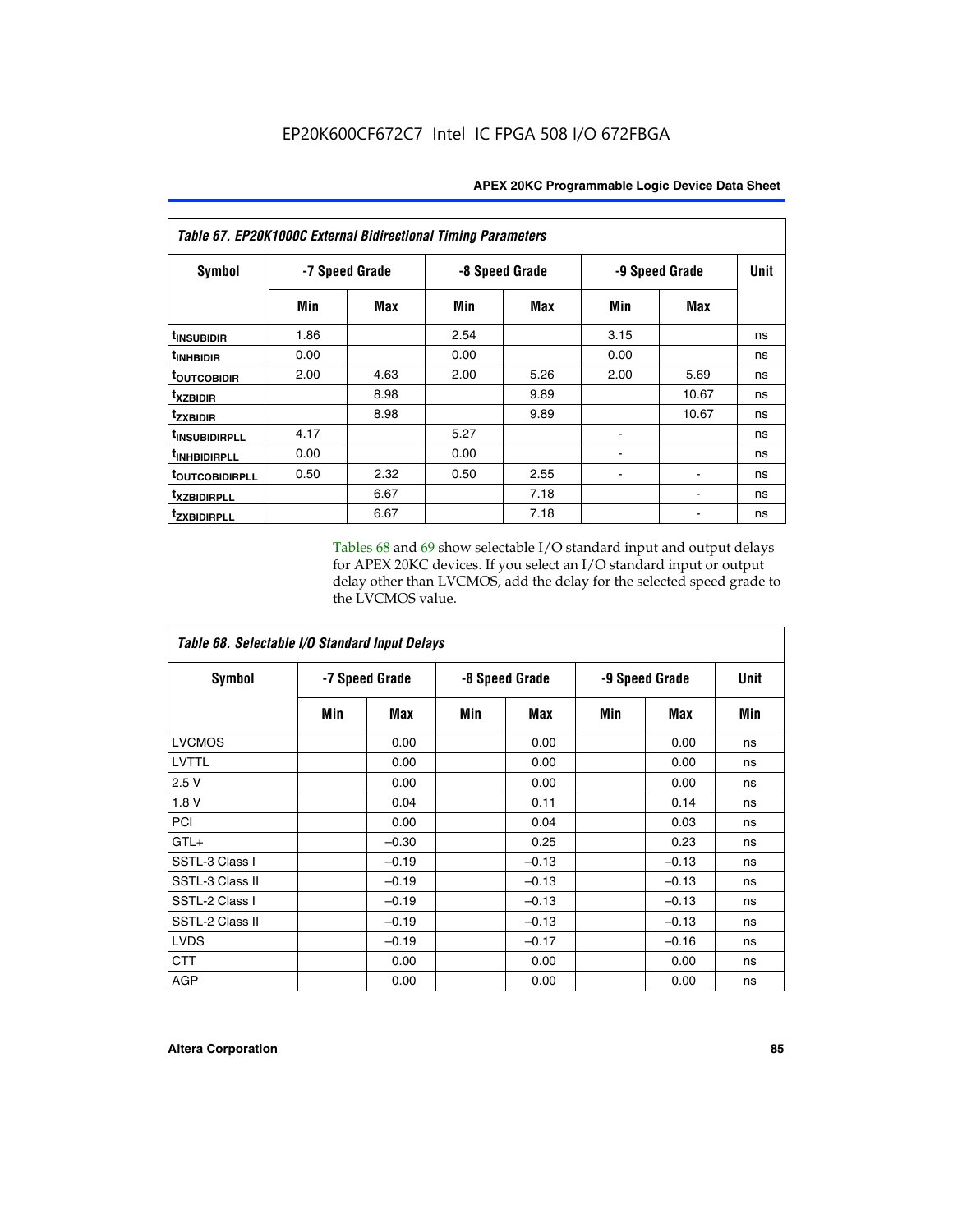| Table 69. Selectable I/O Standard Output Delays |                |         |               |         |                |         |      |  |
|-------------------------------------------------|----------------|---------|---------------|---------|----------------|---------|------|--|
| <b>Symbol</b>                                   | -7 Speed Grade |         | -8 Speed Grad |         | -9 Speed Grade |         | Unit |  |
|                                                 | Min            | Max     | Min           | Max     | Min            | Max     | Min  |  |
| <b>LVCMOS</b>                                   |                | 0.00    |               | 0.00    |                | 0.00    | ns   |  |
| LVTTL                                           |                | 0.00    |               | 0.00    |                | 0.00    | ns   |  |
| 2.5V                                            |                | 0.00    |               | 0.00    |                | 0.00    | ns   |  |
| 1.8V                                            |                | 1.18    |               | 1.41    |                | 1.57    | ns   |  |
| PCI                                             |                | $-0.52$ |               | $-0.53$ |                | $-0.56$ | ns   |  |
| $GTL+$                                          |                | $-0.18$ |               | $-0.29$ |                | $-0.39$ | ns   |  |
| SSTL-3 Class I                                  |                | $-0.67$ |               | $-0.71$ |                | $-0.75$ | ns   |  |
| SSTL-3 Class II                                 |                | $-0.67$ |               | $-0.71$ |                | $-0.75$ | ns   |  |
| SSTL-2 Class I                                  |                | $-0.67$ |               | $-0.71$ |                | $-0.75$ | ns   |  |
| SSTL-2 Class II                                 |                | $-0.67$ |               | $-0.71$ |                | $-0.75$ | ns   |  |
| <b>LVDS</b>                                     |                | $-0.69$ |               | $-0.70$ |                | $-0.73$ | ns   |  |
| <b>CTT</b>                                      |                | 0.00    |               | 0.00    |                | 0.00    | ns   |  |
| AGP                                             |                | 0.00    |               | 0.00    |                | 0.00    | ns   |  |

# **Power Consumption**

To estimate device power consumption, use the interactive power estimator on the Altera web site at **http://www.altera.com**.

# **Configuration & Operation**

The APEX 20KC architecture supports several configuration schemes. This section summarizes the device operating modes and available device configuration schemes.

## **Operating Modes**

The APEX architecture uses SRAM configuration elements that require configuration data to be loaded each time the circuit powers up. The process of physically loading the SRAM data into the device is called configuration. During initialization, which occurs immediately after configuration, the device resets registers, enables I/O pins, and begins to operate as a logic device. The I/O pins are tri-stated during power-up, and before and during configuration. Together, the configuration and initialization processes are called *command mode*; normal device operation is called *user mode*.

Before and during device configuration, all I/O pins are pulled to  $V_{CCIO}$ by a built-in weak pull-up resistor.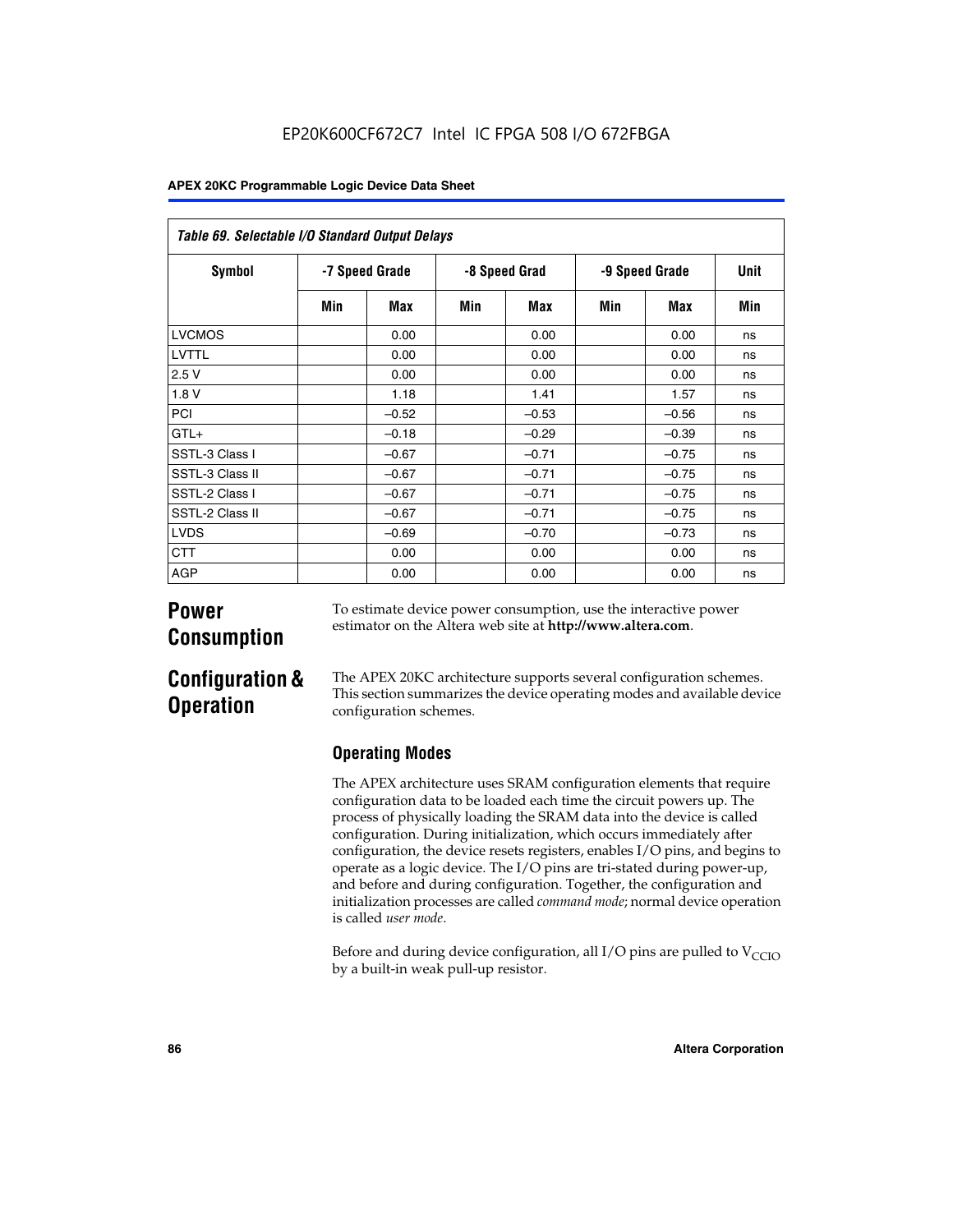SRAM configuration elements allow APEX 20KC devices to be reconfigured in-circuit by loading new configuration data into the device. Real-time reconfiguration is performed by forcing the device into command mode with a device pin, loading different configuration data, reinitializing the device, and resuming user-mode operation. In-field upgrades can be performed by distributing new configuration files.

### **Configuration Schemes**

The configuration data for an APEX 20KC device can be loaded with one of five configuration schemes (see Table 70), chosen on the basis of the target application. An EPC16, EPC2, or EPC1 configuration device, intelligent controller, or the JTAG port can be used to control the configuration of an APEX 20KC device. When a configuration device is used, the system can configure automatically at system power-up.

Multiple APEX 20KC devices can be configured in any of five configuration schemes by connecting the configuration enable (nCE) and configuration enable output (nCEO) pins on each device.

| Table 70. Data Sources for Configuration |                                                                                                                                                      |  |  |  |  |
|------------------------------------------|------------------------------------------------------------------------------------------------------------------------------------------------------|--|--|--|--|
| <b>Configuration Scheme</b>              | Data Source                                                                                                                                          |  |  |  |  |
| Configuration device                     | EPC16, EPC8, EPC4, EPC2, or EPC1 configuration device                                                                                                |  |  |  |  |
| Passive serial (PS)                      | MasterBlaster or ByteBlasterMV download cable or serial data source                                                                                  |  |  |  |  |
| Passive parallel asynchronous (PPA)      | Parallel data source                                                                                                                                 |  |  |  |  |
| Passive parallel synchronous (PPS)       | Parallel data source                                                                                                                                 |  |  |  |  |
| <b>JTAG</b>                              | MasterBlaster or ByteBlasterMV download cable or a microprocessor<br>with a Jam Standard Test and Programming Language (STAPL) or<br><b>JBC File</b> |  |  |  |  |



For more information on configuration, see *Application Note* 116 *(Configuring SRAM-Based LUT Devices).*

| <b>Device Pin-</b>                    | See the Altera web site (http://www.altera.com) or the Altera Digital                                                                                                    |
|---------------------------------------|--------------------------------------------------------------------------------------------------------------------------------------------------------------------------|
| <b>Outs</b>                           | Library for pin-out information.                                                                                                                                         |
| <b>Ordering</b><br><b>Information</b> | Figure 39 describes the ordering codes for Stratix devices. For more<br>information on a specific package, refer to the Altera Device Package<br>Information Data Sheet. |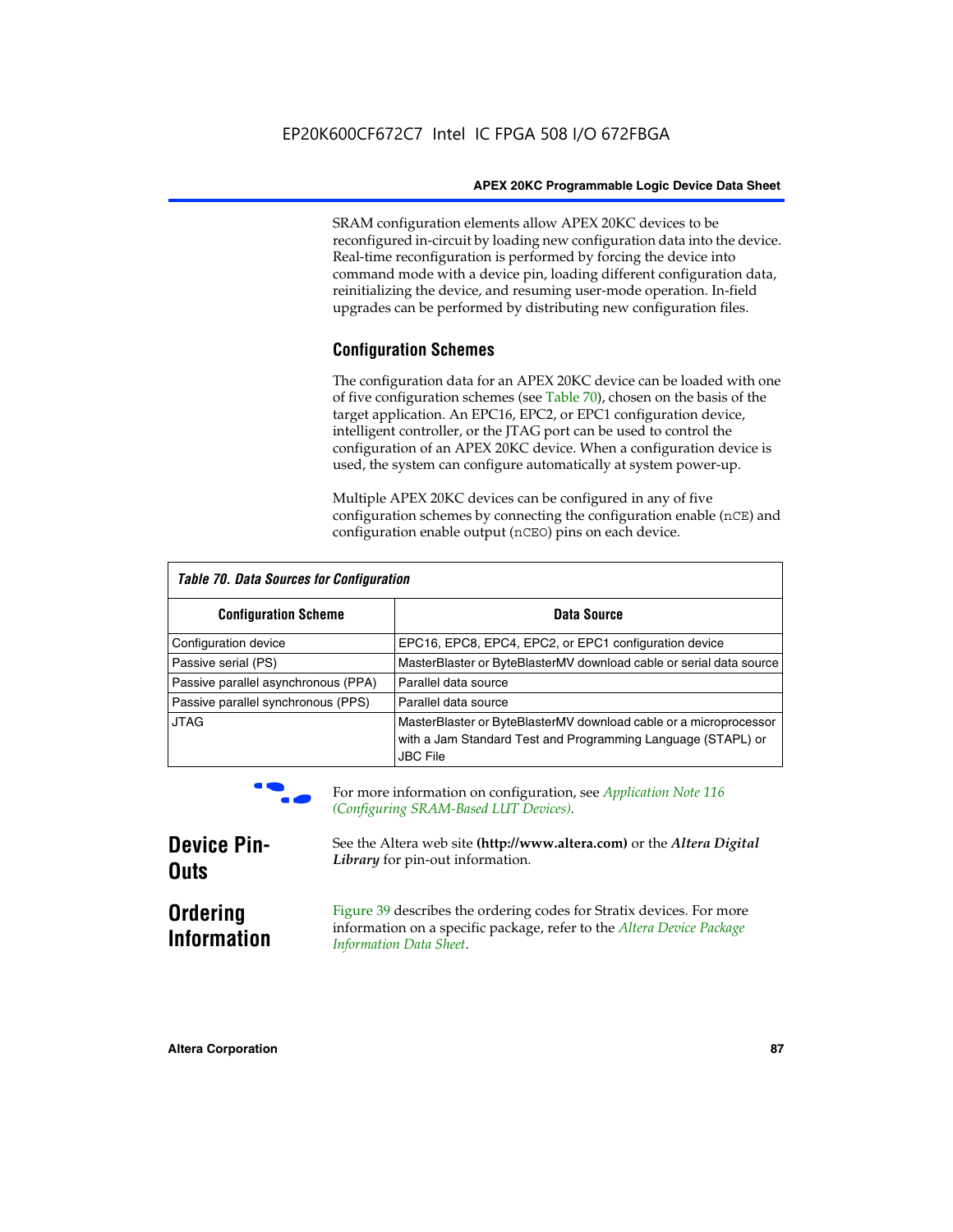#### *Figure 39. APEX 20KC Device Packaging Ordering Information*



# **Revision History**

The information contained in the *APEX 20KC Programmable Logic Device Data Sheet* version 2.2 supersedes information published in previous versions.

### **Version 2.2**

The following changes were made to the *APEX 20KC Programmable Logic Device Data Sheet* version 2.2:

- Updated Tables 1.
- Updated notes in Tables 20.

### **Version 2.1**

The following changes were made to the *APEX 20KC Programmable Logic Device Data Sheet* version 2.1:

- Removed figure on AC Test Conditions.
- Updated conditions in Tables 40 and 41.
- Added Tables 42 and 43.
- $\blacksquare$  Updated V<sub>OD</sub> in Table 27.<br>Added Figures 36 through
- Added Figures 36 through 38.
- Updated Tables 44 through 49.
- Updated Tables 62 through 67.
- Removed notes in Tables 44 through 67.
- Various textual changes throughout the document.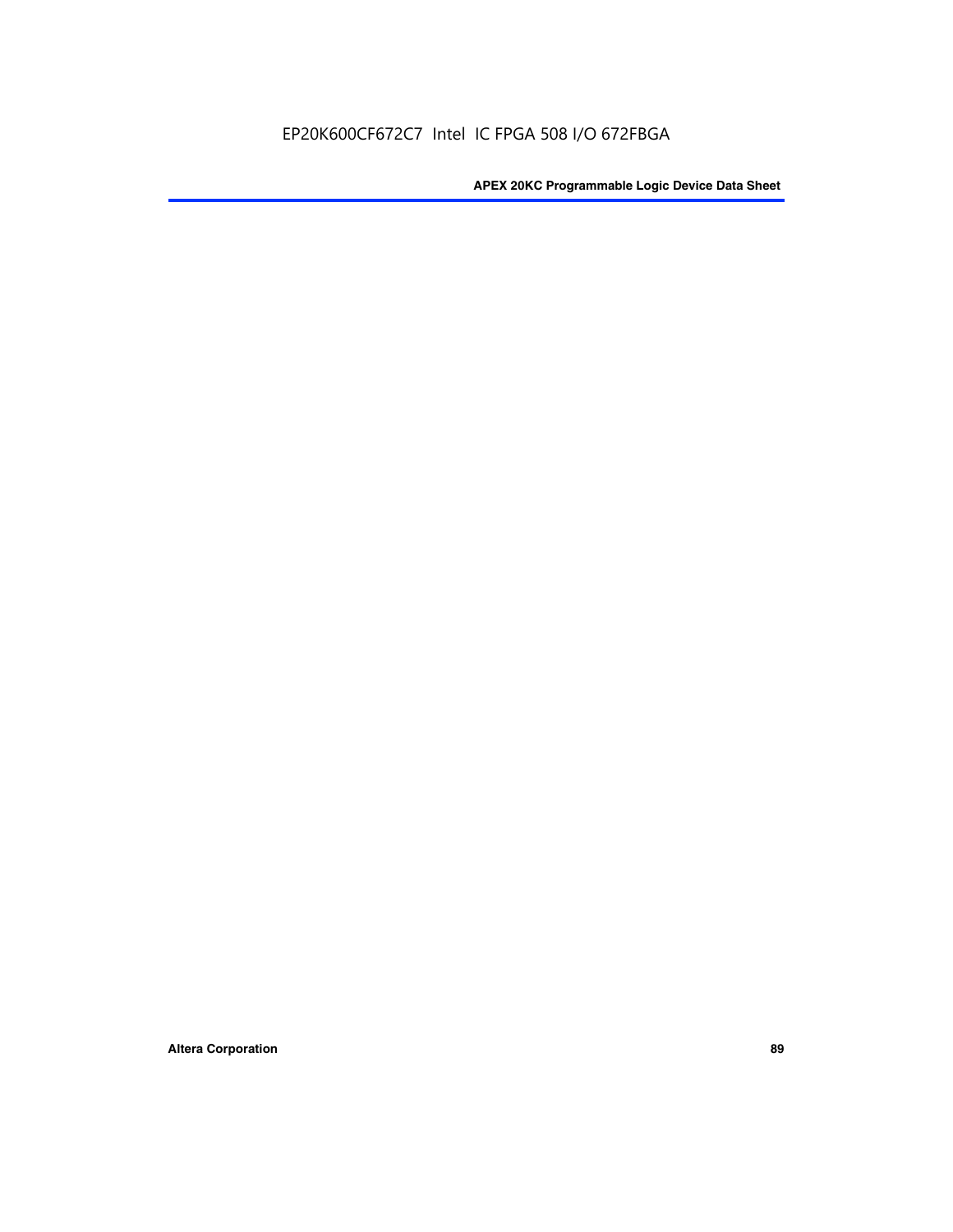

101 Innovation Drive San Jose, CA 95134 (408) 544-7000 http://www.altera.com Applications Hotline: (800) 800-EPLD Customer Marketing: (408) 544-7104 Literature Services: lit\_req@altera.com

Copyright © 2002 Altera Corporation. All rights reserved. Altera, The Programmable Solutions Company, the stylized Altera logo, specific device designations, and all other words and logos that are identified as trademarks and/or service marks are, unless noted otherwise, the trademarks and service marks of Altera Corporation in the U.S. and other countries. All other product or service names are the property of their respective holders. Altera products are protected under numerous U.S. and foreign patents and pending applications, mask work rights, and copyrights. Altera warrants performance of its semiconductor products

to current specifications in accordance with Altera's standard warranty, but reserves the right to make changes to any products and services at any time without notice. Altera assumes no responsibility or liability arising out of the application or use of any information, product, or service described herein except as expressly agreed to in writing by Altera Corporation. Altera customers are advised to obtain the latest version of device specifications before relying on any published information and before placing orders for products or services.



**90 Altera Corporation**